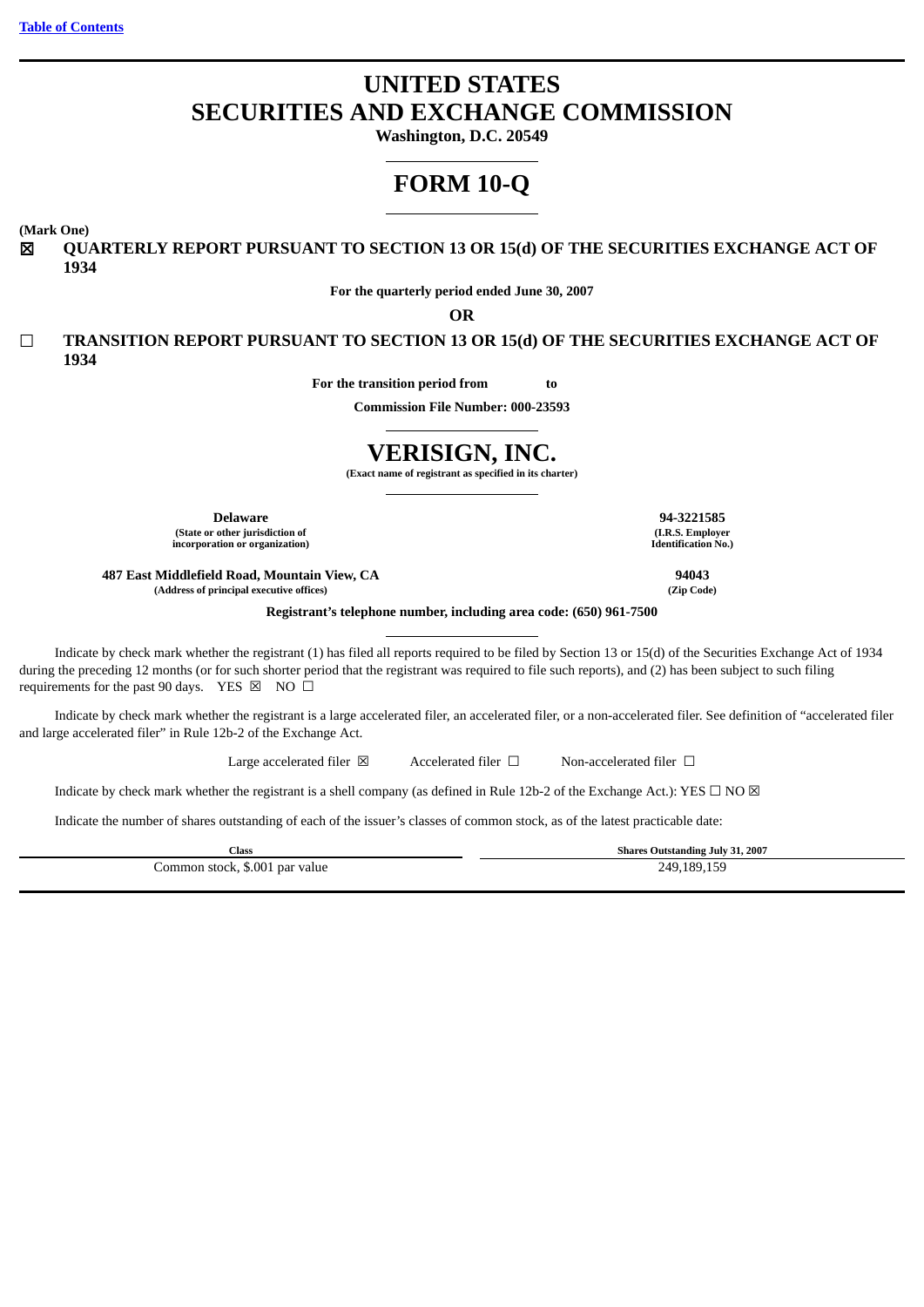# **TABLE OF CONTENTS**

<span id="page-1-0"></span>

|                   | <b>PART I-FINANCIAL INFORMATION</b>                                                   | Page |
|-------------------|---------------------------------------------------------------------------------------|------|
| Item 1.           | <b>Condensed Consolidated Financial Statements (Unaudited)</b>                        | 3    |
| Item 2.           | Management's Discussion and Analysis of Financial Condition and Results of Operations | 23   |
| Item 3.           | <b>Quantitative and Qualitative Disclosures About Market Risk</b>                     | 33   |
| Item 4.           | <b>Controls and Procedures</b>                                                        | 34   |
|                   | <b>PART II-OTHER INFORMATION</b>                                                      |      |
| Item 1.           | <b>Legal Proceedings</b>                                                              | 36   |
| Item 1A.          | <b>Risk Factors</b>                                                                   | 39   |
| Item 6.           | <b>Exhibits</b>                                                                       | 54   |
| <b>Signatures</b> |                                                                                       | 55   |
| Certifications    |                                                                                       |      |
|                   | $\overline{2}$                                                                        |      |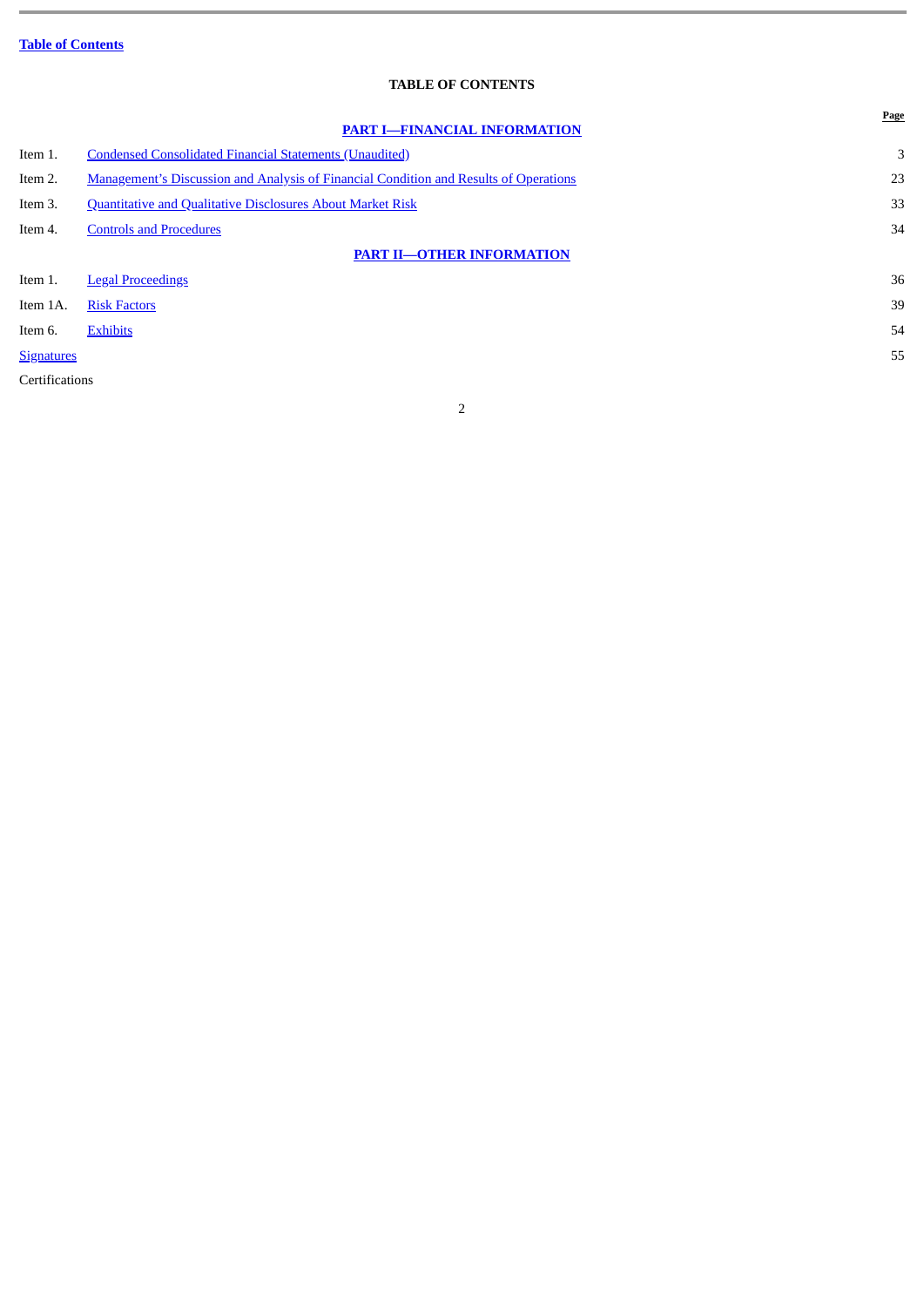# **PART I—FINANCIAL INFORMATION**

# <span id="page-2-1"></span><span id="page-2-0"></span>**ITEM 1. CONDENSED CONSOLIDATED FINANCIAL STATEMENTS (Unaudited)**

As required under Item 1—Condensed Consolidated Financial Statements (Unaudited) included in this section are as follows:

# **Financial Statement Description Page**

| • Condensed Consolidated Balance Sheets as of June 30, 2007 and December 31, 2006                           |  |
|-------------------------------------------------------------------------------------------------------------|--|
| • Condensed Consolidated Statements of Operations for the Three and Six Months Ended June 30, 2007 and 2006 |  |
| • Condensed Consolidated Statements of Cash Flows for the Six Months Ended June 30, 2007 and 2006           |  |
| • Notes to Condensed Consolidated Financial Statements                                                      |  |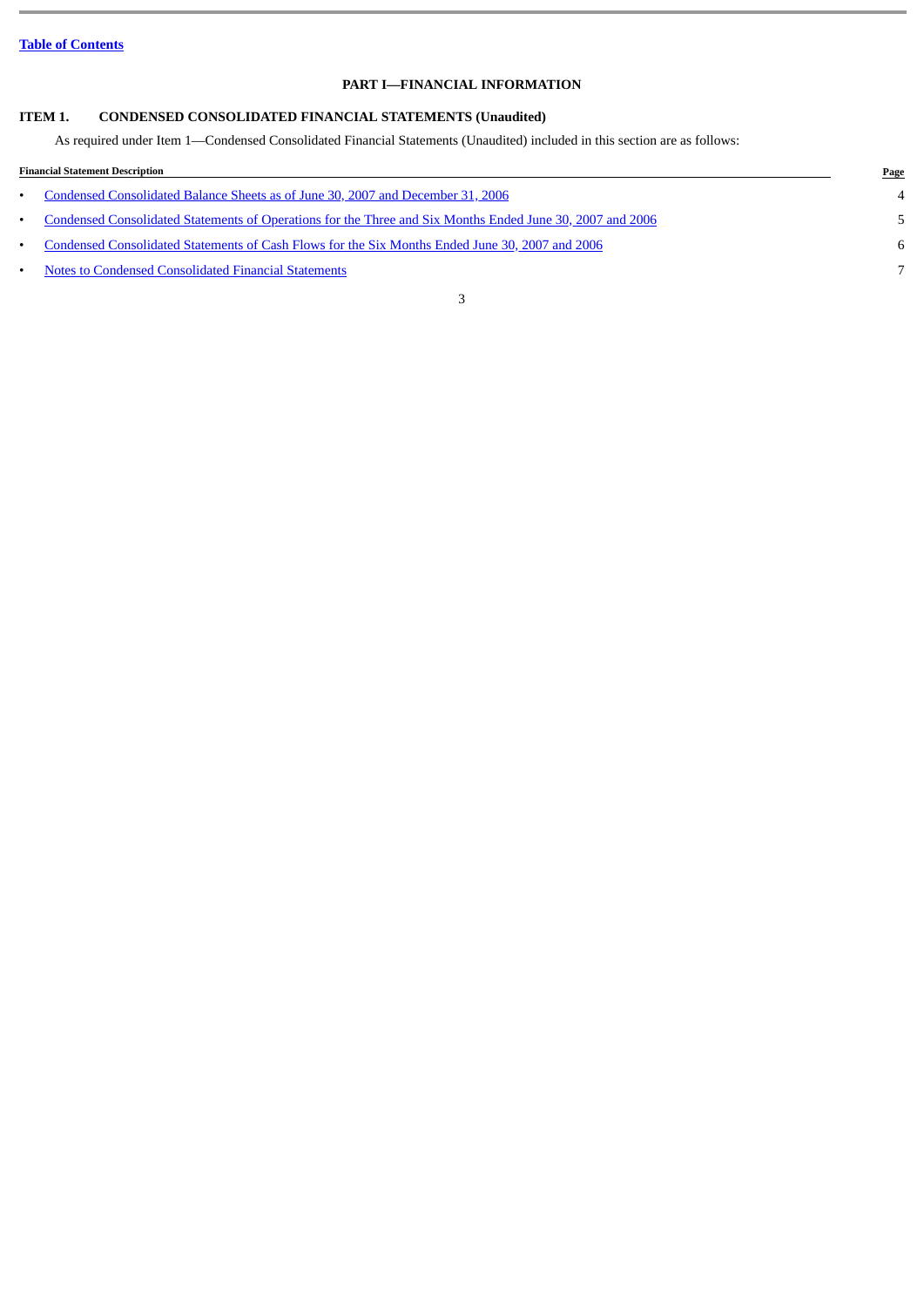# **VERISIGN, INC. AND SUBSIDIARIES**

# **CONDENSED CONSOLIDATED BALANCE SHEETS**

**(In thousands, except share data)**

**(Unaudited)**

<span id="page-3-0"></span>

|                                                                                                                                                          |                           | December 31,<br>2006      |
|----------------------------------------------------------------------------------------------------------------------------------------------------------|---------------------------|---------------------------|
| <b>ASSETS</b>                                                                                                                                            |                           |                           |
| Current assets:                                                                                                                                          |                           |                           |
| Cash and cash equivalents                                                                                                                                | \$<br>656,517             | 478,749<br>\$             |
| Short-term investments                                                                                                                                   | 94,308                    | 198,656                   |
| Accounts receivable, net of allowance for doubtful accounts of \$5,752 and \$8,083 at June 30, 2007 and December 31, 2006, respectively                  | 205,996                   | 241,569                   |
| Prepaid expenses and other current assets                                                                                                                | 119,478                   | 294,932                   |
| Deferred tax assets                                                                                                                                      | 80,063                    | 84,318                    |
| Current assets of discontinued operations                                                                                                                | 34,909                    | 34,356                    |
| Total current assets                                                                                                                                     | 1,191,271                 | 1,332,580                 |
| Property and equipment, net                                                                                                                              | 581,140                   | 605,292                   |
| Goodwill                                                                                                                                                 | 1,261,944                 | 1,449,493                 |
| Other intangible assets, net                                                                                                                             | 242,003                   | 333,430                   |
| Restricted cash                                                                                                                                          | 48,361                    | 49,437                    |
| Long-term deferred tax assets                                                                                                                            | 218,050                   | 177,805                   |
| Other assets, net                                                                                                                                        | 34,545                    | 25,214                    |
| Investments in unconsolidated entities                                                                                                                   | 105,500                   |                           |
| Long-term assets of discontinued operations                                                                                                              | 7,055                     | 1,217                     |
| Total long-term assets                                                                                                                                   | 2,498,598                 | 2,641,888                 |
| <b>Total assets</b>                                                                                                                                      | 3,689,869<br>\$           | \$<br>3,974,468           |
| <b>LIABILITIES AND STOCKHOLDERS' EQUITY</b>                                                                                                              |                           |                           |
| Current liabilities:                                                                                                                                     |                           |                           |
| Accounts payable and accrued liabilities                                                                                                                 | \$<br>319,987             | \$<br>675,105             |
| Accrued restructuring costs                                                                                                                              | 12,665                    | 3,818                     |
| Deferred revenue                                                                                                                                         | 505,118                   | 448,413                   |
| Short-term debt                                                                                                                                          | $\overline{\phantom{0}}$  | 199,000                   |
| Deferred tax liabilities                                                                                                                                 | 1,025                     | 1,414                     |
| Current liabilities of discontinued operations                                                                                                           | 33,798                    | 31,743                    |
| Total current liabilities                                                                                                                                | 872,593                   | 1,359,493                 |
| Long-term deferred revenue                                                                                                                               | 179,666                   | 159,439                   |
| Long-term accrued restructuring costs                                                                                                                    | 625                       | 937                       |
| Long-term tax liability                                                                                                                                  | 44,705                    | $\qquad \qquad -$         |
| Other long-term liabilities                                                                                                                              | 10,496                    | 5,175                     |
| Long-term deferred tax liabilities                                                                                                                       | 12,953                    | 24,815                    |
| Long-term liabilities of discontinued operations                                                                                                         | $\qquad \qquad$           | 34                        |
| Total long-term liabilities                                                                                                                              | 248,445                   | 190,400                   |
| <b>Total liabilities</b>                                                                                                                                 | 1,121,038                 | 1,549,893                 |
|                                                                                                                                                          |                           |                           |
| Minority interest in subsidiaries                                                                                                                        | 47,684                    | 47,716                    |
| Stockholders' equity:                                                                                                                                    |                           |                           |
| Preferred stock—par value \$.001 per share<br>Authorized shares: 5,000,000                                                                               |                           |                           |
| Issued and outstanding shares: none                                                                                                                      |                           |                           |
| Common stock—par value \$.001 per share                                                                                                                  |                           |                           |
| Authorized shares: 1,000,000,000                                                                                                                         |                           |                           |
| Issued and outstanding shares: 243,838,287, excluding 35,493,973 held in treasury, at June 30, 2007 and 243,844,122, excluding 35,471,662 shares held in |                           |                           |
| treasury, at December 31, 2006                                                                                                                           | 244                       | 244                       |
| Additional paid-in capital                                                                                                                               | 23,362,352                | 23,314,511                |
| <b>Accumulated deficit</b>                                                                                                                               | (20, 834, 462)            | (20, 929, 498)            |
| Accumulated other comprehensive loss                                                                                                                     | (6,987)                   | (8,398)                   |
| Total stockholders' equity                                                                                                                               | 2,521,147                 | 2,376,859                 |
| Total liabilities and stockholders' equity                                                                                                               | 3.689.869<br>$\mathbb{S}$ | 3,974,468<br>$\mathbb{S}$ |

See accompanying Notes to Condensed Consolidated Financial Statements.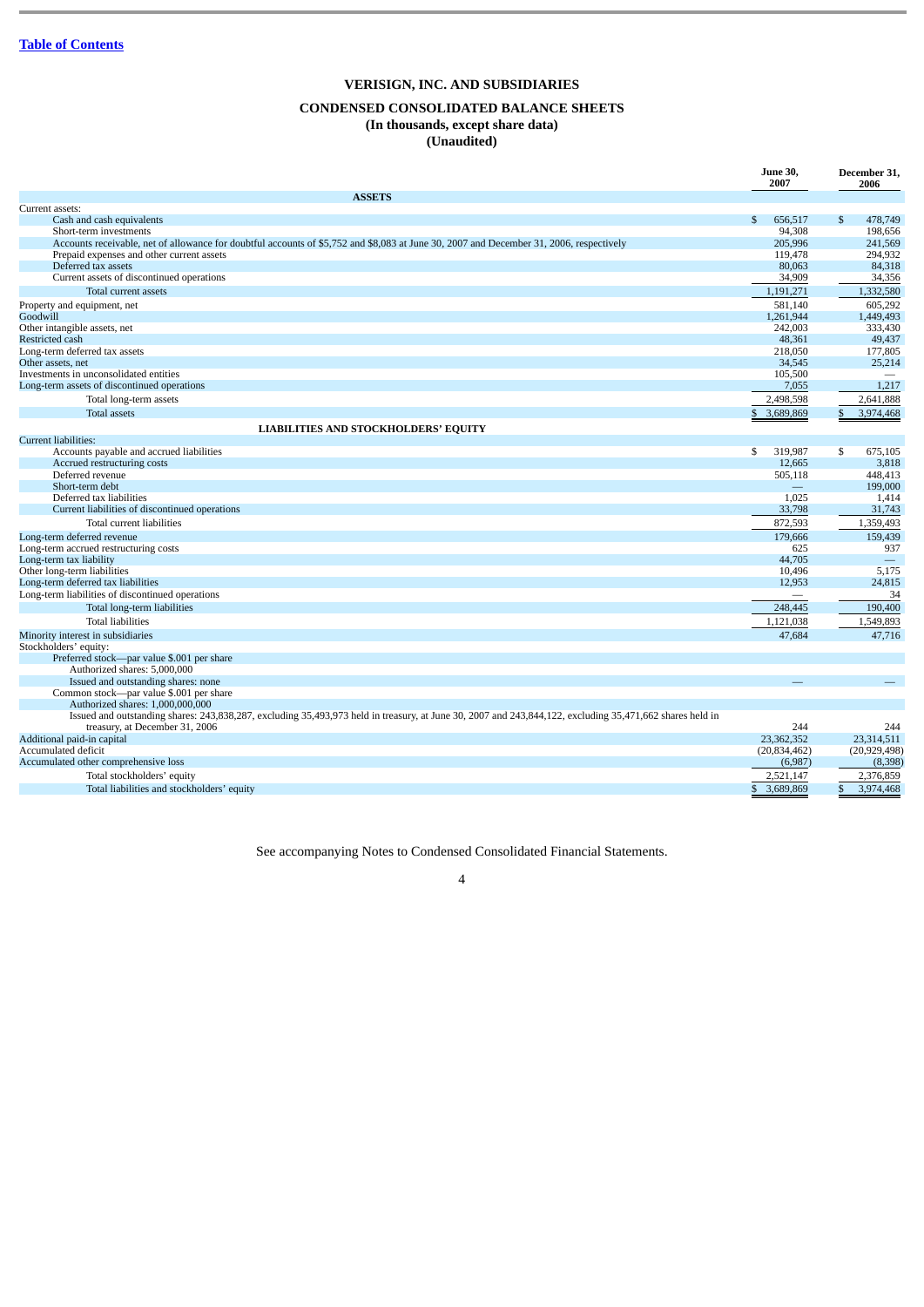# **VERISIGN, INC. AND SUBSIDIARIES**

# **CONDENSED CONSOLIDATED STATEMENTS OF OPERATIONS**

**(In thousands, except per share data)**

**(Unaudited)**

<span id="page-4-0"></span>

|                                                                                                  |               | <b>Three Months Ended</b><br><b>June 30.</b> |                          | <b>Six Months Ended</b><br><b>June 30.</b> |  |
|--------------------------------------------------------------------------------------------------|---------------|----------------------------------------------|--------------------------|--------------------------------------------|--|
|                                                                                                  | 2007          | 2006                                         |                          | 2006                                       |  |
| <b>Revenues</b>                                                                                  | \$363,217     | \$387,832                                    | \$736,266                | \$757,941                                  |  |
| Costs and expenses:                                                                              |               |                                              |                          |                                            |  |
| Cost of revenues                                                                                 | 147,836       | 145,715                                      | 298,476                  | 282,682                                    |  |
| Sales and marketing                                                                              | 63,890        | 92,809                                       | 142,840                  | 183,359                                    |  |
| Research and development                                                                         | 36,254        | 31,021                                       | 81,416                   | 59,280                                     |  |
| General and administrative                                                                       | 77,142        | 59,297                                       | 128,731                  | 119,812                                    |  |
| Restructuring, impairment and other charges (reversals), net                                     | 15,179        | (7,604)                                      | 42,191                   | (4, 195)                                   |  |
| Amortization of other intangible assets                                                          | 29,669        | 31,832                                       | 61,456                   | 59,832                                     |  |
| Acquired in-process research and development                                                     |               | 4,600                                        | $\overline{\phantom{m}}$ | 15,500                                     |  |
| Total costs and expenses                                                                         | 369,970       | 357,670                                      | 755,110                  | 716,270                                    |  |
| Operating (loss) income                                                                          | (6,753)       | 30,162                                       | (18, 844)                | 41,671                                     |  |
| Other income, net                                                                                | 10,849        | 4,946                                        | 92,236                   | 33,667                                     |  |
| Income from continuing operations before income taxes, earnings from unconsolidated entities and |               |                                              |                          |                                            |  |
| minority interest                                                                                | 4,096         | 35,108                                       | 73,392                   | 75,338                                     |  |
| Income tax (expense) benefit                                                                     | (11,608)      | 341,536                                      | (20, 370)                | 317,321                                    |  |
| Earnings from unconsolidated entities, net of tax                                                | 1.748         |                                              | 2,196                    |                                            |  |
| Minority interest, net of tax                                                                    | 82            | (758)                                        | (487)                    | (1, 405)                                   |  |
| Net (loss) income from continuing operations                                                     | (5,682)       | 375,886                                      | 54,731                   | 391,254                                    |  |
| Net income from discontinued operations, net of tax                                              | 965           | 901                                          | 2,305                    | 2,019                                      |  |
| Net (loss) income                                                                                | \$<br>(4,717) | \$376,787                                    | \$57,036                 | \$393,273                                  |  |
| Basic net (loss) income per share from:                                                          |               |                                              |                          |                                            |  |
| Continuing operations                                                                            | \$<br>(0.02)  | 1.54<br>\$                                   | \$<br>0.22               | \$<br>1.59                                 |  |
| Discontinued operations                                                                          |               |                                              | 0.01                     | 0.01                                       |  |
| Net (loss) income                                                                                | \$<br>(0.02)  | \$<br>1.54                                   | \$<br>0.23               | ${\mathbb S}$<br>1.60                      |  |
| Diluted net (loss) income per share from:                                                        |               |                                              |                          |                                            |  |
| Continuing operations                                                                            | \$<br>(0.02)  | 1.52<br>\$                                   | \$<br>0.22               | \$<br>1.58                                 |  |
| Discontinued operations                                                                          |               |                                              | 0.01                     | 0.01                                       |  |
| Net (loss) income                                                                                | \$<br>(0.02)  | 1.52<br>\$                                   | $\$$<br>0.23             | \$<br>1.59                                 |  |
| Shares used in per share computation:                                                            |               |                                              |                          |                                            |  |
| <b>Basic</b>                                                                                     | 243,846       | 244,744                                      | 243,849                  | 245,171                                    |  |
| Diluted                                                                                          | 243,846       | 247,252                                      | 246,102                  | 247,745                                    |  |

See accompanying Notes to Condensed Consolidated Financial Statements.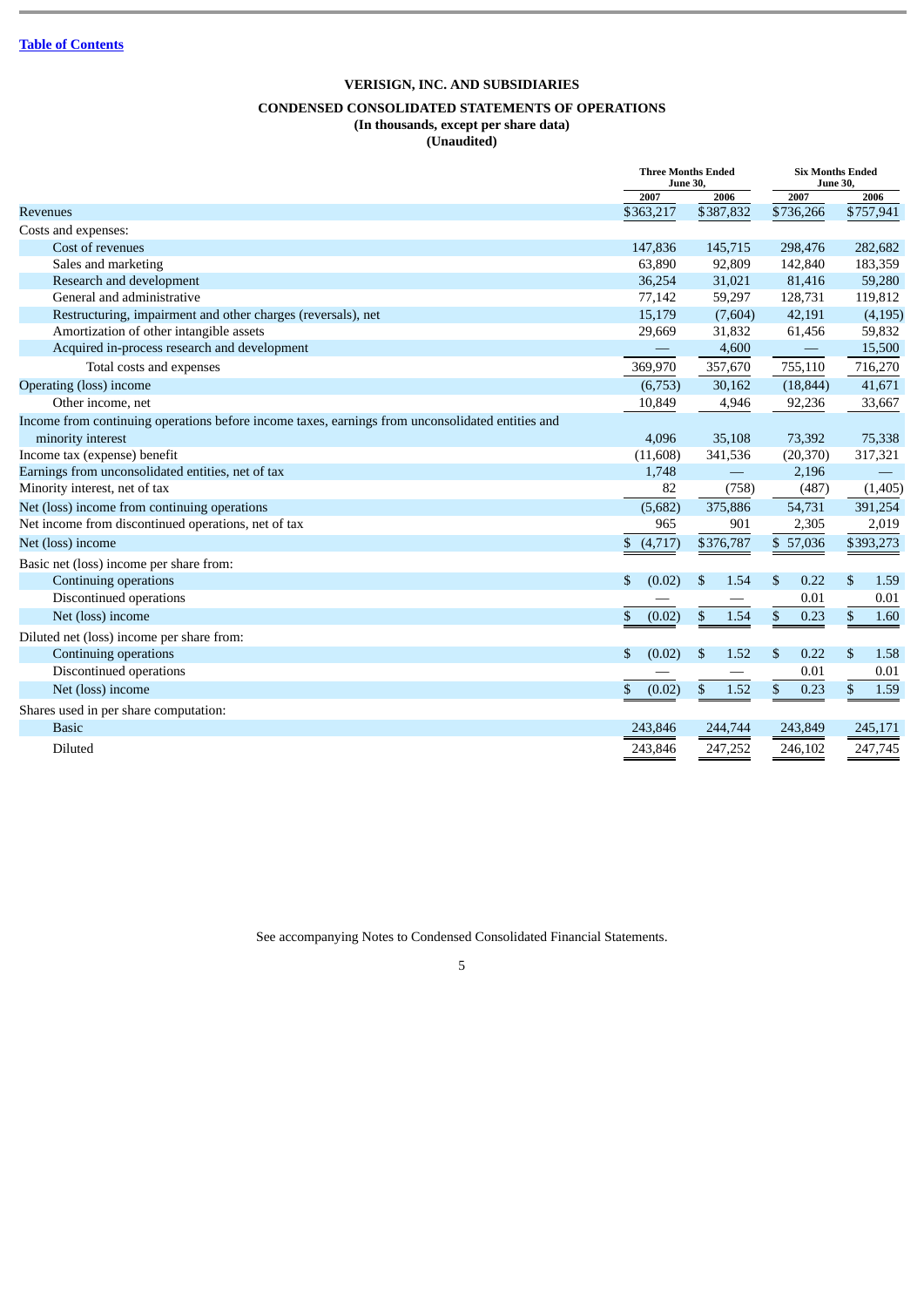# **VERISIGN, INC. AND SUBSIDIARIES CONDENSED CONSOLIDATED STATEMENTS OF CASH FLOWS (In thousands) (Unaudited)**

<span id="page-5-0"></span>

|                                                                                                 |                                 | <b>Six Months Ended</b><br><b>June 30,</b> |
|-------------------------------------------------------------------------------------------------|---------------------------------|--------------------------------------------|
|                                                                                                 | 2007                            | 2006                                       |
| Cash flows from operating activities:                                                           |                                 |                                            |
| Net income                                                                                      | \$ 57,036                       | \$393,273                                  |
| Adjustments to reconcile net income to net cash provided by operating activities:               |                                 |                                            |
| Gain on divestiture of majority stake in Jamba                                                  | (74,999)                        |                                            |
| Unrealized gain on joint venture call options                                                   | (3,755)<br>55,564               |                                            |
| Depreciation of property and equipment                                                          |                                 | 49,925                                     |
| Amortization of other intangible assets<br>Acquired in-process research and development         | 61,456                          | 59,832<br>15,500                           |
| Provision for doubtful accounts                                                                 | (720)                           | 652                                        |
| Stock-based compensation and other                                                              | 42.047                          | 32.825                                     |
| Restructuring, impairments and other charges (reversals), net                                   | 42,191                          | (4, 195)                                   |
| Net gain on sale of investments                                                                 | (885)                           | (21, 246)                                  |
| Earnings from unconsolidated entities, net of tax                                               | (2, 196)                        |                                            |
| Minority interest, net of tax                                                                   | 487                             | 1,405                                      |
| Deferred income taxes                                                                           | (11, 469)                       | (295, 788)                                 |
| Changes in operating assets and liabilities:                                                    |                                 |                                            |
| Accounts receivable                                                                             | (110, 843)                      | 54,372                                     |
| Prepaid expenses and other current assets                                                       | 130.661                         | (102, 508)                                 |
| Accounts payable and accrued liabilities                                                        | (106, 241)                      | (6,781)                                    |
| Deferred revenue                                                                                | 76,698                          | 61,040                                     |
| Net cash provided by operating activities                                                       | 155,032                         | 238,306                                    |
|                                                                                                 |                                 |                                            |
| Cash flows from investing activities:                                                           |                                 |                                            |
| Purchases of investments                                                                        | (135, 882)                      | (536,063)                                  |
| Proceeds from maturities and sales of investments                                               | 248,128                         | 656,142                                    |
| Purchases of property and equipment                                                             | (47,511)                        | (103, 569)                                 |
| Cash paid in business combinations, net of cash acquired                                        | $\frac{1}{2}$                   | (422, 787)                                 |
| Proceeds received on divestiture of majority stake in Jamba, net of cash contributed            | 152,643                         |                                            |
| Net proceeds received on long-term note receivable<br>Other assets                              |                                 | 47.786                                     |
|                                                                                                 | 1,989                           | (2,851)                                    |
| Net cash provided by (used in) investing activities                                             | 219,367                         | (361, 342)                                 |
| Cash flows from financing activities:                                                           |                                 |                                            |
| Proceeds from issuance of common stock from option exercises and employee stock purchase plan   | $\frac{1}{2}$                   | 39,424                                     |
| Change in net assets of subsidiary and other                                                    | 89                              | 247                                        |
| Repurchase of common stock                                                                      |                                 | (135,000)                                  |
| Proceeds from drawdown of credit facility, net                                                  | $\equiv$                        | 174,000                                    |
| Repayment of short-term-debt                                                                    | (199,000)                       |                                            |
| Debt issuance costs                                                                             |                                 | (3, 381)                                   |
| Repayment of long-term liabilities                                                              | $\overbrace{\qquad \qquad }^{}$ | (1,680)                                    |
| Net cash (used in) provided by financing activities                                             | (198, 911)                      | 73,610                                     |
| Effect of exchange rate changes on cash and cash equivalents                                    | (984)                           | 1,149                                      |
| Net increase (decrease) in cash and cash equivalents                                            | 174,504                         | (48, 277)                                  |
| Cash and cash equivalents at beginning of period                                                | 501,784                         | 478,660                                    |
| Cash and cash equivalents at end of period                                                      | 676,288                         | 430,383                                    |
| Cash and cash equivalents of discontinued operations at end of period                           | (19,771)                        | (16, 556)                                  |
| Cash and cash equivalents of continuing operations at end of period                             | \$656,517                       | \$413,827                                  |
|                                                                                                 |                                 |                                            |
| Cash flows from discontinued operations:<br>Net cash (used in) provided by operating activities | \$<br>(3,264)                   | \$<br>4,824                                |
|                                                                                                 |                                 |                                            |
| Supplemental cash flow disclosures:                                                             |                                 |                                            |
| Cash paid for income taxes, net of refunds received                                             | \$9,772                         | \$11,702                                   |
|                                                                                                 |                                 |                                            |

See accompanying Notes to Condensed Consolidated Financial Statements.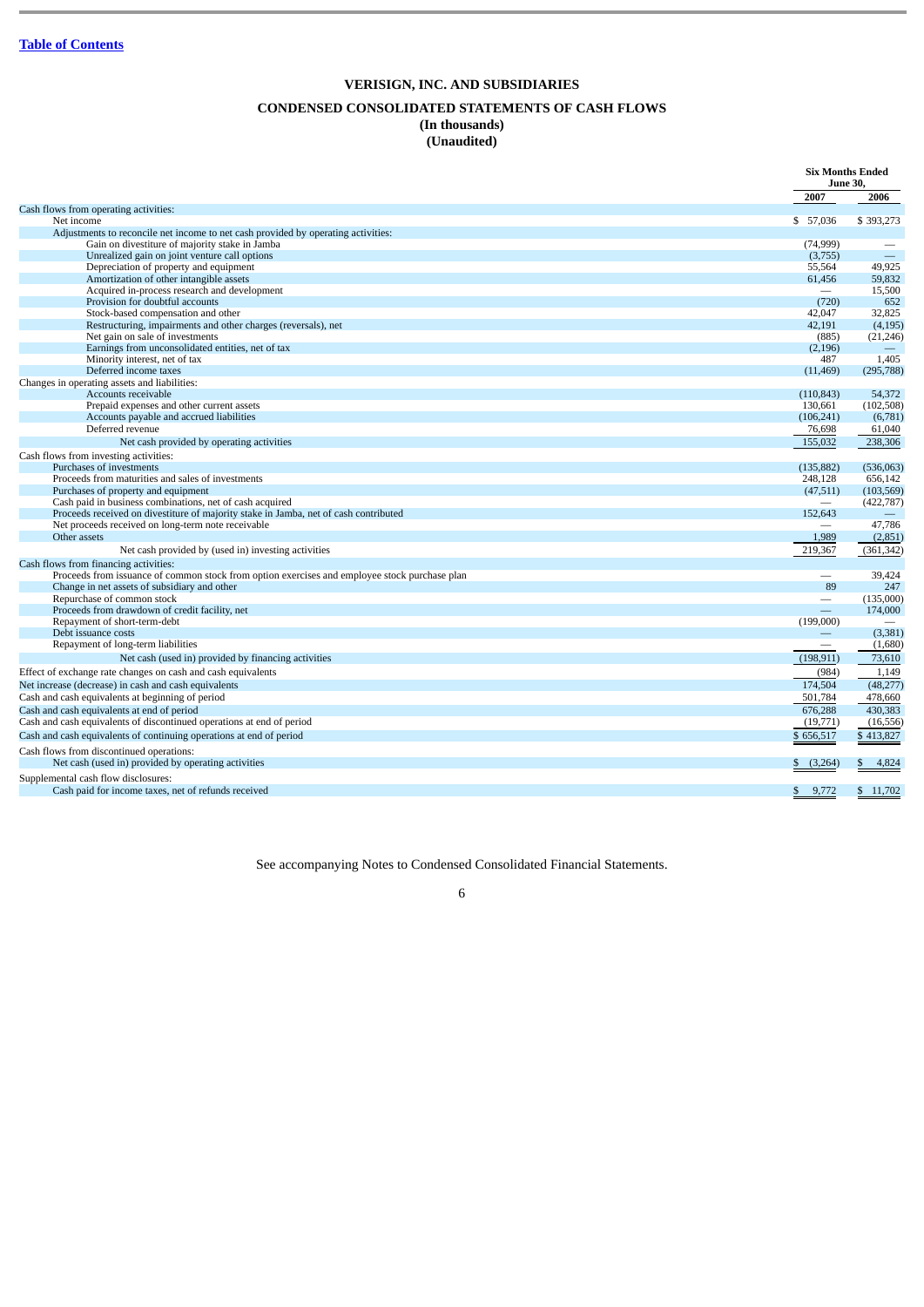# **VERISIGN, INC. AND SUBSIDIARIES NOTES TO CONDENSED CONSOLIDATED FINANCIAL STATEMENTS (Unaudited)**

#### <span id="page-6-0"></span>**Note 1. Basis of Presentation and Summary of Significant Accounting Policies**

#### *Interim Financial Statements*

The accompanying unaudited Condensed Consolidated Financial Statements have been prepared by VeriSign, Inc. and its subsidiaries ("VeriSign" or "the Company") in accordance with the instructions for Form 10-Q pursuant to the rules and regulations of the Securities and Exchange Commission ("SEC") and, therefore, do not include all information and notes normally provided in audited financial statements. In the opinion of management, all adjustments (consisting of normal recurring accruals and other adjustments) considered necessary for a fair presentation have been included. The results of operations for any interim period are not necessarily indicative, nor comparable to the results of operations for any other interim period or for a full fiscal year. These unaudited Condensed Consolidated Financial Statements should be read in conjunction with the Consolidated Financial Statements and related notes, contained in VeriSign's fiscal 2006 Annual Report on Form 10-K filed with the SEC (the "2006 Form 10-K") on July 12, 2007.

#### *Reclassifications*

In the first quarter of 2007, VeriSign decided to sell its wholly owned Jamba Service GmbH subsidiary ("Jamba Service"). The associated assets and liabilities of Jamba Service have been classified as discontinued operations and its operations have been reported in net income from discontinued operations for all periods presented in accordance with Statement of Financial Accounting Standards ("SFAS") No. 144 ("SFAS 144"), *"Accounting for the Impairment or Disposal of Long Lived Assets*." In November 2005, VeriSign sold its payment gateway business. Accordingly, the Condensed Consolidated Financial Statements have been reclassified for all periods presented to reflect its payment gateway business as discontinued operations in accordance with SFAS 144. Unless noted otherwise, discussions in the Notes to Condensed Consolidated Financial Statements pertain to continuing operations.

Non-trade receivables as of December 31, 2006, amounting to \$77.8 million have been reclassified from accounts receivable, net, to prepaid expenses and other current assets to conform to current period presentation. Such reclassification does not have any effect on net income as previously reported.

#### Critical Accounting Policies

VeriSign has made no material changes to its critical accounting policies, which are included in its 2006 Form 10-K.

The Company adopted Financial Accounting Standards Board ("FASB") Interpretation No.48 ("FIN 48"), *"Accounting for Uncertainty in Income Taxes an interpretation of FASB Statement No. 109*," on January 1, 2007. FIN 48 is an interpretation of SFAS No. 109 ("SFAS 109"), *"Accounting for Income Taxes*," and it seeks to reduce the diversity in practice associated with certain aspects of measurement and recognition in accounting for income taxes. FIN 48 prescribes a recognition threshold and measurement attribute for the financial statement recognition and measurement of a tax position that an entity takes or expects to take in a tax return. Additionally, FIN 48 provides guidance on de-recognition, classification, interest and penalties, accounting in interim periods, disclosures, and transition. Under FIN 48, an entity may only recognize or continue to recognize tax positions that meet a "more likely than not" threshold. In accordance with its accounting policy, the Company recognizes accrued interest and penalties related to unrecognized tax benefits as a component of income tax expense. The impact on adoption of FIN 48 is more fully described in Note 13, "Income Taxes".

In June 2006, the FASB issued Emerging Issues Task Force Issue No. 06-3 ("EITF 06-3"), "*How Taxes Collected from Customers and Remitted to Governmental Authorities Should Be Presented in the Income Statement"*. EITF 06-3 provides guidance on an entity's disclosure of its accounting policy regarding the gross or net presentation of certain taxes and provides that if taxes included in gross revenues are significant, a company should disclose the amount of such taxes for each period for which an income statement is presented (i.e., both interim and annual periods). Taxes within the scope of EITF 06-3 are those that are imposed on and concurrent with a specific revenue-producing transaction. VeriSign records transaction-based taxes on a net basis. These taxes are recorded as current liabilities until remitted to the relevant government authority.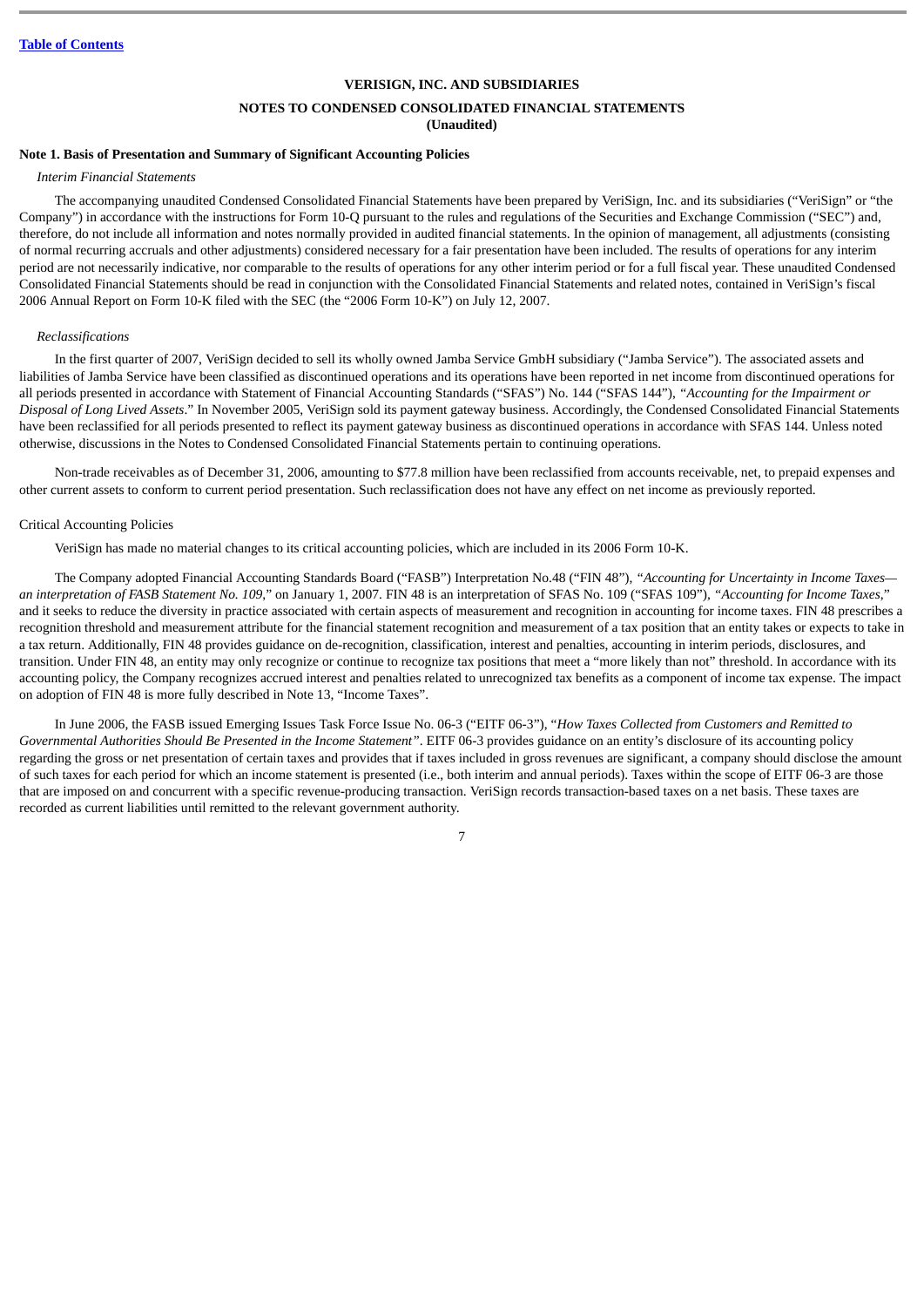#### **Note 2. Stock-Based Compensation**

Staff Accounting Bulletin ("SAB") No. 107 ("SAB 107") provides the SEC Staff's views on a variety of matters relating to stock-based payments. SAB 107 requires stock-based compensation to be classified in the same expense line items as cash compensation. The following table sets forth the total stock-based compensation recognized on the Company's Condensed Consolidated Statements of Operations:

|                                                                         |            | <b>Three Months Ended</b><br><b>June 30,</b> |                                       | <b>Six Months Ended</b><br>June 30, |
|-------------------------------------------------------------------------|------------|----------------------------------------------|---------------------------------------|-------------------------------------|
|                                                                         | 2007       | 2006                                         | 2007                                  | 2006                                |
|                                                                         |            |                                              | (In thousands, except per share data) |                                     |
| Stock-based compensation:                                               |            |                                              |                                       |                                     |
| Cost of revenues                                                        | \$3.659    | \$ 3,411                                     | \$ 7,077                              | \$7,310                             |
| Sales and marketing                                                     | 4,190      | 3,683                                        | 9,193                                 | 7,182                               |
| Research and development                                                | 2,299      | 2,596                                        | 5,349                                 | 4,842                               |
| General and administrative                                              | 15,126     | 5,604                                        | 20,285                                | 12,498                              |
| Total stock-based compensation                                          | 25.274     | 15.294                                       | 41,904                                | 31,832                              |
| Tax benefit associated with stock-based compensation expense            | 7,291      | 3,242                                        | 11,227                                | 7,512                               |
| Net effect of stock-based compensation expense on net income            | \$17,983   | \$12,052                                     | \$30,677                              | \$24,320                            |
| Net effect of stock-based compensation expense on net income per share: |            |                                              |                                       |                                     |
| Basic                                                                   | \$<br>0.07 | \$<br>0.05                                   | 0.13                                  | \$.<br>0.10                         |
| <b>Diluted</b>                                                          | 0.07       | 0.05                                         | 0.12                                  | 0.10                                |
|                                                                         |            |                                              |                                       |                                     |

VeriSign currently uses the Black-Scholes option pricing model to determine the fair value of stock options and 1998 Employee Stock Purchase Plan ("Purchase Plan") awards. The determination of the fair value of stock-based awards using an option-pricing model is affected by the Company's stock price as well as assumptions regarding a number of complex and subjective variables. The following table sets forth the weighted average assumptions used to estimate the fair value of the stock options and Purchase Plan awards:

|                                      |           | <b>Three Months Ended</b><br><b>June 30,</b> |           | <b>Six Months Ended</b><br><b>June 30,</b> |
|--------------------------------------|-----------|----------------------------------------------|-----------|--------------------------------------------|
|                                      | 2007      | 2006                                         | 2007      | 2006                                       |
| Stock options:                       |           |                                              |           |                                            |
| Volatility                           | 34%       | 36%                                          | 34%       | 37%                                        |
| Risk-free interest rate              | 4.76%     | 5.03%                                        | 4.71%     | 4.79%                                      |
| Expected term                        | 3.3 years | 3.2 years                                    | 3.1 years | 3.1 years                                  |
| Dividend yield                       | zero      | zero                                         | zero      | zero                                       |
| Employee Stock Purchase Plan awards: |           |                                              |           |                                            |
| Volatility                           | n/a       | n/a                                          | n/a       | 39%                                        |
| Risk-free interest rate              | n/a       | n/a                                          | n/a       | 4.44%                                      |
| Expected term                        | n/a       | n/a                                          | n/a       | 1.25 years                                 |
| Dividend yield                       | n/a       | n/a                                          | n/a       | zero                                       |

The Company accelerated some of Mr. Stratton Sclavos', the former Chief Executive Officer, outstanding options to purchase shares of the Company's common stock and restricted stock units as described in Note 15, "Subsequent Events". The Company has accounted for the acceleration of the stock-based awards as a modification. As such, the Company recognized \$11.0 million of stock-based compensation for the three months ended June 30, 2007 upon modification.

#### *Employee Stock Purchase Plan*

As a result of the independent review of the Company's historical stock option granting practices and due to not being current in its SEC filings, the Company was precluded from selling shares under its Purchase Plan during the six months ended June 30, 2007. The Company terminated the six-month purchase period ended January 31, 2007 under its Purchase Plan and no shares were issued. In February 2007, the Company refunded Purchase Plan contributions totaling approximately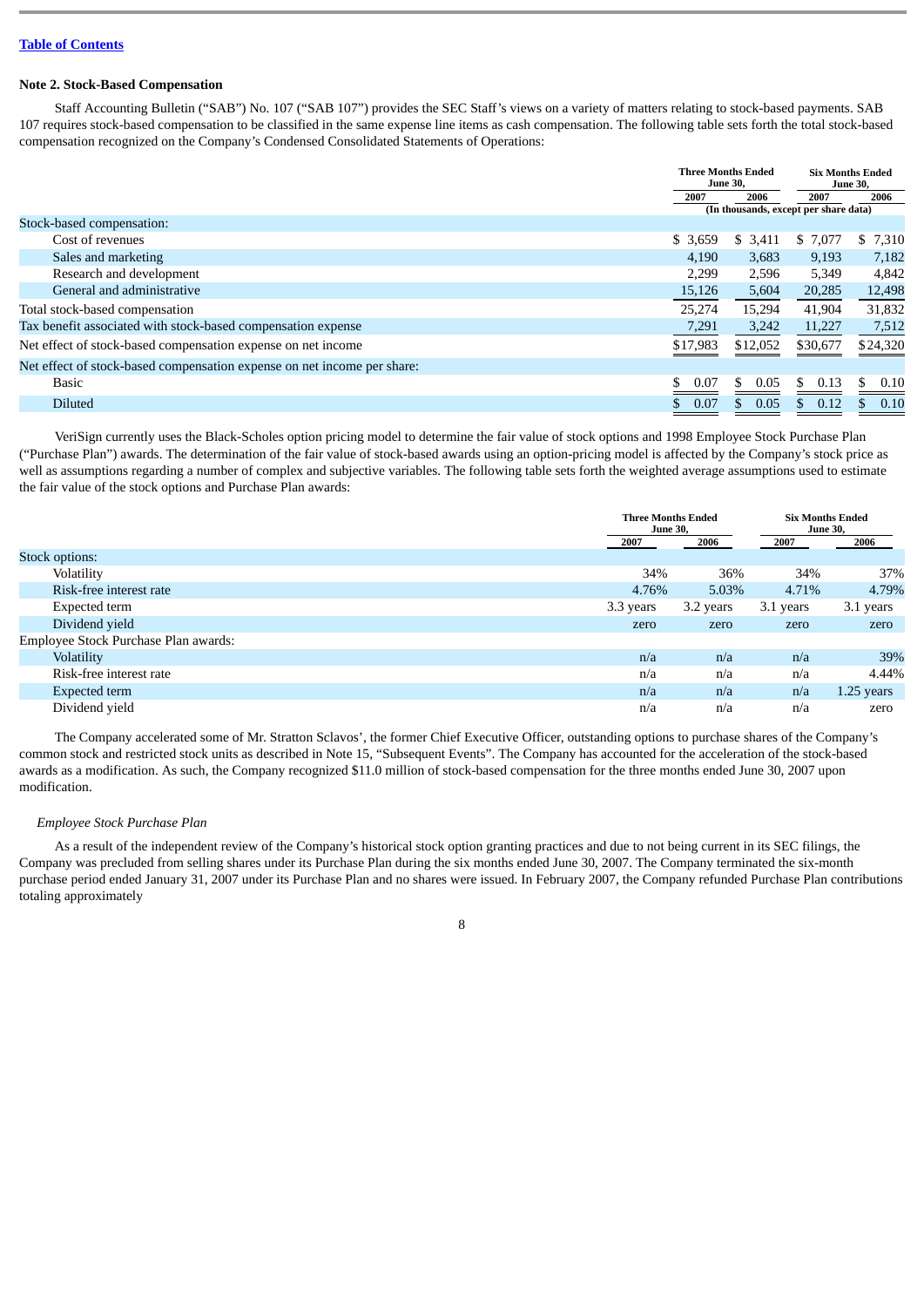\$11.6 million. The Company suspended its employee payroll withholdings for the purchase of its common stock under the Purchase Plan from February 1, 2007 until August 3, 2007.

#### **Note 3. Joint Ventures**

On January 31, 2007, VeriSign finalized two joint venture agreements with Fox Entertainment ("Fox"), a subsidiary of News Corporation, to provide mobile entertainment to consumers on a global basis. Under the terms of the agreements, Fox owns a 51% interest and VeriSign owns a 49% interest in the joint ventures. One of the joint ventures, Netherlands Mobile Holdings, C.V., is based in the Netherlands, and the other, US Mobile Holdings LLC, is based in the United States. VeriSign contributed 51% of its stake in its wholly owned subsidiary Jamba's business to consumer business to the Netherlands joint venture and Fox contributed its Fox Mobile Entertainment assets to the U.S.-based joint venture. Fox paid VeriSign approximately \$192.4 million in cash for the divestiture of 51% of its stake in Jamba and VeriSign paid Fox approximately \$4.9 million in cash for its contribution of Fox Mobile Entertainment assets. The Company recognized a gain of approximately \$75.0 million upon the divestiture of majority stake in Jamba and recorded its interests in the joint ventures as investments in unconsolidated entities as of June 30, 2007. The Company's condensed consolidated financial statements for the six months ended June 30, 2007 includes one month of Jamba's consolidated activity.

In connection with the joint ventures, VeriSign and Fox entered into various put and call agreements. VeriSign has the option ("the put") to sell all of its interests in the joint ventures to Fox at particular times within five years of the date of the agreements at prices determined pursuant to the terms of the put and call agreements. Fox has the option ("the call") to purchase all of VeriSign's interests in the joint ventures at particular times within five years of the date of the agreements at a price determined pursuant to the put and call agreements. The Company calculated the fair value of its written call options to be \$10.9 million using the Black-Scholes option pricing model. The Company has recorded the fair value of the call options within other long-term liabilities, and will mark-tomarket the call options at each reporting period. For the three months ended June 30, 2007, the Company recorded a \$3.8 million unrealized gain on joint venture call options within other income, net.

#### **Note 4. Discontinued Operations**

In the first quarter of 2007, VeriSign decided to sell Jamba Service, a wholly-owned subsidiary which was not divested with Jamba in connection with the joint ventures. The Company is actively marketing Jamba Service, and currently expects to consummate the sale of this business in the third quarter of 2007. Jamba Service is part of the Communications Services Group segment. In November 2005, VeriSign sold its payment gateway business which was part of the Internet Services Group segment. The associated assets and liabilities of Jamba Service and the payment gateway business have been classified as discontinued operations and their operations reported in net income from discontinued operations for all periods presented in accordance with SFAS 144.

In connection with the sale of the payment gateway business, the Company entered into a Transitional Service Agreement ("TSA") with PayPal to provide certain transitional network and customer support services. The related fees were recorded as a direct reduction to the respective costs and expenses included in discontinued operations. The expected cash flows under the TSA do not represent a significant continuation of the direct cash flows of the disposed payment gateway business. In April 2006, PayPal elected to terminate the customer support services provided by VeriSign under the TSA. In September 2006, PayPal elected to terminate the billing services, production services and other transitional services provided under the TSA.

The following table represents operations from the Jamba Service and the payment gateway businesses and the components of earnings from the discontinued operations:

|                                                             | <b>June 30,</b> | <b>Three Months Ended</b> | <b>Six Months Ended</b><br><b>June 30,</b> |         |
|-------------------------------------------------------------|-----------------|---------------------------|--------------------------------------------|---------|
|                                                             | 2007            | 2006                      | 2007                                       | 2006    |
|                                                             |                 | (In thousands)            |                                            |         |
| Revenues (1)                                                | \$4,407         | \$2,939                   | \$8,804                                    | \$5,599 |
| Income from discontinued operations before income taxes (1) | \$1.664         | \$1,465                   | \$ 3,774                                   | \$2,790 |
| Income tax expense $(2)$                                    | (699)           | (564)                     | (1,469)                                    | (771)   |
| Net income from discontinued operations                     | 965             | 901                       | \$ 2,305                                   | \$2,019 |

9

(1) The disposed payment gateway business did not have any operating activity for the three and six months ended June 30, 2007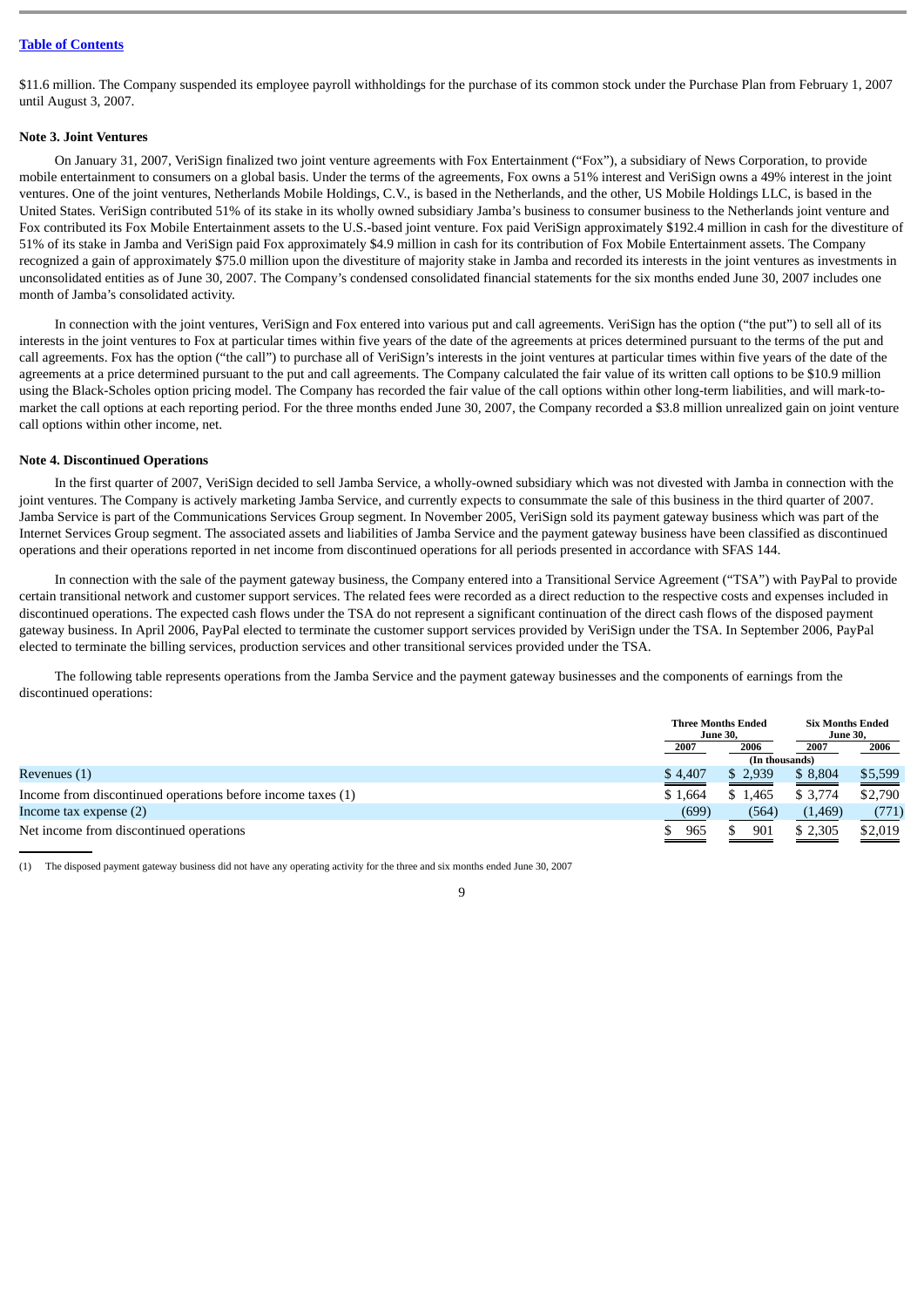(2) The tax rate applied to income from the Jamba Service subsidiary was equivalent to the German corporate and trade statutory tax rates of 38.9% for the three and six months ended June 30, 2007 and 40.77% for the three and six months ended June 30, 2006, respectively.

The following table presents the carrying amounts of major classes of assets and liabilities relating to Jamba Service and the payment gateway businesses:

|                                                  | <b>June 30,</b><br>2007 |                | December 31,<br>2006 |
|--------------------------------------------------|-------------------------|----------------|----------------------|
|                                                  |                         | (In thousands) |                      |
| Assets: $(1)$                                    |                         |                |                      |
| Cash and cash equivalents                        | \$19,771                | S.             | 23,035               |
| Accounts receivable, net                         | 12.577                  |                | 11,201               |
| Prepaid expenses and other current assets        | 252                     |                | 120                  |
| Deferred tax assets                              | 2,309                   |                |                      |
| Current assets of discontinued operations        | 34,909                  |                | 34,356               |
| Long-term assets of discontinued operations      | 7,055                   |                | 1,217                |
| Total assets of discontinued operations          | \$41,964                |                | 35,573               |
| Liabilities: (1)                                 |                         |                |                      |
| Accounts payable and accrued liabilities         | \$27,843                | S.             | 24,995               |
| Deferred revenue                                 | 5,955                   |                | 6,533                |
| Deferred tax liabilities                         |                         |                | 215                  |
| Current liabilities of discontinued operations   | 33,798                  |                | 31,743               |
| Long-term liabilities of discontinued operations |                         |                | 34                   |
| Total liabilities of discontinued operations     | \$33,798                |                | 31,777               |

(1) As of June 30, 2007, there were no assets or liabilities attributable to the disposed payment gateway business.

# **Note 5. Restructuring, Impairments and Other Charges (Reversals), Net**

A comparison of restructuring, impairments and other charges (reversals), net, is presented below:

|                                                                     | <b>Three Months Ended</b><br><b>June 30.</b> |                        | <b>Six Months Ended</b><br><b>June 30,</b> |           |
|---------------------------------------------------------------------|----------------------------------------------|------------------------|--------------------------------------------|-----------|
|                                                                     | 2007                                         | 2006<br>(In thousands) | 2007                                       | 2006      |
| 2007 restructuring plan charges                                     | \$4.051                                      |                        | \$28,732                                   |           |
| 2002 and 2003 restructuring plan charges (reversals), net           | 48                                           | (7,604)                | 142                                        | (6, 144)  |
| Total restructuring charges (reversals), net                        | 4,099                                        | (7,604)                | 28,874                                     | (6, 144)  |
| Impairments and other charges                                       | 11.080                                       |                        | 13.317                                     | 1,949     |
| Total restructuring, impairments and other charges (reversals), net | \$15,179                                     | \$(7,604)              | \$42,191                                   | \$(4,195) |

#### *2007 Restructuring Plan*

In January 2007, VeriSign initiated a restructuring plan to execute a company-wide reorganization replacing the previous business unit structure with a new combined worldwide sales and services team, and an integrated development and products organization. The restructuring plan included workforce reductions, abandonment of excess facilities, and other exit costs. To date, VeriSign has recorded \$28.7 million in restructuring charges under its 2007 restructuring plan.

*Workforce reduction:* VeriSign recorded restructuring charges related to workforce reduction in accordance with SFAS No. 112 ("SFAS 112"), "*Employers'* Accounting for Postemployment Benefits an amendment of FASB Statements No. 5 and 43", since benefits were provided pursuant to a severance plan which used a standard formula of paying benefits based upon tenure with the Company. The accounting for these restructuring charges has met the four requirements of SFAS 112 which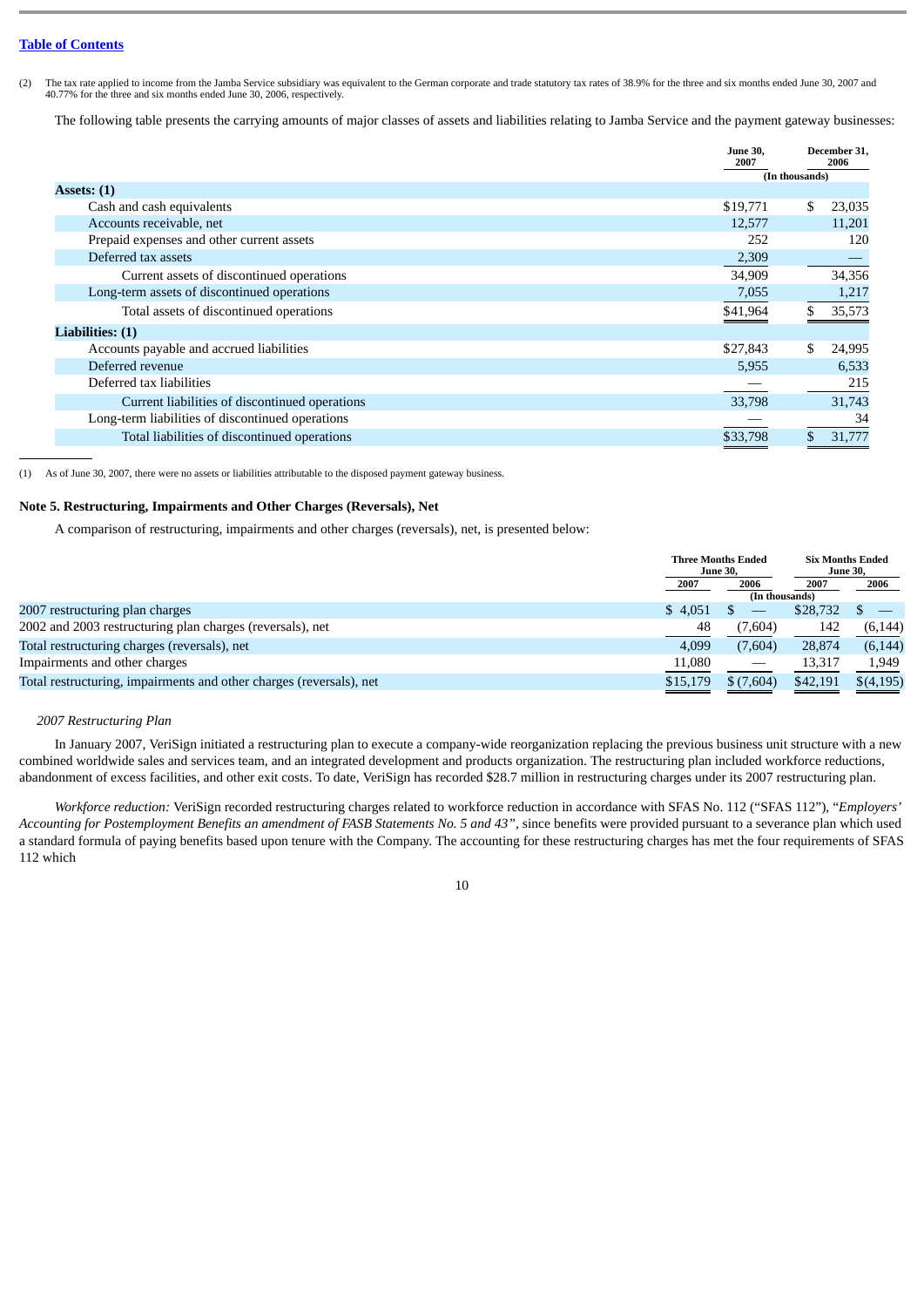are: (i) the Company's obligation relating to employees' rights to receive compensation for future absences is attributable to employees' services already rendered; (ii) the obligation relates to rights that vest or accumulate; (iii) payment of the compensation is probable; and (iv) the amount can be reasonably estimated. The 2007 restructuring plan will result in a workforce reduction of approximately 350 employees across both segments which started in the first quarter of 2007, followed by the next four quarters. All severance related charges will be paid by the end of the first quarter of 2008.

*Excess facilities:* Excess facilities restructuring charges take into account the fair value of lease obligations of the abandoned space, including the potential for sublease income. Estimating the amount of sublease income requires management to make estimates for the properties that will be rented, the rate per square foot that might be received and the vacancy period of each property. These estimates could differ materially from actual amounts due to changes in the real estate markets in which the properties are located, such as the supply of office space and prevailing lease rates. Changing market conditions by location and considerable work with third-party leasing companies requires the Company to periodically review each lease and change its estimates on a prospective basis, as necessary. VeriSign recorded additional charges for excess facilities located primarily in the United States and Europe that were either abandoned or downsized relating to lease terminations and non-cancelable lease costs.

*Other exit costs:* VeriSign recorded other exit costs primarily relating to the realignment of its organization, including consulting fees related to the strategic and organizational structure.

Consolidated restructuring charges associated with the 2007 restructuring plan are as follows:

|                             |   | <b>Three Months Ended</b><br><b>June 30,</b><br>2007 |  | <b>Six Months Ended</b><br><b>June 30,</b> |        |
|-----------------------------|---|------------------------------------------------------|--|--------------------------------------------|--------|
|                             |   | (In thousands)                                       |  |                                            |        |
| Workforce reduction         | Φ | 1,183                                                |  |                                            | 23,298 |
| Excess facilities           |   | 1,424                                                |  |                                            | 2,484  |
| Other exit costs            |   | 1,444                                                |  |                                            | 2,950  |
| Total restructuring charges |   | 4,051                                                |  |                                            | 28,732 |

For the six months ended June 30, 2007, approximately \$2.3 million of the workforce reduction charges related to stock-based compensation for certain severed employees.

At June 30, 2007, the accrued restructuring costs associated with the 2007 restructuring plan are \$10.6 million and consist of the following:

|                                                              | Restructuring<br>Charges | Cash<br>Payments | Non-cash<br>Write-offs<br>(In thousands) |   | <b>Accrued</b><br>Restructuring<br>Costs at June 30,<br>2007 |
|--------------------------------------------------------------|--------------------------|------------------|------------------------------------------|---|--------------------------------------------------------------|
| Workforce reduction                                          | 23,298                   | \$(13,843)       | \$(2,297)                                | S | 7,158                                                        |
| Excess facilities                                            | 2,484                    | (634)            |                                          |   | 1,850                                                        |
| Other exit costs                                             | 2,950                    | (1,356)          |                                          |   | 1,594                                                        |
| Total accrued restructuring costs                            | 28,732                   | \$(15, 833)      | \$(2,297)                                |   | 10,602                                                       |
| Included in current portion of accrued restructuring costs   |                          |                  |                                          |   | 9,977                                                        |
| Included in long-term portion of accrued restructuring costs |                          |                  |                                          |   | 625                                                          |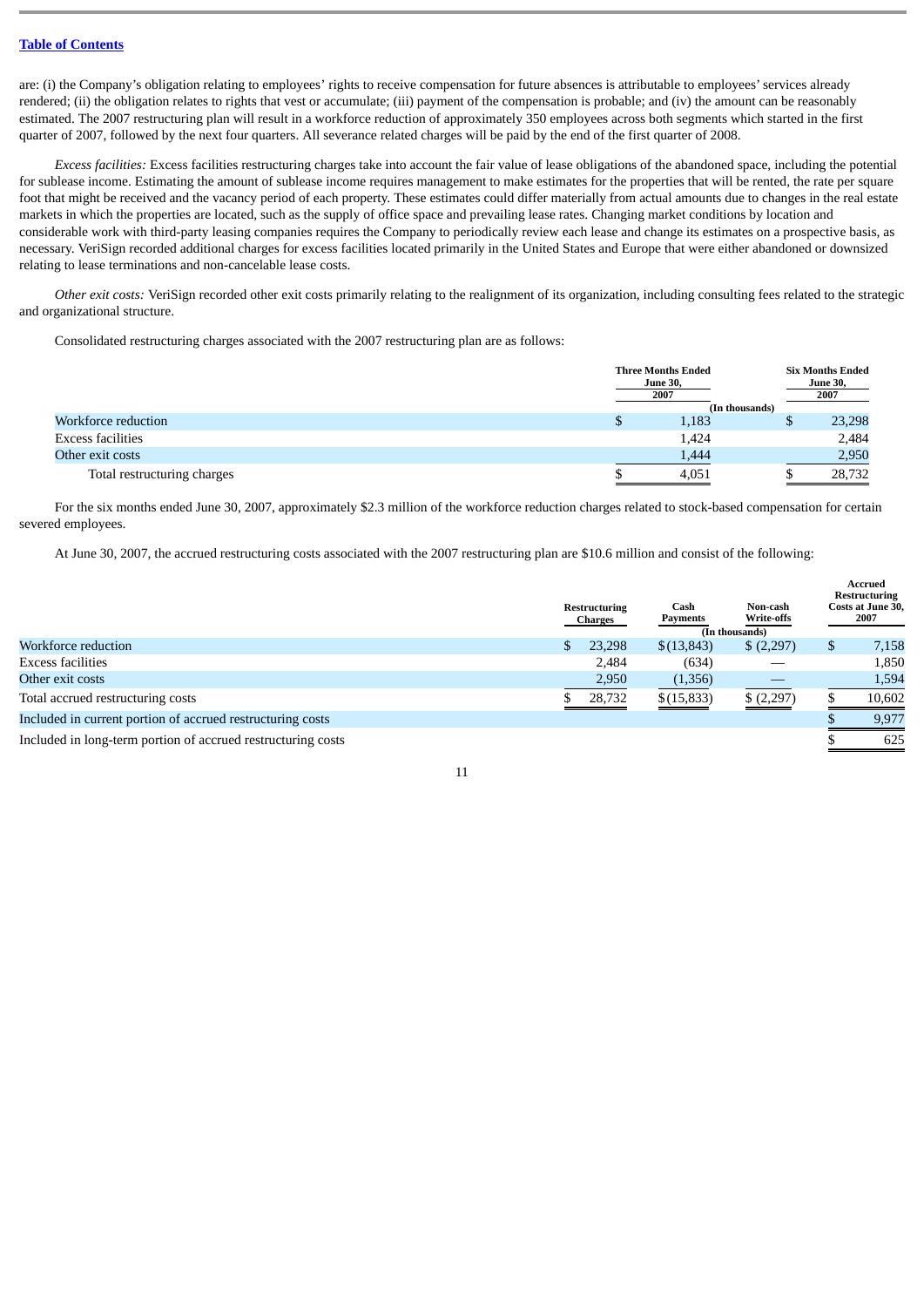Cash payments totaling approximately \$6.0 million related to the abandonment of excess facilities under the 2007 restructuring plan will be paid over the respective lease terms, the longest of which extends through 2011. The present value of future cash payments related to lease terminations due to the abandonment of excess facilities is expected to be as follows:

|                           |    | Contractual<br>Lease<br>Payments | Anticipated<br>Sublease<br>Income<br>(In thousands) | Net     |
|---------------------------|----|----------------------------------|-----------------------------------------------------|---------|
| 2007 (remaining 6 months) | S. | 1,083                            | __                                                  | \$1,083 |
| 2008                      |    | 1,501                            | (1,026)                                             | 475     |
| 2009                      |    | 1,208                            | (1,105)                                             | 103     |
| 2010                      |    | 1,222                            | (1, 120)                                            | 102     |
| 2011                      |    | 929                              | (842)                                               | 87      |
|                           |    | 5,943                            | (4,093)                                             | \$1,850 |

#### *2002 and 2003 Restructuring Plans*

As of June 30, 2007, the Company had accrued restructuring costs of \$2.7 million, primarily pertaining to future excess facility charges accrued in connection with the sale of its Network Solutions business and the restructuring of business units and operations. The Company expects to pay these obligations over the life of the related obligations, which extends through 2008. During the three and six months ended June 30, 2007, the Company paid \$0.9 million and \$2.2 million, respectively, for facility charges associated with both restructuring plans.

## *Impairments and Other Charges*

The following table presents the impairments and other charges:

|                                        | <b>Three Months Ended</b><br><b>June 30,</b> |                                | <b>Six Months Ended</b><br><b>June 30,</b> |         |
|----------------------------------------|----------------------------------------------|--------------------------------|--------------------------------------------|---------|
|                                        | 2007                                         | 2006                           | 2007                                       | 2006    |
|                                        |                                              | (In thousands)                 |                                            |         |
| Impairment of other intangibles assets | 4,849                                        |                                | \$4,849                                    | \$1,950 |
| Other charges                          | 6.231                                        | $\overbrace{\hspace{25mm}}^{}$ | 8.468                                      | (1)     |
| Total impairments and other charges    | \$11,080                                     |                                | \$13.317                                   | \$1,949 |
|                                        |                                              |                                |                                            |         |

#### *Impairments of other intangible assets*

During the three and six months ended June 30, 2007, VeriSign wrote-off approximately \$4.8 million of other intangible assets specifically related to a significant change in the operations of an asset group. During the six months ended June 30, 2006, VeriSign wrote off approximately \$2.0 million of other intangible assets specifically related to abandoned technology acquired for a specific customer.

# *Other Charges*

Other charges comprised of excess and obsolete property and equipment that were impaired, disposed of or abandoned. During the three and six months ended June 30, 2007, VeriSign recorded other charges of approximately \$6.2 million and \$8.5 million primarily for the abandonment of obsolete property and equipment and impairment specifically related to a significant change in the operations of an asset group.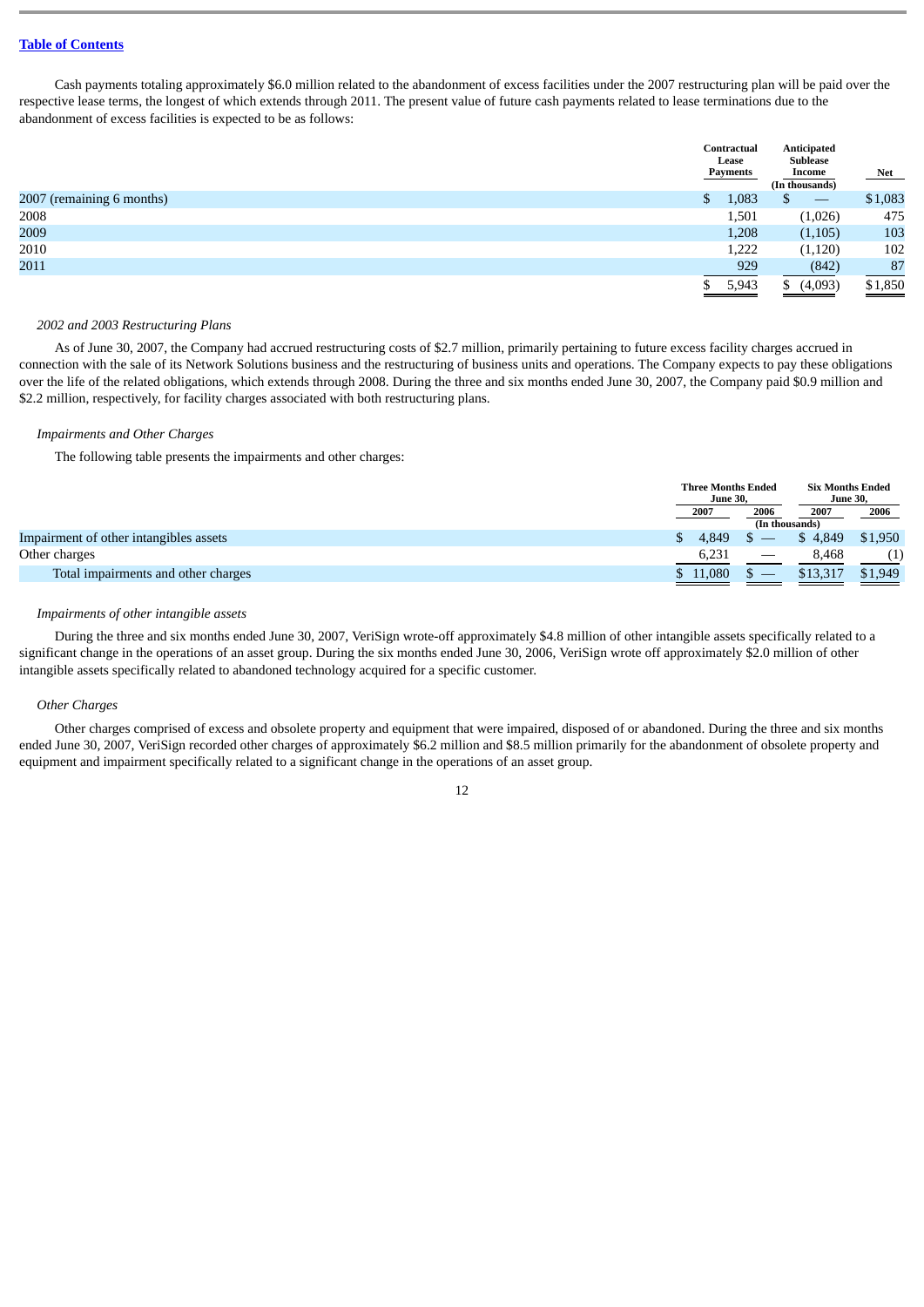# **Note 6. Goodwill and Other Intangible Assets**

The following table summarizes the changes in the carrying amount of goodwill as allocated to the Company's operating segments during the six months ended June 30, 2007:

|                                                                                  | Internet<br><b>Services Group</b> | Communications<br><b>Services Group</b><br>(In thousands) | Total       |
|----------------------------------------------------------------------------------|-----------------------------------|-----------------------------------------------------------|-------------|
| Balance at December 31, 2006                                                     | 415,792                           | 1.033.701                                                 | \$1,449,493 |
| Adjustment for divestiture of Jamba and discontinued operations of Jamba Service |                                   | (187, 249)                                                | (187, 249)  |
| Other adjustments (1)                                                            | (1,249)                           | 949                                                       | (300)       |
| Balance at June 30, 2007                                                         | 414.543                           | 847,401                                                   | \$1,261,944 |

(1) VeriSign makes certain goodwill adjustments after the initial purchase to acquired companies for income tax adjustments, adjustments for vested stock options, foreign exchange fluctuations and other additions or reductions that were determined after the initial purchase.

Purchased goodwill is not amortized but is subject to testing for impairment on at least an annual basis. VeriSign performed its most recent annual impairment test as of June 30, 2007. The fair value of VeriSign's reporting units is determined using either the income or the market valuation approach or a combination thereof. Under the income approach, the fair value of the reporting unit is based on the present value of estimated future cash flows that the reporting unit is expected to generate over its remaining life. Under the market approach, the value of the reporting unit is based on an analysis that compares the value of the reporting unit to values of publicly traded companies in similar lines of business. In the application of the income and market valuation approaches, VeriSign is required to make estimates of future operating trends and judgments on discount rates and other variables. Actual future results related to assumed variables could differ from these estimates. There were no impairment charges to goodwill from the annual impairment tests conducted as of June 30, 2007 or 2006.

VeriSign's other intangible assets are comprised of:

|                               |                            | As of June 30, 2007         |                          |  |
|-------------------------------|----------------------------|-----------------------------|--------------------------|--|
|                               | Gross<br>Carrying<br>Value | Accumulated<br>Amortization | Net<br>Carrying<br>Value |  |
|                               |                            | (In thousands)              |                          |  |
| Customer relationships        | \$457,681                  | $$$ (361,304)               | \$96,377                 |  |
| Technology in place           | 229,780                    | (151, 120)                  | 78,660                   |  |
| Carrier relationships         | 36,300                     | (6,050)                     | 30,250                   |  |
| Non-compete agreement         | 34,488                     | (15,523)                    | 18,965                   |  |
| Trade name                    | 16,634                     | (6,212)                     | 10,422                   |  |
| Other                         | 11,040                     | (3,711)                     | 7,329                    |  |
| Total other intangible assets | \$785,923                  | \$ (543,920)                | \$242,003                |  |
|                               |                            |                             |                          |  |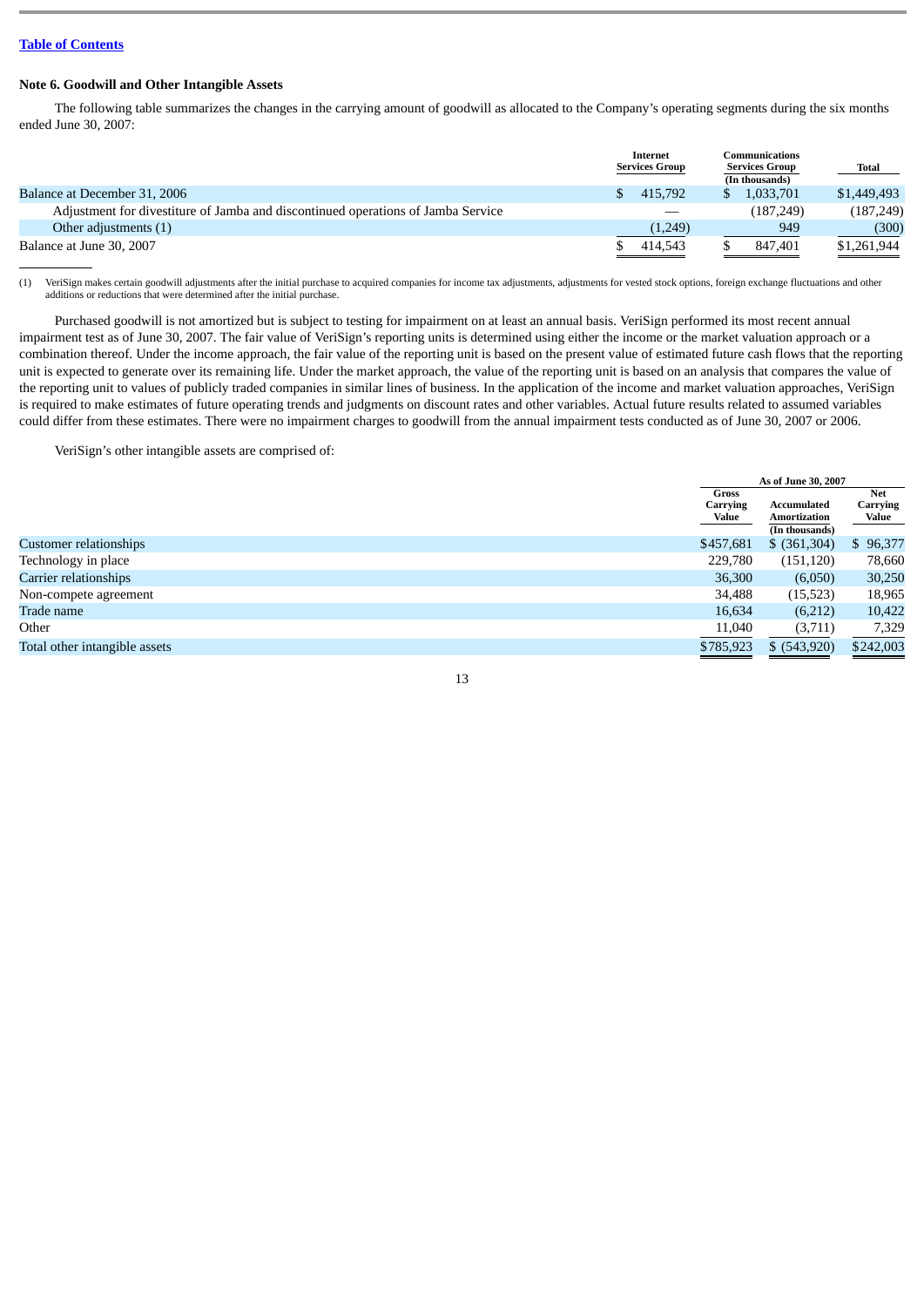|                               |                            | As of December 31, 2006        |                          |  |
|-------------------------------|----------------------------|--------------------------------|--------------------------|--|
|                               | Gross<br>Carrying<br>Value | Accumulated<br>Amortization    | Net<br>Carrying<br>Value |  |
| <b>Customer relationships</b> | \$459,088                  | (In thousands)<br>\$ (331,279) | \$127,809                |  |
| Technology in place           | 237,238                    | (138, 866)                     | 98,372                   |  |
| Carrier relationships         | 64,000                     | (15,345)                       | 48,655                   |  |
| Non-compete agreement         | 40,196                     | (13,785)                       | 26,411                   |  |
| Trade name                    | 34,557                     | (11, 480)                      | 23,077                   |  |
| Other                         | 11,250                     | (2, 144)                       | 9,106                    |  |
| Total other intangible assets | \$846,329                  | \$ (512,899)                   | \$333,430                |  |

Fully amortized other intangible assets are not included in the above tables. For the three months ended June 30, 2007 and 2006, amortization of other intangible assets was \$29.7 million and \$31.8 million, respectively. For the six months ended June 30, 2007 and 2006, amortization of other intangible assets was \$61.5 million and \$59.8 million, respectively.

Estimated future amortization expense related to other intangible assets at June 30, 2007 is as follows:

|                           | (In thousands) |
|---------------------------|----------------|
| 2007 (remaining 6 months) | 54,641         |
| 2008                      | 53,630         |
| 2009                      | 45,018         |
| 2010                      | 33,921         |
| 2011                      | 22,996         |
| Thereafter                | 31,797         |
|                           | 242,003        |

# **Note 7. Other Balance Sheet Items**

*Prepaid Expenses and Other Current Assets*

Prepaid expenses and other current assets consist of the following:

|                                           | <b>June 30,</b><br>2007 | December 31,<br>2006 |
|-------------------------------------------|-------------------------|----------------------|
|                                           |                         | (In thousands)       |
| Prepaid expenses                          | \$ 37,441               | 73.375               |
| Other current assets                      | 82,037                  | 141,557              |
| Securities litigation receivable          |                         | 80,000               |
| Prepaid expenses and other current assets | \$119,478               | 294.932              |

Prepaid expenses as of June 30, 2007 exclude Jamba's prepaid expenses due to the divestiture of a majority stake in Jamba in January 2007 as a result of the joint ventures with Fox. The Company had recorded an \$80.0 million receivable to account for the settlement of the Securities Litigation and Derivative Litigation as of December 31, 2006. Under the terms of the settlement, liability insurers for the Company and its directors and officers paid \$80.0 million in settlement of the lawsuits during the three months ended March 31, 2007. Other current assets as of June 30, 2007, exclude Jamba's other current assets which primarily consisted of VAT receivable, due to the divestiture of majority stake in Jamba in January 2007.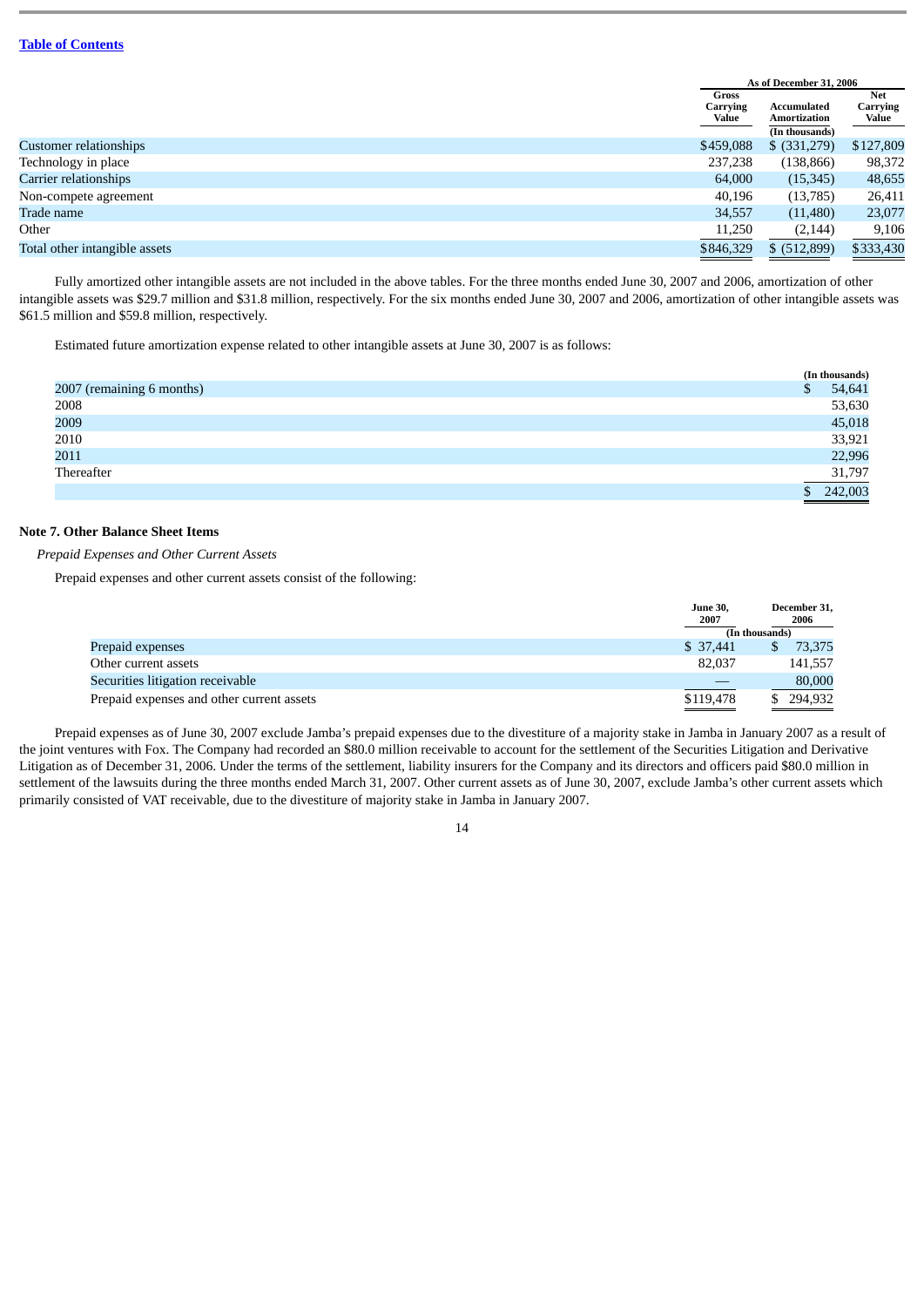#### *Other Assets, net*

Other assets, net, consist of the following:

|                           | <b>June 30,</b> | December 31,   |
|---------------------------|-----------------|----------------|
|                           | 2007            | 2006           |
|                           |                 | (In thousands) |
| Long-term note receivable | \$15,000        |                |
| Long-term investments     | 7.769           | 11,234         |
| Other                     | 11,776          | 13,980         |
| Other assets              | \$34,545        | 25,214         |

Long-term note receivable as of June 30, 2007 included a working capital loan provided under a promissory note to the joint ventures described in Note 3, "Joint Ventures". The promissory note bears an interest rate of 6% per annum and is receivable in December 2011. The promissory note may be optionally prepaid by the borrower at any time before maturity. Long-term investments decreased during the six months ended June 30, 2007 by approximately \$3.5 million due to the sale of equity investments.

# *Accounts Payable and Accrued Liabilities*

Accounts payable and accrued liabilities consist of the following:

|                                          | <b>June 30.</b><br>2007 | December 31,<br>2006 |
|------------------------------------------|-------------------------|----------------------|
|                                          |                         | (In thousands)       |
| Accounts payable                         | \$15,499                | 33,910               |
| <b>Employee compensation</b>             | 77.904                  | 109,775              |
| <b>Customer deposits</b>                 | 87,930                  | 73,845               |
| Taxes payable and other tax liabilities  | 46.313                  | 225,727              |
| Other accrued liabilities                | 92,341                  | 151,848              |
| Securities litigation payable (1)        |                         | 80,000               |
| Accounts payable and accrued liabilities | \$319,987               | 675,105<br>S.        |
|                                          |                         |                      |

(1) VeriSign recorded the \$80.0 million payable to account for the settlement of the In re VeriSign, Inc. Securities Litigation and In re VeriSign, Inc. Derivative Litigation. Under the terms of the settlement, liability insurers for the Company and its directors and officers paid \$80.0 million in settlement of the lawsuits during the three months ended March 31, 2007.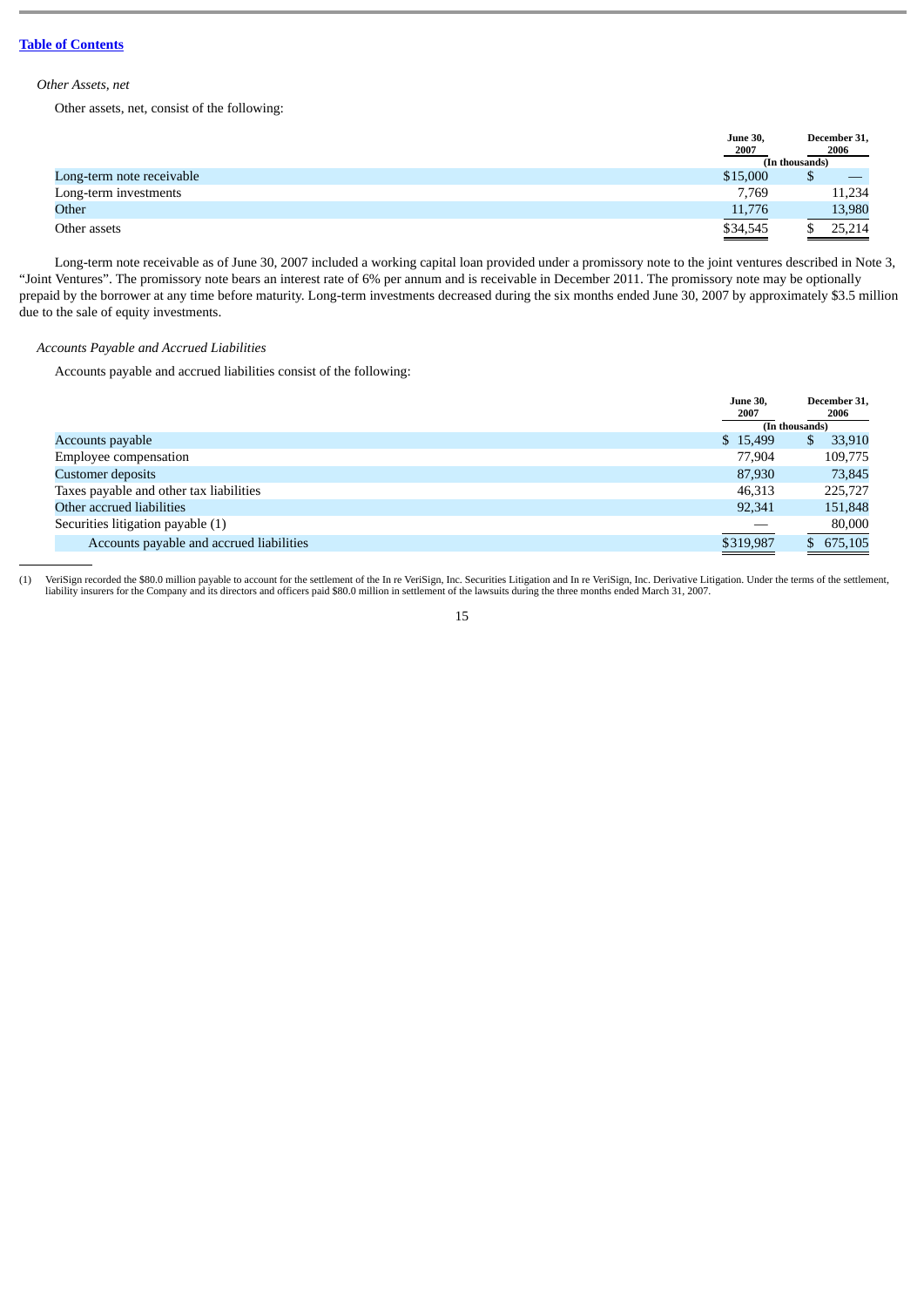## **Note 8. Comprehensive (Loss) Income**

Comprehensive (loss) income consists of net (loss) income adjusted for unrealized gains and losses on marketable securities classified as available-for-sale and foreign currency translation adjustments.

|                                                             |           | <b>Three Months Ended</b><br><b>June 30.</b> |          | <b>Six Months Ended</b><br><b>June 30,</b> |  |
|-------------------------------------------------------------|-----------|----------------------------------------------|----------|--------------------------------------------|--|
|                                                             | 2007      | 2006                                         | 2007     | 2006                                       |  |
|                                                             |           | (In thousands)                               |          |                                            |  |
| Net (loss) income                                           | \$(4,717) | \$376,787                                    | \$57,036 | \$393,273                                  |  |
| Change in unrealized (loss) gain on investments, net of tax | 1,237     | 585                                          | 2.882    | 658                                        |  |
| Foreign currency translation adjustments                    | (3,090)   | 1,157                                        | (1,471)  | 2,189                                      |  |
| Comprehensive (loss) income                                 | \$(6,570) | \$378,529                                    | \$58,447 | \$396,120                                  |  |

#### **Note 9. Credit Facility**

On June 7, 2006, VeriSign entered into a credit agreement (the "Credit Agreement") with a syndicate of banks and other financial institutions related to a \$500 million senior unsecured revolving credit facility (the "Facility"), under which VeriSign, or certain designated subsidiaries may be borrowers. On February 28, 2007, the outstanding loan balance under the Facility of \$199 million was repaid. As of June 30, 2007, there were no outstanding borrowings under the Facility. The terms of the Credit Agreement and Facility are more fully described in VeriSign's 2006 Form 10-K. As of June 30, 2007, VeriSign was not in compliance with certain covenants under the Credit Agreement that requires it to deliver specified financial statements, compliance certificates and certain other documents to our Lenders. The required Lenders under the Facility waived the Company's compliance with these requirements through July 20, 2007.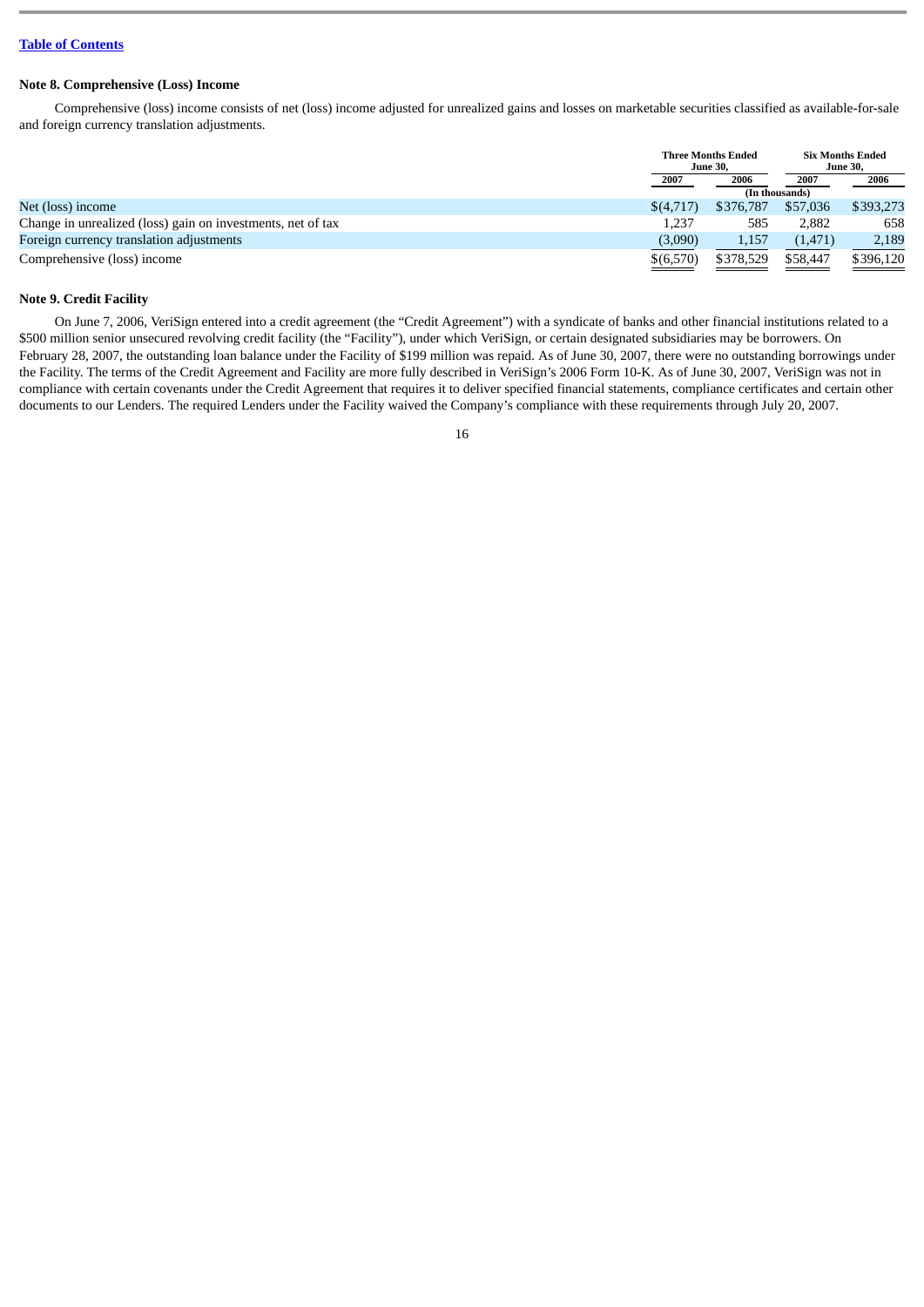### **Note 10. Calculation of Net (Loss) Income Per Share**

Basic net (loss) income per share is computed by dividing net (loss) income (numerator) by the weighted-average number of shares of common stock outstanding (denominator) during the period. Diluted net (loss) income per share gives effect to dilutive common equivalent shares, including unvested stock options, unvested restricted stock units, employee stock purchases and warrants using the treasury stock method.

The following table represents the computation of basic and diluted net (loss) income per share:

|                                                       | <b>Three Months Ended</b><br><b>June 30.</b> |                                       | <b>Six Months Ended</b><br><b>June 30.</b> |            |
|-------------------------------------------------------|----------------------------------------------|---------------------------------------|--------------------------------------------|------------|
|                                                       | 2007                                         | 2006                                  | 2007                                       | 2006       |
|                                                       |                                              | (In thousands, except per share data) |                                            |            |
| <b>Net (loss) income:</b>                             |                                              |                                       |                                            |            |
| Net (loss) income from continuing operations          | S.<br>(5,682)                                | \$375,886                             | \$54,731                                   | \$391,254  |
| Net income from discontinued operations               | 965                                          | 901                                   | 2,305                                      | 2,019      |
| Net (loss) income                                     | (4,717)                                      | \$376,787                             | \$57,036                                   | \$393,273  |
| Weighted-average shares:                              |                                              |                                       |                                            |            |
| Weighted-average common shares outstanding            | 243,846                                      | 244,744                               | 243,849                                    | 245,171    |
| Weighted-average potential common shares outstanding: |                                              |                                       |                                            |            |
| Stock options                                         |                                              | 2,433                                 | 1,884                                      | 2,408      |
| Unvested restricted stock awards and other            |                                              | 75                                    | 369                                        | 166        |
| Shares used to compute diluted net income per share   | 243,846                                      | 247,252                               | 246,102                                    | 247,745    |
| Net (loss) income per share:                          |                                              |                                       |                                            |            |
| Basic:                                                |                                              |                                       |                                            |            |
| Net (loss) income from continuing operations          | \$<br>(0.02)                                 | 1.54<br>S.                            | 0.22<br><sup>\$</sup>                      | \$<br>1.59 |
| Net (loss) income from discontinued operations        |                                              |                                       | 0.01                                       | 0.01       |
|                                                       | S<br>(0.02)                                  | 1.54<br>\$.                           | 0.23<br>\$                                 | \$<br>1.60 |
| Diluted:                                              |                                              |                                       |                                            |            |
| Net (loss) income from continuing operations          | \$<br>(0.02)                                 | 1.52<br>S.                            | 0.22<br>-S                                 | \$<br>1.58 |
| Net (loss) income from discontinued operations        |                                              |                                       | 0.01                                       | 0.01       |
|                                                       | \$<br>(0.02)                                 | 1.52                                  | 0.23                                       | 1.59       |

Weighted-average potential common shares do not include stock options with an exercise price that exceeded the average fair market value of VeriSign's common stock for the period. The following table sets forth the weighted-average stock options outstanding that were excluded from the above calculation because their effect was anti-dilutive and the respective weighted-average exercise prices:

|                                                | <b>Three Months Ended</b><br><b>June 30.</b> |                                       | <b>Six Months Ended</b><br><b>June 30.</b> |          |
|------------------------------------------------|----------------------------------------------|---------------------------------------|--------------------------------------------|----------|
|                                                | 2007                                         | 2006                                  | 2007                                       | 2006     |
|                                                |                                              | (In thousands, except per share data) |                                            |          |
| Weighted-average stock options outstanding (1) | 32,000                                       | 21.992                                | 16.714                                     | 23,806   |
| Weighted-average exercise price                | \$27.14                                      | \$ 39.96                              | \$41.97                                    | \$ 38.96 |

(1) As the Company recognized a net loss for the three months ended June 30, 2007, all potential common shares were excluded as they were anti-dilutive.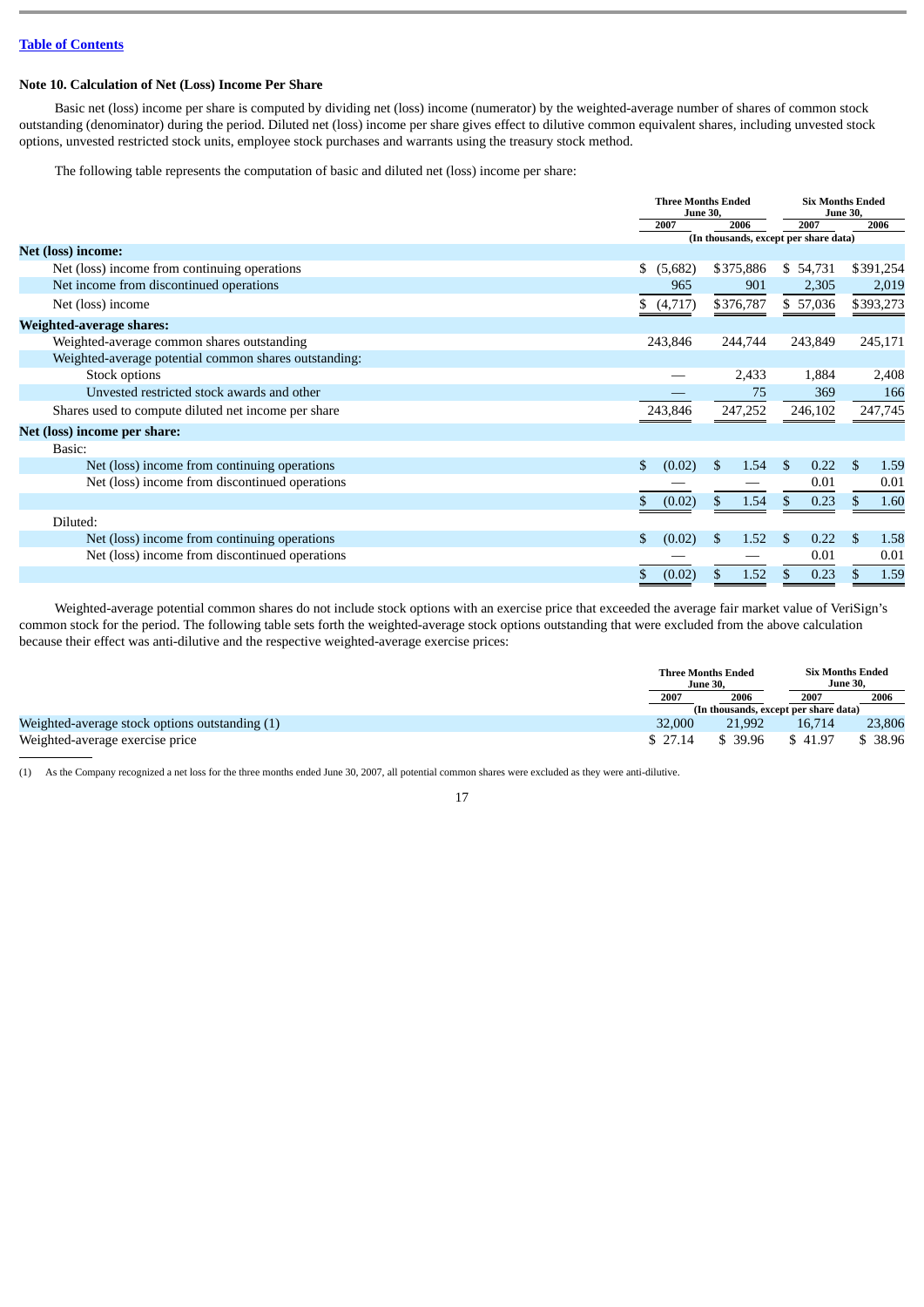# **Note 11. Segment Information**

#### *Description of segments*

VeriSign operates its business in two reportable segments: the Internet Services Group and the Communications Services Group.

VeriSign is currently organized into two reportable service-based segments: the Internet Services Group and the Communications Services Group. The Internet Services Group consists of the Security Services business and the Information Services business. The Security Services business provides products and services that protect online and network interactions, enabling companies to manage reputational, operational and compliance risks. The Information Services business is the authoritative directory provider of all *.com*, *.net*, *.cc*, and *.tv* domain names, and also provides other value added services, including intelligent supply chain services, real-time publisher services and digital brand management services. The Communications Services Group provides communications services, such as connectivity and interoperability services and intelligent database services; commerce services, such as billing and operational support system services, mobile commerce, self-care and analytics services; and content services, such as digital content and messaging services.

The segments were determined based primarily on how the chief operating decision maker ("CODM") views and evaluates VeriSign's operations. VeriSign's Chief Executive Officer has been identified as the CODM as defined by SFAS No. 131, *"Disclosures about Segments of an Enterprise and Related Information.*" Other factors, including customer base, homogeneity of products, technology and delivery channels, were also considered in determining the reportable segments. Additionally, the performance of the Internet Services Group and the Communications Services Group is the measure used by the CODM for purposes of making decisions about allocating resources between the segments.

The following table reflects the results of VeriSign's reportable segments:

|                                   | Internet<br><b>Services</b><br>Group |    | <b>Communications</b><br><b>Services</b><br>Group<br>(In thousands) | <b>Unallocated</b><br>Corporate<br><b>Expenses</b> | Total<br>Segments |
|-----------------------------------|--------------------------------------|----|---------------------------------------------------------------------|----------------------------------------------------|-------------------|
| Three months ended June 30, 2007: |                                      |    |                                                                     |                                                    |                   |
| Revenues                          | \$224,697                            | S. | 138,520                                                             | \$.                                                | \$363,217         |
| Cost of revenues                  | 41,738                               |    | 87,159                                                              | 18,939                                             | 147,836           |
| Gross margin                      | \$182,959                            | S. | 51,361                                                              | \$ (18,939)                                        | \$215,381         |
|                                   | Internet<br><b>Services</b><br>Group |    | <b>Communications</b><br>Services<br>Group<br>(In thousands)        | <b>Unallocated</b><br>Corporate<br><b>Expenses</b> | Total<br>Segments |
| Three months ended June 30, 2006: |                                      |    |                                                                     |                                                    |                   |
| Revenues                          | \$184,422                            | \$ | 203,410                                                             | \$                                                 | \$387,832         |
| Cost of revenues                  | 38,703                               |    | 95,268                                                              | 11,744                                             | 145,715           |
| Gross margin                      | \$145,719                            | \$ | 108,142                                                             | \$(11,744)                                         | \$242,117         |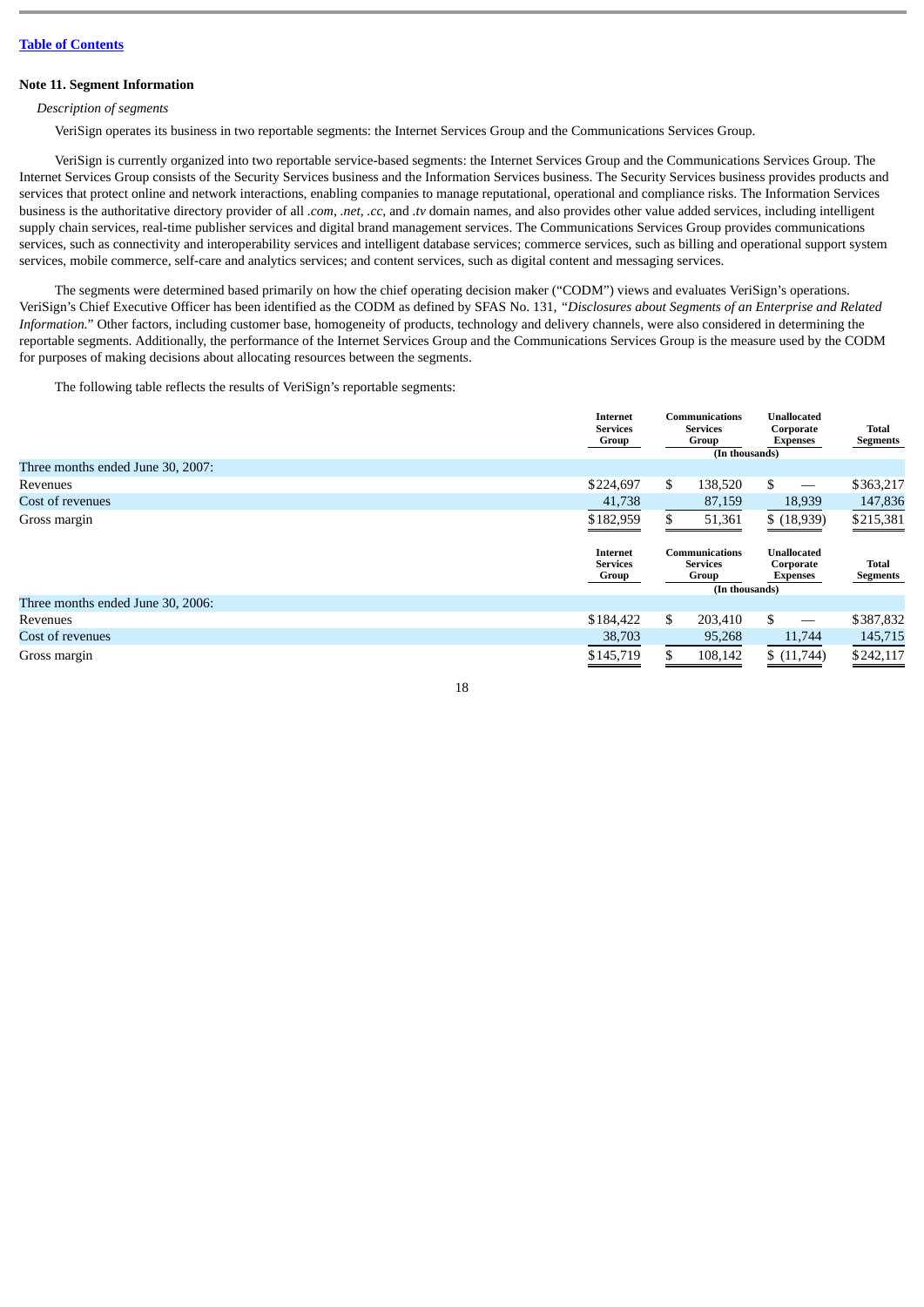|                                 | Internet<br><b>Services</b><br>Group |    | <b>Communications</b><br><b>Services</b><br>Group<br>(In thousands) | <b>Unallocated</b><br>Corporate<br><b>Expenses</b> | Total<br><b>Segments</b> |
|---------------------------------|--------------------------------------|----|---------------------------------------------------------------------|----------------------------------------------------|--------------------------|
| Six months ended June 30, 2007: |                                      |    |                                                                     |                                                    |                          |
| Revenues                        | \$436,332                            | S. | 299,934                                                             | \$                                                 | \$736,266                |
| Cost of revenues                | 80,151                               |    | 182,665                                                             | 35,660                                             | 298,476                  |
| Gross margin                    | \$356,181                            | S. | 117,269                                                             | $$$ (35,660)                                       | \$437,790                |
|                                 | Internet<br><b>Services</b><br>Group |    | <b>Communications</b><br><b>Services</b><br>Group<br>(In thousands) | <b>Unallocated</b><br>Corporate<br><b>Expenses</b> | Total<br><b>Segments</b> |
| Six months ended June 30, 2006: |                                      |    |                                                                     |                                                    |                          |
| Revenues                        | \$359,993                            | \$ | 397,948                                                             | \$.                                                | \$757,941                |
| Cost of revenues                | 77,043                               |    | 182,520                                                             | 23,119                                             | 282,682                  |
| Gross margin                    | \$282,950                            | \$ | 215,428                                                             | $$$ (23,119)                                       | \$475,259                |

A reconciliation of the totals reported for the reportable segments to the applicable line items in the Condensed Consolidated Financial Statements is as follows:

|                                                                                                           | <b>Three Months Ended</b><br><b>June 30,</b> |           | <b>Six Months Ended</b><br><b>June 30,</b> |           |
|-----------------------------------------------------------------------------------------------------------|----------------------------------------------|-----------|--------------------------------------------|-----------|
|                                                                                                           | 2007                                         | 2006      | 2007                                       | 2006      |
|                                                                                                           |                                              |           | (In thousands)                             |           |
| Gross margin from reportable segments                                                                     | \$215,381                                    | \$242,117 | \$437,790                                  | \$475,259 |
| Operating expenses (1)                                                                                    | 222,134                                      | 211,955   | 456,634                                    | 433,588   |
| Operating (loss) income                                                                                   | (6,753)                                      | 30,162    | (18, 844)                                  | 41,671    |
| Other income, net                                                                                         | 10,849                                       | 4,946     | 92,236                                     | 33,667    |
| Income from continuing operations before income taxes, earnings from unconsolidated entities and minority |                                              |           |                                            |           |
| interest                                                                                                  | 4.096                                        | \$35.108  | \$73.392                                   | \$75,338  |
|                                                                                                           |                                              |           |                                            |           |

(1) Operating expenses include sales and marketing, research and development, general and administrative, restructuring, impairments and other charges, amortization of other intangible assets and acquired in-process resear

# *Revenues by Geographic Region*

The following tables show a comparison of our revenues by geographic region:

|                       |           | <b>Three Months Ended</b><br><b>June 30,</b> |
|-----------------------|-----------|----------------------------------------------|
|                       | 2007      | 2006                                         |
|                       |           | (In thousands)                               |
| Americas:             |           |                                              |
| <b>United States</b>  | \$309,428 | \$269,233                                    |
| Other $(1)$           | 7,197     | 9,954                                        |
| <b>Total Americas</b> | 316,625   | 279,187                                      |
| EMEA(2)               | 22,627    | 77,210                                       |
| APAC(3)               | 23,965    | 31,435                                       |
| <b>Total revenues</b> | \$363,217 | \$387,832                                    |
|                       |           |                                              |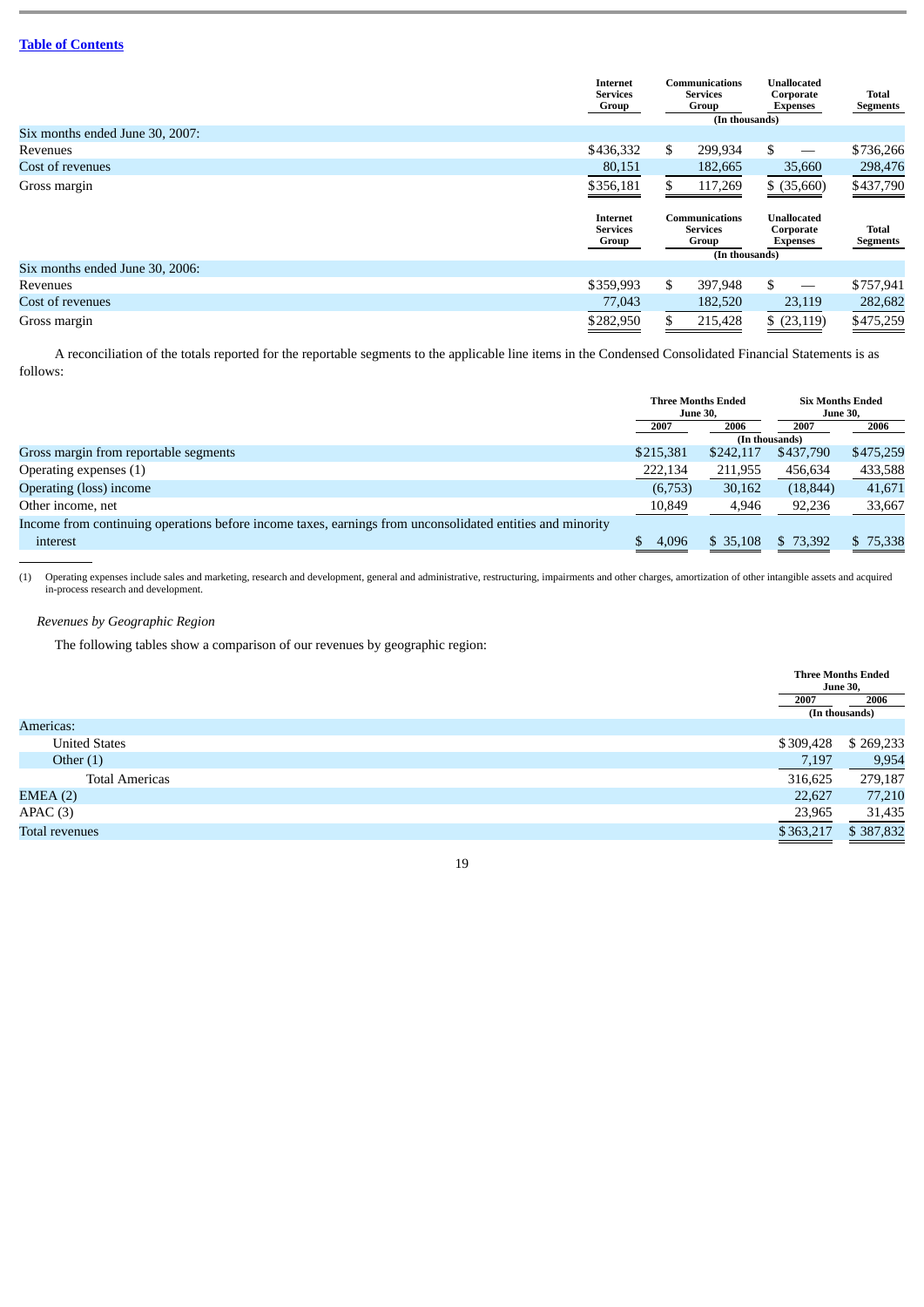|                       |           | <b>Six Months Ended</b><br><b>June 30,</b> |
|-----------------------|-----------|--------------------------------------------|
|                       | 2007      | 2006                                       |
|                       |           | (In thousands)                             |
| Americas:             |           |                                            |
| <b>United States</b>  | \$607,202 | \$530,418                                  |
| Other $(1)$           | 18,016    | 18,869                                     |
| <b>Total Americas</b> | 625,218   | 549,287                                    |
| EMEA(2)               | 62,751    | 152,285                                    |
| APAC(3)               | 48,297    | 56,369                                     |
| <b>Total revenues</b> | \$736,266 | \$757,941                                  |
|                       |           |                                            |

(1) Canada and Latin America<br>(2) Europe, the Middle East an<br>(3) Australia, Japan and Asia P Europe, the Middle East and Africa ("EMEA") (3) Australia, Japan and Asia Pacific ("APAC")

VeriSign primarily operates in the United States, Canada, Latin America, Europe, Japan, Australia, South Africa, and India. In general, revenues are attributed to the country in which the contract originated. However, revenues from all digital certificates issued from the Mountain View, California facility and domain names issued from the Dulles, Virginia facility are attributed to the United States because it is impracticable to determine the country of origin.

The following table shows a comparison of property and equipment, net of accumulated depreciation by geographic region:

|                             | <b>June 30,</b><br>2007 | December 31,<br>2006<br>(In thousands) |
|-----------------------------|-------------------------|----------------------------------------|
| Americas:                   |                         |                                        |
| <b>United States</b>        | \$559,004               | \$ 575,321                             |
| Other                       | 1,479                   | 1,599                                  |
| <b>Total Americas</b>       | 560,483                 | 576,920                                |
| <b>EMEA</b>                 | 4,529                   | 11,780                                 |
| APAC                        | 16,128                  | 16,592                                 |
| Property and equipment, net | \$581,140               | 605,292<br>$\mathbb{S}$                |
|                             |                         |                                        |

Assets are not tracked by segment and the CODM does not evaluate segment performance based on asset utilization.

# **Note 12. Other Income, Net**

The following table presents the components of other income, net:

|                                                    |          | <b>Three Months Ended</b><br><b>June 30.</b> |                        | <b>Six Months Ended</b><br><b>June 30,</b> |
|----------------------------------------------------|----------|----------------------------------------------|------------------------|--------------------------------------------|
|                                                    | 2007     | 2006                                         | 2007<br>(In thousands) | 2006                                       |
| Interest income                                    | \$8,271  | \$6,751                                      | \$16,848               | \$14,325                                   |
| Interest expense                                   | (354)    | (1,826)                                      | (2,582)                | (1,826)                                    |
| Net gain (loss) on sale of investments             | 56       | (28)                                         | 885                    | 21,246                                     |
| Unrealized gain on joint venture call options      | 3,755    | $\overbrace{\hspace{15em}}$                  | 3,755                  |                                            |
| Net gain on divestiture of majority stake in Jamba |          |                                              | 74,999                 |                                            |
| Other, net                                         | (879)    | 49                                           | (1,669)                | (78)                                       |
| Total other income, net                            | \$10,849 | \$4,946                                      | \$92,236               | \$33,667                                   |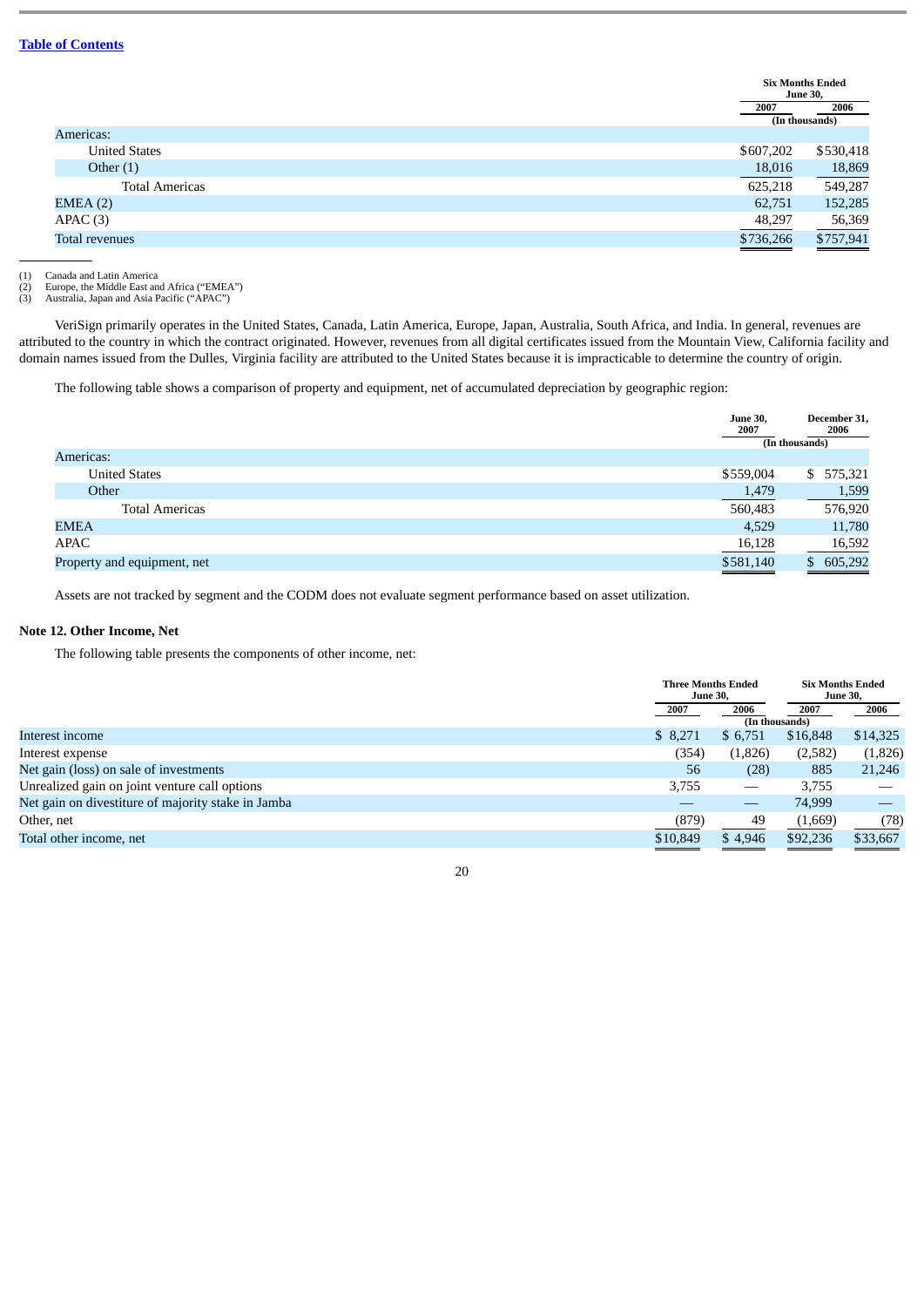#### **Note 13. Income Taxes**

For the three and six months ended June 30, 2007, VeriSign recorded an income tax expense from continuing operations of \$11.6 million and \$20.4 million, respectively. For the three and six months ended June 30, 2006, VeriSign recorded an income tax benefit of \$341.5 million and \$317.3 million, respectively. Although VeriSign had a net loss from continuing operations in the three months ended June 30, 2007, it had income tax expense due to interim period rules relating to the allocation of tax expense on a per-jurisdiction basis. For the three and six months ended June 30, 2006, the tax benefit was primarily attributed to a release of the valuation allowance on deferred tax assets.

The Company applies a valuation allowance to certain deferred tax assets which management does not believe that it is more likely than not that they will be realized. These deferred assets consist primarily of investments with differing book and tax bases and net operating losses related to certain foreign operations.

The Company adopted the provisions of FIN 48 on January 1, 2007. The cumulative effect of adopting FIN 48 was a decrease in income tax reserves of \$9.3 million, an increase in long-term deferred tax assets of \$28.7 million, and a decrease in the January 1, 2007 accumulated deficit balance of \$38.0 million. At the adoption date of January 1, 2007, the Company had an unrecognized tax benefit for income taxes associated with uncertain tax positions of \$87.6 million. Of this amount, \$86.2 million would impact the Company's effective tax rate if recognized.

In accordance with its accounting policy, the Company recognizes accrued interest and penalties related to unrecognized tax benefits as a component of tax expense. At January 1, 2007, the Company had \$8.4 million of accrued interest and penalties. For the quarter ended June 30, 2007, the Company expensed an additional amount of \$0.7 million for interest and penalties related to income tax liabilities through income tax expense.

During the first quarter of 2007, the U.S. Internal Revenue Service commenced its audit of the Company's U.S. income tax returns for 2004. The Company is also under examination by various state and international taxing jurisdictions. Because the Company uses historic net operating loss carryforwards and other tax attributes to offset its taxable income in current and future years, such attributes can be adjusted by the IRS and other taxing authorities until the statute closes on the year in which such attribute was utilized. The Company does not anticipate a significant change to the total amount of unrecognized tax benefits within the next 12 months.

#### **Note 14. Recent Accounting Pronouncements**

In February 2007, the FASB issued SFAS No. 159 ("SFAS 159"), "*The Fair Value Option for Financial Assets or Financial Liabilities*", which provides companies with an option to report selected financial assets and liabilities at fair value. The objective is to reduce both complexity in accounting for financial instruments and the volatility in earnings caused by measuring related assets and liabilities differently. SFAS 159 also establishes presentation and disclosure requirements designed to facilitate comparisons between companies that choose different measurement attributes for similar types of assets and liabilities. SFAS 159 is effective as of the beginning of an entity's first fiscal year beginning after November 15, 2007. Early adoption is permitted as of the beginning of the previous fiscal year provided that the entity makes that choice in the first 120 days of that fiscal year and also elects to apply the provisions of Statement No. 157 ("SFAS 157"), "*Fair Value Measurements*". The Company is currently evaluating the effect of SFAS 159, and the impact it will have on its financial position and results of operations.

In September 2006, the FASB issued SFAS 157, which defines fair value, establishes guidelines for measuring fair value and expands disclosures regarding fair value measurements. SFAS 157 does not require any new fair value measurements but rather eliminates inconsistencies in guidance found in various prior accounting pronouncements. SFAS 157 is effective for fiscal years beginning after November 15, 2007. Earlier adoption is permitted, provided the company has not yet issued financial statements, including for interim periods, for that fiscal year. The Company is currently evaluating the effect of SFAS 157, and the impact it will have on its financial position and results of operations.

#### **Note 15. Subsequent Events**

On July 9, 2007, VeriSign entered into a Consulting and Separation Agreement with Mr. Sclavos, the former Chief Executive Officer, in connection with his resignation on May 27, 2007. Pursuant to the terms of the agreement, Mr. Sclavos will provide consulting services to the Company for a one-year period at the rate of \$5,000 per month and is prohibited from engaging in certain competitive activities or soliciting customers of the Company during such period. The Company paid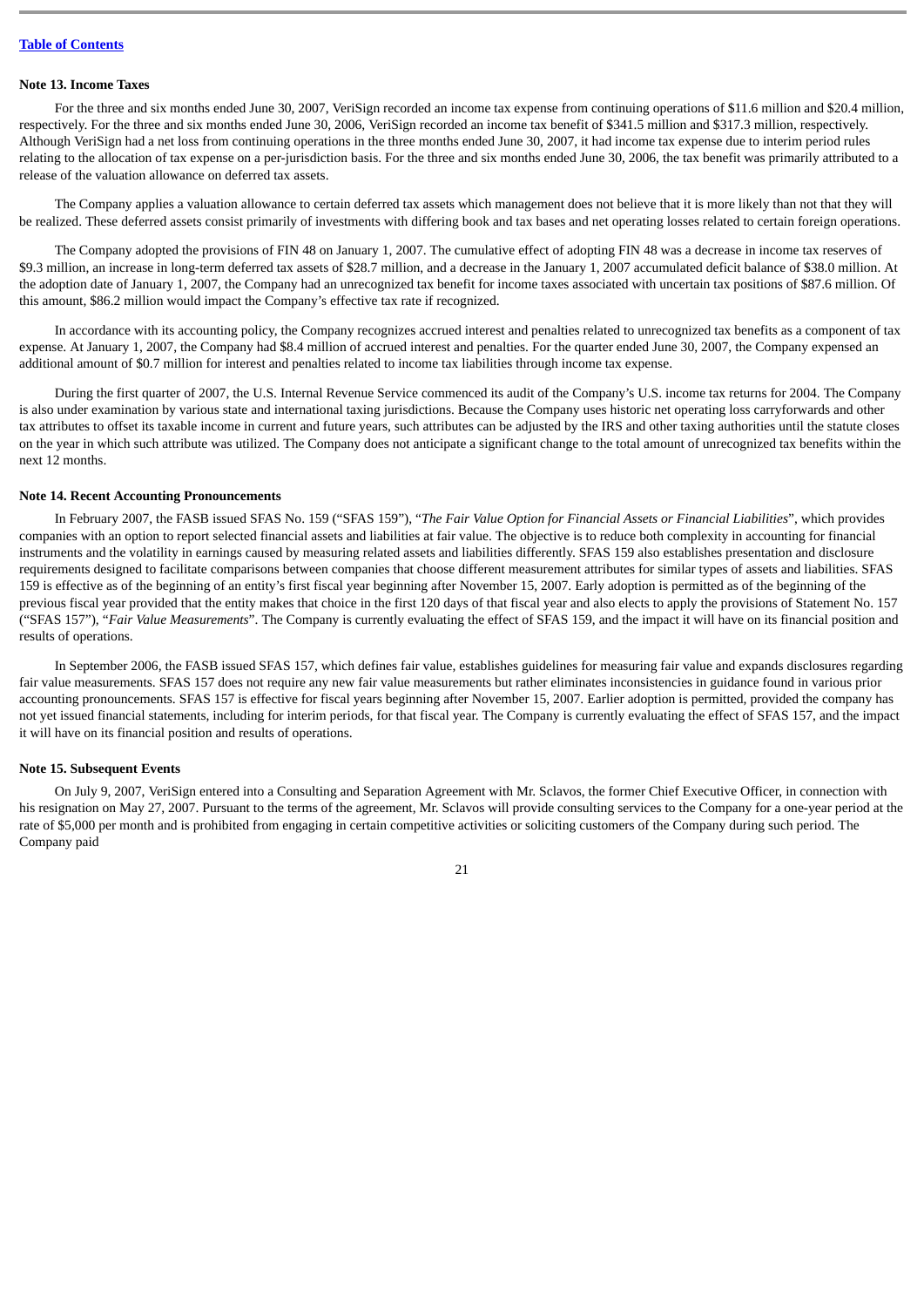Mr. Sclavos severance of \$2.0 million on August 3, 2007, and will pay \$2.0 million on June 15, 2008, subject to his compliance with the terms of the agreement. In the event of a change-in-control of the Company, all severance payments will accelerate and become immediately due and payable. On August 3, 2007, the Company also paid Mr. Sclavos \$5.5 million in connection with an option to purchase 300,000 shares of the Company's common stock that was previously granted to Mr. Sclavos but was erroneously deleted from the Company's records as more fully described in Note 2 appearing in the 2006 Form 10-K. On May 31, 2007, in anticipation of entering into this agreement, the Company paid Mr. Sclavos severance in the amount of \$1.0 million and \$0.1 million for all unpaid wages and unused paid time off accrued through his resignation date. For the quarter ended June 30, 2007, the Company recorded an expense of \$10.5 million for cash payments to be made in accordance this agreement. The Company accrued \$9.4 million in accounts payable and accrued liabilities as of June 30, 2007.

The Company accelerated all of Mr. Sclavos' outstanding options to purchase shares of the Company's common stock and restricted stock units that were scheduled to vest within twenty-four months after Mr. Sclavos' resignation. Accordingly, vesting for restricted stock units with respect to approximately 156,000 shares of the Company's common stock and the following stock options were accelerated. As a result of the acceleration, the Company recorded stock-based compensation expense as more fully described in Note 2, "Stock-Based Compensation":

|                   | <b>Exercise</b> | # of Shares |
|-------------------|-----------------|-------------|
| <b>Grant Date</b> | Price           | Accelerated |
| 10/29/03          | \$15.87         | 86,340      |
| 11/1/05           | \$23.46         | 192,650     |
| 8/1/06            | \$17.94         | 400,813     |
|                   | Total:          | 679,803     |

On July 10, 2007, Dana L. Evan, the Company's then-current Executive Vice President, Finance and Administration, and Chief Financial Officer resigned from her positions.

On July 5, 2007 and July 12, 2007, the Board of Directors appointed Albert E. Clement as the Chief Accounting Officer and Chief Financial Officer, respectively, of the Company.

On July 27, 2007, VeriSign commenced a tender offer (the "Offer") pursuant to which the Company is offering to amend or replace outstanding "Eligible Options" (as defined in the Offer) held by current employees of the Company subject to taxation in the United States so that those options will not be subject to adverse tax consequences under Internal Revenue Code Section 409A ("Section 409A"). Each eligible participant may elect to amend his or her Eligible Options to increase the exercise price per share of the Company's common stock, par value \$0.001 per share, purchasable thereunder and become eligible to receive a special "Cash Bonus" (as defined in the Offer) from the Company, all upon the terms and subject to the conditions set forth in the Offer. Alternatively, certain tendered Eligible Options may, in lieu of such amendment, be canceled and replaced with new options under the Company's 2006 Equity Incentive Plan that will have exactly the same terms as the canceled options but will have a new grant date and avoid adverse tax consequences under Section 409A. The Offer is currently set to expire at 11:59 p.m. Pacific Time on August 23, 2007, but may be extended (the "Expiration Date").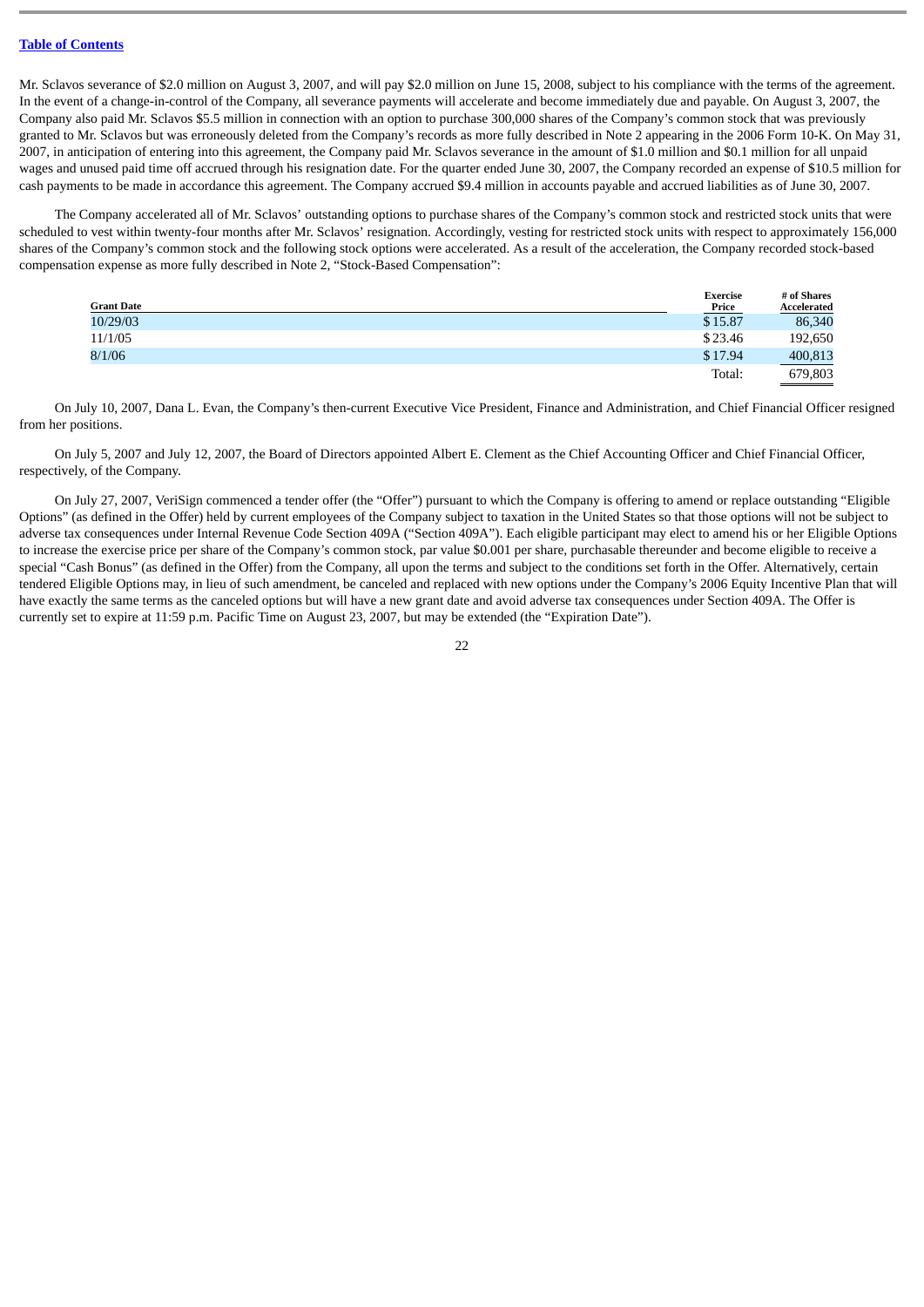#### <span id="page-22-0"></span>**ITEM 2. MANAGEMENT'S DISCUSSION AND ANALYSIS OF FINANCIAL CONDITION AND RESULTS OF OPERATIONS**

*You should read the following discussion in conjunction with the interim unaudited Condensed Consolidated Financial Statements and related notes.*

*Except for historical information, this Report contains forward-looking statements within the meaning of Section 27A of the Securities Act of 1933 and Section 21E of the Securities Exchange Act of 1934. These forward-looking statements involve risks and uncertainties, including, among other things, statements regarding our anticipated costs and expenses and revenue mix. Forward-looking statements include, among others, those statements including the words "expects," "anticipates," "intends," "believes" and similar language. Our actual results may differ significantly from those projected in the forward-looking statements. Factors that might cause or contribute to such differences include, but are not limited to those discussed in the section titled "Risk Factors" in Part II, Item 1A.You should carefully review the risks described in other documents we file from time to time with the Securities and Exchange Commission, including the Quarterly Reports on Form 10-Q or Current Reports on Form 8-K that we file in 2007 and our Annual Report on Form 10-K for the year ended December 31, 2006, which was filed on July 12, 2007, which discuss our business in greater detail. You are cautioned not to place undue reliance on the forward-looking statements, which speak only as of the date of this Quarterly Report on Form 10-Q. We undertake no obligation to publicly release any revisions to the forwardlooking statements or reflect events or circumstances after the date of this document.*

#### **Overview**

We operate intelligent infrastructure services that enable and protect billions of interactions every day across the world's voice and data networks. In 2007, our business consists of two reportable segments: the Internet Services Group and the Communications Services Group.

The Internet Services Group consists of the Security Services business and Information Services business. The Security Services business provides products and services that protect online and network interactions, enabling companies to manage reputational, operational and compliance risks. The following types of services are included in the Security Services business: SSL certificate services; managed security services; iDefense security intelligence services; authentication services, including managed public key infrastructure ("PKI") services, unified authentication services, and VeriSign Identity Protection services; and global security consulting services. The Information Services business operates the authoritative directory of all .*com*, .*net*, .*cc*, and .*tv* domain names, and provides other services, including intelligent supply chain services, real-time publisher services, and digital brand management services.

The Communications Services Group provides managed solutions to fixed line, broadband, mobile operators and enterprise customers through our integrated communications, content and commerce platforms. Our communications services offerings include network connectivity and interoperability services and intelligent database services; our content services offerings include digital content services and messaging services; and our commerce services offerings include billing and operational support system services, mobile commerce services, and self care and analytics services.

The Internet Services Group recorded revenues of \$224.7 million during the three months ended June 30, 2007, a 22% increase from the same period last year. During the second quarter of 2007, we experienced continued growth in our Internet Services Group primarily due to an increase in domain name registrations and an increase in the sale of SSL certificates. Our active domain names ending in *.com* and *.net* increased 27% from the same period last year. Our installed base of SSL certificates increased 70% from the same period last year.

Our Communications Services Group recorded revenues of \$138.5 million during the second quarter of 2007, down 32% from the same period last year. The decline was primarily related to the divestiture of our majority stake in Jamba which recorded revenues of \$71.7 million during the second quarter, of 2006. These revenues were offset by an increase in revenues from our professional communication consulting services which increased \$13.8 million during the second quarter, as compared to the same period last year, as a result of our acquisition of inCode Telecom Group, Inc. ("inCode").

#### *Acquisitions and Dispositions*

On January 31, 2007, we finalized two joint venture agreements with Fox Entertainment ("Fox"), a subsidiary of News Corporation, to provide mobile entertainment to consumers on a global basis. Under the terms of the agreements, Fox owns a 51% interest and we own a 49% interest in the joint ventures. One of the joint ventures, Netherlands Mobile Holdings, C.V., is based in the Netherlands, and the other is based in the United States. We contributed our Jamba "business to consumer"

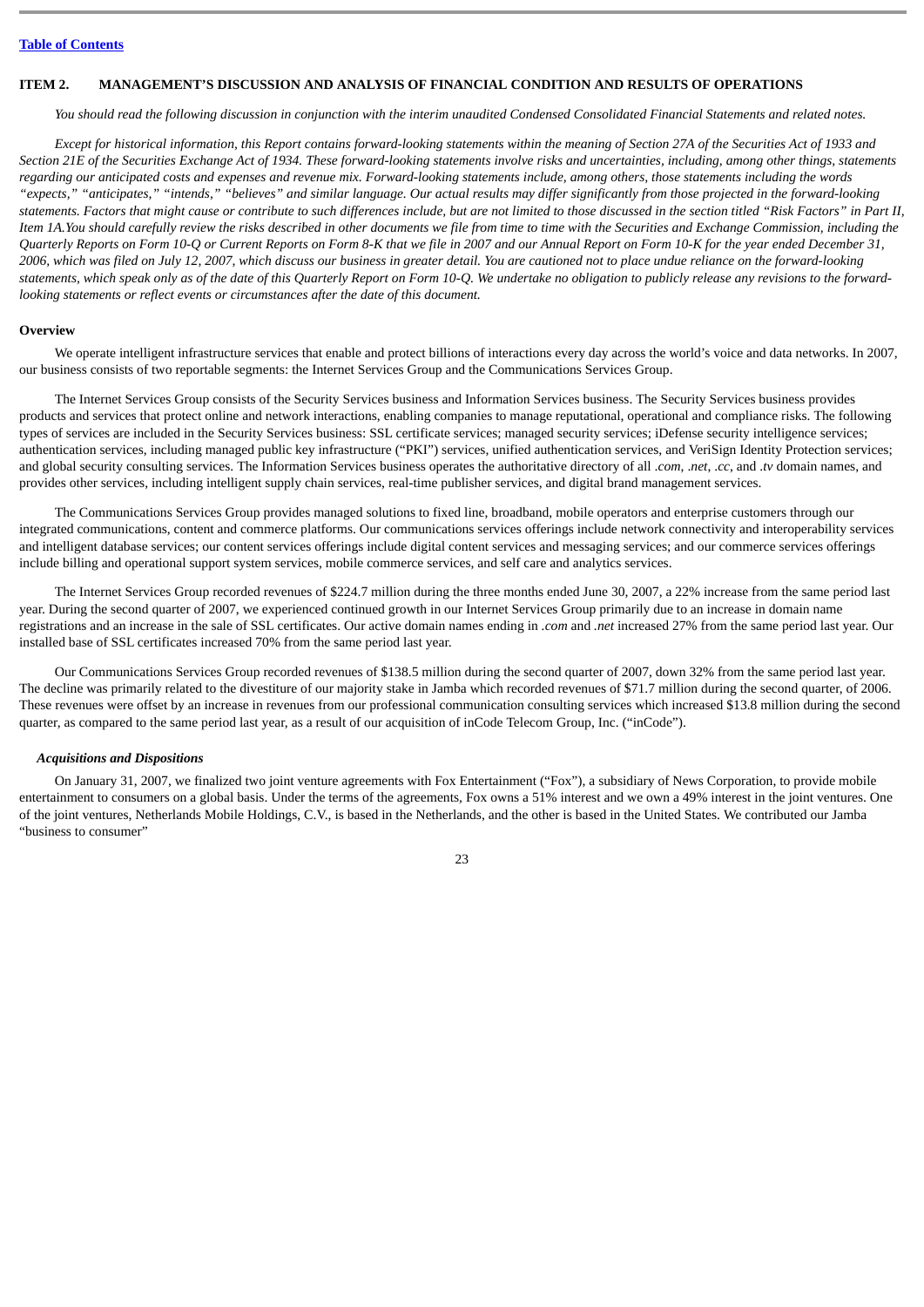business to the Netherlands joint venture and Fox contributed its Fox Mobile Entertainment assets to the U.S.-based joint venture. Fox paid us approximately \$192.4 million in cash for our contribution of the Jamba business and we paid Fox approximately \$4.9 million in cash for its contribution of Fox Mobile Entertainment assets. We recognized a gain of approximately \$75.0 million upon the divestiture of majority stake in Jamba and recorded our interests in the joint ventures as investments in unconsolidated entities.

#### *Critical Accounting Policies and Significant Management Estimates*

We have made no material changes to our critical accounting policies, which are included in our Annual Report on Form 10-K for the fiscal year ended December 31, 2006.

We adopted FIN 48, "Accounting for Uncertainty in Income Taxes—an interpretation of FASB Statement No. 109", on January 1, 2007. FIN 48 is an interpretation of FASB Statement 109, "*Accounting for Income Taxes"*, and it seeks to reduce the diversity in practice associated with certain aspects of measurement and recognition in accounting for income taxes. FIN 48 prescribes a recognition threshold and measurement attribute for the financial statement recognition and measurement of a tax position that an entity takes or expects to take in a tax return. Additionally, FIN 48 provides guidance on de-recognition, classification, interest and penalties, accounting in interim periods, disclosures, and transition. Under FIN 48, an entity may only recognize or continue to recognize tax positions that meet a "more likely than not" threshold. In accordance with our accounting policy, we recognize accrued interest and penalties related to unrecognized tax benefits as a component of income tax expense.

In June 2006, the FASB issued Emerging Issues Task Force Issue No. 06-3 ("EITF 06-3"), "*How Taxes Collected from Customers and Remitted to Governmental Authorities Should Be Presented in the Income Statement"*. EITF 06-3 provides guidance on an entity's disclosure of its accounting policy regarding the gross or net presentation of certain taxes and provides that if taxes included in gross revenues are significant, a company should disclose the amount of such taxes for each period for which an income statement is presented (i.e., both interim and annual periods). Taxes within the scope of EITF 06-3 are those that are imposed on and concurrent with a specific revenue-producing transaction. We record transaction-based taxes on a net basis. These taxes are recorded as current liabilities until remitted to the relevant government authority.

#### *Recent Accounting Pronouncements*

In February 2007, the FASB issued SFAS No. 159 ("SFAS 159"), "*The Fair Value Option for Financial Assets or Financial Liabilities*", which provides companies with an option to report selected financial assets and liabilities at fair value. The objective is to reduce both complexity in accounting for financial instruments and the volatility in earnings caused by measuring related assets and liabilities differently. SFAS 159 also establishes presentation and disclosure requirements designed to facilitate comparisons between companies that choose different measurement attributes for similar types of assets and liabilities. SFAS 159 is effective as of the beginning of an entity's first fiscal year beginning after November 15, 2007. Early adoption is permitted as of the beginning of the previous fiscal year provided that the entity makes that choice in the first 120 days of that fiscal year and also elects to apply the provisions of SFAS 157, ("SFAS 157"), "Fair Value Measurements". We are currently evaluating the effect of SFAS 159 and the impact it will have on our financial position and results of operations.

In September 2006, the FASB issued SFAS 157, which defines fair value, establishes guidelines for measuring fair value and expands disclosures regarding fair value measurements. SFAS 157 does not require any new fair value measurements but rather eliminates inconsistencies in guidance found in various prior accounting pronouncements. SFAS 157 is effective for fiscal years beginning after November 15, 2007. Earlier adoption is permitted, provided we have not yet issued financial statements, including for interim periods, for that fiscal year. We are currently evaluating the effect of SFAS 157 and the impact it will have on our financial position and results of operations.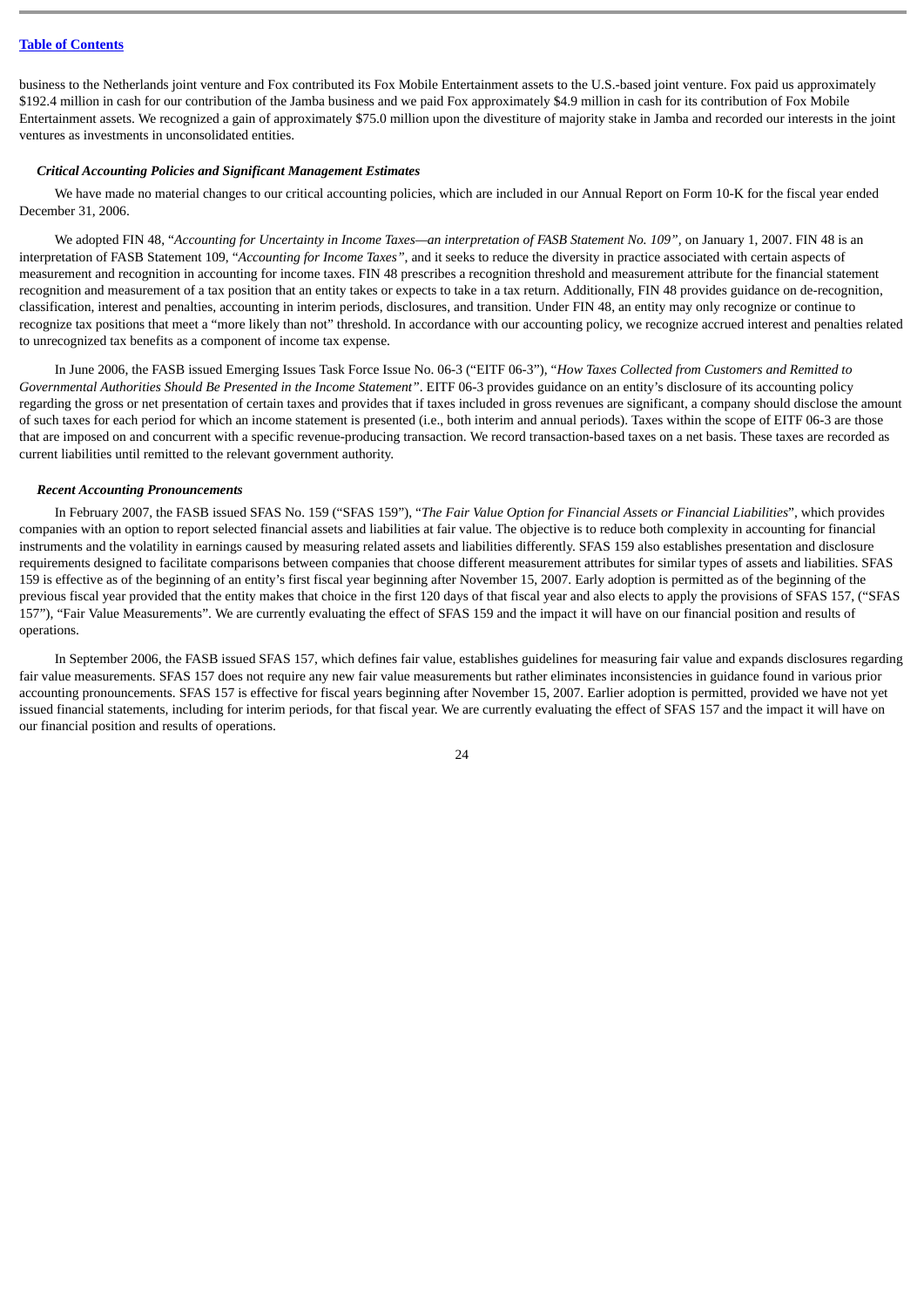#### **Results of Operations**

# *Revenues*

We have two reportable segments: the Internet Services Group and the Communications Services Group. A comparison of revenues is presented below.

|                                      | 2007      | 2006<br>(Dollars in thousands) | <b>Change</b> |
|--------------------------------------|-----------|--------------------------------|---------------|
| Three months ended:                  |           |                                |               |
| <b>Internet Services Group</b>       | \$224,697 | \$184,422                      | 22%           |
| <b>Communications Services Group</b> | 138,520   | 203,410                        | (32)%         |
| Total revenues                       | \$363,217 | \$387,832<br>_______           | (6)%          |
| Six months ended:                    |           |                                |               |
| <b>Internet Services Group</b>       | \$436,332 | \$359,993                      | 21%           |
| <b>Communications Services Group</b> | 299,934   | 397,948                        | (25)%         |
| Total revenues                       | \$736,266 | \$757,941<br>_______           | (3)%          |

#### *Internet Services Group*

Internet Services Group revenues increased \$40.3 million and \$76.3 million for the three and six months ended June 30, 2007, respectively, as compared to the same periods last year. Our security services revenues increased \$15.6 million and \$27.7 million for the three and six months ended June 30, 2007, respectively, as compared to the same periods last year as a result of an increase in the installed base of SSL certificates and increased demand for our managed security services. Information services revenues increased approximately \$21.6 million and \$44.4 million, for the three and six months ended June 30, 2007, respectively, as compared to the same periods last year as a result of an increase in managed active domain names ending in *.com* and *.net*. Our professional security consulting revenues increased \$3.1 million and \$4.2 million, for the three and six months ended June 30, 2007, respectively, as compared to the same periods last year as a result of an increase in demand of our professional consulting services in the network security and the public service sector.

The following table compares active domain names ending in *.com* and *.net* managed by our information services business and the approximate installed base of SSL certificates in our commerce site services business as of June 30, 2007 and 2006:

|                                             |              | <b>June 30.</b> |               |  |
|---------------------------------------------|--------------|-----------------|---------------|--|
|                                             | 2007         | 2006            | <u>Change</u> |  |
| Active domain names ending in .com and .net | 73.0 million | 57.5 million    | 27%           |  |
| Installed base of SSL certificates          | 883.000      | 520,000         | 70%           |  |

The GeoTrust acquisition in September 2006 increased our installed base of SSL certificates by an additional 294,000 units. Excluding the GeoTrust acquisition, the installed base of SSL certificates increased by 13% compared to the same period last year.

#### *Communications Services Group*

Communications Services Group revenues decreased approximately \$64.9 million and \$98.0 million for the three and six months ended June 30, 2007, respectively, as compared to the same periods last year. Revenues from our Jamba business-to-consumer content services decreased \$72.4 million and \$122.2 million for the three and six months ended June 30, 2007, respectively, as compared to the same periods last year as a result of the joint ventures with Fox and the related deconsolidation of Jamba in January 2007.

Communication and Commerce services revenues, which include our network services, intelligent database services, billing and payments services and clearing and settlement services, decreased approximately \$14.6 million and \$29.0 million, for the three and six months ended June 30, 2007, respectively, as compared to the same periods last year. Network services revenues decreased due to increased customer direct connects and pricing pressures. Commerce revenues decreased due to key customer losses for the prepaid and clearing businesses. These declines were partially offset by increases in revenues from digital content services, which includes messaging services and mobile content delivery services, of \$8.4 million and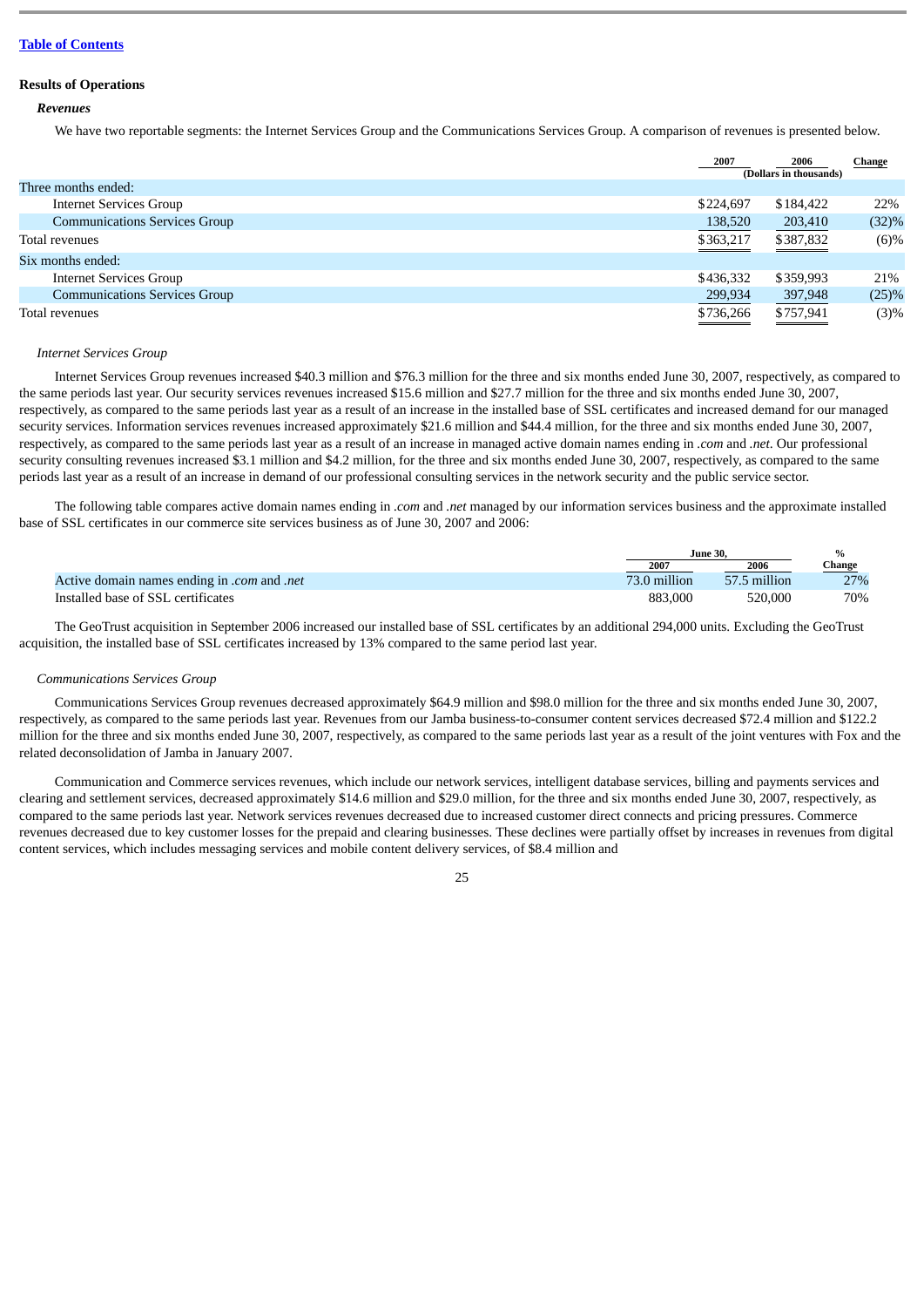\$25.7 million, for the three and six months ended June 30, 2007, respectively, as compared to the same periods last year. These increases were primarily the result of our business acquisition in the second quarter of 2006 and an increase in the volume of our premium short messaging and multimedia mobile messaging services. Professional consulting revenues for our communication services increased by approximately \$13.8 million and \$27.4 million, for the three and six months ended June 30, 2007, respectively, as compared to the same periods last year, which was primarily due to the acquisition of inCode in November 2006.

#### *Revenues by Geographic Region*

The following tables show a comparison of our revenues by geographic region:

|                                   | <b>Three Months Ended</b><br><b>June 30,</b>       | $\%$                   |
|-----------------------------------|----------------------------------------------------|------------------------|
|                                   | 2007<br>(Dollars in thousands)                     | Change<br>2006         |
| Americas:                         |                                                    |                        |
| <b>United States</b>              | \$309,428                                          | \$269,233<br>15%       |
| Other $(1)$                       | 7,197                                              | (28%)<br>9,954         |
| <b>Total Americas</b>             | 316,625                                            | 279,187<br>13%         |
| EMEA(2)                           | 22,627                                             | 77,210<br>(71%)        |
| APAC(3)                           | 23,965                                             | 31,435<br>(24%)        |
| <b>Total revenues</b>             | \$363,217                                          | \$387,832<br>(6%)      |
|                                   |                                                    |                        |
|                                   | <b>Six Months Ended</b><br><b>June 30,</b><br>2007 | $\%$<br>Change<br>2006 |
|                                   | (Dollars in thousands)                             |                        |
| Americas:<br><b>United States</b> | \$607,202                                          | \$530,418<br>14%       |
| Other $(1)$                       | 18,016                                             | 18,869<br>(5)%         |
| <b>Total Americas</b>             | 625,218                                            | 14%<br>549,287         |
| EMEA(2)                           | 62,751                                             | (59)%<br>152,285       |
| APAC(3)                           | 48,297                                             | 56,369<br>(14)%        |

(1) Canada and Latin America

(2) Europe, the Middle East and Africa ("EMEA")<br>(3) Australia. Japan and Asia Pacific ("APAC") Australia, Japan and Asia Pacific ("APAC")

Revenues increased \$37.4 million and \$75.9 million in the Americas region for the three and six months ended June 30, 2007, respectively, as compared to the same periods last year, primarily due to an increase in the demand for domain names ending in *.com* and *.net*, an increase in the installed base of SSL certificates, an increase in demand for our managed security services and professional consulting services. Revenues in the EMEA region decreased \$54.6 million and \$89.5 million for the three and six months ended June 30, 2007, respectively, as compared to the same periods last year, primarily due to the decrease in mobile content services that resulted from the divestiture of our majority stake in Jamba in January 2007. APAC revenues decreased \$7.5 million and \$8.1 million for the three and six months ended June 30, 2007, respectively, as compared to the same periods last year, primarily due to a decrease in communication services revenues in the region, that resulted from pricing pressures, offset by an increase in security services revenues in Japan and APAC affiliate revenues.

### *Cost of revenues*

Cost of revenues consist primarily of content licensing costs, carrier costs for our SS7 and IP-based networks, costs related to providing digital certificate enrollment and issuance services, billing services, operational costs for the domain name registration business, customer support and training, consulting and development services, operational costs related to the management and monitoring of our clients' network security infrastructures, labor costs to provide security and communications consulting, and costs of facilities and computer equipment used in these activities.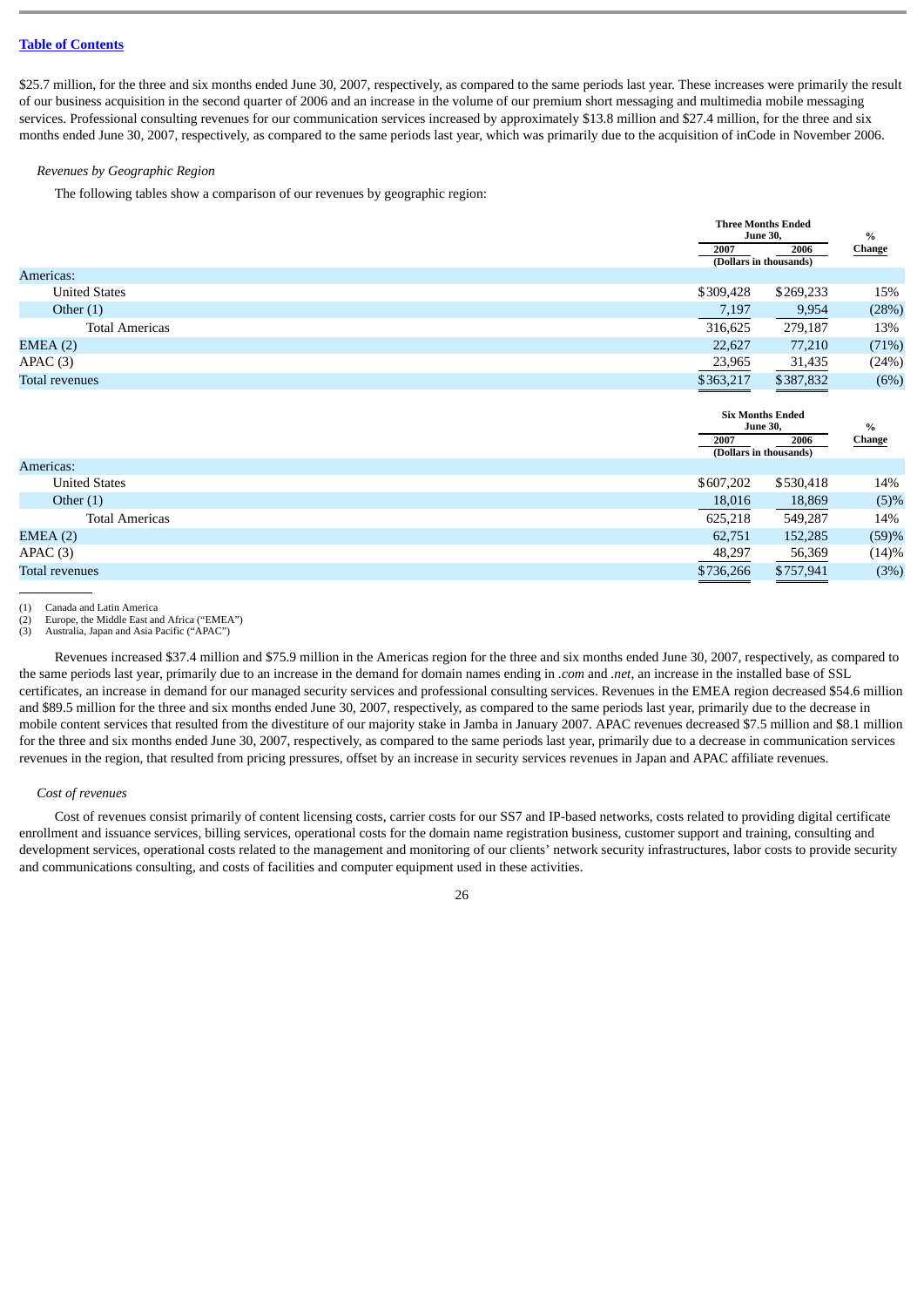A comparison of cost of revenues is presented below:

|                        | <b>Three Months Ended</b> |                 | $\%$          |
|------------------------|---------------------------|-----------------|---------------|
|                        |                           | <b>June 30,</b> |               |
|                        | 2007                      | 2006            | Change        |
|                        | (Dollars in thousands)    |                 |               |
| Cost of revenues       | \$147,836                 | \$145,715       | 1%            |
| Percentage of revenues | 41%                       | 38%             |               |
|                        |                           |                 |               |
|                        | <b>Six Months Ended</b>   |                 |               |
|                        | <b>June 30,</b>           |                 | %             |
|                        | 2007                      | 2006            | <b>Change</b> |
|                        | (Dollars in thousands)    |                 |               |
| Cost of revenues       | \$298,476                 | \$282,682       | 6%            |

Cost of revenues increased approximately \$2.1 million and \$15.8 million for the three and six months ended June 30, 2007, respectively, as compared to the same periods last year. Salary and employee benefits increased \$4.3 million and \$13.1 million for the three and six months ended June 30, 2007, respectively, as compared to the same periods last year primarily due to an increase in headcount resulting from our business acquisitions in late 2006 offset by a reduction in headcount due to the 2007 restructuring plan. Telecommunication expenses increased \$3.1 million and \$4.5 million for the three and six months ended June 30, 2007, respectively, as compared to the same periods last year primarily due to increased spending on capacity for global constellation sites that support our *.com* and *.net* registries. Expenses related primarily to redeployed employees of \$3.3 million and \$6.5 million were included in cost of revenues from the general and administrative expense category during the three and six months ended June 30, 2007, respectively, due to the realignment of business divisions as a result of the 2007 restructuring plan. Direct cost of revenues decreased \$7.9 million and \$7.2 million for the three and six months ended June 30, 2007, respectively, as compared to the same periods last year primarily due to a decrease in third-party expenses as a result of the divestiture of a majority stake in Jamba.

#### *Sales and marketing*

Sales and marketing expenses consist primarily of costs related to sales, marketing and policy activities. These expenses include salaries, sales commissions, sales operations and other personnel-related expenses, travel and related expenses, trade shows, costs of lead generation, costs of computer and communications equipment and support services, facilities costs, consulting fees and costs of marketing programs, such as internet, television, radio, print and direct mail advertising costs.

A comparison of sales and marketing expenses is presented below:

|                        | <b>Three Months Ended</b><br><b>June 30,</b><br>2007<br>(Dollars in thousands) | 2006      | $\%$<br><b>Change</b> |  |
|------------------------|--------------------------------------------------------------------------------|-----------|-----------------------|--|
| Sales and marketing    | \$63,890                                                                       | \$92,809  | (31)%                 |  |
| Percentage of revenues | 18%                                                                            | 24%       |                       |  |
|                        | <b>Six Months Ended</b>                                                        |           |                       |  |
|                        | <b>June 30,</b>                                                                |           | $\frac{0}{0}$         |  |
|                        | 2007<br>(Dollars in thousands)                                                 | 2006      | Change                |  |
| Sales and marketing    | \$142,840                                                                      | \$183,359 | (22)%                 |  |
| Percentage of revenues | 19%                                                                            | 24%       |                       |  |

Sales and marketing expenses decreased \$28.9 million and \$40.5 million for the three and six months ended June 30, 2007, respectively, as compared to the same periods last year. Advertising and marketing expenses decreased \$30.6 million and \$55.8 million, respectively, as compared to the same periods last year primarily due to a reduction in spending in our content services business as a result of the divestiture of our majority stake in Jamba. Salary and employee benefit costs increased \$1.5 million and \$12.1 million, respectively, as compared to the same periods last year primarily due to an increase in headcount resulting from our business acquisitions in 2006 offset by a reduction in headcount due to the 2007 restructuring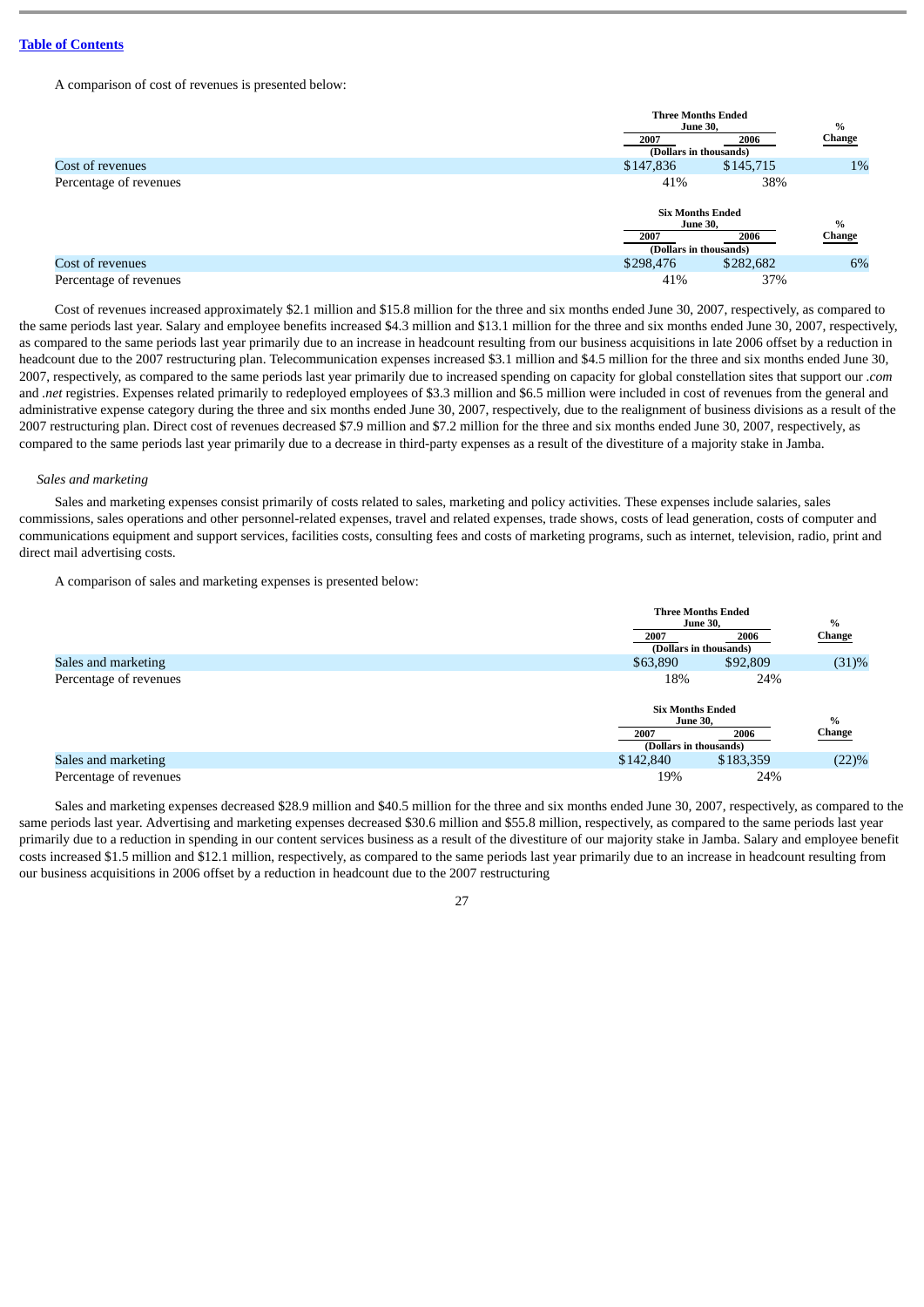plan, and an increase in stock-based compensation expense. Expenses related primarily to redeployed employees of \$0.7 million and \$2.0 million were included in sales and marketing from the general and administrative expense category during the three and six months ended June 30, 2007, respectively, due to the realignment of business divisions as a result of the 2007 restructuring plan.

#### *Research and development*

Research and development expenses consist primarily of costs related to research and development personnel, including salaries and other personnelrelated expenses, consulting fees and the costs of facilities, computer and communications equipment and support services used in service and technology development.

We believe that continued development of new and enhanced services and technologies are necessary to maintain our leadership position in the marketplace. Accordingly, we intend to continue to recruit experienced research and development personnel both domestically and internationally and to make other investments in research and development.

A comparison of research and development expenses is presented below:

|                          | 2007     | 2006<br>(Dollars in thousands) | %<br>Change |
|--------------------------|----------|--------------------------------|-------------|
| Three months ended:      |          |                                |             |
| Research and development | \$36,254 | \$31,021                       | 17%         |
| Percentage of revenues   | 10%      | 8%                             |             |
| Six months ended:        |          |                                |             |
| Research and development | \$81,416 | \$59,280                       | 37%         |
| Percentage of revenues   | 11%      | 8%                             |             |

Research and development expenses increased approximately \$5.2 million and \$22.1 million for the three and six months ended June 30, 2007, respectively, as compared to the same periods last year. Salary and employee benefit expenses increased \$3.9 million and \$11.8 million, respectively, as compared to the same periods last year primarily due to an increase in headcount resulting from our business acquisitions in 2006 offset by a reduction in headcount due to the 2007 restructuring plan. Contract and professional services expenses decreased \$2.7 million for the three months ended June 30, 2007, as compared to the same periods last year primarily due to an increase in projects in which we capitalize outside services. Expenses related primarily to redeployed employees of \$2.8 million and \$7.0 million were included in research and development from the general and administrative expense category during the three and six months ended June 30, 2007, respectively, due to the realignment of business divisions as a result of the 2007 restructuring plan.

#### *General and administrative*

General and administrative expenses consist primarily of salaries and other personnel-related expenses for our executive, administrative, legal, finance, information technology and human resources personnel, facilities, computer and communications equipment, management information systems, support services, professional services fees, certain tax and license fees and bad debt expense.

A comparison of general and administrative expenses is presented below:

|                            | 2007      | 2006<br>(Dollars in thousands) | $\%$<br>Change |
|----------------------------|-----------|--------------------------------|----------------|
| Three months ended:        |           |                                |                |
| General and administrative | \$77,142  | \$59,297                       | 30%            |
| Percentage of revenues     | 21%       | 15%                            |                |
| Six months ended:          |           |                                |                |
| General and administrative | \$128,731 | \$119,812                      | 7%             |
| Percentage of revenues     | 17%       | 16%                            |                |

General and administrative expenses increased approximately \$17.8 million and \$8.9 million for the three and six months ended June 30, 2007, respectively, as compared to the same periods last year. Salary and employee benefit costs increased approximately \$20.8 million and \$23.5 million for the three and six months ended June 30, 2007, respectively, as compared to the same periods last year primarily due to an increase in headcount resulting from our business acquisitions in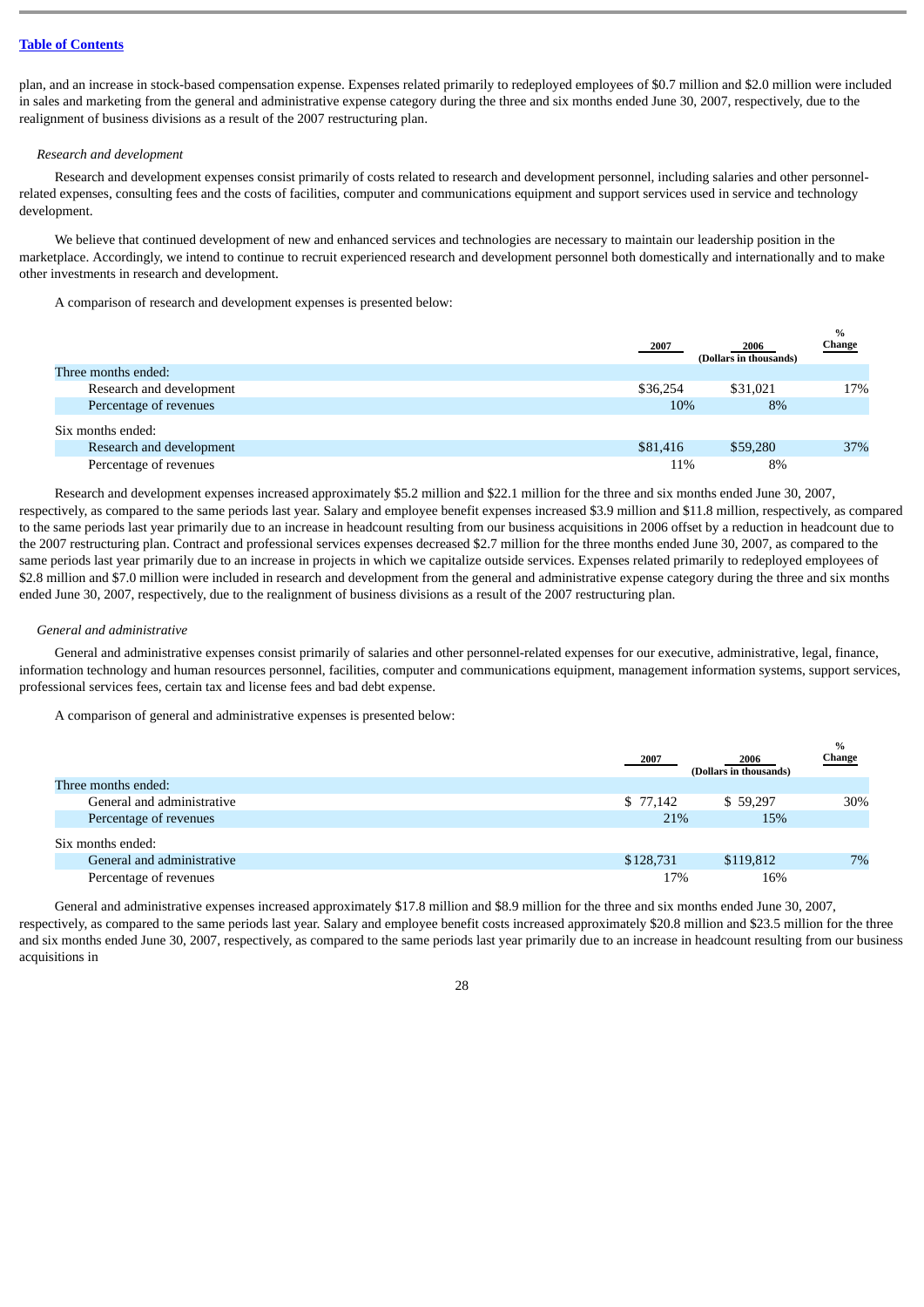2006, plan and \$21.4 million in stock-based compensation and severance charges related to our former Chief Executive Officer offset by a reduction in headcount due to the 2007 restructuring. Expenses related primarily to redeployed employees of \$6.8 million and \$15.5 million in general and administrative were allocated into the other expense categories during the three and six months ended June 30, 2007, respectively, due to the realignment of business divisions as a result of the 2007 restructuring plan.

#### *Restructuring, impairments and other charges (reversals), net*

A comparison of restructuring, impairments and other charges (reversals), net, is presented below:

|                                                                     | <b>Three Months Ended</b><br><b>June 30,</b> |                                 | <b>Six Months Ended</b><br><b>June 30,</b> |           |
|---------------------------------------------------------------------|----------------------------------------------|---------------------------------|--------------------------------------------|-----------|
|                                                                     | 2007<br>2006<br>(In thousands)               |                                 |                                            | 2006      |
| 2007 restructuring plan charges                                     | \$4,051                                      |                                 | \$28,732                                   |           |
| 2002 and 2003 restructuring plan charges (reversals), net           | 48                                           | (7,604)                         | 142                                        | (6, 144)  |
| Total restructuring charges (reversals), net                        | 4,099                                        | (7,604)                         | 28,874                                     | (6, 144)  |
| Impairments and other charges                                       | 11,080                                       | $\hspace{0.1mm}-\hspace{0.1mm}$ | 13,317                                     | 1,949     |
| Total restructuring, impairments and other charges (reversals), net | \$15,179                                     | \$(7,604)                       | \$42,191                                   | \$(4,195) |

#### *2007 Restructuring Plan*

In January 2007, we initiated a restructuring plan to execute a company-wide reorganization replacing our previous business unit structure with a new combined worldwide sales and services team, and an integrated development and products organization. The restructuring plan included workforce reductions, abandonment of excess facilities and other charges as described in Note 5, "Restructuring, Impairments and Other Charges (Reversals), Net", of the Notes to Condensed Consolidated Financial Statements.

#### *2002 and 2003 Restructuring Plan*

In November 2003, we initiated a restructuring plan related to the sale of our Network Solutions business and the realignment of other business units. In April 2002, we initiated a plan to restructure our operations to rationalize, integrate and align resources.

# *Impairments of other intangible assets and other charges*

During the three and six months ended June 30, 2007, we wrote-off approximately \$4.8 million of other intangible assets specifically related to a significant change in the operations of an asset group. During the six months ended June 30, 2006, we wrote off approximately \$2.0 million of other intangible assets specifically related to abandoned technology acquired for a specific customer.

Other charges comprised of excess and obsolete property and equipment that were impaired, disposed of or abandoned. During the three and six months ended June 30, 2007, respectively, we recorded other charges of approximately \$6.2 million and \$8.5 million, respectively, primarily for the abandonment of obsolete property and equipment and impairment specifically related to a significant change in the operations of an asset group.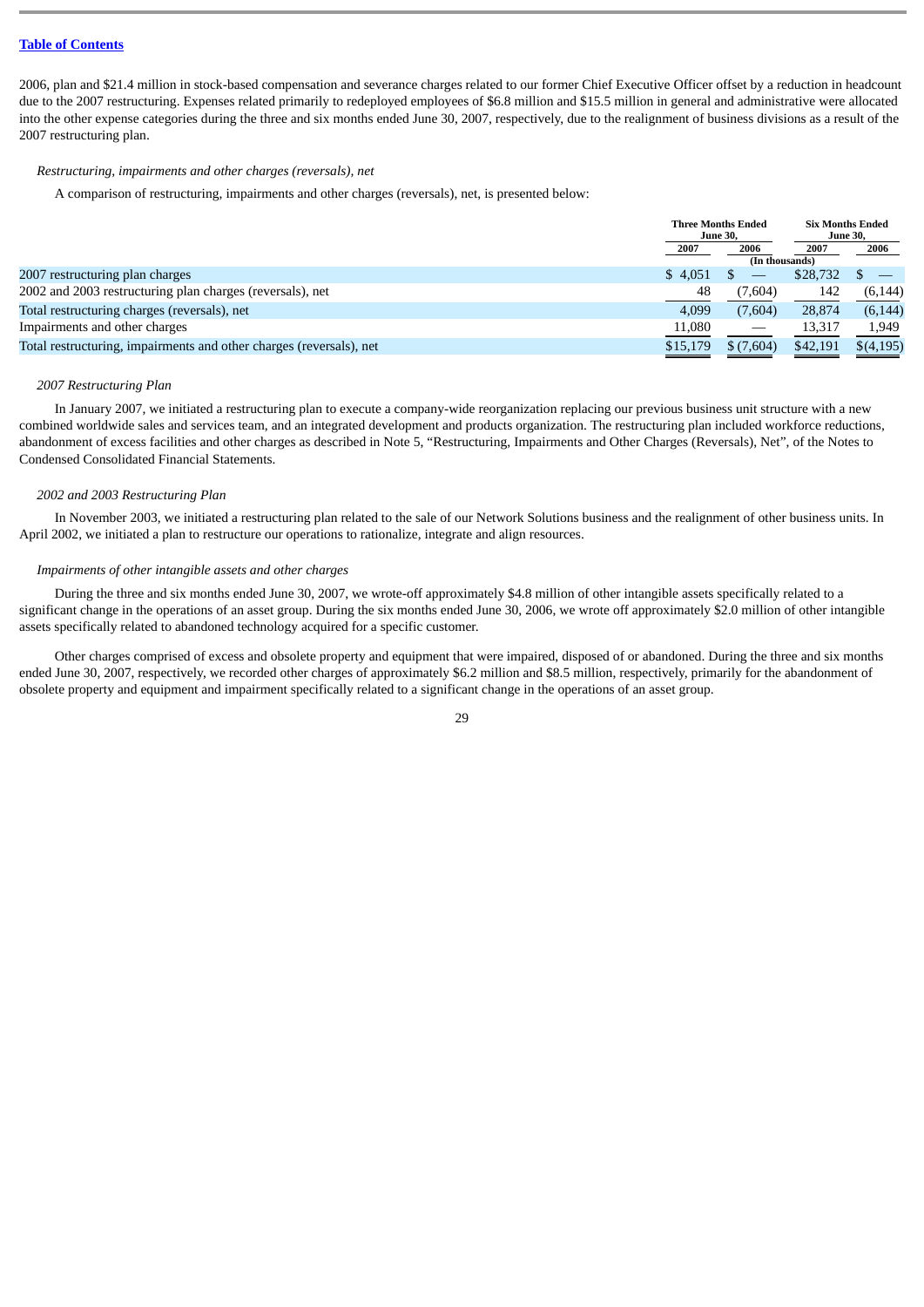*Amortization of other intangible assets*

A comparison of amortization of other intangible assets is presented below:

| <b>Three Months Ended</b><br><b>June 30.</b> |      |                                     | <b>Six Months Ended</b><br><b>June 30.</b> |  |  |  |  |
|----------------------------------------------|------|-------------------------------------|--------------------------------------------|--|--|--|--|
| 2007                                         | 2006 | 2007                                | 2006                                       |  |  |  |  |
| (In thousands)                               |      |                                     |                                            |  |  |  |  |
|                                              |      | \$29,669 \$31,832 \$61,456 \$59,832 |                                            |  |  |  |  |

Amortization of other intangible assets decreased approximately \$2.1 million for the three months ended June 30, 2007, as compared to the same period last year primarily due to not amortizing the other intangible assets of Jamba as a result of the divestiture of our majority stake in January 2007. Amortization of other intangible assets increased approximately \$1.6 million for the six months ended June 30, 2007, as compared to the same period last year primarily due to other intangible assets associated with business acquisitions in late 2006, partially offset by a decrease in the amortization of other intangible assets of Jamba.

#### *Acquired in-process research and development*

During the three and six months ended June 30, 2006, we wrote off \$4.6 million and \$15.5 million of in-process research and development ("IPR&D"), respectively. The IPR&D was related to our acquisitions of Kontiki and M-Qube

#### *Other income, net*

Other income, net, consists primarily of interest earned on our cash, cash equivalents, and investments, interest expense related to our borrowings, gains and losses on the sale or impairment of equity investments, gains and losses on divestiture of subsidiary, unrealized gains and losses on joint venture call options and the net effect of foreign currency gains and losses.

A comparison of other income is presented below:

|                                                    | <b>Three Months Ended</b><br><b>June 30,</b> |                        | <b>Six Months Ended</b><br><b>June 30,</b> |          |
|----------------------------------------------------|----------------------------------------------|------------------------|--------------------------------------------|----------|
|                                                    | 2007                                         | 2006<br>(In thousands) | 2007                                       | 2006     |
| Interest income                                    | \$8,271                                      | \$6,751                | \$16,848                                   | \$14,325 |
| Interest expense                                   | (354)                                        | (1,826)                | (2,582)                                    | (1,826)  |
| Net gain (loss) on sale of investments             | 56                                           | (28)                   | 885                                        | 21,246   |
| Unrealized gain on joint venture call options      | 3,755                                        |                        | 3,755                                      |          |
| Net gain on divestiture of majority stake in Jamba |                                              |                        | 74,999                                     |          |
| Other, net                                         | (879)                                        | 49                     | (1,669)                                    | (78)     |
| Total other income, net                            | \$10,849                                     | \$4,946                | \$92,236                                   | \$33,667 |

Other income, net, increased approximately \$5.9 million and \$58.6 million for the three and six months ended June 30, 2007, respectively, as compared to the same periods last year. Interest income increased approximately \$1.5 million and \$2.5 million during the three and six months ended June 30, 2007, respectively, primarily as a result of higher cash balances as compared to the same periods last year. Interest expense decreased approximately \$1.5 million for the three months ended June 30, 2007, as compared to the same period last year, primarily due to reduced interest expense related to our borrowings under the credit facility as described in Note 9, "Credit Facility", of the Notes to Condensed Consolidated Financial Statements. During the three months ended June 30, 2007, we recorded a \$3.8 million unrealized gain on joint venture call options as described in Note 3, "Joint Ventures", of the Notes to the Condensed Consolidated Financial Statements. Due to the fact that we are required to mark-to-market the fair value of these call options at each reporting period, such revaluation could result in a gain or loss.

### *Earnings from unconsolidated entities, net of tax*

Earnings from unconsolidated entities, net of tax, represents the net income earned from the joint ventures entered into with Fox during the six months ended June 30, 2007, as described in Note 3, "Joint Ventures", of the Notes to Condensed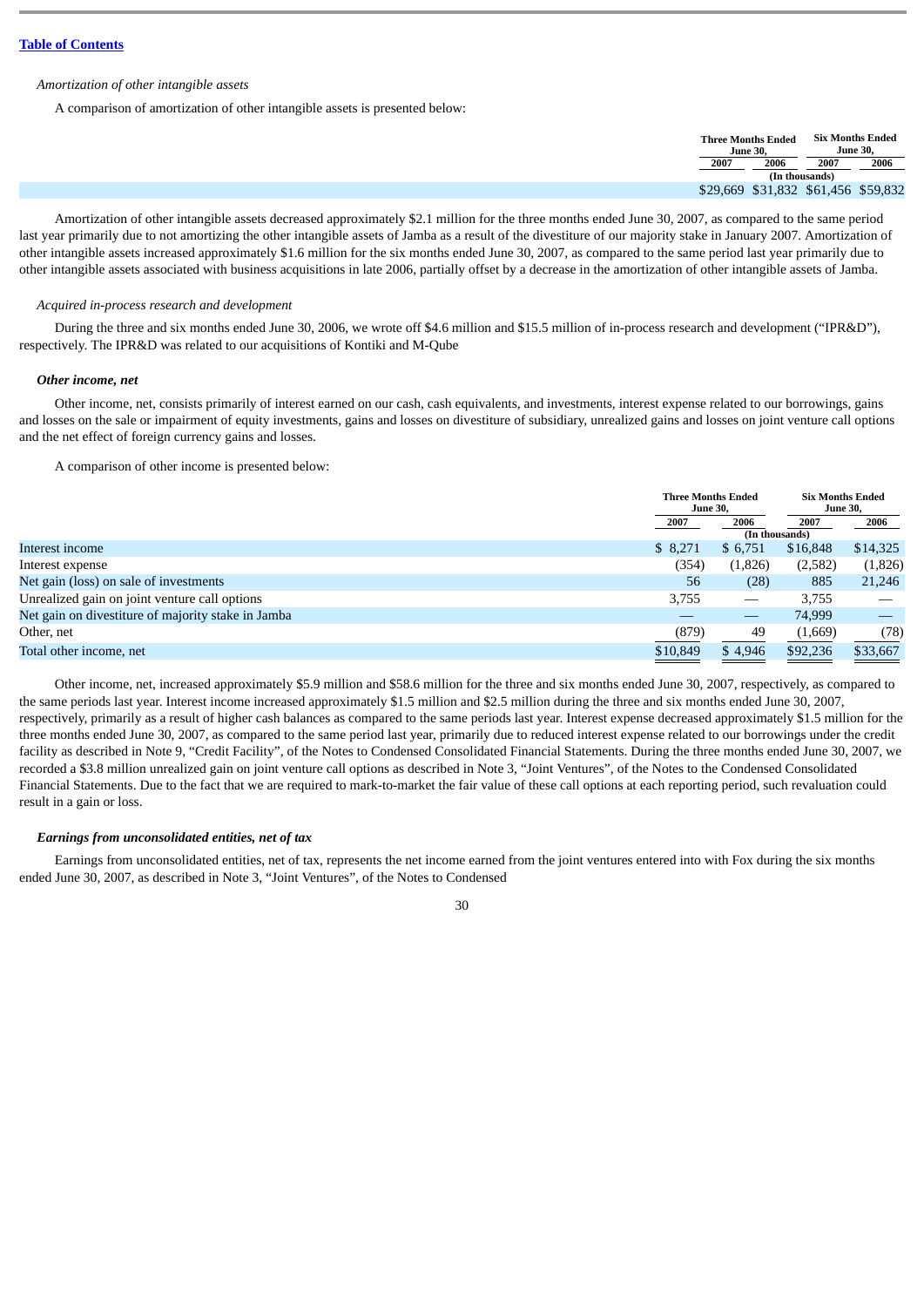Consolidated Financial Statements. We recorded earnings, net of tax, of approximately \$1.7 million and \$2.2 million from the joint ventures for the three and six months ended June 30, 2007, respectively.

#### *Minority interest, net of tax*

Minority interest, net of tax, represents the portion of net income belonging to minority shareholders of our consolidated subsidiaries.

A comparison of minority interest is presented below:

|                   | <b>Three Months Ended</b><br><b>June 30.</b> |    |  |                | <b>Six Months Ended</b><br><b>June 30,</b> |           |
|-------------------|----------------------------------------------|----|--|----------------|--------------------------------------------|-----------|
|                   | 2007<br>2006                                 |    |  | 2007           | 2006                                       |           |
|                   |                                              |    |  | (In thousands) |                                            |           |
| Minority interest |                                              | 82 |  | (758)          | \$ (487)                                   | \$(1,405) |

Minority interest, net of tax, decreased during the three and six months ended June 30, 2007, respectively, as compared to the same periods last year primarily due to additional tax expenses associated with our VeriSign Japan subsidiary which resulted in lower net income.

#### *Income tax expense*

For the three and six months ended June 30, 2007 we recorded an income tax expense of \$11.6 million and \$20.4 million, respectively, compared to an income tax benefit of \$341.5 million and \$317.3 million, respectively, for the same periods in 2006. Although we had a net loss from continuing operations in the three months ended June 30, 2007, we had income tax expense due to interim period rules relating to the allocation of tax expense on a per-jurisdiction basis. For the three and six months ended June 30, 2006, the tax benefit was primarily attributed to a release of the valuation allowance on deferred tax assets.

We apply a valuation allowance to certain deferred tax assets which we do not believe that it is more likely than not that they will be realized. These deferred assets consist primarily of investments with differing book and tax bases and net operating losses related to certain foreign operations.

We adopted the provisions of FIN 48 on January 1, 2007. The cumulative effect of adopting FIN 48 was a decrease in income tax reserves of \$9.3 million, an increase in long-term deferred tax assets of \$28.7 million, and a decrease in the January 1, 2007 accumulated deficit balance of \$38.0 million. At the adoption date of January 1, 2007, the unrecognized tax benefit for income taxes associated with uncertain tax positions was \$87.6 million. Interest and penalties related to income tax liabilities are included in income tax expense. At January 1, 2007, we had \$8.4 million of accrued interest and penalties. For the quarter ended June 30, 2007, we expensed an additional amount of \$0.7 million for interest and penalties related to income tax liabilities through income tax expense.

### **Liquidity and Capital Resources**

|                                 | <b>June 30.</b><br>2007 | December 31,<br>2006   |
|---------------------------------|-------------------------|------------------------|
|                                 |                         | (Dollars in thousands) |
| Cash and cash equivalents       | \$656,517               | 478.749<br>S.          |
| Short-term investments          | 94,308                  | 198,656                |
| Subtotal                        | 750.825                 | 677,405                |
| Restricted cash and investments | 48,361                  | 49,437                 |
| <b>Total</b>                    | \$799,186               | 726,842                |

At June 30, 2007, our principal source of liquidity was \$750.8 million of cash, cash equivalents and short-term investments, consisting principally of commercial paper, medium term investment-grade corporate notes, corporate bonds and notes, U.S. government and agency securities and money market funds.

#### *Net cash provided by operating activities*

Net cash provided by operating activities of approximately \$155.0 million for the six months ended June 30, 2007 consisted of net income of \$57.0 million plus non-cash items totaling \$107.7 million, which primarily included depreciation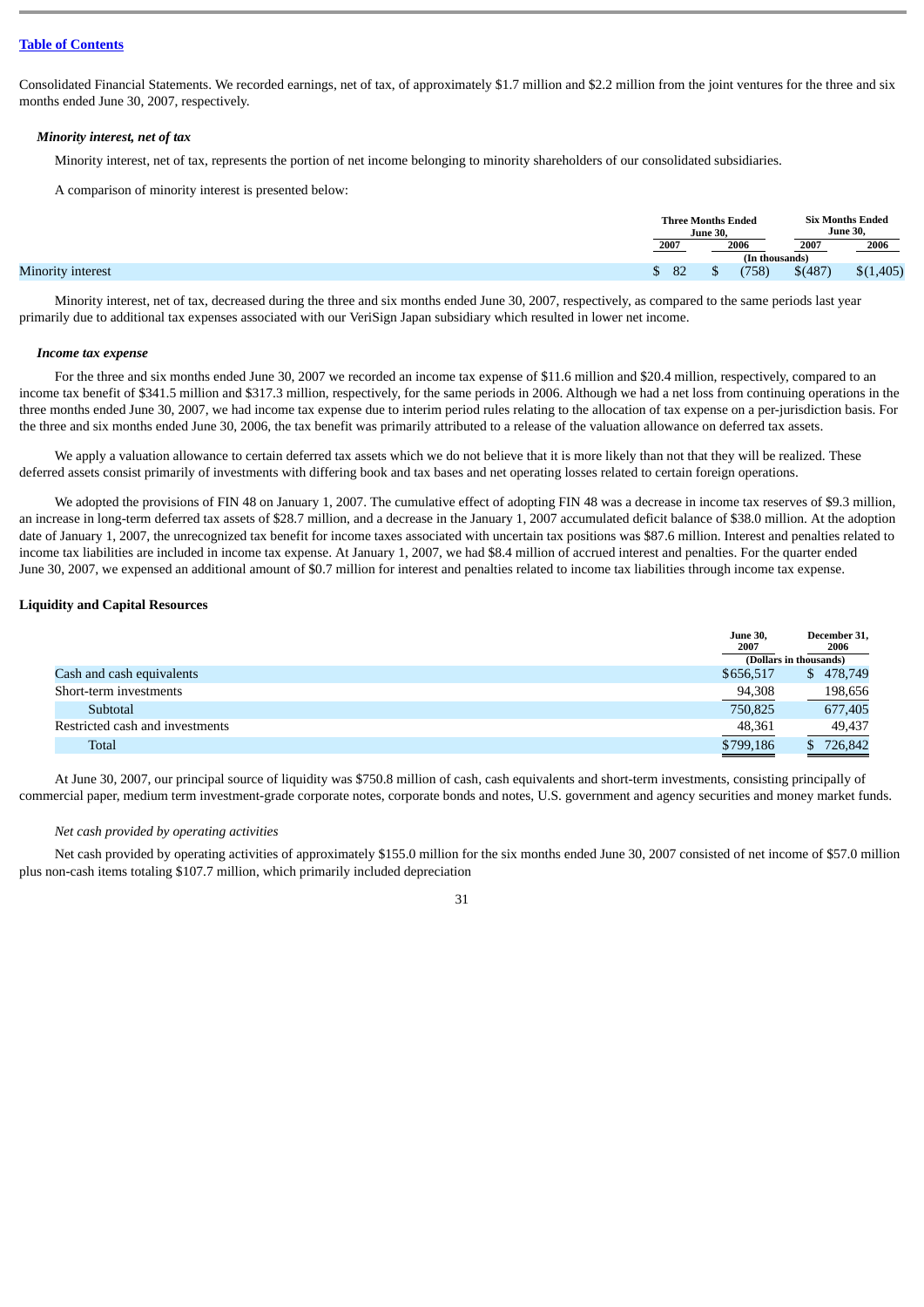of property and equipment of approximately \$55.6 million, amortization of other intangible assets of approximately \$61.5 million, restructuring, impairments and other charges of approximately \$42.2 million, stock-based compensation and other of \$42.0 million, primarily offset by a gain on the divestiture of majority stake in Jamba of approximately \$75.0 million, a \$3.8 million unrealized gain on joint venture call options, income from unconsolidated entities of \$2.2 million and deferred income taxes of approximately \$11.5 million. Changes in operating assets and liabilities decreased operating cash flow by \$9.7 million.

#### *Net cash provided by investing activities*

Net cash provided by investing activities of approximately \$219.4 million for the six months ended June 30, 2007 was primarily attributed to net proceeds from the divestiture of majority stake in Jamba, net of cash contributed thereon, of \$152.6 million, net proceeds from the maturities and sales of investments of \$112.3 million and a decrease in other assets of \$2.0 million, partially offset by purchases of property and equipment of \$47.5 million.

#### *Net cash used in financing activities*

Net cash used in financing activities of approximately \$198.9 million for the six months ended June 30, 2007 was primarily related to repayment of shortterm debt of \$199.0 million.

#### *Net cash used in discontinued operations*

Net cash used in operating activities from discontinued operations of approximately \$3.3 million for the six months ended June 30, 2007 was primarily from net income and changes in operating assets and liabilities.

#### *Other Liquidity and Capital Resources Information*

On February 28, 2007, the outstanding loan balance under the Facility, as described in Note 9, "Credit Facility", of our Notes to Condensed Consolidated Financial Statements, of \$199.0 million was repaid. As of June 30, 2007, there were no outstanding borrowings under the Facility. Any borrowings under the Facility will be used for working capital, capital expenditures, permitted acquisitions and repurchases of VeriSign's common stock and other lawful corporate purposes. As of June 30, 2007, we were not in compliance with certain covenants under the Credit Agreement that requires us to deliver specified financial statements, compliance certificates and certain other documents to our Lenders. As of the date of the filing of this report, VeriSign was in compliance with all covenants under the Credit Agreement.

Future operating lease payments include payments related to leases on excess facilities included in our restructuring plans. The restructuring liability is included on the balance sheet as accrued restructuring costs. Amounts related to the lease terminations due to the abandonment of excess facilities will be paid over the respective lease terms, the longest of which extends through 2011. If sublease rates decrease in these markets, or if it takes longer than expected to sublease these facilities, the actual lease expense could exceed this estimate by an additional \$4.1 million over the next five years relating to our restructuring plans. Cash payments totaling approximately \$8.6 million related to the abandonment of excess facilities will be paid over the next five years. See Note 5, "Restructuring, Impairments and Other Charges (Reversals), Net", of our Notes to Condensed Consolidated Financial Statements.

On May 16, 2006, our Board of Directors authorized a \$1 billion stock repurchase program to repurchase shares of our common stock on the open market, or in negotiated or block trades. During the six months ended June 30, 2007, no shares were repurchased. At June 30, 2007, approximately \$984.7 million remained available for future repurchases under this program.

We believe existing cash and short-term investments, together with funds generated from operations should be sufficient to meet our working capital and capital expenditure requirements. Our philosophy regarding the maintenance of a balance sheet with a large component of cash, cash equivalents and short-term investments reflects our views on potential future capital requirements relating to expansion of our businesses, acquisitions, and share repurchases. We regularly assess our cash management approach and activities in view of our current and potential future needs.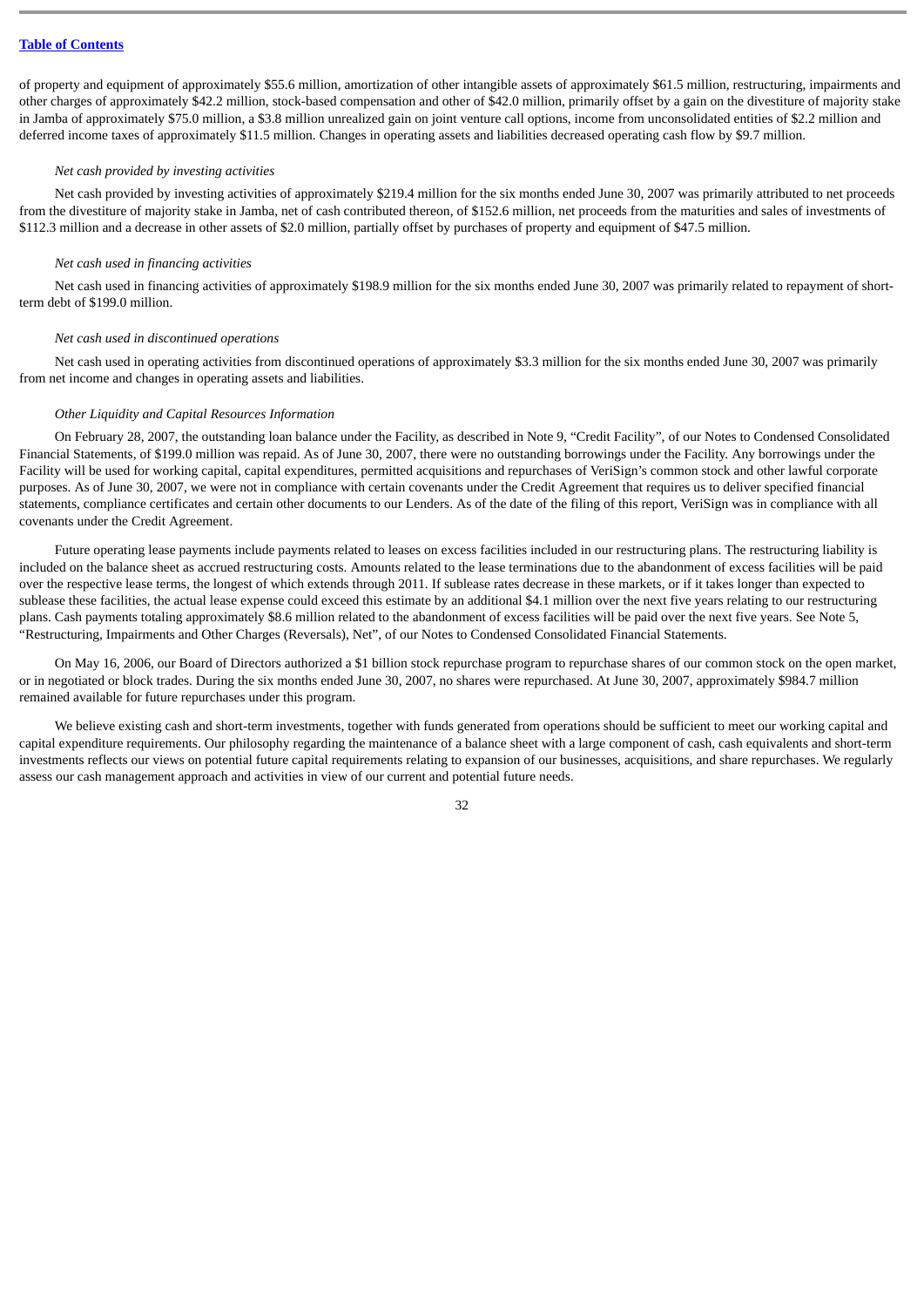#### <span id="page-32-0"></span>**ITEM 3. QUANTITATIVE AND QUALITATIVE DISCLOSURES ABOUT MARKET RISK**

Our market risk profile has not changed significantly from that described in our annual report on Form 10-K for the fiscal year ended December 31, 2006.

# **Equity investments**

We invest in debt and equity securities of technology companies for investment purposes. In most instances, we invest in the equity and debt securities of private companies for which there is no public market, and therefore, carry a high level of risk. These companies are typically in the early stage of development and are expected to incur substantial losses in the near-term. Therefore, these companies may never become publicly traded. Even if they do, an active trading market for their securities may never develop and we may never realize any return on these investments. During the six months ended June 30, 2007 and 2006, we determined that there were no other-than-temporary declines in the value of our non-public equity investments. Due to the inherent risks associated with investments, we may incur future losses on the sale or impairment of our investments.

#### **Interest rate sensitivity**

The primary objective of our short-term investment management activities is to preserve principal with the additional goals of maintaining appropriate liquidity and driving after-tax returns. We manage our interest rate risk by maintaining an investment portfolio generally consisting of debt instruments of high credit quality and relatively short maturities. We invest in a variety of securities, including commercial paper, medium-term notes, corporate bonds and notes, U.S. government and agency securities and money market funds. In general, money market funds are not considered to be subject to interest rate risk because the interest paid on such funds fluctuates with the prevailing interest rate.

Notwithstanding our efforts to manage interest rate risks, there can be no assurance that we will be adequately protected against risks associated with interest rate fluctuations. At any time, a sharp change in interest rates could have a significant impact on the fair value of our investment portfolio. The following table presents the hypothetical changes in fair value of our fixed income securities in our short-term investments portfolio as of June 30, 2007, arising from potential changes in interest rates. The modeling technique estimates the change in fair value from immediate hypothetical parallel shifts in the yield curve of plus or minus 25 basis points ("BPS"), 50 BPS, 100 BPS, and 150 BPS.

| $-1$<br>Uniform decrease in interest rates |                    |           |                              |          |                               | interest rates<br>Jnitorm increase in |                   |                      |
|--------------------------------------------|--------------------|-----------|------------------------------|----------|-------------------------------|---------------------------------------|-------------------|----------------------|
| $-1.50%$                                   | 000.1              | $-0.50%$  | n Fo<br>U.Z.J                | $0.00\%$ | 0. JE 0/<br>V. <i>L.</i> J 70 | $0.50\%$                              | $1.00\%$          | .50%                 |
| $\Gamma$<br>1,JJZ<br>- -                   | an-<br>ےں ر<br>- - | ᅲᇦ<br>$-$ | $\sim$ $\sim$ $\sim$<br>ت کے |          | <b>MODE</b><br>$- - -$        | ᅚᅠᅠ                                   | $\sqrt{2}$<br>ے ت | $\sim$ $\sim$ $\sim$ |

#### **Foreign exchange risk management**

We conduct business throughout the world and transact in multiple foreign currencies. As we continue to expand our international operations, we are increasingly exposed to currency exchange rate risks. In the fourth quarter of 2003, we initiated a foreign currency risk management program designed to mitigate foreign exchange risks associated with the monetary assets and liabilities of our operations that are denominated in non-functional currencies. The primary objective of this hedging program is to minimize the gains and losses resulting from fluctuations in exchange rates. We do not enter into foreign currency transactions for trading or speculative purposes, nor do we hedge foreign currency exposures in a manner that entirely offsets the effects of changes in exchange rates. The program may entail the use of forward or option contracts and, in each case, these contracts are limited to a duration of less than 12 months.

At June 30, 2007, we held forward contracts in notional amounts totaling approximately \$44.7 million to mitigate the impact of exchange rate fluctuations associated with certain foreign currencies. All forward contracts are recorded at fair market value. We attempt to limit our exposure to credit risk by executing foreign exchange contracts with high-quality financial institutions.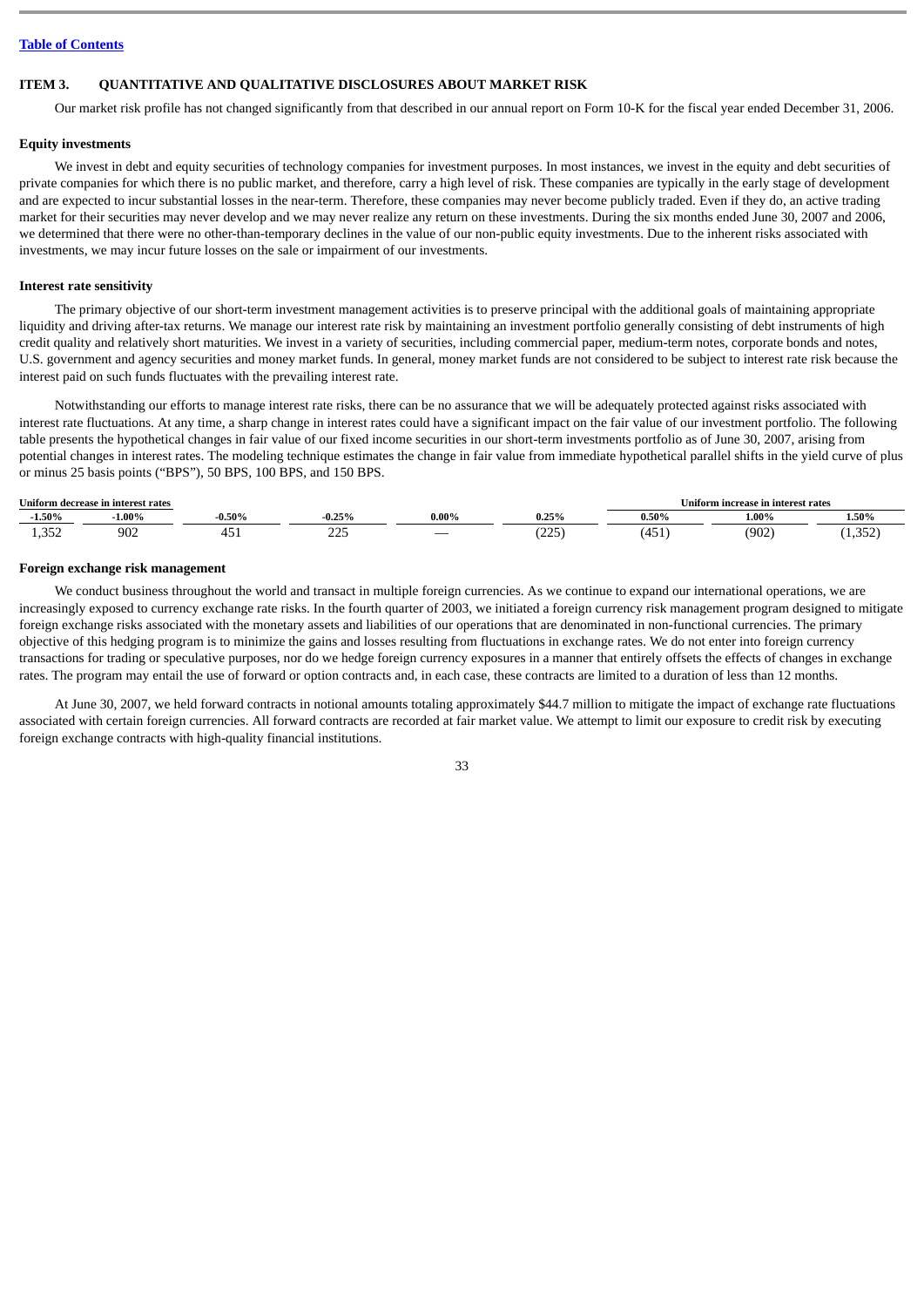# <span id="page-33-0"></span>**ITEM 4. CONTROLS AND PROCEDURES**

An Ad Hoc Group of independent directors of the Board of Directors conducted a review of our historical stock option granting practices for the period January 1998 through May 2006. During the course of the review, the Ad Hoc Group identified stock option grants with incorrect measurement dates, without required documentation, or with initial grant dates and prices that were subsequently modified. Consequently, in our Annual Report on Form 10-K for the year ended December 31, 2006 ("2006 Form 10-K"), we restated the consolidated balance sheet as of December 31, 2005, and the related consolidated statements of operations, stockholders' equity, comprehensive income and cash flows for each of the fiscal years ended December 31, 2005 and December 31, 2004. In addition, we restated the unaudited quarterly financial information and financial statements for interim periods of 2005, and unaudited Condensed Consolidated Financial Statements for the three months ended March 31, 2006.

Details of the independent review, the restatement and its underlying circumstances are discussed in the Explanatory Note and in Note 2, "Restatement of Consolidated Financial Statements", of the Notes to Consolidated Financial Statements reporting our 2006 Form 10-K.

# **Evaluation of Disclosure Controls and Procedures**

Our management, with the participation of our Chief Executive Officer and Chief Financial Officer, evaluated the effectiveness of our disclosure controls and procedures (as defined in Rules 13a-15(e) and 15d-15(e) under the Securities Exchange Act of 1934, as amended (Exchange Act)) as of June 30, 2007. We determined that our disclosure controls and procedures were not effective to ensure that information required to be disclosed in the reports we file or submit under the Exchange Act is recorded, processed, summarized and reported within the time periods specified in the rules and forms of the SEC because of the material weakness in our internal control over financial reporting as disclosed in Item 9A, Controls and Procedures, of our 2006 Form 10-K. Our management, based upon the substantial work performed during the preparation of this report, has concluded that our condensed consolidated financial statements for the periods covered by and included in this report are prepared in accordance with the instruction for Form 10-Q pursuant to the rules and regulations of the SEC and are a fair presentation of our financial position, results of operations and cash flows for each of the periods presented herein.

# **Changes in Internal Control over Financial Reporting**

Subsequent to December 31, 2006 our Board of Directors approved additional internal control policies and procedures intended to remediate the material weakness. As of the date of this filing, we have implemented or are in the process of implementing the following corrective actions:

- Develop and implement detailed equity-based grant policies and procedures and related compensation and human resources practices, including procedures to ensure accurate and timely communication of Compensation Committee actions.
- Validation of critical stock administration data fields including employee termination dates and stock option cancellation dates.
- Designation of individuals in the legal and accounting departments to oversee the documentation of, and accounting for, equity-based grants.
- Additional training for our finance, human resource, stock administration, and legal personnel concerning the equity grant process and the accounting and financial reporting for equity awards and modifications of such awards.
- Awarding equity-based grants (new hire, promotion, and annual performance) at pre-determined dates, with all required approvals documented and finalized on or before those dates.
- Improving the coordination and communication among the human resources, accounting and legal departments to identify, in advance, accounting issues relating to equity-based awards, and to ensure that those awards are properly accounted for under generally accepted accounting principles.

Additionally, we are investing in ongoing efforts to continuously improve our internal control over financial reporting and have committed considerable resources to the improvement of the design, implementation, documentation, testing and monitoring of our internal controls.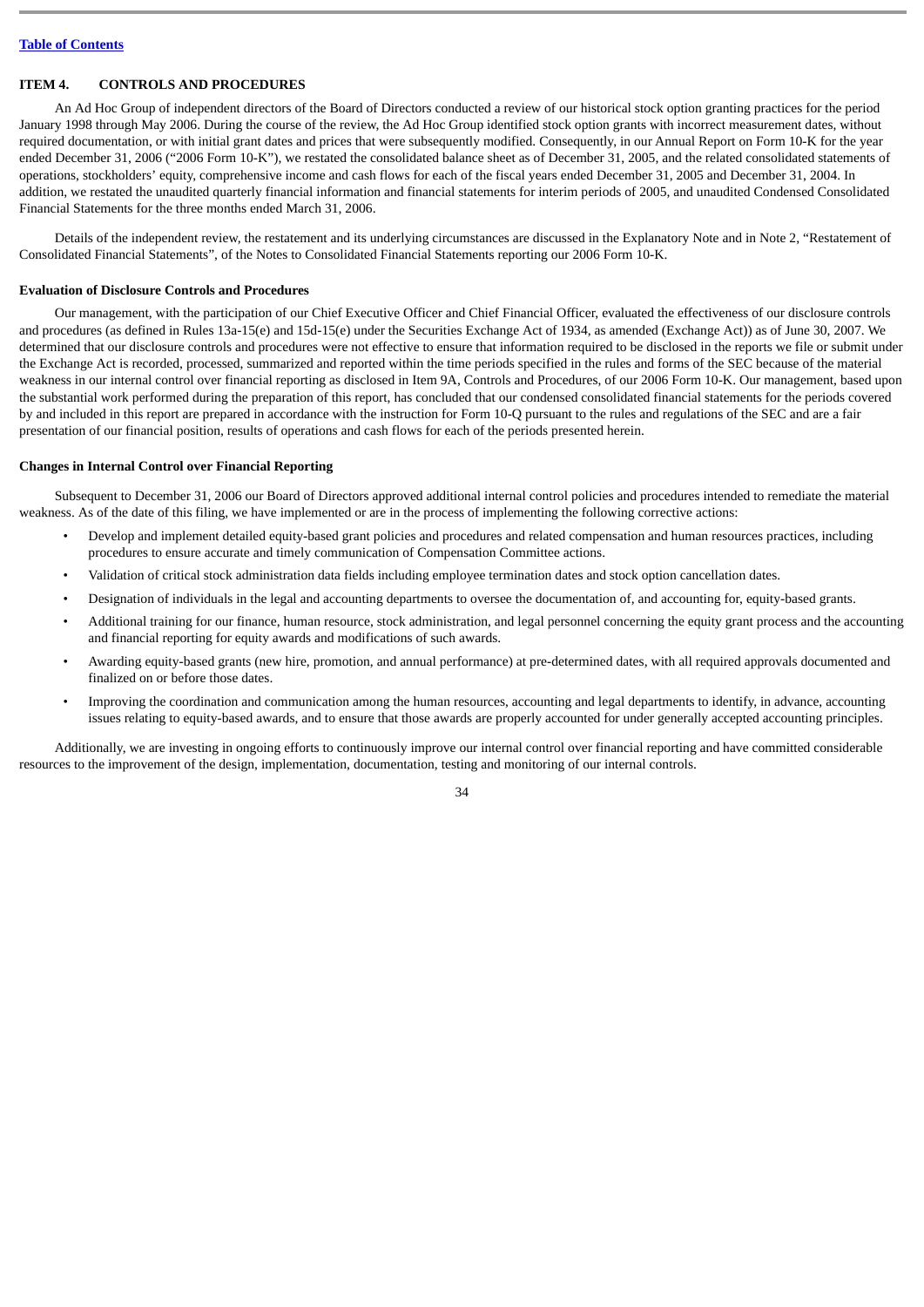As of the date of this filing, we believe that we have made substantial progress in the implementation of the corrective actions noted above and toward remediation of the material weakness disclosed in Item 9A, Controls and Procedures, of our 2006 Form 10-K.

There was no change in our internal control over financial reporting (as such term is defined in Rules 13a-15(f) and 15d-15(f) under the Exchange Act) during the three months ended June 30, 2007 that has materially affected, or is reasonably likely to materially affect, our internal control over financial reporting.

Because of its inherent limitations, our internal control over financial reporting may not prevent material errors or fraud. A control system, no matter how well conceived and operated, can provide only reasonable, not absolute, assurance that the objectives of the control system are met. The continued effectiveness of our internal control over financial reporting is subject to risks, including that the controls may become inadequate because of changes in conditions or that the degree of compliance with our policies or procedures may deteriorate.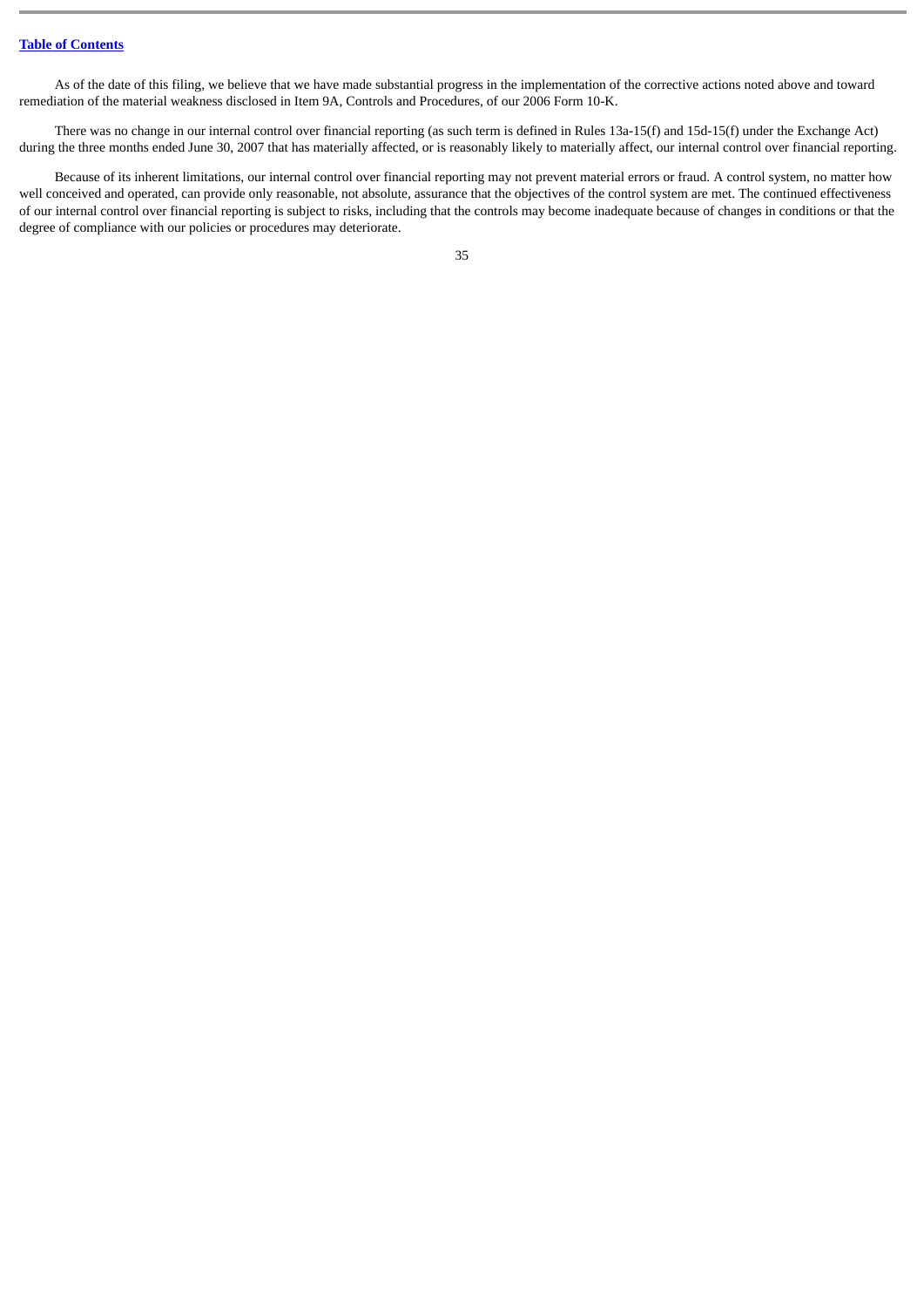#### **PART II—OTHER INFORMATION**

# <span id="page-35-1"></span><span id="page-35-0"></span>**ITEM 1. LEGAL PROCEEDINGS**

On September 7, 2001, NetMoneyIN, an Arizona corporation, filed a complaint alleging patent infringement against VeriSign and several other previouslynamed defendants in the United States District Court for the District of Arizona asserting infringement of U.S. patent Nos. 5,822,737 and 5,963,917. NetMoneyIN amended its complaint on October 15, 2002, alleging infringement by VeriSign and several other defendants of a third U.S. patent (No. 6,381,584) in addition to the two patents previously asserted. On August 27, 2003, NetMoneyIN filed a third amended complaint alleging direct infringement of the same three patents by VeriSign and several other previously-named defendants. NetMoneyIN dropped its claim of active inducement of infringement by VeriSign. Some of the other current defendants include IBM, BA Merchant Services, Wells Fargo Bank, Cardservice International, InfoSpace, E-Commerce Exchange and Paymentech. VeriSign filed an answer denying any infringement and asserting that the three asserted patents are invalid and later filed an amended answer asserting, in addition, that the asserted patents are unenforceable due to inequitable conduct before the U.S. Patent and Trademark Office. The complaint alleged that VeriSign's Payflow payment products and services directly infringe certain claims of NetMoneyIN's three patents and requested the Court to enter judgment in favor of NetMoneyIN, a permanent injunction against the defendants' alleged infringing activities, an order requiring defendants to provide an accounting for NetMoneyIN's damages, to pay NetMoneyIN such damages and three times that amount for any willful infringers, and an order awarding NetMoneyIN attorney fees and costs. NetMoneyIN has withdrawn its allegations of infringement of the '584 patent and the Court has dismissed with prejudice all claims of infringement of the '584 patent. In its ruling on the claim construction issues, the Court found four of the five claims asserted against VeriSign, claims 1, 13 and 14 of the '737 patent and claim 1 of the '917 patent, invalid. NetMoneyIN may file an appeal after a final judgment seeking to overturn this ruling. Thus, only claim 23 of the '737 patent remains in the case. The Court granted the defendants' motion to strike certain of the Plaintiff's assertions of infringement, including all charges of infringement under the so-called "doctrine of equivalents." The Court recently granted the defendants' motion for summary judgment of no inducement and no contributory infringement. Fact and expert witness discovery are completed. On September 29, 2006, VeriSign filed a Motion for Summary Judgment on Non-Infringement. On October 20, 2006, VeriSign filed a Motion for Summary Judgment on Invalidity. On November 1, 2006, NetMoneyIN filed a Motion for Summary Judgment on Infringement. On July 9, 2007, the Court heard oral argument on the pending motions for summary judgment. On July 13, 2007, the Court issued an order granting summary judgment in favor of VeriSign based on the Court's finding that claim 23 of the '737 patent is invalid, and denying all other pending dispositive motions. Plaintiff may appeal the Court's invalidity finding. While we cannot predict the outcome of this lawsuit, VeriSign believes that the allegations are without merit.

On February 14, 2005, Southeast Texas Medical Associates, LLP filed a putative class action lawsuit in the Superior Court of California, alleging violations of the unfair competition laws, breach of express warranty and unjust enrichment relating to our Secure Site Pro SSL certificates. The complaint is brought on behalf of a class of persons who purchased the Secure Site Pro certificate from February 2001 to present. On April 17, 2006, the class was certified and class notice was issued on May 21, 2007. VeriSign disputes these claims. While we cannot predict the outcome of this matter, VeriSign believes that the allegations are without merit.

On April 11, 2005, Prism Technologies, LLC filed a complaint against VeriSign in the U.S. District Court for the District of Delaware alleging that VeriSign's "Go Secure suite of application and related hardware and software products and its Unified Authentication solution and related hardware and software products, including the VeriSign Identity Protection ("VIP") product" infringe U.S. Patent No. 6,516,416, entitled "Subscription Access System for Use With an Untrusted Network." Prism Technologies seeks judgment in favor of Prism Technologies, a permanent injunction from infringement, damages in an amount not less than a reasonable royalty, attorneys' fees and costs. Prism Technologies has also named RSA Security, Inc., Netegrity, Inc. Computer Associates International, Inc and Johnson & Johnson as co -defendants. VeriSign responded on June 6, 2005 by filing a counterclaim for declaratory relief and an answer denying any infringement and asserting that the patent is invalid. On November 9, 2006, the Court held a Markman claim construction hearing. On February 9, 2007, Plaintiff withdrew its claim against Go Secure, leaving claims against Unified Authentication and VIP. On April 2, 2007, the Court issued a ruling from the Markman claim construction hearing. On April 13, 2007, the Court granted Defendants' Motion for Leave to File Amended Answers and Counterclaims to add an inequitable conduct defense. On April 23, 2007, on the basis of the Markman claim construction ruling, the Court entered a stipulated Final Judgment of Non-Infringement, dismissing all claims and counterclaims in the case. On April 27, 2007, Plaintiff filed a Notice of Appeal to the Federal Circuit Court of Appeals. While we cannot predict the outcome of this matter, VeriSign believes that the allegations are without merit and intends to vigorously defend against them.

On June 26, 2006, VeriSign received a grand jury subpoena from the U.S. Attorney for the Northern District of California requesting documents relating to VeriSign's stock option grants and practices. VeriSign also received an informal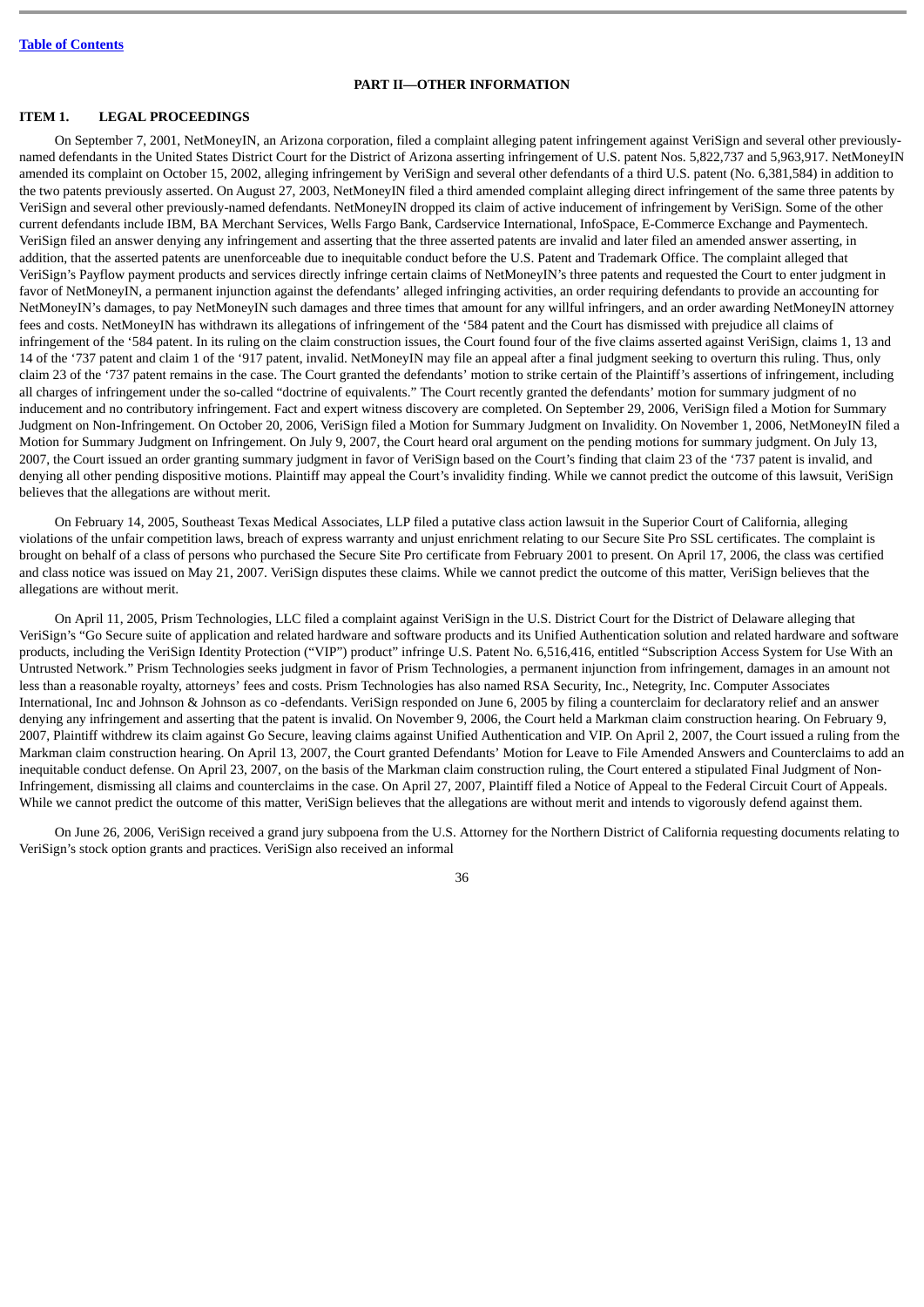inquiry from the Securities and Exchange Commission ("SEC") requesting documents related to VeriSign's stock option grants and practices. On February 9, 2007, VeriSign received a formal order of investigation from the SEC. VeriSign is cooperating fully with the U.S. Attorney's investigation and the SEC investigation.

On July 6, 2006, a stockholder derivative complaint (Parnes v. Bidzos, et al., and VeriSign) was filed against the Company, as a nominal defendant, and certain of its current and former directors and executive officers related to certain historical stock option grants. The complaint seeks unspecified damages on behalf of VeriSign, constructive trust and other equitable relief. Two other derivative actions were filed, one in federal court (Port Authority v. Bidzos, et al., and VeriSign), and one in state court (Port Authority v. Bidzos, et al., and VeriSign) on August 14, 2006. VeriSign is named as a nominal defendant in these actions. The federal actions have been consolidated and plaintiffs filed a consolidated complaint on November 20, 2006. Motions to dismiss the consolidated federal court complaint were heard on May 23, 2007. Motions to stay the state court action are pending. On May 15, 2007, a putative class action (Mykityshyn v. Bidzos, et al., and VeriSign) was filed in state court naming the Company and certain current and former officers and directors, alleging false representations and disclosure failures regarding certain historical stock option grants. The plaintiff purports to represent all individuals who owned VeriSign common stock between April 3, 2002 and August 9, 2006. The complaint seeks rescission of amendments to the 1998 and 2006 Option Plans and the cancellation of shares added to the 1998 Option Plan. The complaint also seeks to enjoin defendants from granting any stock options and from allowing the exercise of any currently outstanding options granted under the 1998 and 2006 Option Plans. The complaint seeks an unspecified amount of compensatory damages, costs and attorneys fees. The matter was removed to federal court on June 25, 2007. The identical case was filed in state court under a separate name (Pace. v. Bidzos, et al., and VeriSign) on June 19, 2007. The matter was removed to federal court on July 19, 2007. VeriSign and the individual defendants dispute all of these claims.

On November 7, 2006, a judgment was entered against VeriSign by an Italian trial court in the matter of Penco v. VeriSign, Inc., for Euro 5.8 million plus fees arising from a lawsuit brought by a former consultant who claimed to be owed commissions. VeriSign was granted a stay on execution of the judgment. VeriSign has appealed the lower court's ruling on the merits and the hearing on the appeal is likely to be scheduled in May 2008. VeriSign believes the claims are without merit.

On November 30, 2006, Freedom Wireless, Inc. filed a complaint against VeriSign and other defendants alleging that VeriSign infringes certain patents by making, using, selling or supplying products, methods or services relating to supplying prepaid wireless telephone services to telecommunications companies. VeriSign filed an answer to the complaint on January 25, 2007. The lawsuit is pending in the United States District Court for the Eastern District of Texas. While we cannot predict the outcome of this matter, VeriSign believes that the allegations are without merit and intends to vigorously defend against them.

On January 31, 2007, VeriSign and News Corporation finalized a joint venture giving News Corporation a controlling interest in VeriSign's wholly owned Jamba subsidiary. Accordingly, effective January 31, 2007, VeriSign transferred to the joint venture direction and control of all litigation, described in prior reports filed with the SEC, relating to Jamba! GmbH and Jamster International Sarl. Litigation and other legal matters covered by that transfer, include, but are not limited to: In Re Jamster Marketing Litigation (multi-district litigation pending in the United States District Court for the Southern District of California, and consisting of the Ford, Page, Herrington, Harmon and Edwards matters), relating to marketing and advertising of mobile phone "ringtones" and other content by Jamba and Jamster; Federal Trade Commission access letter, dated June 2, 2005, seeking information relating to alleged unfair or deceptive acts or practices by Jamster in its advertising, offering and billing for content services and products; Illinois Attorney General Civil Investigative Demand, dated June 30, 2005, requesting information relating to the marketing of Jamster ringtones and other downloadable content; Florida Attorney General Subpoena Duces Tecum, dated October 6, 2005, requesting information related to the marketing of Jamster ringtones and other downloadable content; and GEMA Application for Arbitration, dated February 24, 2006, relating to alleged underpaid royalties in connection with Jamba's sale of ringtones and other downloadable content.

On May 31, 2007, plaintiffs Karen Herbert, et al., on behalf of themselves and a nationwide class of consumers, filed a complaint against VeriSign, Inc., m-Qube, Inc., and other defendants alleging that defendants collectively operate an illegal lottery under the laws of multiple states by allowing viewers of the NBC television show "Deal or No Deal" to incur premium text message charges in order to participate in an interactive television promotion called "Lucky Case Game." The lawsuit is pending in the United States District Court for the Central District of California, Western Division. While we cannot predict the outcome of this matter, VeriSign believes that the allegations are without merit and intends to vigorously defend against them.

On June 5, 2007, plaintiffs Cheryl Bentley, et al., on behalf of themselves and a nationwide class of consumers, filed a complaint against VeriSign, Inc., m-Qube, Inc., and other defendants alleging that defendants collectively operate an illegal lottery under the laws of multiple states by allowing viewers of the NBC television show "The Apprentice" to incur premium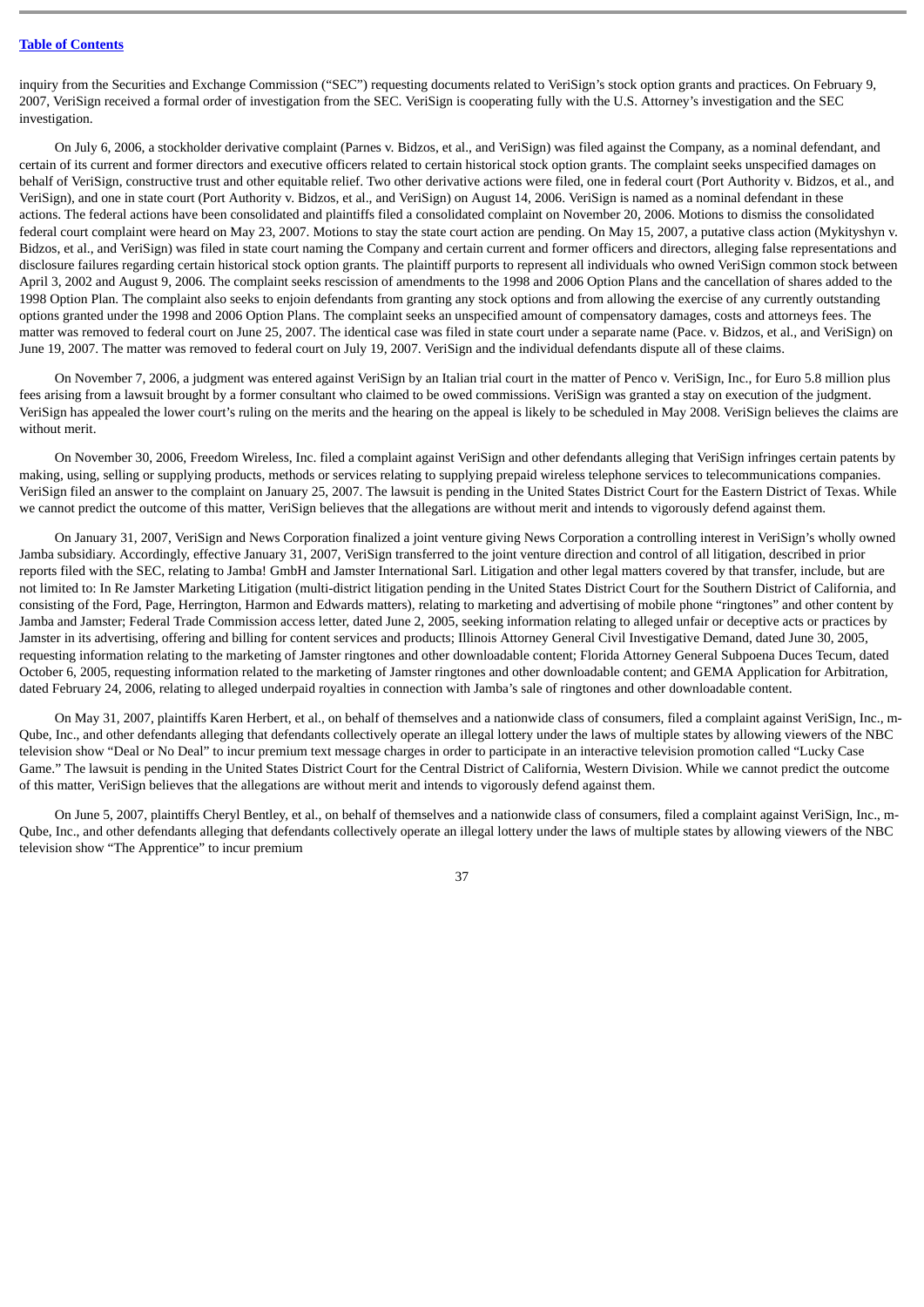text message charges in order to participate in an interactive television promotion called "Get Rich With Trump." The lawsuit is pending in the United States District Court for the Central District of California, Western Division. While we cannot predict the outcome of this matter, VeriSign believes that the allegations are without merit and intends to vigorously defend against them.

On June 7, 2007, plaintiffs Michael and Michele Hardin, on behalf of themselves and a nationwide class of consumers, filed a complaint against VeriSign, Inc. and other defendants alleging that defendants collectively operate various "gambling games" in violation of Georgia state law. Plaintiffs allege that interactive television promotions contained in various broadcasts, including NBC's "Deal or No Deal," wrongly permit participants to incur premium text message charges in order to participate in the promotions to win a prize. The lawsuit is pending in the United States District Court for the Northern District of Georgia, Gainesville Division. While we cannot predict the outcome of this matter, VeriSign believes that the allegations are without merit and intends to vigorously defend against them.

VeriSign is involved in various other investigations, claims and lawsuits arising in the normal conduct of its business, none of which, in our opinion will harm its business. VeriSign cannot assure that it will prevail in any litigation. Regardless of the outcome, any litigation may require VeriSign to incur significant litigation expense and may result in significant diversion of management attention.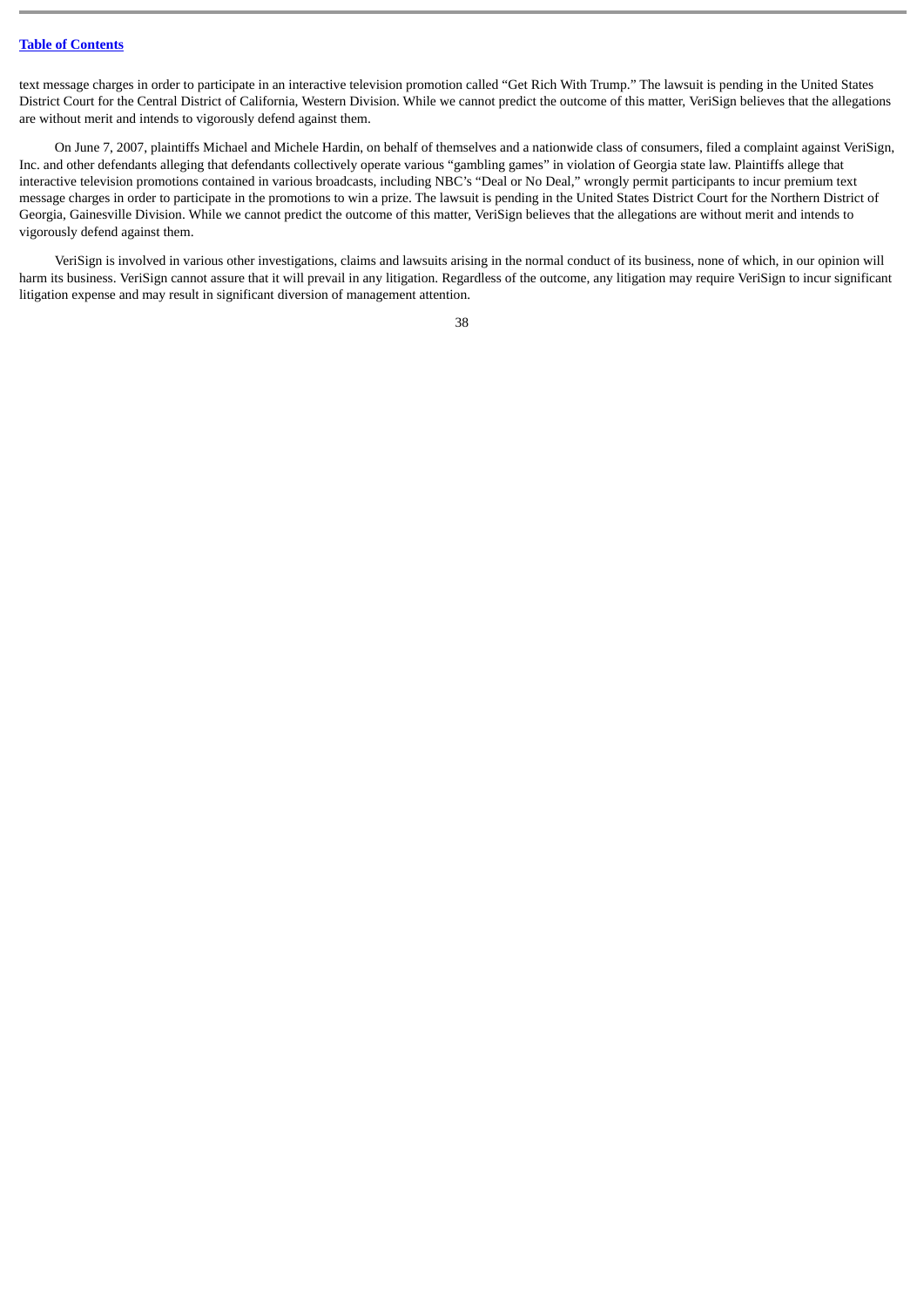# **ITEM 1A. RISK FACTORS**

*In addition to other information in this Form 10-Q, the following risk factors should be carefully considered in evaluating us and our business because these factors currently have a significant impact or may have a significant impact on our business, operating results or financial condition. Actual results could differ materially from those projected in the forward-looking statements contained in this Form 10-Q as a result of the risk factors discussed below and elsewhere in this Form 10-Q.*

#### *Note: The following risk factors are intended to be current as of the date of the filing of this report.*

#### **Our operating results may fluctuate and our future revenues and profitability are uncertain.**

Our operating results have varied in the past and may fluctuate significantly in the future as a result of a variety of factors, many of which are outside our control. These factors include the following:

- the long sales and implementation cycles for, and potentially large order sizes of, some of our security and communications services and the timing and execution of individual customer contracts;
- volume of domain name registrations and customer renewals in our naming services business;
- the mix of all our services sold during a period;
- our success in marketing and market acceptance of our services by our existing customers and by new customers;
- changes in marketing expenses related to promoting and distributing our services;
- customer renewal rates and turnover of customers of our services;
- continued development of our direct and indirect distribution channels for our security services and communications services, both in the U.S. and abroad;
- changes in the level of spending for information technology-related products and services by enterprise customers;
- our success in assimilating the operations, products, services and personnel of any acquired businesses;
- the timing and execution of individual customer contracts, particularly large contracts;
- the impact of price changes in our communications services and security services or our competitors' products and services;
- the impact of Statement of Financial Accounting Standards No. 123R that will require us to record a charge to earnings for stock-based compensation; and
- general economic and market conditions as well as economic and market conditions specific to the telecommunications and Internet industries.

Our operating expenses may increase. If an increase in our expenses is not accompanied by a corresponding increase in our revenues, our operating results will suffer, particularly as revenues from some of our services are recognized ratably over the term of the service, rather than immediately when the customer pays for them, unlike our sales and marketing expenditures, which are expensed in full when incurred.

Due to all of the above factors, our revenues and operating results are difficult to forecast. Therefore, we believe that period-to-period comparisons of our operating results will not necessarily be meaningful, and you should not rely upon them as an indication of future performance. Also, operating results may fall below our expectations and the expectations of securities analysts or investors in one or more future periods. If this were to occur, the market price of our common stock would likely decline.

### **Our operating results may be adversely affected by the uncertain geopolitical environment and unfavorable economic and market conditions.**

Adverse economic conditions worldwide have contributed to downturns in the telecommunications and technology industries in the past and could impact our business in the future, resulting in:

- reduced demand for our services as a result of a decrease in information technology and telecommunications spending by our customers;
- increased price competition for our products and services; and
- higher overhead costs as a percentage of revenues.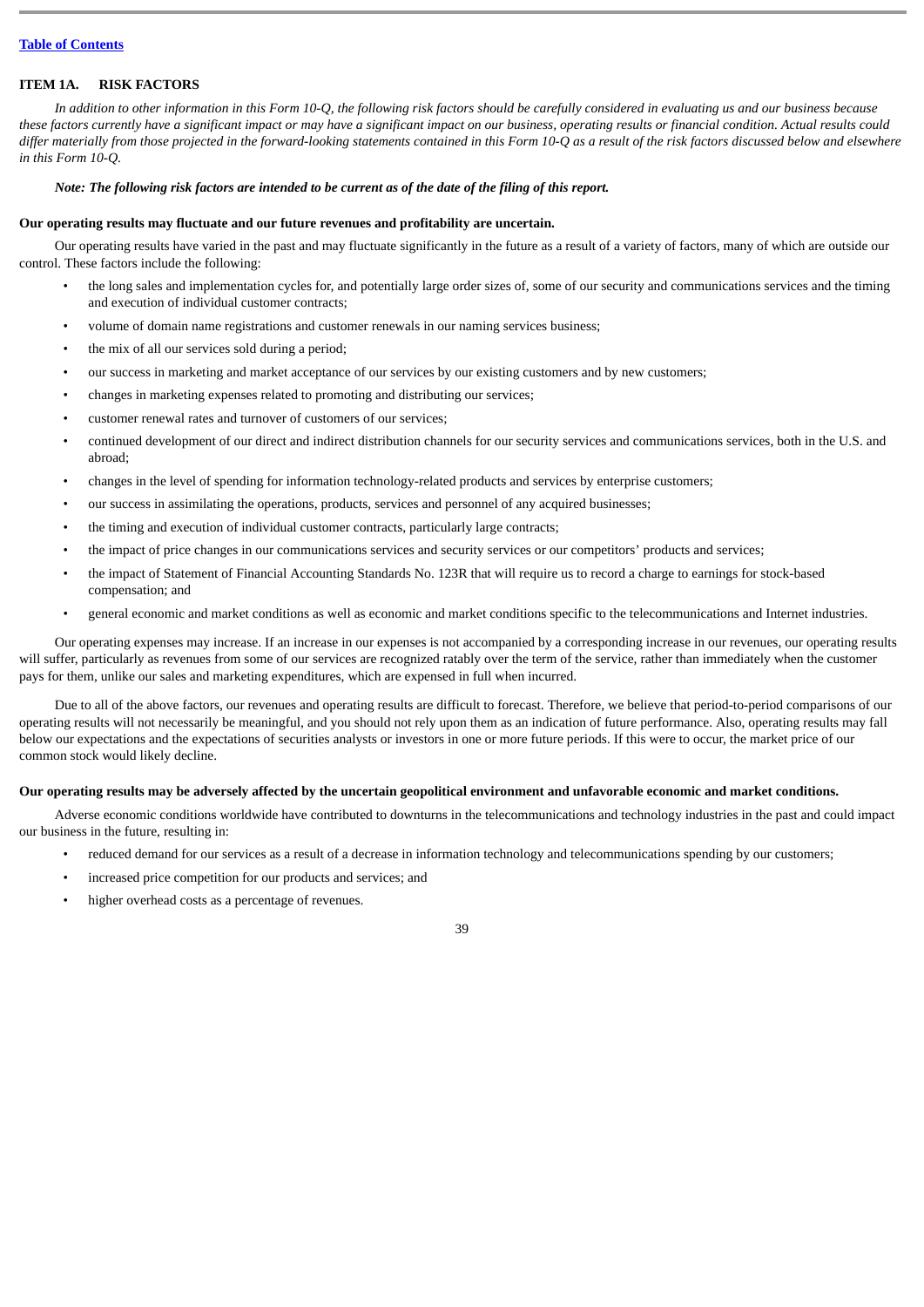Recent political turmoil in many parts of the world, including terrorist and military actions, may continue to put pressure on global economic conditions. If the economic and market conditions in the United States and globally do not continue to improve, or if they deteriorate, we may experience material adverse impacts on our business, operating results, and financial condition as a consequence of the above factors or otherwise.

# **Our limited operating history under our current business structure may result in significant fluctuations of our financial results.**

We have acquired many companies, a number of which operated in different businesses from our then-current business. Therefore, we have only a limited operating history on which to base an evaluation of our consolidated business and prospects. Our success will depend on many factors, many of which are not entirely under our control, including, but not limited to, the following:

- the successful integration of acquired companies;
- the use of the Internet and other Internet Protocol ("IP") networks for electronic commerce and communications;
- the extent to which digital certificates and domain names are used for electronic commerce or communications;
- growth in the number of Web sites;
- growth in wireless networks and communications;
- growth in demand for our services;
- the continued evolution of electronic and mobile commerce as a viable means of conducting business;
- the competition for any of our services;
- the perceived security of electronic commerce and communications over the Internet and other IP networks;
- the perceived security of our services, technology, infrastructure and practices;
- the significant lead times before a new product or service begins generating revenues;
- the varying rates at which telecommunications companies, telephony resellers and Internet service providers use our services;
- the success in marketing and overall demand for our content services to consumers and businesses;
- the loss of customers through industry consolidation or customer decisions to deploy in-house or competitor technology and services; and
- our continued ability to maintain our current, and enter into additional, strategic relationships.

To address these risks we must, among other things:

- successfully market our services to new and existing customers;
- attract, integrate, train, retain and motivate qualified personnel;
- respond to competitive developments;
- successfully introduce new services; and
- successfully introduce enhancements to our services to address new technologies and standards and changing market conditions.

# **The internal review of our historical stock option granting practices, the restatement of certain of our historical consolidated financial statements, investigations by the SEC and related events have had, and will continue to have, an adverse effect on us.**

The Ad Hoc Group of independent directors of the Board of Directors conducted a review of our historical stock option granting practices for the period January 1998 through May 2006. During the course of the review, the Ad Hoc Group identified stock option grants with incorrect measurement dates, without required documentation, or with initial grant dates and exercise prices that were subsequently modified. Consequently, we recorded additional non-cash stockbased compensation expense and related tax effects with regard to past stock option grants. Details regarding the independent review and of the restatement and its underlying circumstances are discussed in the Explanatory Note in Note 2 "Restatement of Consolidated Financial Statements" of the Notes to Consolidated Financial Statements in our 2006 Form 10-K.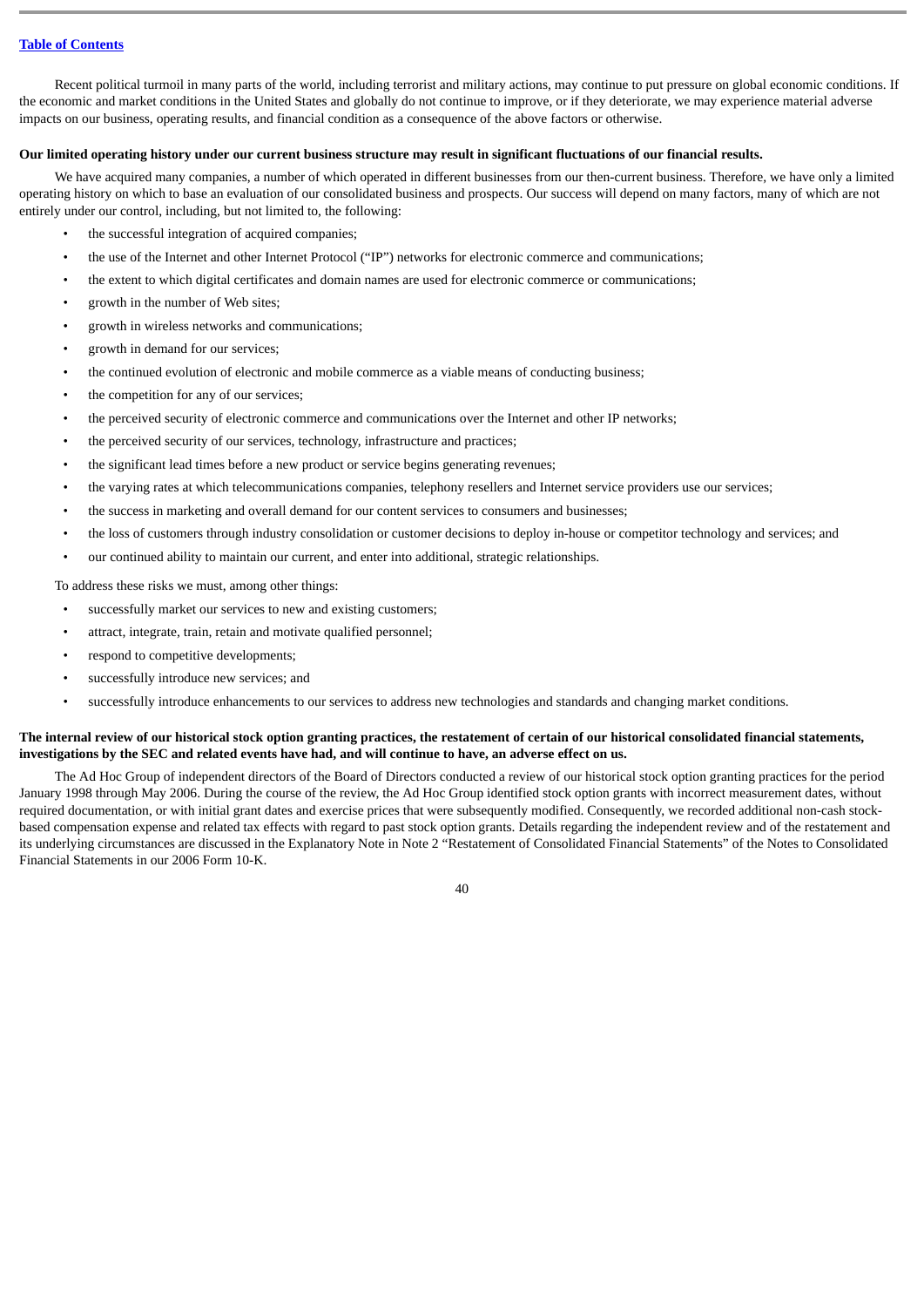As a result of the events described above, we have become subject to a number of significant risks, each of which could have an adverse effect on our business, financial condition and results of operations, including:

- we are subject to significant pending civil litigation, including shareholder class action lawsuits and derivative claims made on behalf of us, the defense of which will require us to devote significant management attention and to incur significant legal expense and which litigation, if decided against us, could require us to pay substantial judgments, settlements or other penalties;
- we are subject to a continuing formal order of investigation from the SEC and a grand jury subpoena from the U.S. Attorney for the Northern District of California which could require significant management time and attention and cause us to incur significant accounting and legal expense and which could require us to pay substantial fines or other penalties;
- we are subject to the risk of additional litigation and regulatory proceedings or actions; and
- many members of our senior management team and our Board of Directors have been and will be required to devote a significant amount of time on matters relating to the continuing formal order of investigation from the SEC and a grand jury subpoena from the U.S. Attorney for the Northern District of California, remedial efforts and related litigation.

# **We have identified a material weakness in our internal controls over financial reporting that could cause investors to lose confidence in the reliability of our financial statements and result in a decrease in the value of our securities.**

Our management has identified a material weakness in our internal control over financial reporting as of December 31, 2006 arising from a combination of internal control deficiencies in our stock administration policies and practices, as discussed in Part I, Item 4, "Controls and Procedures". In addition, due to the identification of a material weakness in internal control over financial reporting, our Chief Executive Officer and Chief Financial Officer concluded that, as of December 31, 2006 and the date of this report, our disclosure controls and procedures were not effective.

We will continue to evaluate, upgrade and enhance our internal controls. Because of inherent limitations, our internal control over financial reporting may not prevent or detect misstatements, errors or omissions, and any projections of any evaluation of effectiveness of internal controls to future periods are subject to the risk that controls may become inadequate because of changes in conditions or that the degree of compliance with our policies or procedures may deteriorate. We cannot be certain in future periods that other control deficiencies that may constitute one or more "significant deficiencies" (as defined by the relevant auditing standards) or material weaknesses in our internal control over financial reporting will not be identified. If we fail to maintain the adequacy of our internal controls, including any failure to implement or difficulty in implementing required new or improved controls, our business and results of operations could be harmed, the results of operations we report could be subject to adjustments, we could fail to be able to provide reasonable assurance as to our financial results or the effectiveness of our internal controls or meet our reporting obligations and there could be a material adverse effect on the price of our securities.

We have expended significant resources in connection with the Section 404 process. In future periods, we will likely continue to expend substantial amounts in connection with the Section 404 process and with ongoing evaluation of, and improvements and enhancements to, our internal control over financial reporting. These expenditures may make it difficult for us to control or reduce the growth of our general and administrative and other expenses, which could adversely affect our results of operations and the price of our securities.

#### **If our cost reduction and restructuring efforts are ineffective, our revenues and profitability may be hurt.**

During 2007, we have undertaken various cost reduction and restructuring activities that replaced our previous business unit structure with a functional organization consisting of a combined worldwide sales and services team and an integrated marketing and product development organization. The restructuring, impairments and other charges, net, are approximately \$42.2 million for the six months ended June 30, 2007; however, if we incur additional restructuring-related charges, our financial condition and results of operations may suffer. In addition, the cost reduction and restructuring activities may not produce the full efficiencies and benefits we expect or the efficiencies and benefits might be delayed. There can be no assurance that these efforts, as well as any potential future cost reduction and restructuring activities, will not adversely affect our business, operations or customer perceptions, or result in additional future charges. In addition, we have recently experienced changes in our management, which together with these cost reduction and restructuring activities, could also cause our remaining employees to leave or result in reduced productivity by our remaining employees, which in turn may affect our revenue and other operating results in the future.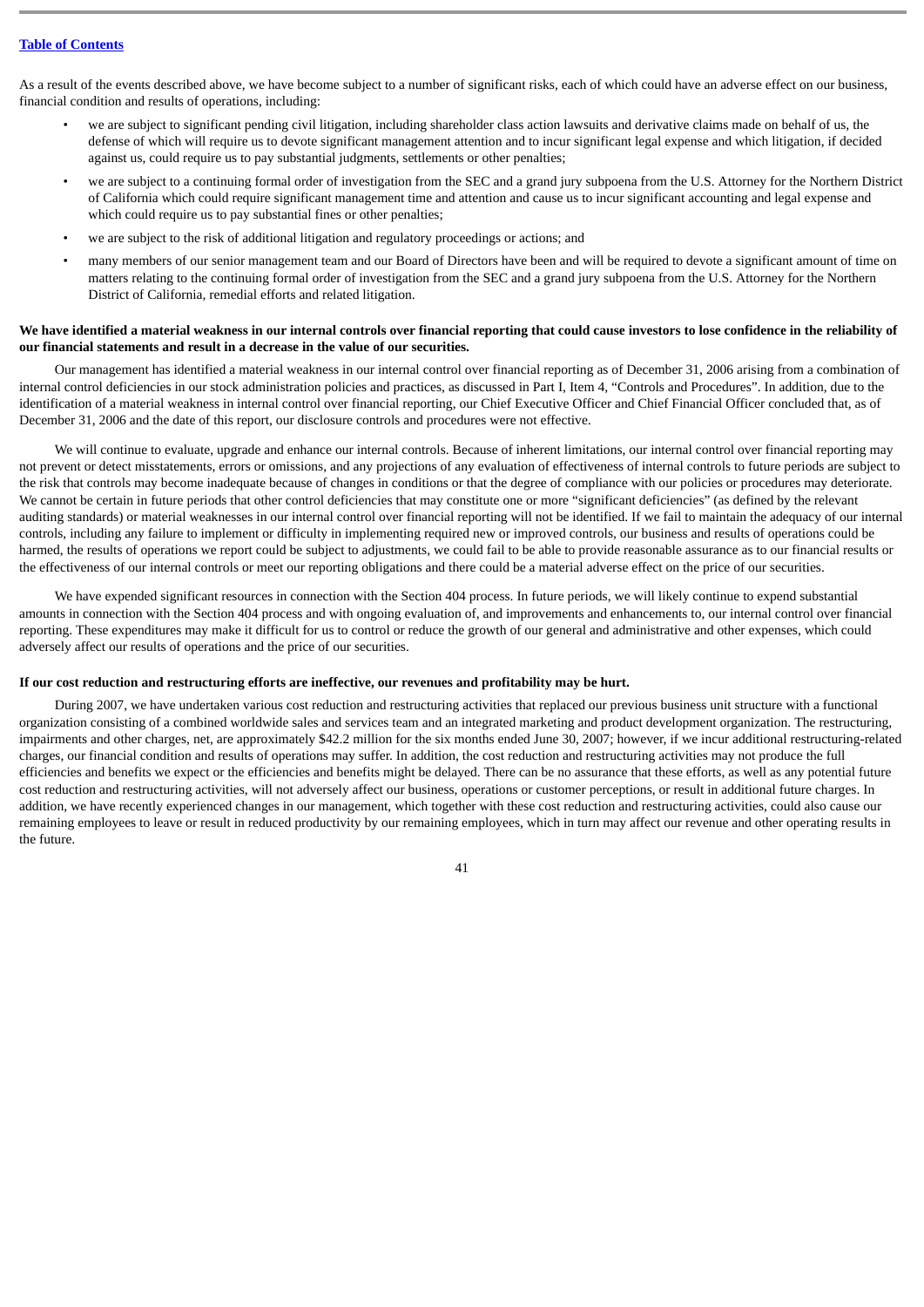#### **We have faced difficulties assimilating, and may incur costs associated with, acquisitions and dispositions.**

We made numerous acquisitions and dispositions in the last six years and will pursue additional acquisitions and dispositions in the future. We have experienced difficulty in, and in the future may face difficulties, integrating the personnel, products, technologies or operations of companies or businesses we acquire or divest. Assimilating acquired businesses and dispositions involve a number of other risks, including, but not limited to:

- the potential disruption of our ongoing business;
- the potential impairment of relationships with our employees, customers and strategic partners;
- the need to manage more geographically-dispersed operations, such as our offices in the states of Georgia, Kansas, Illinois, Massachusetts, New York, Rhode Island, Texas, Virginia, and Washington, and globally in Australia, Europe, India, Japan, South Africa and South America;
- greater than expected costs and/or lower than expected revenues and the assumption of unknown liabilities;
- the diversion of management's attention from our other businesses in identifying, completing and integrating acquisitions;
- the inability to retain the key employees of the acquired businesses;
- adverse effects on the existing customer relationships of acquired companies;
- the inability to incorporate acquired technologies successfully into our operations infrastructure;
- the difficulty of assimilating the operations and personnel of the acquired businesses;
- the potential incompatibility of business cultures;
- additional regulatory requirements;
- any perceived adverse changes in business focus;
- entering into markets and acquiring technologies in areas in which we have little experience;
- the need to incur debt, which may reduce our cash available for operations and other uses, or issue equity securities, which may dilute the ownership interests of our existing stockholders; and
- the inability to maintain uniform standards, controls, procedures and policies.

If we are unable to successfully address any of these risks for future acquisitions and dispositions, our business could be harmed.

Additionally, there is risk that we may incur additional expenses associated with an impairment of a portion of goodwill and other intangible assets due to changes in market conditions for acquisitions and dispositions. Under generally accepted accounting principles, we are required to evaluate goodwill for impairment on an annual basis and to evaluate other intangible assets as events or circumstances indicate that such assets may be impaired. These evaluations could result in further impairments of goodwill or other intangible assets.

# **We may not realize the benefits we are seeking from our investments in the Jamba joint ventures as a result of lower than predicted operating results, larger funding requirements or lower cash distributions or otherwise.**

We have a 49% equity interest in two joint ventures related to our former Jamba business. We will recognize our proportionate share of the income or losses of these joint ventures in our consolidated statements of operations. We do not have control over the budget, day-to-day management or many of the other operating expenditures of the joint ventures, and therefore, we cannot predict with certainty the extent of the impact on our financial statements of these joint ventures for any particular period. Accordingly, our share of the income or losses of these joint ventures could materially affect our results of operations in future periods.

The joint venture agreements contain provisions requiring minimum cash distributions to the members. However, these provisions are subject to conditions and limitations, and therefore, we cannot assure you that we will ever receive cash distributions from these joint ventures. If the joint ventures require capital to fund their operations, we could be required to make capital contributions or loans to the joint ventures. The business operated by the U.S. joint venture is a newer business and therefore it may be more likely to require additional funding, although we cannot assure that the Netherlands joint venture will not require additional funding as well. If the Netherlands joint venture makes cash distributions to its members, to the extent we seek to use the cash in the U.S., we would be required to pay taxes on those funds if they are brought to the U.S., and therefore we would not receive the full benefit of any cash distribution. Additionally, we could be required to pay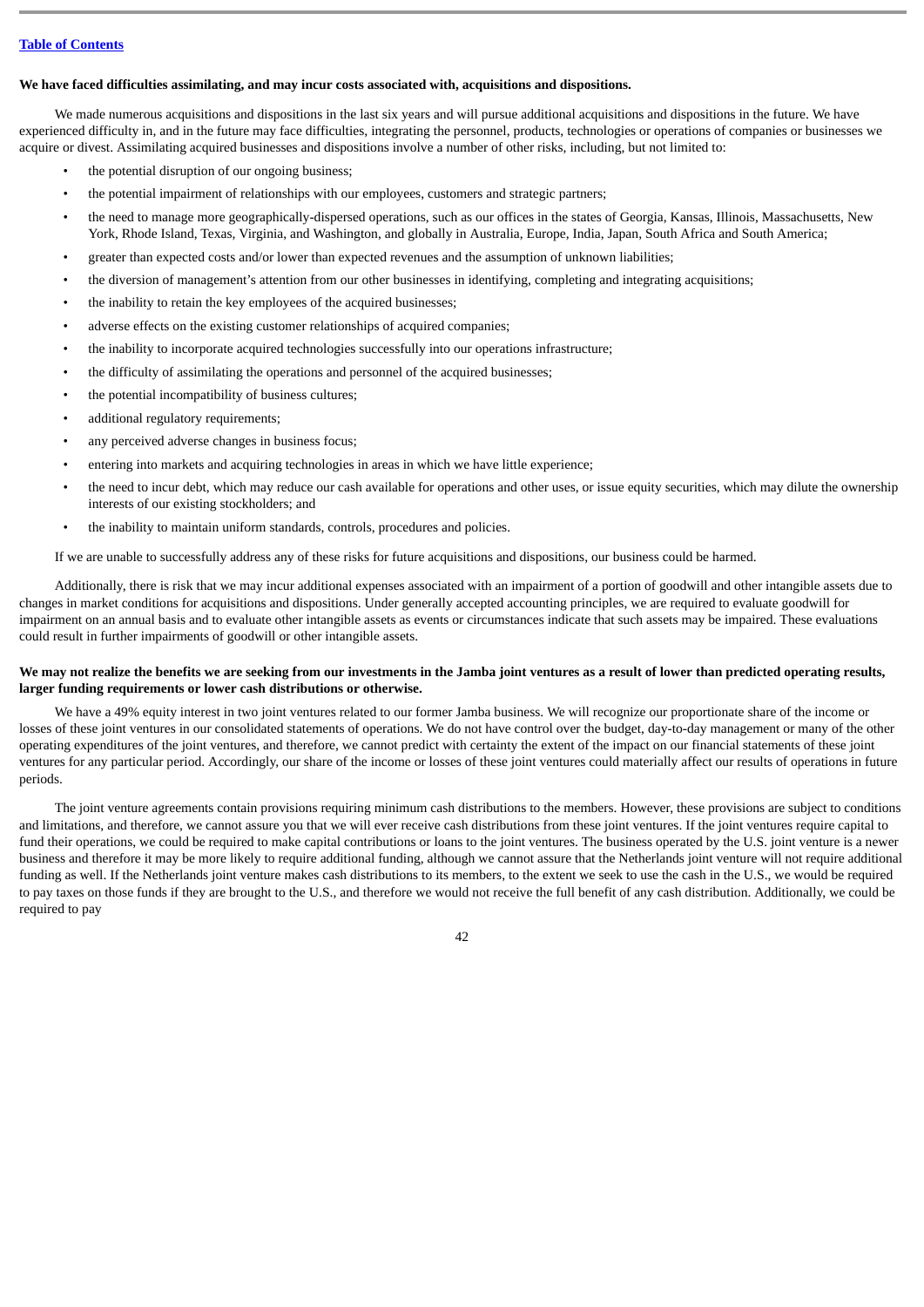additional amounts to the joint ventures if it is later determined that we breached any of the representations of warranties in the formation agreement for the joint ventures.

The value of our investment in these joint ventures is subject to general economic, technological and market trends, as well as to the operating and financial decisions of the management team of the joint venture, all of which are outside of our control. In addition, these joint ventures may not gain the expected number of customers and/or generate the expected level of revenues, and consequently, we may never receive any cash distributions from these joint ventures, and in fact, they may require additional funding, any of which could diminish the value of or dilute our investment. Our investments in these joint ventures may not provide the economic returns we are seeking and may not increase in value above the minimum amounts that we can require Fox or News Corporation to buy our shares from us. We cannot assure you that the commercial agreements, including the Gateway Services Agreement, will provide us any benefit. It is also possible that Fox and News Corporation could purchase our shares from us in the future, prior to the businesses of the joint ventures reaching their full potential. Therefore, we cannot provide you with any assurance as to whether we will achieve a favorable return on our investment.

We also entered into various other commercial relationships with the joint ventures; however, we cannot assure you we will derive significant revenues from these other relationships.

# **The expansion of our international operations subjects our business to additional economic risks that could have an adverse impact on our revenues and business.**

We intend to expand our international operations and international sales and marketing activities. For example, we expect to expand our operations and marketing activities throughout Asia, Europe, Latin America and South America. We have approximately 1,240 employees outside the United States. Expansion in these international markets has required and will continue to require significant management attention and resources. We may also need to tailor some of our other services for a particular market and to enter into international distribution and operating relationships. We have limited experience in localizing our services and in developing international distribution or operating relationships. We may not succeed in expanding our services into international markets. Failure to do so could harm our business. Moreover, local laws and customs in many countries differ significantly from those in the United States. In many foreign countries, particularly in those with developing economies, it is common for others to engage in business practices that are prohibited by our internal policies and procedures or United States regulations applicable to us. There can be no assurance that all of our employees, contractors and agents will not take actions in violations of them. Violations of laws or key control policies by our employees, contractors or agents could result in financial reporting problems, fines, penalties, or prohibition on the importation or exportation of our products and could have a material adverse effect on our business. In addition, there are risks inherent in doing business on an international basis, including, among others:

- competition with foreign companies or other domestic companies entering the foreign markets in which we operate;
- differing and uncertain regulatory requirements;
- legal uncertainty regarding liability and compliance with foreign laws;
- export and import restrictions on cryptographic technology and products incorporating that technology;
- tariffs and other trade barriers and restrictions;
- difficulties in staffing and managing foreign operations;
- longer sales and payment cycles;
- problems in collecting accounts receivable;
- currency fluctuations, as our international revenues from Europe, South Africa, Japan, South America and Australia are not denominated in U.S. Dollars;
- potential problems associated with adapting our services to technical conditions existing in different countries;
- the necessity of developing foreign language portals and products for our services;
- difficulty of authenticating customer information for digital certificates and other purposes;
- political instability;
- failure of foreign laws to protect our U.S. proprietary rights adequately;
- more stringent privacy policies in foreign countries;
- additional vulnerability from terrorist groups targeting U.S. interests abroad;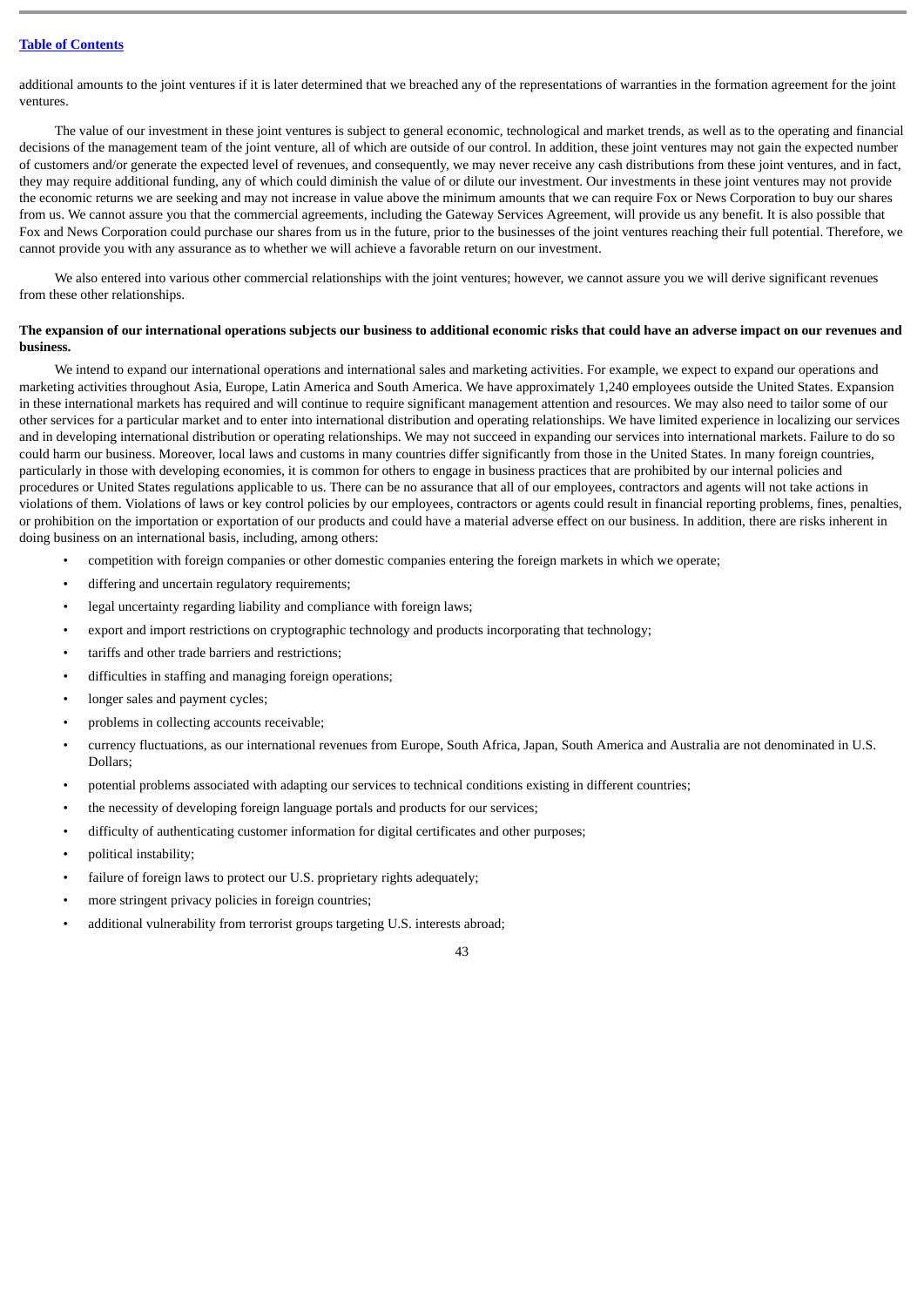- seasonal reductions in business activity; and
- potentially adverse tax consequences.

# **Our failure to manage past and future growth in our business could harm our business.**

Between December 31, 1995 and December 31, 2006, we grew from 26 to 5,331 employees. This was achieved through internal growth, as well as acquisitions. During this time period, we opened new sales offices and significantly expanded our U.S. and non-U.S. operations. To successfully manage past growth and any future growth, we will need to continue to implement additional management information systems, continue the development of our operating, administrative, financial and accounting systems and controls and maintain close coordination among our executive, engineering, accounting, finance, marketing, sales and operations organizations. Any failure to manage growth effectively could harm our business.

# **The business environment is highly competitive and, if we do not compete effectively, we may suffer price reductions, reduced gross margins and loss of market share.**

*Competition in Security Services*. Our security services are targeted at the rapidly evolving market for Internet security services, including network security, authentication and validation, which enable secure electronic commerce and communications over wireline and wireless IP networks. The market for security services is intensely competitive, subject to rapid change and significantly affected by new product and service introductions and other market activities of industry participants.

Principal competitors generally fall within one of the following categories: (1) companies such as RSA Security, Inc. and Entrust Technologies, which offer software applications and related digital certificate products that customers operate themselves; (2) companies such as Digital Signature Trust Company (a subsidiary of Identrus) that primarily offer digital certificate and certification authority related services; (3) companies focused on providing a bundled offering of products and services; and (4) companies offering competing SSL certificate and other security services, including GoDaddy and other domain name registrars. We also experience competition from a number of smaller companies, and we believe that our primary long-term competitors may not yet have entered the market. Furthermore, Netscape and Microsoft have introduced software products that enable the issuance and management of digital certificates, and we believe that other companies could introduce similar products.

In addition, browser companies that embed our interface technologies or otherwise feature them as a provider of digital certificate products and services in their Web browsers or on their Web sites could also promote our competitors or charge us substantial fees for promotions in the future.

*Competition in Managed Security Services*. Consulting companies or professional services groups of other companies with Internet expertise are current or potential competitors to our managed security services. These companies include large systems integrators and consulting firms, such as Accenture, IBM Global Services, Getronics and Lucent NetCare. We also compete with security product companies that offer managed security services in addition to other security services, such as Symantec and ISS, as well as a number of providers such as BT Counterpane that offer managed security services. Telecommunications providers, such as Verizon Business, a provider of managed security services, are also potential competitors. In addition, we compete with some companies that have developed products that automate the management of IP addresses and name maps throughout enterprise-wide intranets, and with companies with internally developed systems integration efforts.

*Competition in Communications Services.* The market for communications services is extremely competitive and subject to significant pricing pressure. Competition in this area arises from two primary sources. Incumbent carriers provide competing in-house services in their respective regions. In addition, we face direct competition from national, unregulated companies, including Syniverse Technologies, Telcordia, NeuStar and other carriers such as Southern New England Telephone Diversified Group, a unit of AT&T. Furthermore, customers are increasingly likely to deploy internally developed communications technologies and services which may reduce the demand for technologies and services from third party providers, such as VeriSign, and further increase competitive pricing pressures.

*Competition in Commerce Services*. Our wireless billing and payment services are also subject to competition from providers such as Comverse, Amdocs, Convergys Corporation and Boston Communications Group. We are also aware of major Internet service providers, software developers and smaller entrepreneurial companies that are or may in the future be focusing significant resources on developing and marketing products and services that may compete directly with ours. Furthermore, customers are increasingly likely to deploy internally developed communications technologies and services which may reduce the demand for technologies and services from third-party providers such as VeriSign and further increase competitive pricing pressures.

 $\overline{44}$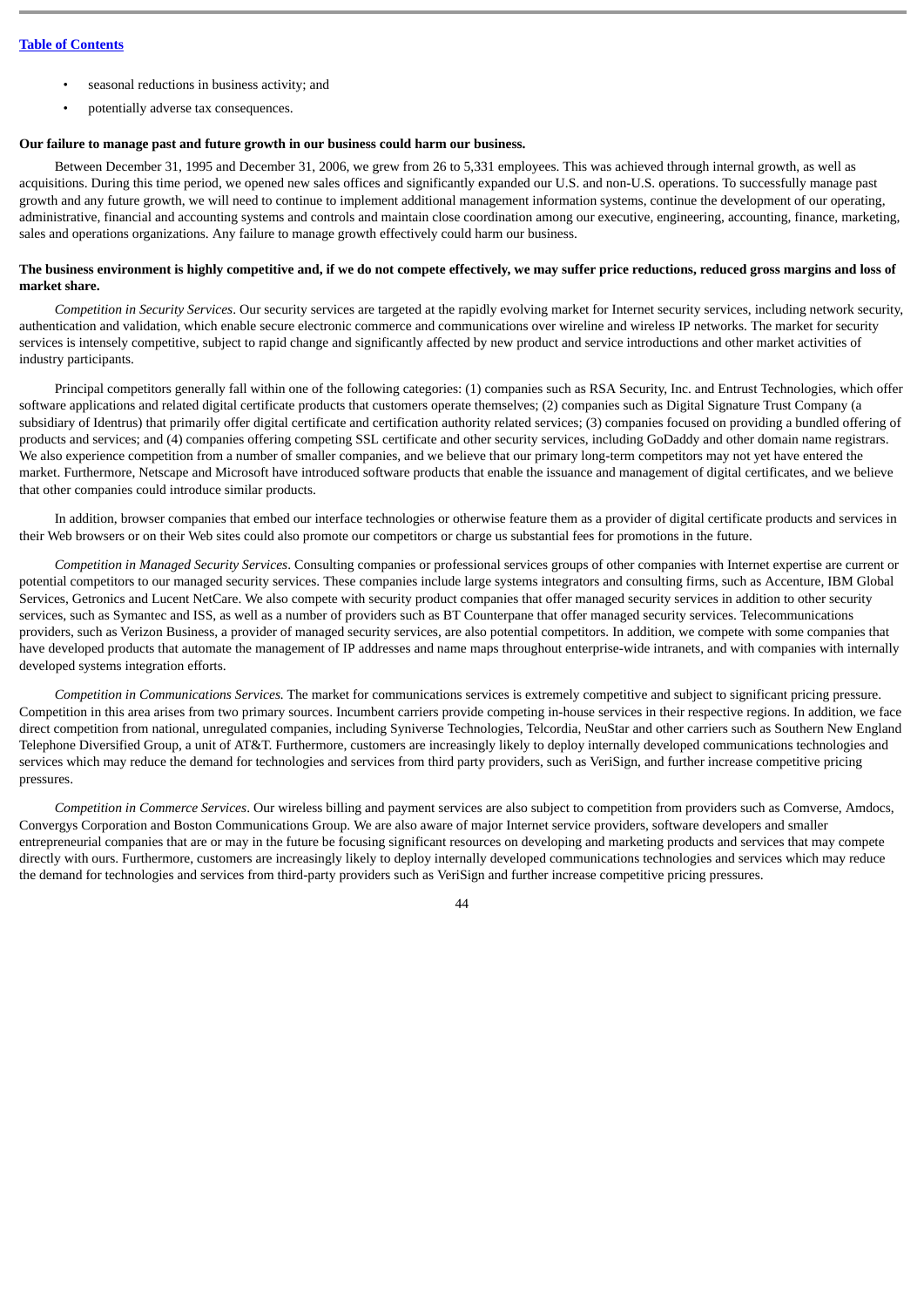*Competition in Content Services.* The market for content services is extremely competitive. Competitors include developers of content and entertainment products and services in a variety of domestic and international markets, such as Infospace, Itouch, Arvato mobile, Monstermob, and Motricity This business also faces competition from mobile network operators such as Cingular, Verizon Wireless, Sprint Nextel Corporation, T-Mobile, Vodafone, O<sub>2</sub>, Orange, E-Plus and

Telefónica, as well as Internet portal operators such as Yahoo!, AOL, T-Online and Google. Additional competitors are handset manufacturers such as Nokia and software providers such as Microsoft and Apple. As the market for wireless data, including information and entertainment data, matures, new categories of competitors, such as mobile phone companies, broadcasters, music publishers, other content providers or others have begun to develop competing products or services.

*Competition in Naming Services.* We face competition in the domain name registry space from other gTLD and ccTLD registries that are competing for the business of entities and individuals that are seeking to establish a Web presence, including registries offering services related to the .*mobi*, .*biz*, *.name, .pro, .aero, ..museum* and *.coop* gTLDs and registries offering services related to ccTLDs. There are currently 16 gTLD registries and over 240 ccTLD registries.

We also face competition from service providers that offer outsourced domain name registration, resolutions and other DNS services to organizations that require a reliable and scalable infrastructure. Among the competitors are UltraDNS, NeuLevel, Affilias, Register.com and Tucows.com.

*Competition in Intelligent Supply Chain Services.* There are a number of companies that provide intelligent supply chain services. For point-of-sale data, we face competition from IRI and AC Nielsen, as well as smaller software companies. For consulting services, we face competition from traditional consulting firms.

*Competition in Real-Time Publisher Services*. We face competition from various smaller companies providing similar services.

*Competition in Digital Brand Management Services.* We face competition from companies providing services similar to some of our Digital Brand Management Services. In the monitoring services, registration and domain name asset management area of our business, our competition comes primarily from ICANN accredited registrars and various smaller companies providing similar services.

Several of our current and potential competitors have longer operating histories and significantly greater financial, technical, marketing and other resources than we do and therefore may be able to respond more quickly than we can to new or changing opportunities, technologies, standards and customer requirements. Many of these competitors also have broader and more established distribution channels that may be used to deliver competing products or services directly to customers through bundling or other means. If such competitors were to bundle competing products or services for their customers, the demand for our products and services might be substantially reduced and the ability to distribute our products successfully and the utilization of our services would be substantially diminished. New technologies and the expansion of existing technologies may increase the competitive pressure.

New technologies and the expansion of existing technologies may increase competitive pressure. We cannot assure you that competing technologies developed by others or the emergence of new industry standards will not adversely affect our competitive position or render our security services or technologies noncompetitive or obsolete. In addition, our markets are characterized by announcements of collaborative relationships involving our competitors. The existence or announcement of any such relationships could adversely affect our ability to attract and retain customers. As a result of the foregoing and other factors, we may not be able to compete effectively with current or future competitors, and competitive pressures that we face could materially harm our business.

## **Our communications services business depends in part on the acceptance of our SS7 network and the telecommunications industry's continuing use of SS7 technology.**

Our future growth in our communications services business depends, in part, on the commercial success and reliability of our SS7 network. Our SS7 network is a vital component of our intelligent network services and has been a significant source of revenues for our Communications Services Group. Our communications services business will suffer if our target customers do not use our SS7 network. Our future financial performance will also depend on the successful development, introduction and customer acceptance of new and enhanced SS7-based services. We are not certain that our target customers will choose our particular SS7 network solution or continue to use our SS7 network. In the future, we may not be successful in marketing our SS7 network or any new or enhanced services.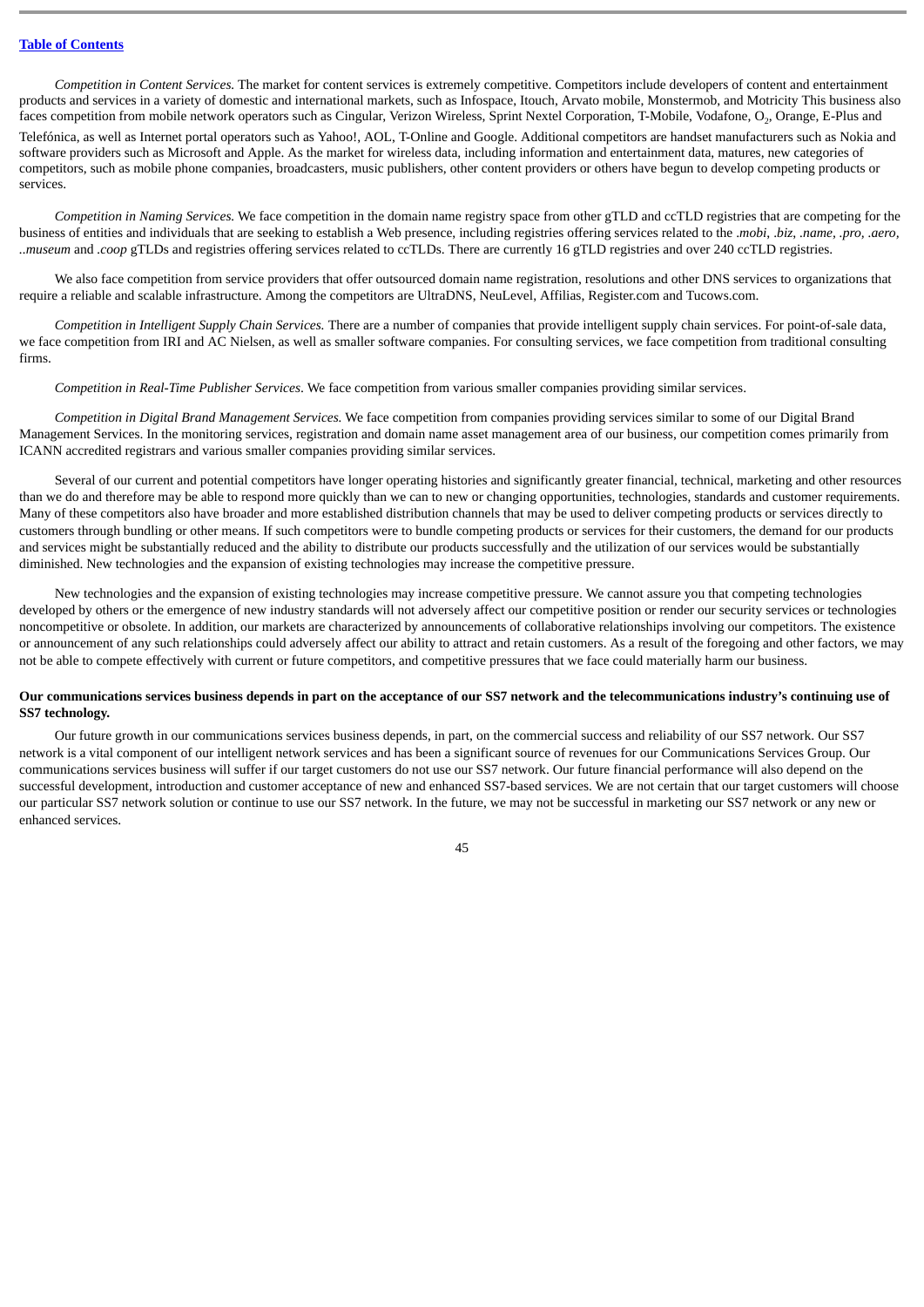## **The inability of our customers to successfully implement our signaling and network services with their existing systems could adversely affect our business.**

Significant technical challenges exist in our signaling and network services business because many of our customers:

- purchase and implement SS7 network services in phases;
- deploy SS7 connectivity across a variety of telecommunication switches and routes; and
- integrate our SS7 network with a number of legacy systems, third-party software applications and engineering tools.

Customer implementation currently requires participation by our order management and our engineering and operations groups, each of which has limited resources. Some customers may also require us to develop costly customized features or capabilities, which increases our costs and consumes a disproportionate share of our limited customer service and support resources. Also, we typically charge one-time fees for initially connecting a customer to our SS7 network and a monthly recurring flat rate fee after the connection is established. If new or existing customers have difficulty deploying our products or require significant amounts of our engineering service support, we may experience reduced operating margins. Our customers' ability to deploy our network services to their own customers and integrate them successfully within their systems depends on our customers' capabilities and the complexity involved. Difficulty in deploying those services could reduce our operating margins due to increased customer support and could cause potential delays in recognizing revenues until the services are implemented.

## **Our failure to achieve or sustain market acceptance of our communications services at desired pricing levels and industry consolidation could adversely impact our revenues and cash flow.**

The telecommunications industry is characterized by significant price competition. Competition and industry consolidation in our communications services could result in significant pricing pressure and an erosion in our market share. Pricing pressure from competition could cause large reductions in the selling price of our services. For example, our competitors may provide customers with reduced communications costs for Internet access or private network services, reducing the overall cost of services and significantly increasing pricing pressures on us. We would need to offset the effects of any price reductions by increasing the number of our customers, generating higher revenues from enhanced services or reducing our costs, and we may not be able to do so successfully. We believe that the business of providing network connectivity and related network services will see increased consolidation in the future. Consolidation could decrease selling prices and increase competition in these industries, which could erode our market share, revenues and operating margins in our Communications Services Group. Consolidation in the telecommunications industry has led to the merging of many companies, including, Nextel and Price Communications, customers of our Communications Services Group. Our business could be harmed if these mergers result in the loss of customers by our Communications Services Group. Furthermore, customers may choose to deploy internally developed communications technologies and services thereby reducing the demand for technologies and services we offer which could harm our business.

# **Our content services business depends on agreements with many different third parties, including wireless carrier, and content providers. If these agreements are terminated or not renewed, or are amended to require us to change the way our content services are offered to customers, our business could be harmed.**

Our content services business depends on our ability to enter into and maintain agreements with many different third parties including wireless carriers and other mobile phone service providers, upon which this business is highly dependent for billing its customers.

These agreements are typically for a short term, or are otherwise terminable upon short notice, and in the case of agreements with carriers, other mobile phone service providers and content developers, are non-exclusive. If these third parties reduce their commitment to us, terminate their agreements with us or enter into similar agreements with our competitors, our content services business could be materially harmed.

### **Our business depends on the continued growth of the Internet and adoption and continued use of IP networks.**

Our future success depends, in part, on continued growth in the use of the Internet and IP networks. If the use of, and interest in, the Internet and IP networks does not grow, our business would be harmed. To date, many businesses and consumers have been deterred from utilizing the Internet and IP networks for a number of reasons, including, but not limited to:

- potentially inadequate development of network infrastructure;
- security concerns, particularly for online commerce, including the potential for merchant or user impersonation and fraud or theft of stored data and information communicated over IP networks;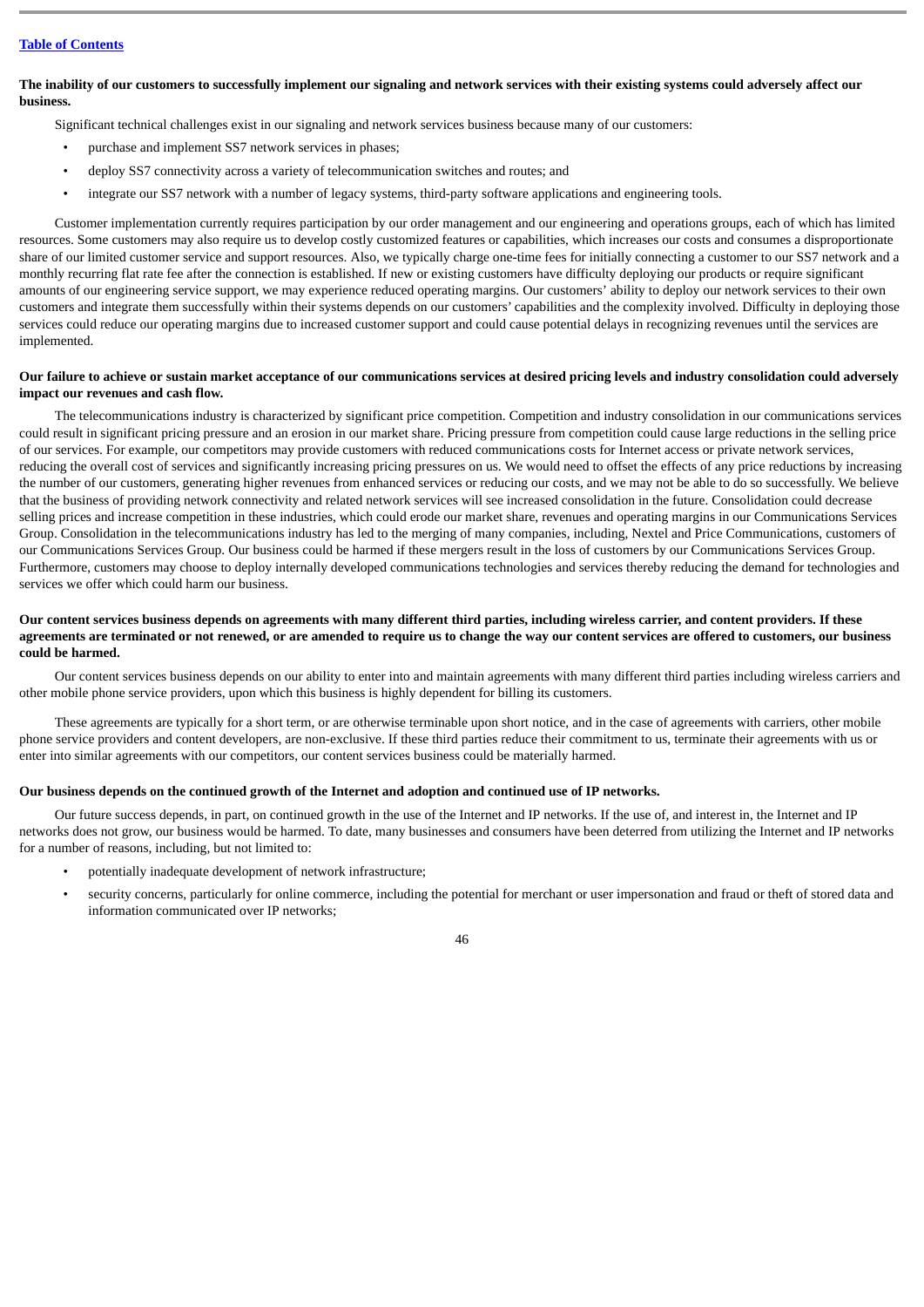- privacy concerns, including the potential for third parties to obtain personally identifiable information about users or to disclose or sell data without notice to or the consent of such users;
- other security concerns such as attacks on popular Web sites by "hackers";
- inconsistent quality of service;
- inability to integrate business applications on IP networks;
- the need to operate with multiple and frequently incompatible products;
- limited bandwidth access; and
- government regulation.

The widespread acceptance of the Internet and IP networks will require a broad acceptance of new methods of conducting business and exchanging information. Organizations that already have invested substantial resources in other methods of conducting business may be reluctant to adopt new methods. Also, individuals with established patterns of purchasing goods and services and effecting payments may be reluctant to change.

A number of states, as well as the U.S. Congress, have been considering various initiatives that could permit sales and use taxes on Internet sales. If any of these initiatives are adopted, it could substantially impair the growth of electronic commerce and therefore hinder the growth in the use of the Internet and IP networks, which could harm our business.

## **Many of our target markets are evolving, and if these markets fail to develop or if our products and services are not widely accepted in these markets, our business could suffer.**

We target our security services at the market for trusted and secure electronic commerce and communications over IP and other networks. Our Information Services business unit is developing managed services designed to work with the EPCglobal Network and radio frequency identification ("RFID"), technology, point-of-sale data services and real-time publisher services. These are rapidly evolving markets that may not continue to grow. Even if these markets grow, our services may not be widely accepted. Accordingly, the demand for our services is very uncertain. The factors that may affect market acceptance of our services include the following:

- market acceptance of products and services based upon technologies other than those we use;
- public perception of the security of our technologies and of IP and other networks;
- the introduction and consumer acceptance of new generations of mobile handsets;
- demand for supply chain information services, including acceptance of RFID technology, the EPCglobal Network and point-of-sale data services;
- the ability of the Internet infrastructure to accommodate increased levels of usage; and
- government regulations affecting electronic commerce and communications over IP networks.

If the market for electronic commerce and communications over IP and other networks does not grow or these services are not widely accepted in the market, our business would be materially harmed.

#### **Governmental regulation and the application of existing laws may slow business growth, increase our costs of doing business and create potential liability.**

The growth and development of the Internet has led to new laws and regulations, as well as the application of existing laws to the Internet and wireless communications. Application of these laws can be unclear. The costs of complying or failure to comply with these laws and regulations could limit our ability to operate in our markets, expose us to compliance costs and substantial liability and result in costly and time-consuming litigation.

Foreign, federal or state laws could have an adverse impact on our business. For example, recent laws include those designed to restrict the on-line distribution of certain materials deemed harmful to children and impose additional restrictions or obligations for on-line services when dealing with minors. Such legislation may impose significant additional costs on our business or subject us to additional liabilities.

Due to the nature of the Internet, it is possible that the governments of other states and foreign countries might attempt to regulate Internet transmissions or prosecute us for violations of their laws. We might unintentionally violate such laws, such laws may be modified and new laws may be enacted in the future. Any such developments could increase the costs of regulatory compliance for us, force us to change our business practices or otherwise materially harm our business.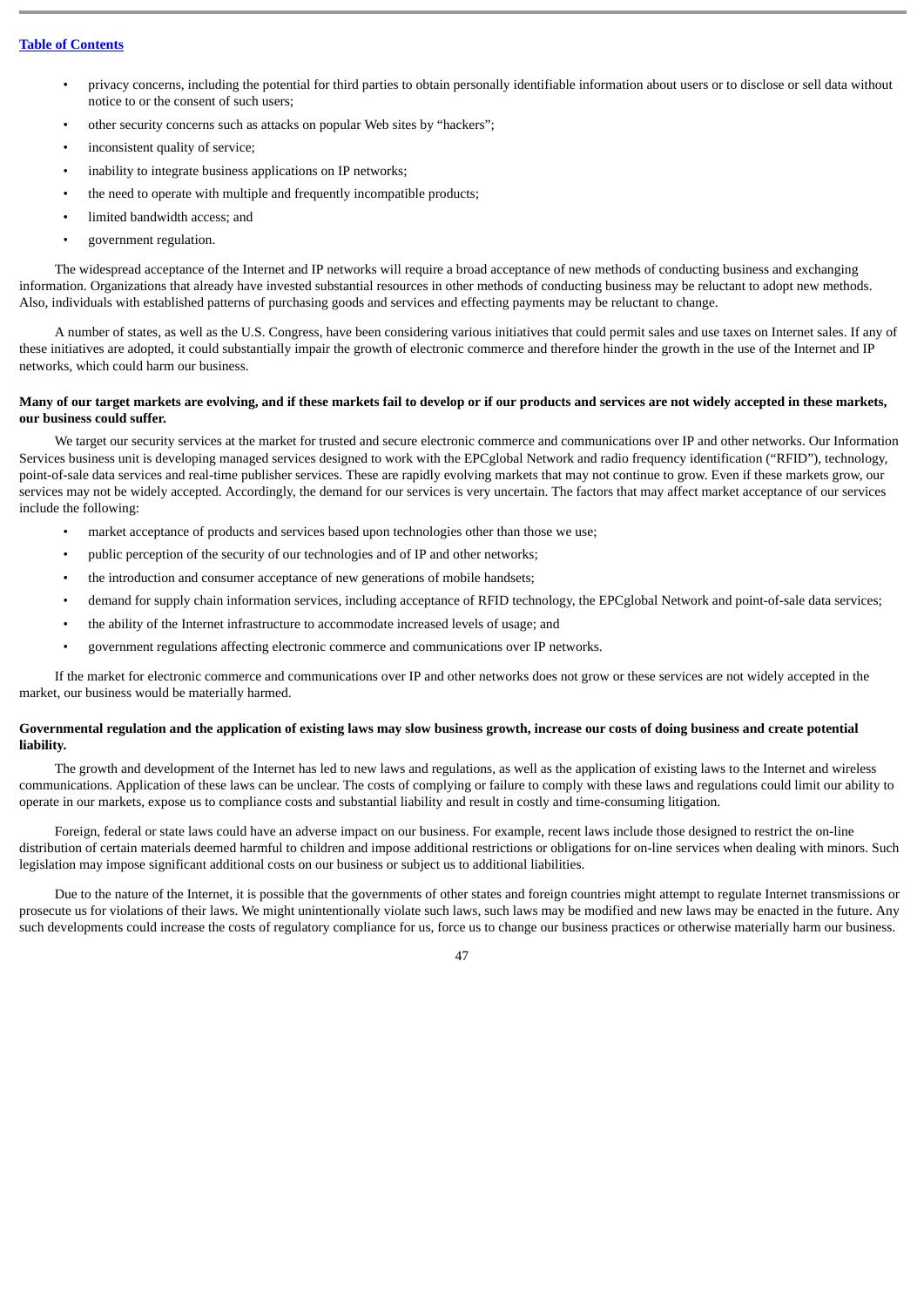#### **Our inability to react to changes in our industry and successfully introduce new products and services could harm our business.**

The emerging nature of the Internet, other communication networks, content, digital certificate, and domain name registration markets, and their rapid evolution, require us continually to improve the performance, features and reliability of our services, particularly in response to competitive offerings. In particular, the market for entertainment and information is characterized by changing technology, developing industry standards, changing customer preferences and trends (which also vary from country to country), and the constant introduction of new products and services. In order to remain competitive, we must continually improve our access technology and software, support the latest transmission technologies, and adapt our products and services to changing market conditions and customer preferences. When entertainment products are placed on the market, it is difficult to predict whether they will become popular.

The communications network services industry is also characterized by rapid technological change and frequent new product and service announcements. Significant technological changes could make our technologies obsolete and other changes in our markets could result in some of our other products and services losing market share. Accordingly, we must continually improve the responsiveness, reliability and features of our services and develop new features, services and applications to meet changing customer needs in our target markets. For example, we sell our SS7 network services primarily to traditional telecommunications companies that rely on traditional voice networks. Many emerging companies are providing convergent Internet protocol-based network services. Our future success could also depend upon our ability to provide products and services to these Internet protocol-based telephony providers, particularly if IP-based telephony becomes widely accepted. We cannot assure that we will be able to adapt to these challenges or respond successfully or in a cost-effective way to adequately meet them. Our failure to do so would adversely affect our ability to compete and retain customers or market share.

#### **New products and services developed or introduced by us may not result in any significant revenues.**

We must commit significant resources to develop new products and services before knowing whether our investments will result in products and services the market will accept. The success of new products and services depends on several factors, including proper new definition and timely completion, introduction and market acceptance. For example, our selection in January 2004 by EPCglobal, a not-for-profit standards organization, to operate the Object Naming Service as the root directory for the EPCglobal Network, may not increase our revenues in the foreseeable future. There can be no assurance that we will successfully identify new product and service opportunities, develop and bring new products and services to market in a timely manner, or achieve market acceptance of our products and services, or that products, services and technologies developed by others will not render our products, services or technologies obsolete or noncompetitive. Our inability to successfully market new products and services may harm our business.

#### **Issues arising from our agreements with ICANN and the Department of Commerce could harm our registry business.**

The U.S. Department of Commerce ("DOC") has adopted a plan for the phased transition of the DOC's responsibilities for the domain name system to the Internet Corporation for Assigned Names and Numbers ("ICANN"). As part of this transition, as the exclusive registry of domain names within the .*com* and .*net* generic top-level domains ("gTLDs"), we have entered into agreements with ICANN and with the DOC.

We face risks from the transition of the DOC's responsibilities for the domain name system to ICANN, including the following:

- ICANN could adopt or promote policies, procedures or programs that are unfavorable to us as the registry operator of the *.com* and *.net* gTLDs or that are inconsistent with our current or future plans;
- the DOC or ICANN could terminate our agreements to be the registry for the *.com* or *.net* gTLDs under the circumstances described elsewhere in this report;
- if the .*com* and .*net* Registry Agreements are terminated, it could have a material adverse impact on our business;
- the DOC's or ICANN's interpretation of provisions of our agreements with either of them could differ from ours;
- the DOC could revoke its recognition of ICANN, as a result of which the DOC could take the place of ICANN for purposes of our agreements with ICANN, and could take actions that are harmful to us;
- the U.S. Government could refuse to transfer certain responsibilities for domain name system administration to ICANN due to security, stability or other reasons, resulting in fragmentation or other instability in domain name system administration; and
- our registry business could face legal or other challenges resulting from our activities or the activities of registrars.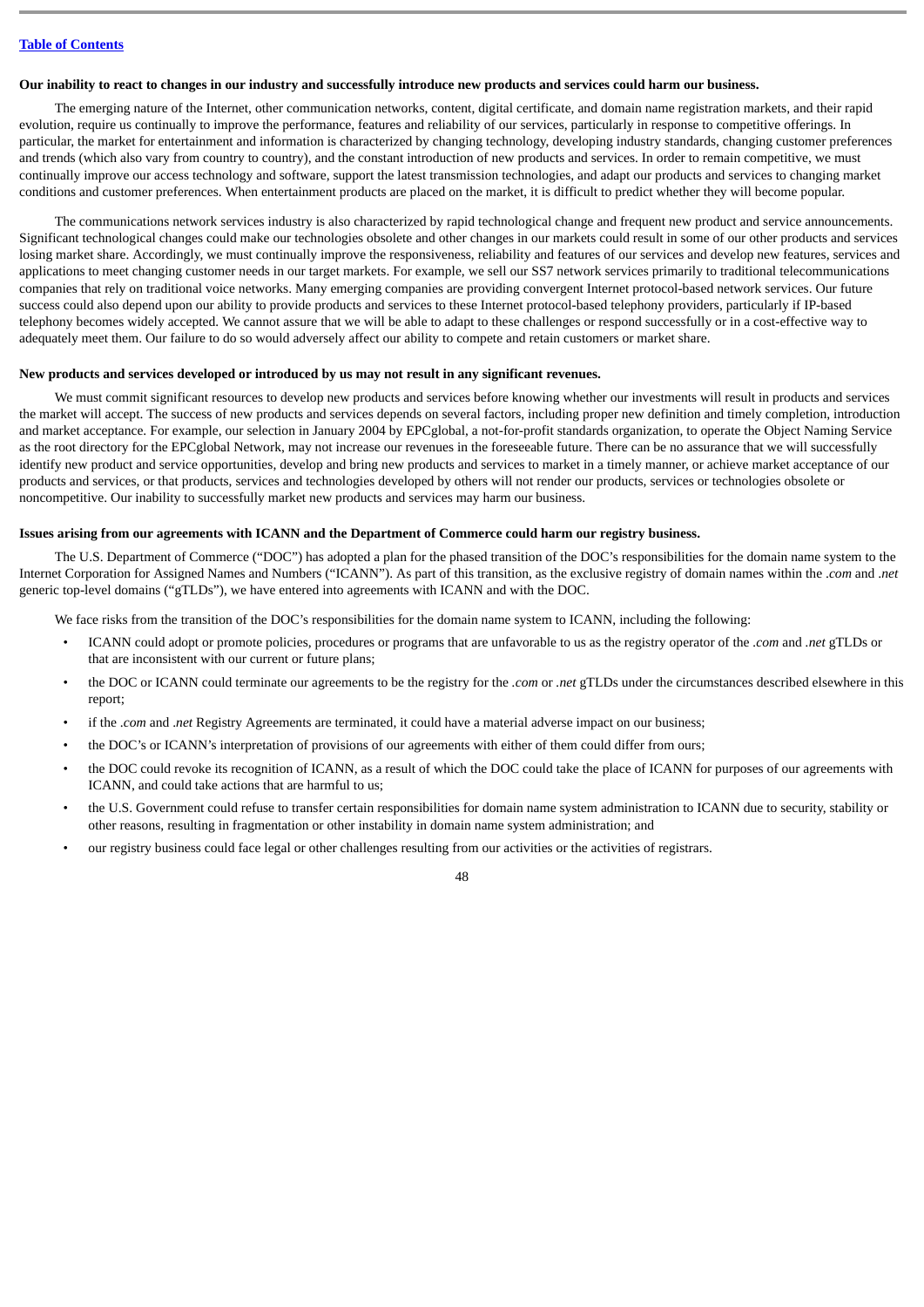#### **Challenges to ongoing privatization of Internet administration could harm our domain name registry business.**

Risks we face from challenges by third parties, including governmental authorities in the United States and other countries, to our role in the ongoing privatization of the Internet include:

- legal, regulatory or other challenges could be brought, including challenges to the agreements governing our relationship with the DOC or ICANN, or to the legal authority underlying the roles and actions of the DOC, ICANN or us;
- the U.S. Congress could take action that is unfavorable to us;
- ICANN could fail to maintain its role, potentially resulting in instability in domain name system administration; and
- some governments and governmental authorities outside the U.S. have in the past disagreed with, and may in the future disagree with, the actions, policies or programs of ICANN, the U.S. Government and us relating to the domain name system. These foreign governments or governmental authorities may take actions or adopt policies or programs that are harmful to our business.

As a result of these and other risks, it may be difficult for us to introduce new services in our domain name registry business and we could also be subject to additional restrictions on how this business is conducted.

### **If we encounter system interruptions, we could be exposed to liability and our reputation and business could suffer.**

We depend on the uninterrupted operation of our various systems, secure data centers and other computer and communication networks. Our systems and operations are vulnerable to damage or interruption from:

- power loss, transmission cable cuts and other telecommunications failures;
- damage or interruption caused by fire, earthquake, and other natural disasters;
- computer viruses or software defects; and
- physical or electronic break-ins, sabotage, intentional acts of vandalism, terrorist attacks and other events beyond our control.

Most of our systems are located at, and most of our customer information is stored in, our facilities in Mountain View, California and Kawasaki, Japan, both of which are susceptible to earthquakes; Providence, Rhode Island; Dulles, Virginia; Lacey, Washington; Overland Park, Kansas, Melbourne, Australia and Berlin, Hamburg and Verl, Germany. Any damage or failure that causes interruptions in any of these facilities or our other computer and communications systems could materially harm our business. Although we carry insurance for property damage and business interruption, we do not carry insurance or financial reserves for interruptions or potential losses arising from earthquakes or terrorism.

In addition, our ability to issue digital certificates, our domain name registry services and other of our services depend on the efficient operation of the Internet connections from customers to our secure data centers and from our customers to the shared registration system. These connections depend upon the efficient operation of Internet service providers and Internet backbone service providers, all of which have had periodic operational problems or experienced outages in the past.

A failure in the operation of our domain name zone servers, the domain name root servers, or other events could result in the deletion of one or more domain names from the Internet for a period of time. A failure in the operation of our shared registration system could result in the inability of one or more other registrars to register and maintain domain names for a period of time. A failure in the operation or update of the master database that we maintain could result in the deletion of one or more top-level domains from the Internet and the discontinuation of second-level domain names in those top-level domains for a period of time. Any of these problems or outages could decrease customer satisfaction, which could harm our business.

#### **If we experience security breaches, we could be exposed to liability and our reputation and business could suffer.**

We retain certain confidential customer information in our secure data centers and various registration systems. It is critical to our business strategy that our facilities and infrastructure remain secure and are perceived by the marketplace to be secure. Our domain name registry operations also depend on our ability to maintain our computer and telecommunications equipment in effective working order and to reasonably protect our systems against interruption, and potentially depend on protection by other registrars in the shared registration system. The root zone servers and top-level domain name zone servers that we operate are critical hardware to our registry services operations. Therefore, we may have to expend significant time and money to maintain or increase the security of our facilities and infrastructure.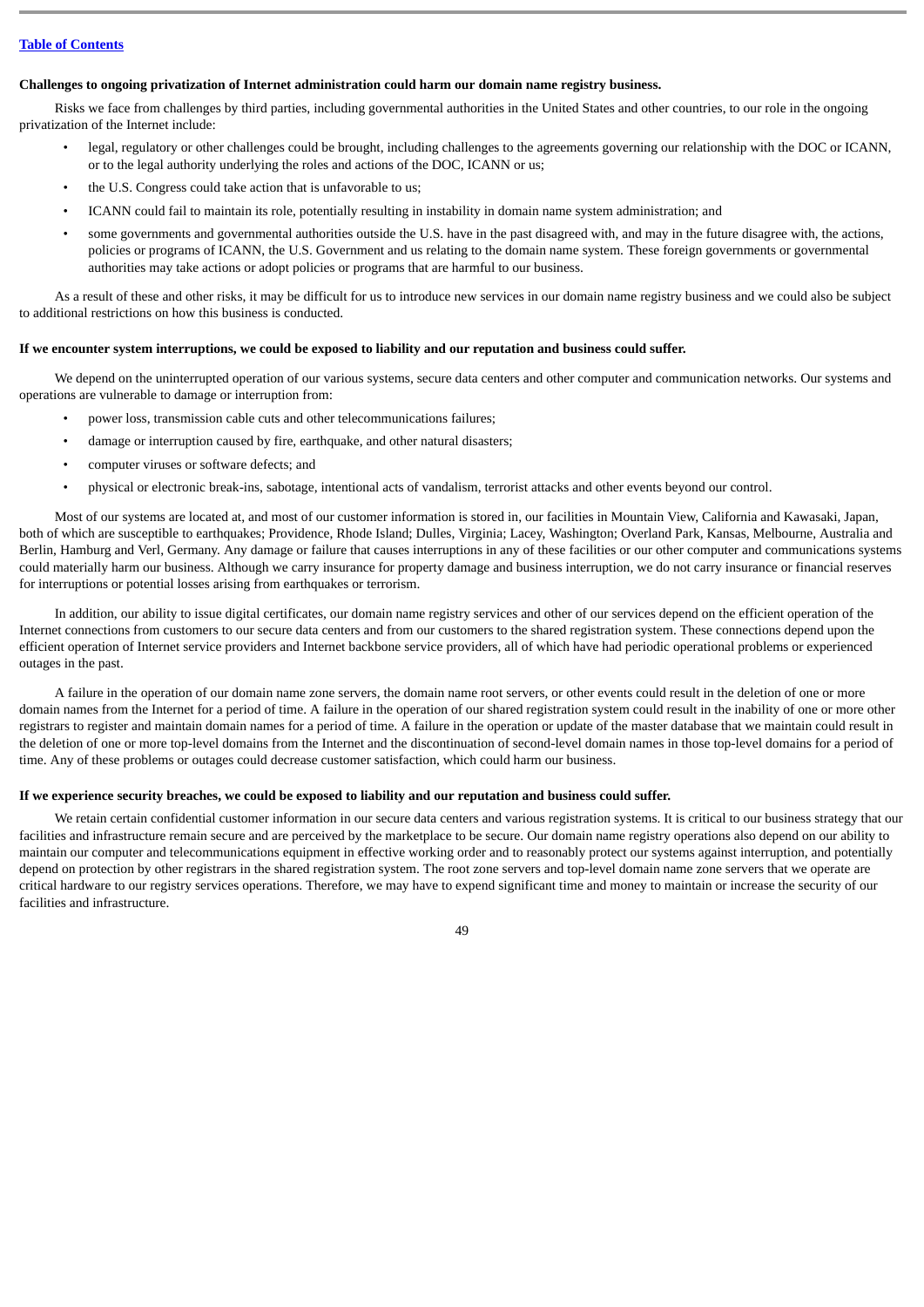Despite our security measures, our infrastructure may be vulnerable to physical break-ins, computer viruses, attacks by hackers or similar disruptive problems. It is possible that we may have to expend additional financial and other resources to address such problems. Any physical or electronic break-in or other security breach or compromise of the information stored at our secure data centers and domain name registration systems may jeopardize the security of information stored on our premises or in the computer systems and networks of our customers. In such an event, we could face significant liability and customers could be reluctant to use our services. Such an occurrence could also result in adverse publicity and therefore adversely affect the market's perception of the security of electronic commerce and communications over IP networks as well as of the security or reliability of our services.

## **The reliance of our network connectivity and interoperability services and content services on third-party communications infrastructure, hardware and software exposes us to a variety of risks we cannot control.**

The success of our network connectivity and interoperability services and content services depends on our network infrastructure, including the capacity leased from telecommunications suppliers. In particular, we rely on AT&T, Sprint and other telecommunications providers for leased long-haul and local loop transmission capacity. These companies provide the dedicated links that connect our network components to each other and to our customers. Our business also depends upon the capacity, reliability and security of the infrastructure owned by third parties that is used to connect telephone calls. Specifically, we currently lease capacity from regional providers on four of the fourteen mated pairs of SS7 signal transfer points that comprise our network.

We have no control over the operation, quality or maintenance of a significant portion of that infrastructure or whether or not those third parties will upgrade or improve their equipment. We depend on these companies to maintain the operational integrity of our connections. If one or more of these companies is unable or unwilling to supply or expand its levels of service to us in the future, our operations could be severely interrupted. In addition, rapid changes in the telecommunications industry have led to the merging of many companies. These mergers may cause the availability, pricing and quality of the services we use to vary and could cause the length of time it takes to deliver the services that we use to increase significantly.

Our signaling and SS7 services rely on links, equipment and software provided to us from our vendors, the most important of which are gateway equipment and software from Tekelec and Agilent Technologies, Inc. We cannot assure you that we will be able to continue to purchase equipment from these vendors on acceptable terms, if at all. If we are unable to maintain current purchasing terms or ensure product availability with these vendors, we may lose customers and experience an increase in costs in seeking alternative suppliers of products and services.

# **Capacity limits on our technology and network hardware and software may be difficult to project and we may not be able to expand and upgrade our systems to meet increased use.**

If traffic from our telecommunication and content customers through our network increases, we will need to expand and upgrade our technology and network hardware and software. We may not be able to expand and upgrade, in a timely manner, our systems and network hardware and software capabilities to accommodate increased traffic on our network. If we do not appropriately expand and upgrade our systems and network hardware and software, we may lose customers and revenues.

#### **We rely on third parties who maintain and control root zone servers and route Internet communications.**

We currently administer and operate only two of the thirteen root zone servers. The others are administered and operated by independent operators on a volunteer basis. Because of the importance to the functioning of the Internet of these root zone servers, our registry services business could be harmed if these volunteer operators fail to maintain these servers properly or abandon these servers, which would place additional capacity demands on the two root zone servers we operate.

Further, our registry services business could be harmed if any of these volunteer operators fail to include or provide accessibility to the data that it maintains in the root zone servers that it controls. In the event and to the extent that ICANN is authorized to set policy with regard to an authoritative root server system, as provided in our registry agreement with ICANN, it is required to ensure that the authoritative root will point to the top-level domain zone servers designated by us. If ICANN does not do this, our business could be harmed.

### **Undetected or unknown defects in our services could harm our business and future operating results.**

Services as complex as those we offer or develop frequently contain undetected defects or errors. Despite testing, defects or errors may occur in our existing or new services, which could result in loss of or delay in revenues, loss of market share, failure to achieve market acceptance, diversion of development resources, injury to our reputation, tort or warranty claims, increased insurance costs or increased service and warranty costs, any of which could harm our business. The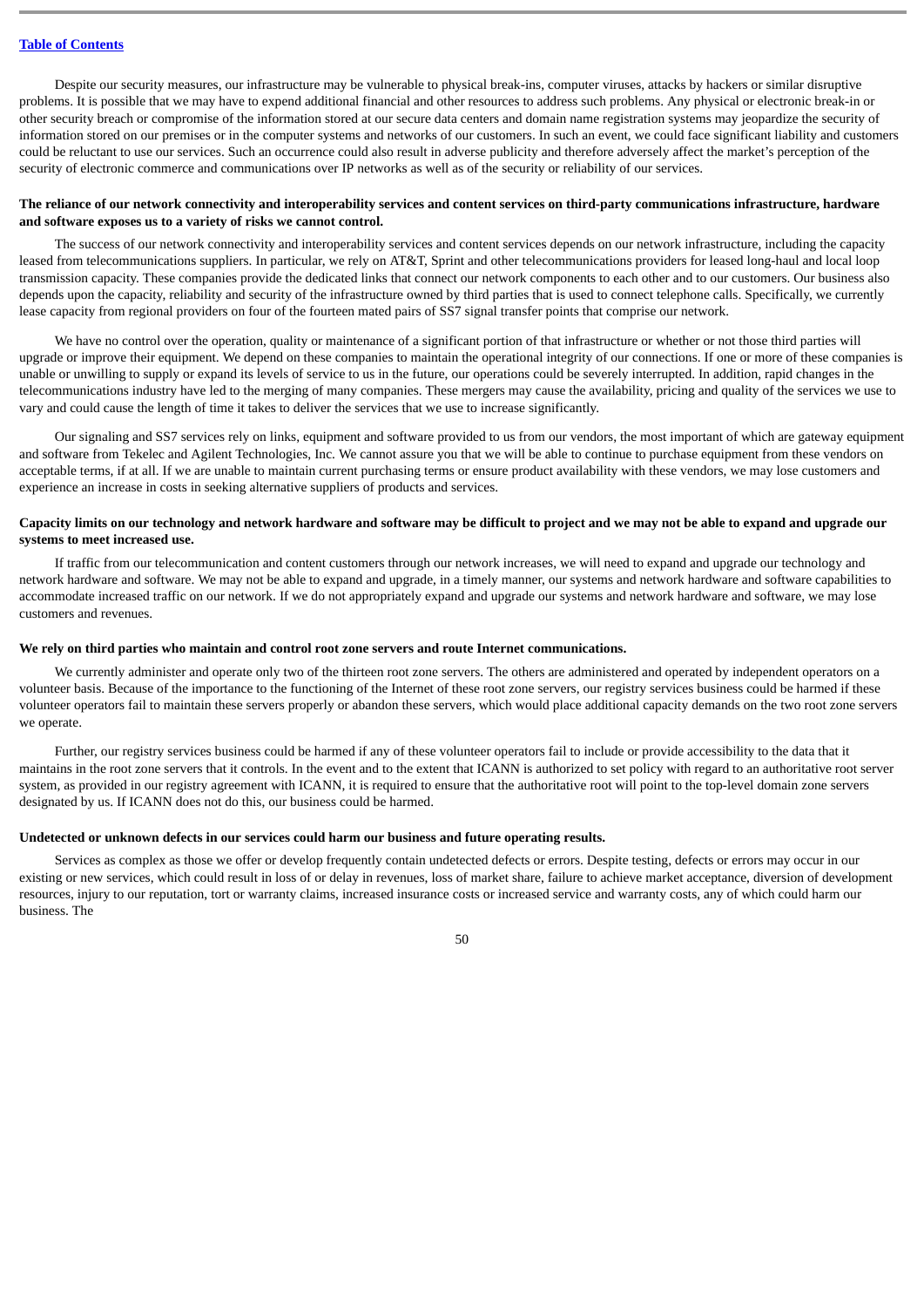performance of our services could have unforeseen or unknown adverse effects on the networks over which they are delivered as well as on third-party applications and services that utilize our services, which could result in legal claims against us, harming our business. Furthermore, we often provide implementation, customization, consulting and other technical services in connection with the implementation and ongoing maintenance of our services, which typically involves working with sophisticated software, computing and communications systems. Our failure or inability to meet customer expectations in a timely manner could also result in loss of or delay in revenues, loss of market share, failure to achieve market acceptance, injury to our reputation and increased costs.

# **Services offered by our Internet Services Group rely on public key cryptography technology that may compromise our system's security.**

Services offered by our Internet Services Group depend on public key cryptography technology. With public key cryptography technology, a user is given a public key and a private key, both of which are required to perform encryption and decryption operations. The security afforded by this technology depends on the integrity of a user's private key and that it is not lost, stolen or otherwise compromised. The integrity of private keys also depends in part on the application of specific mathematical principles known as "factoring." This integrity is predicated on the assumption that the factoring of large numbers into their prime number components is difficult. Should an easy factoring method be developed, the security of encryption products utilizing public key cryptography technology would be reduced or eliminated. Furthermore, any significant advance in techniques for attacking cryptographic systems could also render some or all of our existing PKI services obsolete or unmarketable. If improved techniques for attacking cryptographic systems were ever developed, we would likely have to reissue digital certificates to some or all of our customers, which could damage our reputation and brand or otherwise harm our business. In the past there have been public announcements of the successful attack upon cryptographic keys of certain kinds and lengths and of the potential misappropriation of private keys and other activation data. This type of publicity could also hurt the public perception as to the safety of the public key cryptography technology included in our digital certificates. This negative public perception could harm our business.

### **Some of our security services have lengthy sales and implementation cycles.**

We market many of our security services directly to large companies and government agencies and we market our communications services to large telecommunication carriers. The sale and implementation of our services to these entities typically involves a lengthy education process and a significant technical evaluation and commitment of capital and other resources. This process is also subject to the risk of delays associated with customers' internal budgeting and other procedures for approving large capital expenditures, deploying new technologies within their networks and testing and accepting new technologies that affect key operations. As a result, the sales and implementation cycles associated with certain of our services can be lengthy, potentially lasting from three to nine months. Our quarterly and annual operating results could be materially harmed if orders forecasted for a specific customer for a particular quarter are not realized.

### **Failure of VeriSign Affiliates to follow our security and trust practices or to maintain the privacy or security of confidential customer information could have an adverse impact on our revenues and business.**

We have licensed to VeriSign Affiliates our Processing Center platform, which is designed to replicate our own secure data centers and allows the VeriSign Affiliate to offer back-end processing of PKI services for enterprises. The VeriSign Processing Center platform provides a VeriSign Affiliate with the knowledge and technology to offer PKI services similar to those offered by us. It is critical to our business strategy that the facilities and infrastructure used in issuing and marketing digital certificates remain secure and we are perceived by the marketplace to be secure. Although we provide the VeriSign Affiliate with training in security and trust practices, network management and customer service and support, these practices are performed by the affiliate and are outside of our control. Any failure of a VeriSign Affiliate to maintain the privacy or security of confidential customer information could result in negative publicity and therefore adversely affect the market's perception of the security of our services as well as the security of electronic commerce and communication over IP networks generally.

#### **We rely on our intellectual property, and any failure by us to protect, or any misappropriation of, our intellectual property could harm our business.**

Our success depends on our internally developed technologies, patents and other intellectual property. Despite our precautions, it may be possible for a third party to copy or otherwise obtain and use our trade secrets or other forms of our intellectual property without authorization. Furthermore, the laws of foreign countries may not protect our proprietary rights in those countries to the same extent U.S. law protects these rights in the United States. In addition, it is possible that others may independently develop substantially equivalent intellectual property. If we do not effectively protect our intellectual property, our business could suffer. In the future, we may have to resort to litigation to enforce our intellectual property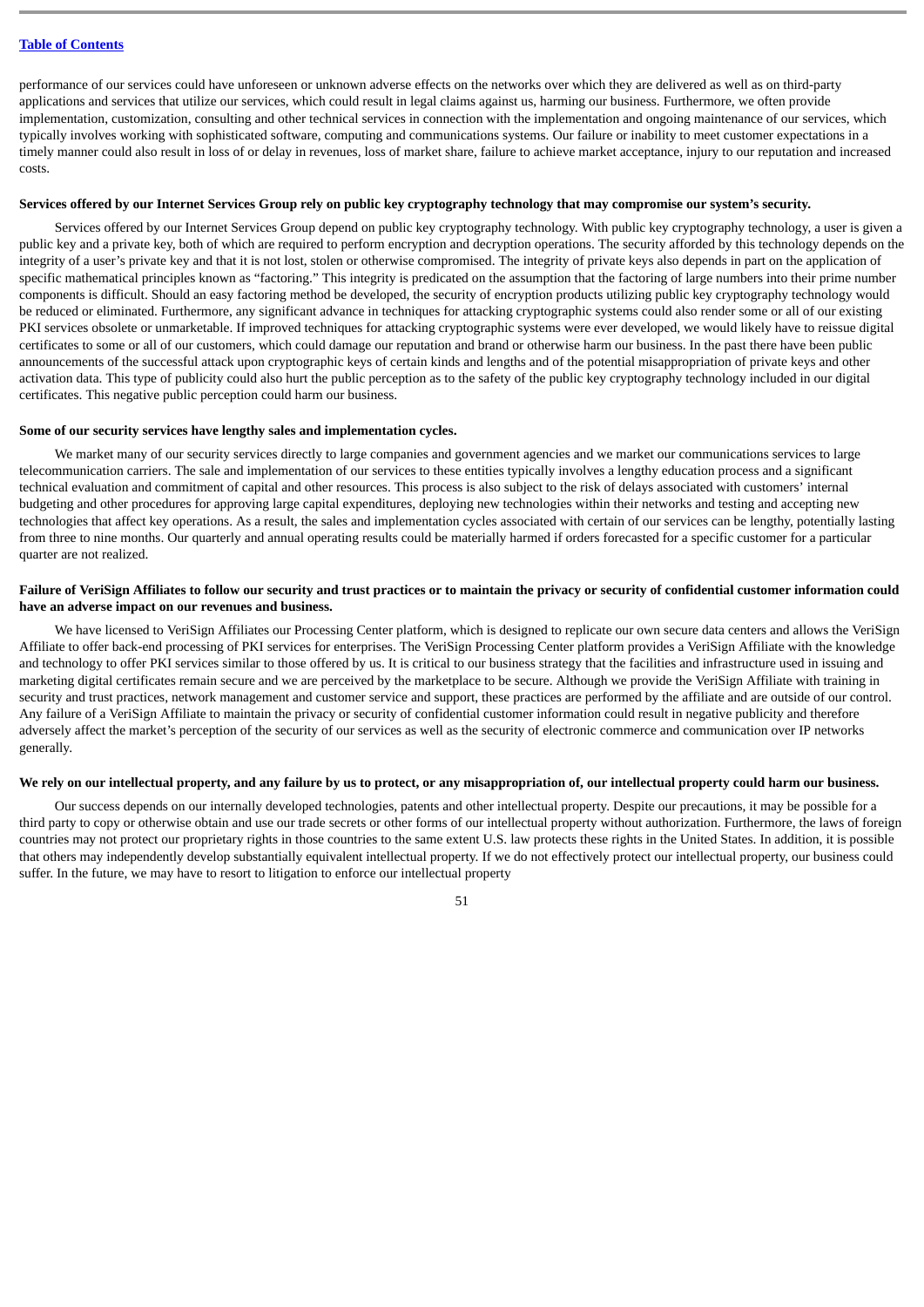rights, to protect our trade secrets or to determine the validity and scope of the proprietary rights of others. This type of litigation, regardless of its outcome, could result in substantial costs and diversion of management and technical resources.

We also license third-party technology that is used in our products and services to perform key functions. These third-party technology licenses may not continue to be available to us on commercially reasonable terms or at all. Our business could suffer if we lost the rights to use these technologies. A third-party could claim that the licensed software infringes a patent or other proprietary right. Litigation between the licensor and a third-party or between us and a thirdparty could lead to royalty obligations for which we are not indemnified or for which indemnification is insufficient, or we may not be able to obtain any additional license on commercially reasonable terms or at all. The loss of, or our inability to obtain or maintain, any of these technology licenses could delay the introduction of our Internet infrastructure services until equivalent technology, if available, is identified, licensed and integrated. This could harm our business.

# **We could become subject to claims of infringement of intellectual property of others, which could be costly to defend and which could harm our business.**

Claims relating to infringement of intellectual property of others or other similar claims have been made against us in the past and could be made against us in the future. In addition, we use news content as part of our real-time publisher service. It is possible that we could become subject to additional claims for infringement of the intellectual property of third parties. Any claims, with or without merit, could be time-consuming, result in costly litigation and diversion of technical and management personnel, cause delays or require us to develop non-infringing technology or enter into royalty or licensing agreements. Royalty or licensing agreements, if required, may not be available on acceptable terms or at all. If a successful claim of infringement were made against us, we could be required to pay damages or have portions of our business enjoined. If we could not develop non-infringing technology or license the infringed or similar technology on a timely and cost-effective basis, our business could be harmed.

In addition, legal standards relating to the validity, enforceability, and scope of protection of intellectual property rights in Internet-related businesses are uncertain and still evolving. Because of the growth of the Internet and Internet-related businesses, patent applications are continuously and simultaneously being filed in connection with Internet-related technology. There are a significant number of U.S. and foreign patents and patent applications in our areas of interest, and we believe that there has been, and is likely to continue to be, significant litigation in the industry regarding patent and other intellectual property rights.

#### **We must establish and maintain strategic and other relationships.**

One of our significant business strategies has been to enter into strategic or other similar collaborative relationships in order to reach a larger customer base than we could reach through our direct sales and marketing efforts. We may need to enter into additional relationships to execute our business plan. We may not be able to enter into additional, or maintain our existing, strategic relationships on commercially reasonable terms. If we fail to enter into additional relationships, we would have to devote substantially more resources to the distribution, sale and marketing of our security services and communications services than we would otherwise.

Our success in obtaining results from these relationships will depend both on the ultimate success of the other parties to these relationships and on the ability of these parties to market our services successfully.

Furthermore, our ability to achieve future growth will also depend on our ability to continue to establish direct seller channels and to develop multiple distribution channels. Failure of one or more of our strategic relationships to result in the development and maintenance of a market for our services could harm our business. If we are unable to maintain our relationships or to enter into additional relationships, this could harm our business.

# **We depend on key personnel to manage our business effectively and may not be successful in attracting and retaining such personnel.**

We depend on the performance of our senior management team and other key employees. Our success also depends on our ability to attract, integrate, train, retain and motivate these individuals and additional highly skilled technical and sales and marketing personnel, both in the U.S. and abroad. In addition, our stringent hiring practices for some of our key personnel, which consist of background checks into prospective employees' criminal and financial histories, further limit the number of qualified persons for these positions.

We have no employment agreements with any of our key executives that prevent them from leaving VeriSign at any time. In addition, we do not maintain key person life insurance for any of our officers or key employees. The loss of the

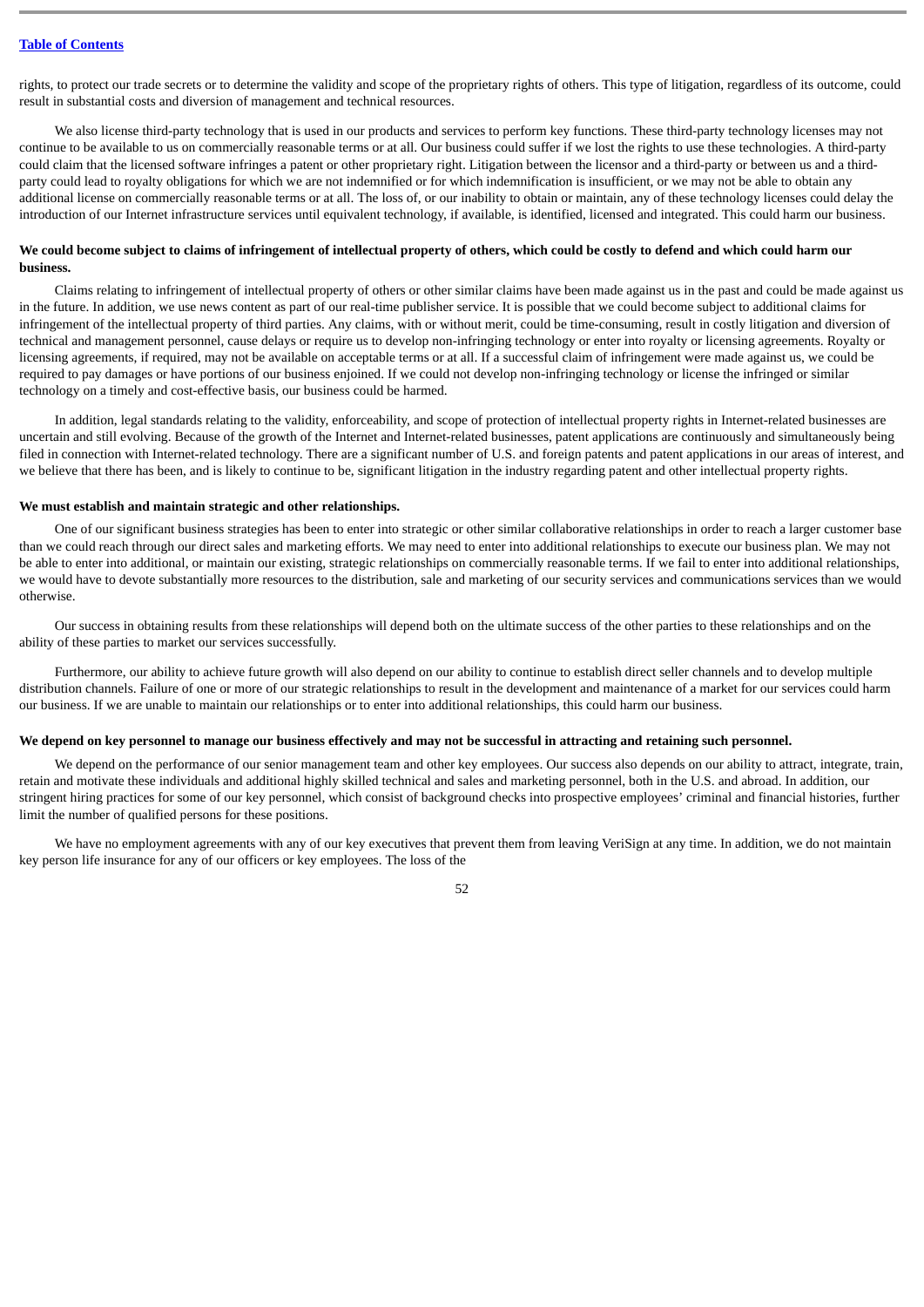services of any of our senior management team or other key employees or failure to attract, integrate, train, retain and motivate additional key employees could harm our business.

#### **Compliance with rules and regulations concerning corporate governance is costly and could harm our business.**

The Sarbanes-Oxley Act mandates, among other things, that companies adopt new corporate governance measures and imposes comprehensive reporting and disclosure requirements, sets stricter independence and financial expertise standards for audit committee members and imposes increased civil and criminal penalties for companies, their chief executive officers and chief financial officers and directors for securities law violations. For example, Section 404 of the Sarbanes-Oxley Act requires companies to do a comprehensive and costly evaluation of their internal controls. In addition, the NASDAQ Stock Market has adopted additional comprehensive rules and regulations relating to corporate governance. These laws, rules and regulations have increased the scope, complexity and cost of our corporate governance, reporting and disclosure practices, and our compliance efforts have required significant management attention. It has become more difficult and more expensive for us to obtain director and officer liability insurance, and we have been required to accept reduced coverage and incur substantially higher costs to obtain the reduced level of coverage. Further, our board members, chief executive officer and chief financial officer could face an increased risk of personal liability in connection with the performance of their duties. As a result, we may have difficulty attracting and retaining qualified board members and executive officers, which could harm our business.

### **We have anti-takeover protections that may delay or prevent a change in control that could benefit our stockholders.**

Our amended and restated Certificate of Incorporation and Bylaws contain provisions that could make it more difficult for a third-party to acquire us without the consent of our Board of Directors. These provisions include:

- our stockholders may take action only at a meeting and not by written consent;
- our board must be given advance notice regarding stockholder-sponsored proposals for consideration at annual meetings and for stockholder nominations for the election of directors;
- we currently have a classified Board of Directors, with the board being currently divided into three classes that serve staggered three-year terms, although we intend to declassify our board commencing in connection with our 2007 Annual Meeting of Stockholders;
- vacancies on our board may be filled until the next annual meeting of stockholders only by majority vote of the directors then in office; and
- special meetings of our stockholders may be called only by the chairman of the board, the president or the board, and not by our stockholders.

VeriSign has also adopted a stockholder rights plan that may discourage, delay or prevent a change of control and make any future unsolicited acquisition attempt more difficult. Under the rights plan:

- The rights will become exercisable only upon the occurrence of certain events specified in the plan, including the acquisition of 20% of VeriSign's outstanding common stock by a person or group.
- Each right entitles the holder, other than an "acquiring person," to acquire shares of VeriSign's common stock at a 50% discount to the thenprevailing market price.
- VeriSign's Board of Directors may redeem outstanding rights at any time prior to a person becoming an "acquiring person," at a price of \$0.001 per right. Prior to such time, the terms of the rights may be amended by VeriSign's Board of Directors without the approval of the holders of the rights.

### **Changes in, or interpretations of, tax rules and regulations may adversely affect our effective tax rates.**

We are subject to income taxes in both the United States and numerous foreign jurisdictions. Significant judgment is required in determining our worldwide provision for income taxes. In the ordinary course of our business, there are many transactions and calculations where the ultimate tax determination is uncertain. We are subject to audit by various tax authorities. Although we believe our tax estimates are reasonable, the final determination of tax audits and any related litigation could be materially different than that which is reflected in historical income tax provisions and accruals. Should additional taxes be assessed as a result of an audit or litigation, an adverse effect on our income tax provision and net income in the period or periods for which that determination is made could result.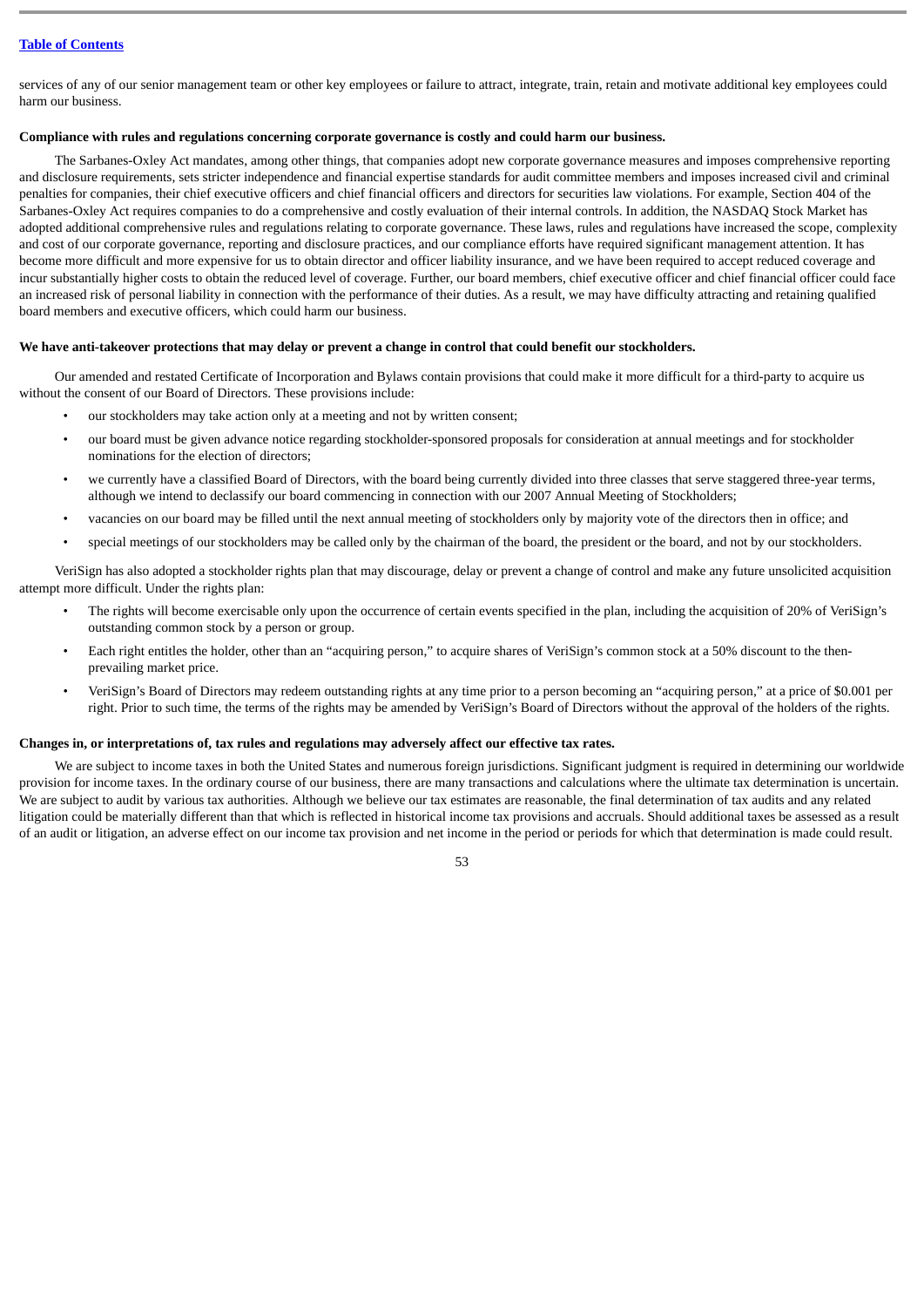# **ITEM 6. EXHIBITS**

(a) Index to Exhibits

| Exhibit<br>Number | <b>Exhibit Description</b>                                                                                                                                                                 | Filed<br>Herewith |
|-------------------|--------------------------------------------------------------------------------------------------------------------------------------------------------------------------------------------|-------------------|
| 10.01             | Registrant's 2006 Equity Incentive Plan, form of Directors Stock Option Agreement.                                                                                                         | X                 |
| 10.02             | Employment Offer Letter between the Registrant and Richard H. Goshorn dated April 25, 2007.                                                                                                | Χ                 |
| 10.03             | Consulting and Separation Agreement between the Registrant and Stratton D. Sclavos effective July 9, 2007.                                                                                 | X                 |
| 10.04             | Severance and General Release Agreement between the Registrant and Rodney A. McCowan dated July 20, 2007.                                                                                  | X                 |
| 31.01             | Certification of President and Chief Executive Officer pursuant to Exchange Act Rule 13a-14(a).                                                                                            | X                 |
| 31.02             | Certification of Chief Financial Officer pursuant to Exchange Act Rule 13a-14(a).                                                                                                          | X                 |
| 32.01             | Certification of President and Chief Executive Officer pursuant to Exchange Act Rule 13a-14(b) and Section 1350 of Chapter 63 of<br>Title 18 of the United States Code (18 U.S.C. 1350). * | X                 |
| 32.02             | Certification of Chief Financial Officer pursuant to Exchange Act Rule 13a-14(b) and Section 1350 of Chapter 63 of Title 18 of the<br>United States Code (18 U.S.C. 1350). *               | Х                 |

As contemplated by SEC Release No. 33-8212, these exhibits are furnished with this Quarterly Report on Form 10-Q and are not deemed filed with the Securities and Exchange Commission and are not incorporated by reference in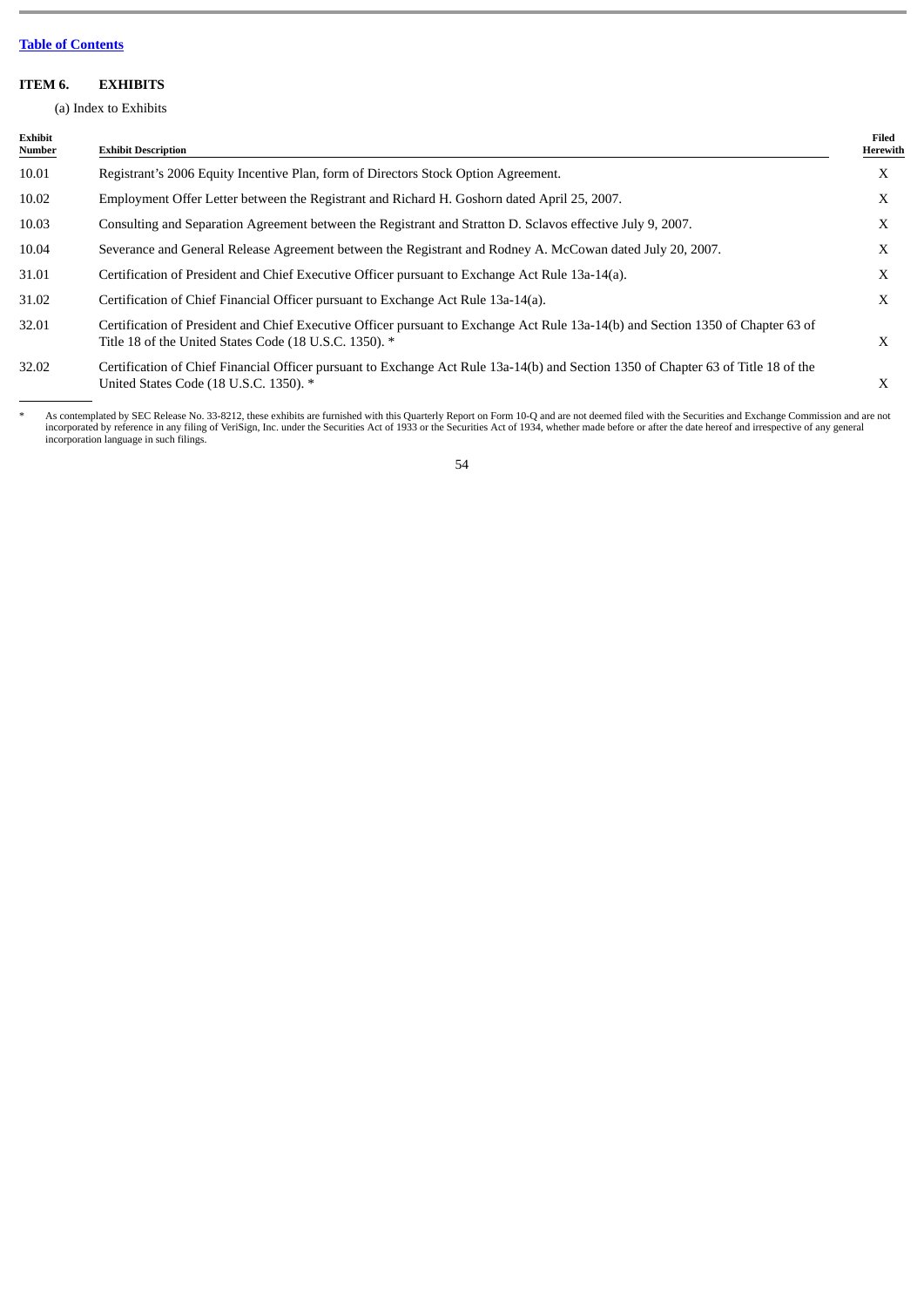# **SIGNATURES**

Pursuant to the requirements of the Securities Exchange Act of 1934, the registrant has duly caused this report to be signed on its behalf by the undersigned, thereunto duly authorized.

| VeriSign, Inc. |  |
|----------------|--|
|----------------|--|

Date: August 9, 2007 By: /S/ WILLIAM A. ROPER, JR.

**William A. Roper Jr. President and Chief Executive Officer (Principal Executive Officer)**

Date: August 9, 2007 By: /S/ ALBERT E. CLEMENT

**Albert E. Clement Chief Financial Officer (Principal Financial and Accounting Officer)**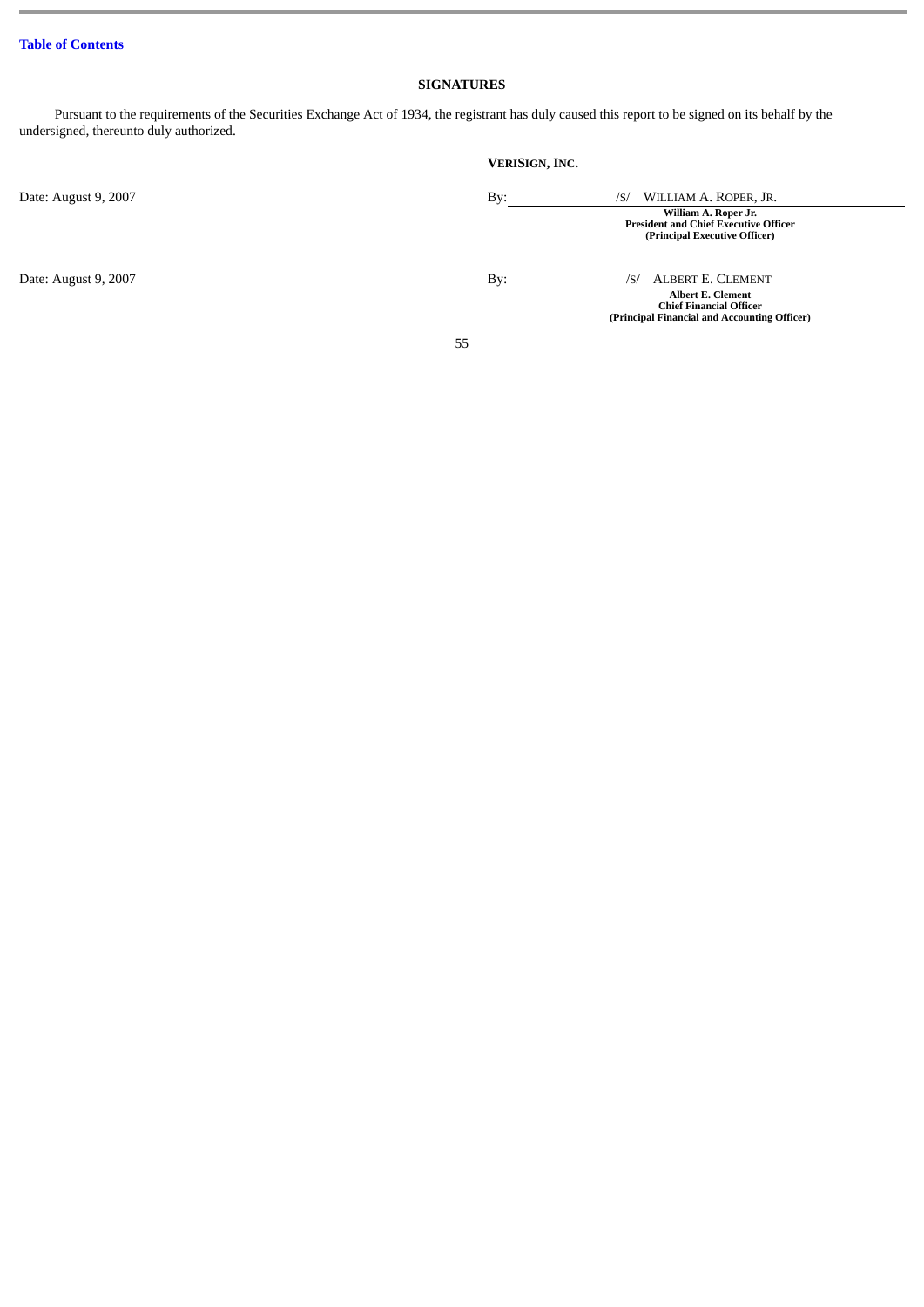# **EXHIBITS**

As required under Item 6—Exhibits, the exhibits filed as part of this report are provided in this separate section. The exhibits included in this section are as follows:

| Exhibit<br>Number | <b>Exhibit Description</b>                                                                                                                                                                |
|-------------------|-------------------------------------------------------------------------------------------------------------------------------------------------------------------------------------------|
| 10.01             | Registrant's 2006 Equity Incentive Plan, form of Directors Stock Option Agreement.                                                                                                        |
| 10.02             | Employment Offer Letter between the Registrant and Richard H. Goshorn dated April 25, 2007.                                                                                               |
| 10.03             | Consulting and Separation Agreement between the Registrant and Stratton D. Sclavos effective July 9, 2007.                                                                                |
| 10.04             | Severance and General Release Agreement between the Registrant and Rodney A. McCowan dated July 20, 2007.                                                                                 |
| 31.01             | Certification of President and Chief Executive Officer pursuant to Exchange Act Rule 13a-14(a).                                                                                           |
| 31.02             | Certification of Chief Financial Officer pursuant to Exchange Act Rule 13a-14(a).                                                                                                         |
| 32.01             | Certification of President and Chief Executive Officer pursuant to Exchange Act Rule 13a-14(b) and Section 1350 of Chapter 63 of Title 18 of the<br>United States Code (18 U.S.C. 1350).* |
| 32.02             | Certification of Chief Financial Officer pursuant to Exchange Act Rule 13a-14(b) and Section 1350 of Chapter 63 of Title 18 of the United States<br>Code (18 U.S.C. 1350).*               |

<sup>\*</sup> As contemplated by SEC Release No. 33-8212, these exhibits are furnished with this Quarterly Report on Form 10-Q and are not deemed filed with the Securities and Exchange Commission and are not incorporated by reference in any filing of VeriSign, Inc. under the Securities Act of 1933 or the Securities Act of 1934, whether made before or after the date hereof and irrespective of any general incorporation language in such filings.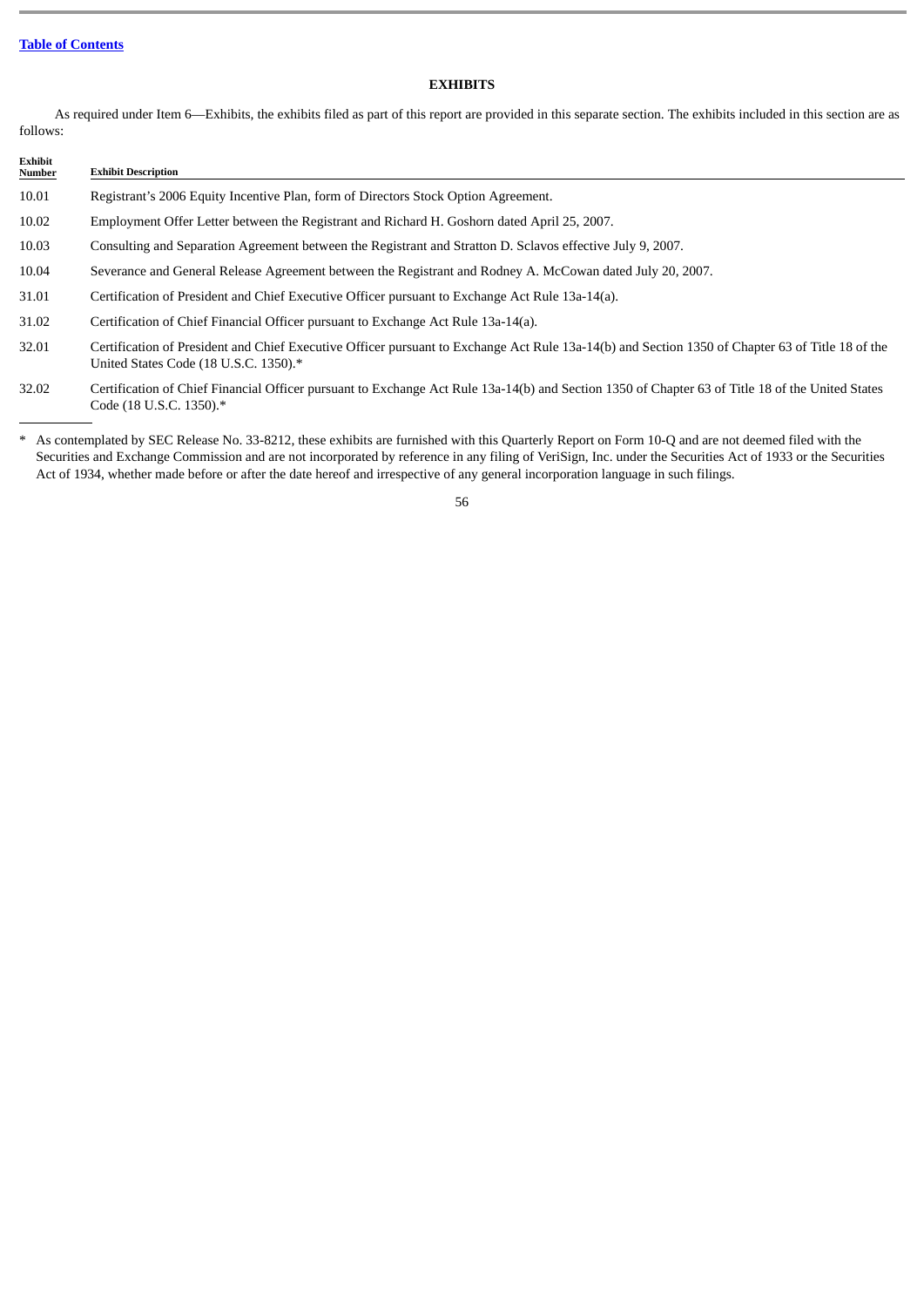# **VERISIGN, INC.**

### **2006 EQUITY INCENTIVE PLAN**

### **DIRECTORS NONQUALIFIED STOCK OPTION GRANT**

This Stock Option Agreement (this "*Agreement*") is made and entered into as of the Date of Grant set forth below (the "*Date of Grant*") by and between VeriSign, Inc., a Delaware corporation (the "*Company*"), and the Optionee named below ("*Optionee*"). Capitalized terms not defined herein shall have the meaning ascribed to them in the Company's 2006 Equity Incentive Plan (the "*Plan*").

| <b>Optionee:</b>                 |                                                    |
|----------------------------------|----------------------------------------------------|
| <b>Optionee's Address:</b>       |                                                    |
| <b>Total Option Shares:</b>      |                                                    |
| <b>Exercise Price per Share:</b> |                                                    |
| Date of Grant:                   |                                                    |
| <b>Expiration Date:</b>          | (unless earlier terminated under Section 3 hereof) |

**1. Grant of Option**. The Company hereby grants to Optionee a nonqualified stock option (this "*Option*") to purchase up to the total number of shares of Common Stock of the Company set forth above as Total Option Shares (collectively, the "*Shares*") at the Exercise Price Per Share set forth above (the "*Exercise* **Price**"), subject to all of the terms and conditions of this Agreement and the Plan.

### **2. Vesting; Expiration Date.**

2.1 Vesting of Option. This Option shall be exercisable as it vests. Subject to the terms and conditions of the Plan and this Agreement, this Option shall vest and become exercisable as to portions of the Shares as follows: (a) on the Date of Grant shown above, this Option shall be exercisable as to Three Thousand One Hundred Twenty-Five (3,125) of the Shares; and (b) provided that Optionee has continuously been a member of the Board since the Date of Grant, this Option shall become exercisable as to an additional 6.25% of the Shares on each quarterly anniversary after the Date of Grant. This Option shall cease to vest upon Optionee no longer being a member of the Board.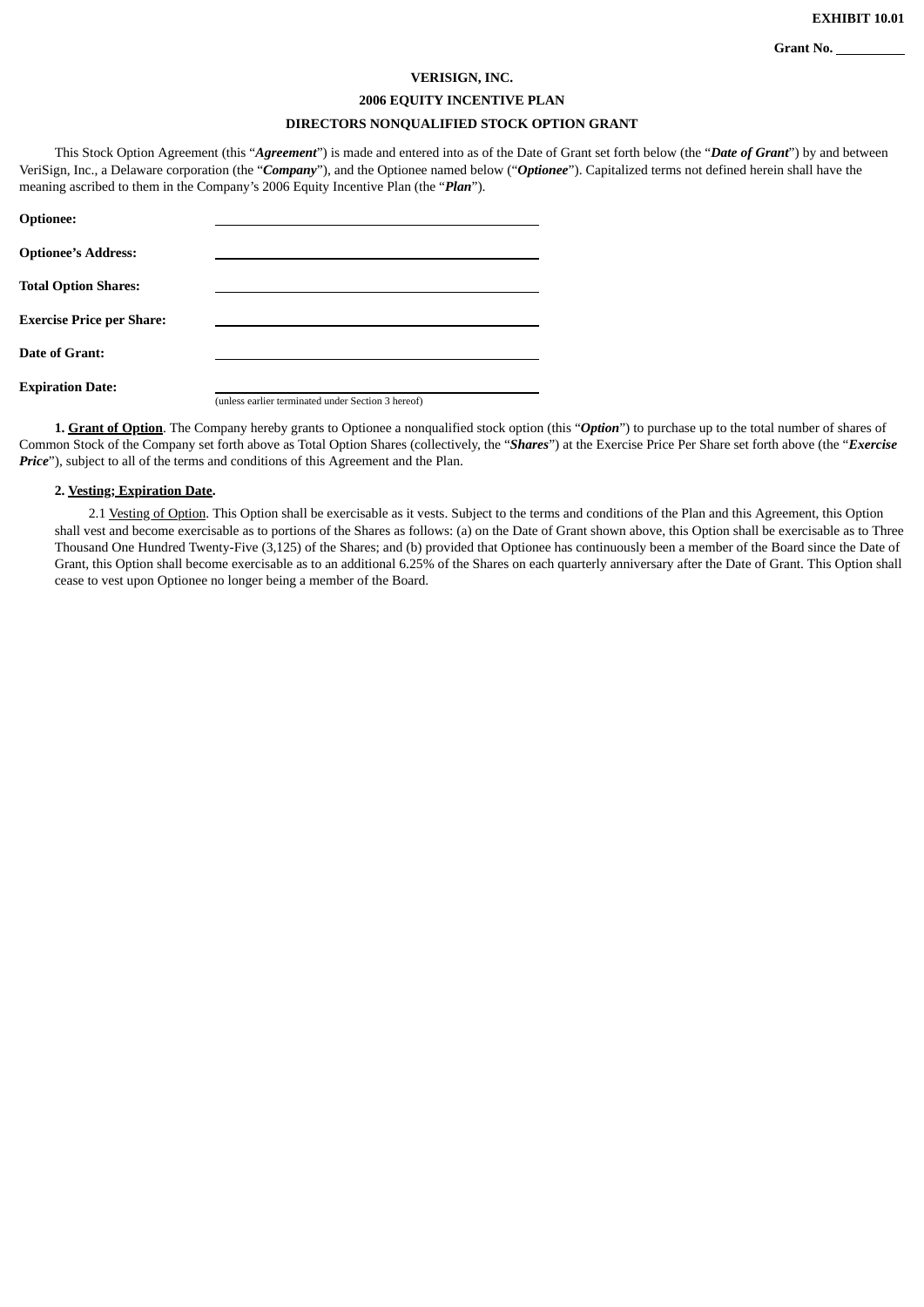2.2 Expiration. This Option shall expire on the Expiration Date set forth above and must be exercised, if at all, on or before the earlier of the Expiration Date or the date on which this Option is earlier terminated in accordance with the provisions of Section 3 hereof.

### **3. Termination of Option**.

3.1 Termination for Any Reason Except Death, Disability. If Optionee ceases to be a member of the Board for any reason except Optionee's death or Disability then this Option, to the extent (and only to the extent) that it is vested in accordance with the schedule set forth in Section 2.1 hereof on the termination date, may be exercised by Optionee no later than three (3) months after the termination date, but in any event no later than the Expiration Date.

3.2 Termination Because of Death or Disability. If Optionee ceases to be a member of the Board because of death or Disability of Optionee (or the Optionee dies within three (3) months after ceasing to be a member of the Board), then this Option, to the extent that it is vested in accordance with the schedule set forth in Section 2.1 hereof on the termination date, may be exercised by Optionee (or Optionee's legal representative or authorized assignee) no later than twelve (12) months after the termination date, but in any event no later than the Expiration Date.

#### **4. Manner of Exercise.**

4.1 Stock Option Exercise Agreement. To exercise this Option, Optionee (or in the case of exercise after Optionee's death, Optionee's executor, administrator, heir or legatee, as the case may be) must deliver to the Company an executed stock option exercise agreement in the form attached hereto as Exhibit A, or in such other form as may be approved by the Company from time to time (the "*Exercise Agreement*"), which shall set forth, inter alia, Optionee's election to exercise this Option, the number of shares being purchased, any restrictions imposed on the Shares and any representations, warranties and agreements regarding Optionee's investment intent and access to information as may be required by the Company to comply with applicable securities laws. If someone other than Optionee exercises this Option, then such person must submit the Exercise Agreement and documentation reasonably acceptable to the Company that such person has the right to exercise this Option.

4.2 Limitations on Exercise. This Option may not be exercised unless such exercise is in compliance with all applicable federal and state securities laws, as they are in effect on the date of exercise.

4.3 Payment. The Exercise Agreement shall be accompanied by full payment of the Exercise Price for the Shares being purchased in cash (by check), or where permitted by law:

(a) by cancellation of indebtedness of the Company to the Optionee;

 $\overline{2}$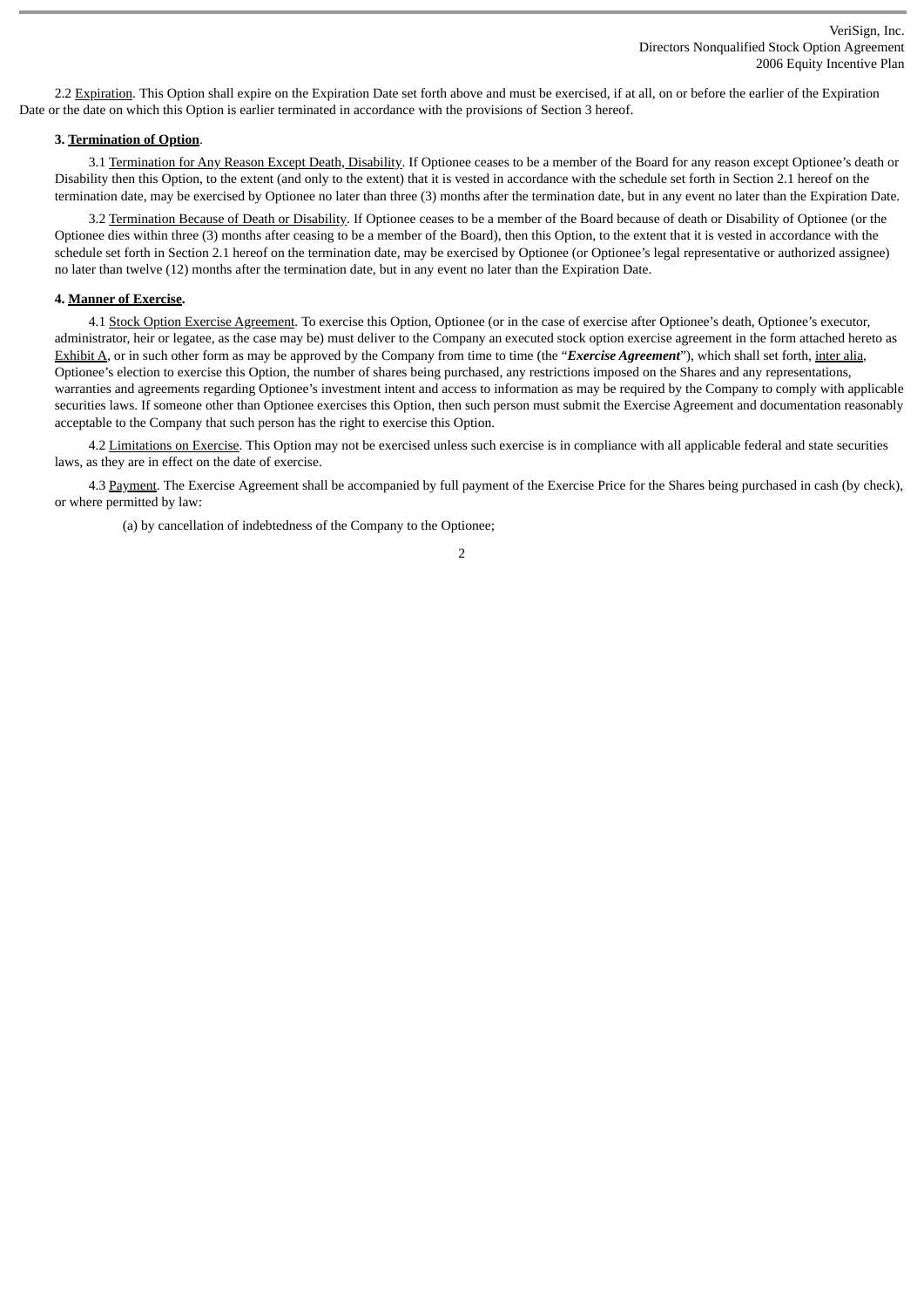(b) by surrender of shares of the Company's Common Stock that either: (1) have been paid for within the meaning of SEC Rule 144 (and, if such shares were purchased from the Company by use of a promissory note, such note has been fully paid with respect to such shares); or (2) were obtained by Optionee in the open public market; and in either event are clear of all liens, claims, encumbrances or security interests;

(c) by waiver of compensation due or accrued to Optionee for services rendered to the Company;

(d) provided that a public market for the Company's Common Stock exists: (1) through a "same day sale" commitment from Optionee and a broker-dealer that is a member of the National Association of Securities Dealers (an "*NASD Dealer*") whereby Optionee irrevocably elects to exercise this Option and to sell a portion of the Shares so purchased to pay for the Exercise Price and whereby the NASD Dealer irrevocably commits upon receipt of such Shares to forward the exercise price directly to the Company;  $o_{\text{I}}(2)$  through a "margin" commitment from Optionee and an NASD Dealer whereby Optionee irrevocably elects to exercise this Option and to pledge the Shares so purchased to the NASD Dealer in a margin account as security for a loan from the NASD Dealer in the amount of the Exercise Price, and whereby the NASD Dealer irrevocably commits upon receipt of such Shares to forward the Exercise Price directly to the Company; or

(e) by any combination of the foregoing.

4.4 Tax Withholding. Prior to the issuance of the Shares upon exercise of this Option, Optionee must pay or provide for any applicable federal or state withholding obligations of the Company.

4.5 Issuance of Shares. Provided that the Exercise Agreement and payment are in form and substance satisfactory to counsel for the Company, the Company shall issue the Shares registered in the name of Optionee, Optionee's authorized assignee, or Optionee's legal representative, and shall deliver certificates representing the Shares with the appropriate legends affixed thereto. To enforce any restrictions on Optionee's Shares, the Committee may require Optionee to deposit all certificates, together with stock powers or other instruments of transfer approved by the Committee appropriately endorsed in blank, with the Company or an agent designated by the Company to hold in escrow until such restrictions have lapsed or terminated, and the Committee may cause a legend or legends referencing such restrictions to be placed on the certificates.

**5. Compliance with Laws and Regulations.** The exercise of this Option and the issuance and transfer of Shares shall be subject to compliance by the Company and Optionee with all applicable requirements of federal and state securities laws and with all applicable requirements of any stock exchange on which the Company's Common Stock may be listed at the time of such exercise, issuance or transfer. Optionee understands that the Company is under no obligation to register or qualify the Shares with the SEC, any state securities commission or any stock exchange to effect such compliance.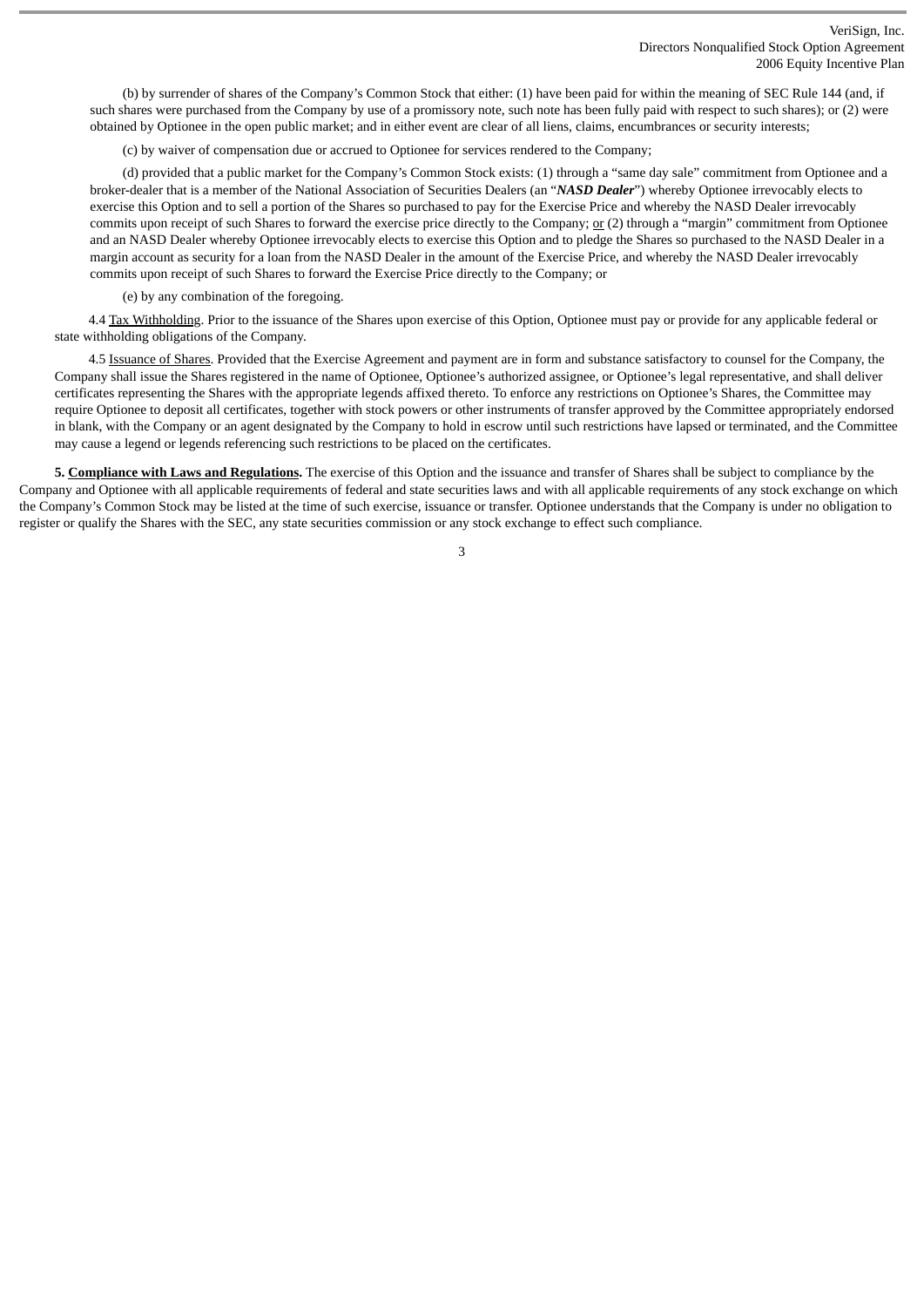**6. Nontransferability of Option.** This Option may not be transferred in any manner other than under the terms and conditions of the Plan or by will or by the laws of descent and distribution and may be exercised during the lifetime of Optionee only by Optionee. The terms of this Option shall be binding upon the executors, administrators, successors and assigns of Optionee.

**7. Tax Consequences.** Set forth below is a brief summary as of the date the Board adopted the Plan of some of the federal tax consequences of exercise of this Option and disposition of the Shares. THIS SUMMARY IS NECESSARILY INCOMPLETE, AND THE TAX LAWS AND REGULATIONS ARE SUBJECT TO CHANGE. THE COMPANY RECOMMENDS THAT OPTIONEE CONSULT A TAX ADVISOR BEFORE EXERCISING THIS OPTION OR DISPOSING OF THE SHARES.

7.1 Exercise of Nonqualified Stock Option. There may be a regular federal income tax liability upon the exercise of this Option. Optionee will be treated as having received compensation income (taxable at ordinary income tax rates) equal to the excess, if any, of the fair market value of the Shares on the date of exercise over the Exercise Price. The Company may be required to withhold from Optionee's compensation or collect from Optionee and pay to the applicable taxing authorities an amount equal to a percentage of this compensation income at the time of exercise.

7.2 Disposition of Shares. If the Shares are held for more than twelve (12) months after the date of the transfer of the Shares pursuant to the exercise of an NQSO, any gain realized on disposition of the Shares will be treated as long-term capital gain. The Company may be required to withhold from Optionee's compensation or collect from the Optionee and pay to the applicable taxing authorities an amount equal to a percentage of this compensation income.

**8. Privileges of Stock Ownership.** Optionee shall not have any of the rights of a stockholder with respect to any Shares until the Shares are issued to Optionee.

**9. Interpretation.** Any dispute regarding the interpretation of this Agreement shall be submitted by Optionee or the Company to the Committee for review. The resolution of such a dispute by the Committee shall be final and binding on the Company and Optionee.

**10. Entire Agreement.** The Plan is incorporated herein by reference. This Agreement and the Plan and the Exercise Agreement constitute the entire agreement and understanding of the parties hereto with respect to the subject matter hereof and supersede all prior understandings and agreements with respect to such subject matter.

**11. Notices.** Any notice required to be given or delivered to the Company under the terms of this Agreement shall be in writing and addressed to the Corporate Secretary of the Company at its principal corporate offices. Any notice required to be given or delivered to Optionee shall be in writing and addressed to Optionee at the address indicated above or to such other address as such party may designate in writing from time to time to the Company. All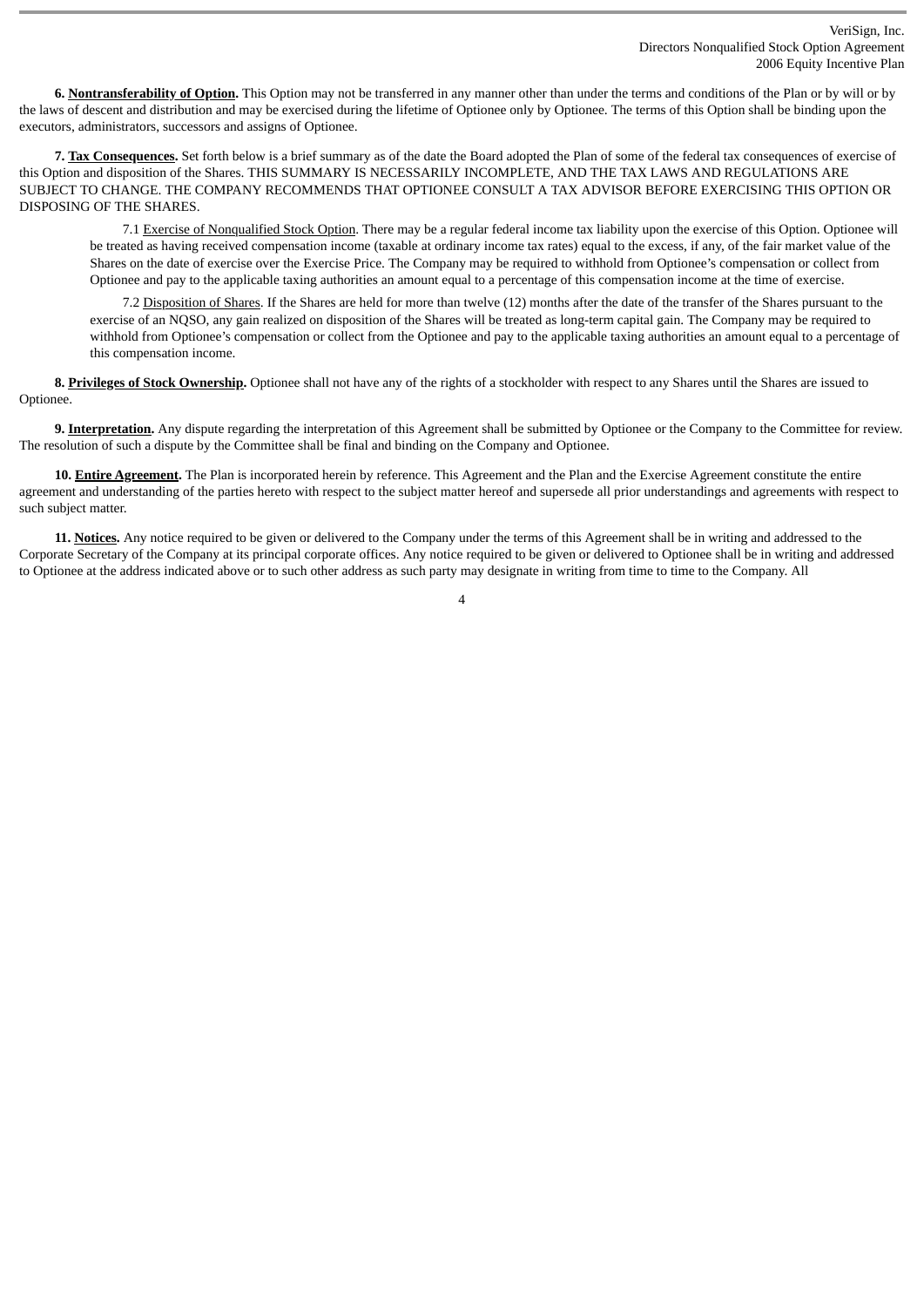VeriSign, Inc. Directors Nonqualified Stock Option Agreement 2006 Equity Incentive Plan

notices shall be deemed to have been given or delivered upon: personal delivery; three (3) days after deposit in the United States mail by certified or registered mail (return receipt requested); one (1) business day after deposit with any return receipt express courier (prepaid); or one (1) business day after transmission by facsimile.

**12. Successors and Assigns.** The Company may assign any of its rights under this Agreement. This Agreement shall be binding upon and inure to the benefit of the successors and assigns of the Company. Subject to the restrictions on transfer set forth herein, this Agreement shall be binding upon Optionee and Optionee's heirs, executors, administrators, legal representatives, successors and assigns.

13. Governing Law. This Agreement shall be governed by and construed in accordance with the internal laws of the State of California, without regard to that body of law pertaining to choice of law or conflict of law.

**14. Acceptance.** Optionee hereby acknowledges receipt of a copy of the Plan and this Agreement. Optionee has read and understands the terms and provisions thereof, and accepts this Option subject to all the terms and conditions of the Plan and this Agreement. Optionee acknowledges that there may be adverse tax consequences upon exercise of this Option or disposition of the Shares and that the Company has advised Optionee to consult a tax advisor prior to such exercise or disposition.

[REMAINDER OF PAGE INTENTIONALLY BLANK, SIGNATURE PAGE FOLLOWS]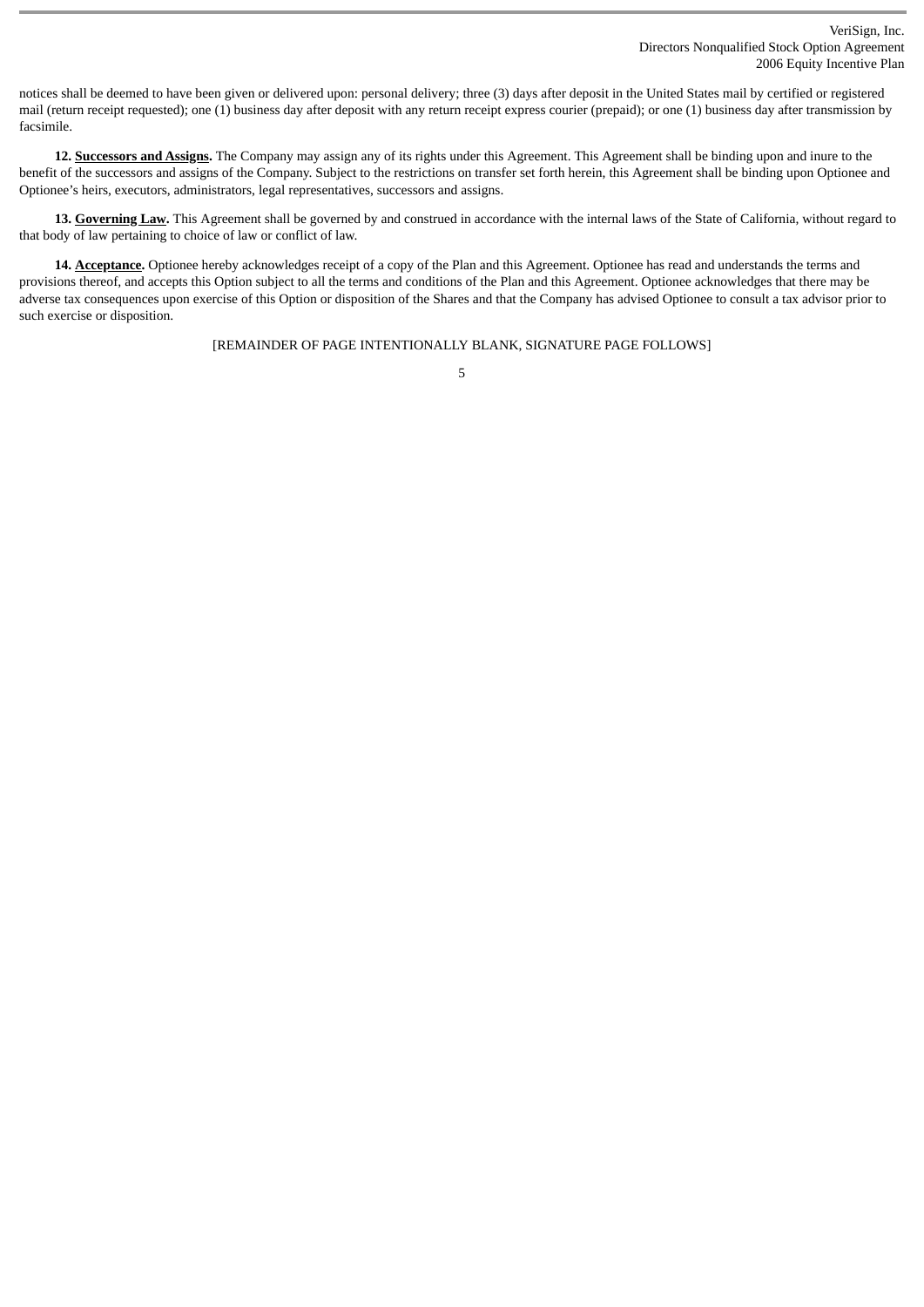VeriSign, Inc. Directors Nonqualified Stock Option Agreement 2006 Equity Incentive Plan

**IN WITNESS WHEREOF**, the Company has caused this Agreement to be executed in duplicate by its duly authorized representative and Optionee has executed this Agreement in duplicate as of the Date of Grant.

| VERISIGN, INC.            | <b>OPTIONEE</b>     |
|---------------------------|---------------------|
| $\mathbf{B} \mathbf{y}$ : |                     |
|                           | (Signature)         |
| (Please print name)       | (Please print name) |
| (Please print title)      |                     |
|                           | 6                   |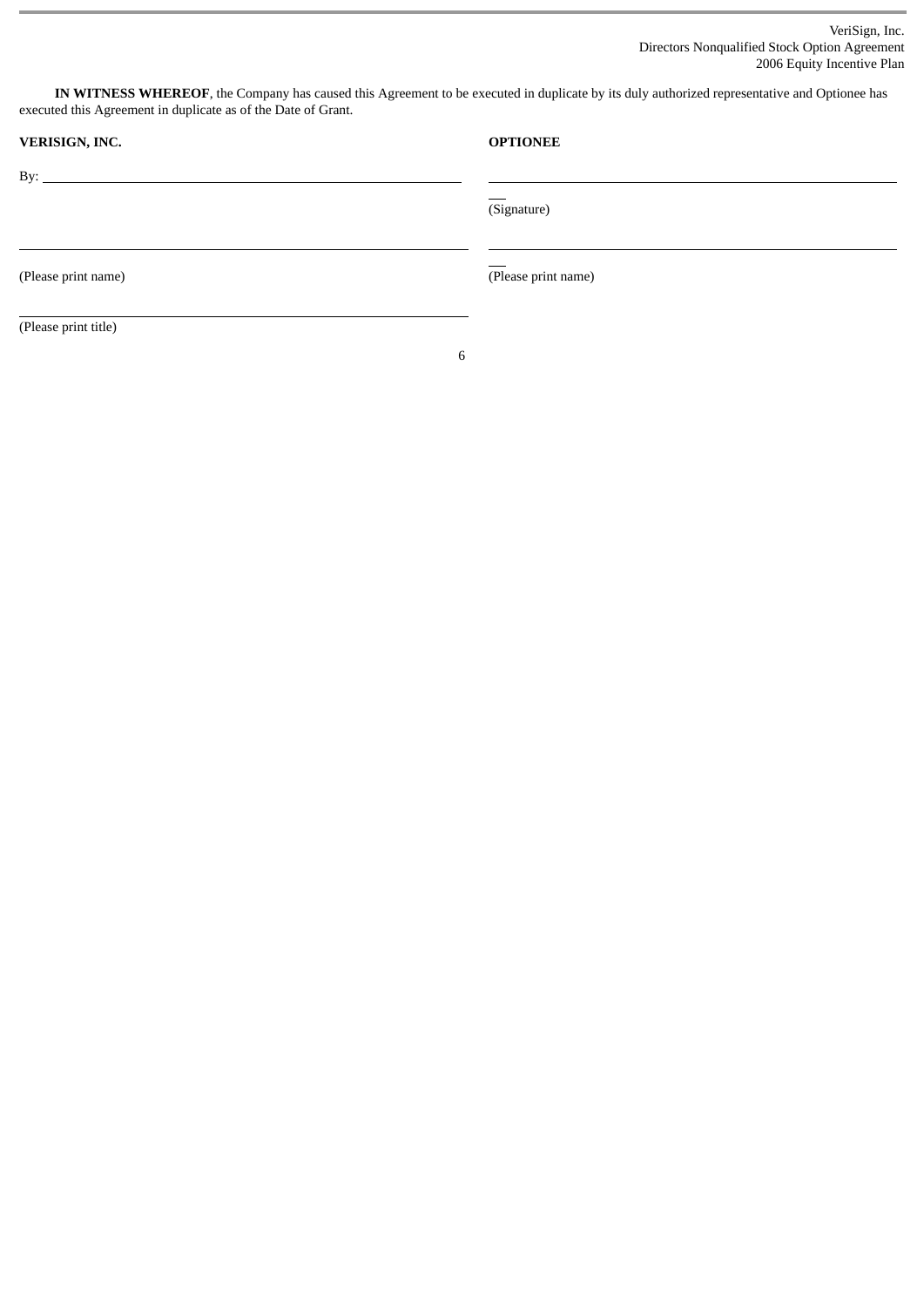# **EXHIBIT A**

# **STOCK OPTION EXERCISE AGREEMENT**

# **Stock Option Exercise Agreement for Directors**



| ame<br>$\sim$ $\sim$ | dvoo | Number<br>2222<br>. .<br>71 |
|----------------------|------|-----------------------------|
|                      |      |                             |
|                      |      |                             |

# **OPTIONS EXERCISED**

| Plan | Grant # | <b>Grant Date</b> | <b>Grant Price</b><br>Per Share (1) | # of Shares<br><b>Exercised</b> (2) | <b>Total Option</b><br>Price $(3)$<br>$(1)$ x $(2)$ = $(3)$ | <b>PAYMENT</b><br><b>METHOD AND</b><br><b>ISSUANCE</b> |
|------|---------|-------------------|-------------------------------------|-------------------------------------|-------------------------------------------------------------|--------------------------------------------------------|
|      |         |                   |                                     |                                     |                                                             | <b>INSTRUCTIONS</b>                                    |
|      |         |                   |                                     |                                     |                                                             |                                                        |
|      |         |                   |                                     |                                     |                                                             |                                                        |
|      |         |                   |                                     |                                     |                                                             |                                                        |
|      |         |                   | <b>TOTAL</b>                        |                                     |                                                             |                                                        |

| $\Box$ Cash Exercise                                                                                                                                                                                                                         | $\Box$ Cashless Exercise                                          |
|----------------------------------------------------------------------------------------------------------------------------------------------------------------------------------------------------------------------------------------------|-------------------------------------------------------------------|
| Attached is my check #<br>to pay for the exercise of my<br>in the amount of \$<br>stock options as listed above. Issue the certificate in my name and send it to:<br>$\Box$ My home address above, or;<br>$\Box$ E*Trade Account – Account # | $\Box$ Stock Swap<br># of Shares:<br>Cash Due (if applicable): \$ |

# **REPRESENTATIONS**

 I do NOT have access to, nor am I aware of, any inside information regarding VeriSign, Inc. which could or has influenced my decision to purchase and/or sell this stock. Initials

I hereby agree to hold harmless VeriSign, Inc. regarding the reporting of income subject to the transfer/sale of these shares. I am not relying on VeriSign or E\*Trade for any tax advice. The undersigned holder of<br>the stock agreement(s) pertaining to the option(s) exercised.

#### IMPORTANT NOTE: FOR CASH EXERCISES

Send your form and attach your check (Payable to: VeriSign, Inc.) to VeriSign, Inc. Attn: Linda Hart, 487 E. Middlefield Rd; Mountain View, CA 94043.

| Optionee Signature             |                                                      | Date |
|--------------------------------|------------------------------------------------------|------|
| FOR COMPANY<br><b>USE ONLY</b> | Insider List Verified:<br><b>Stock Administrator</b> | Date |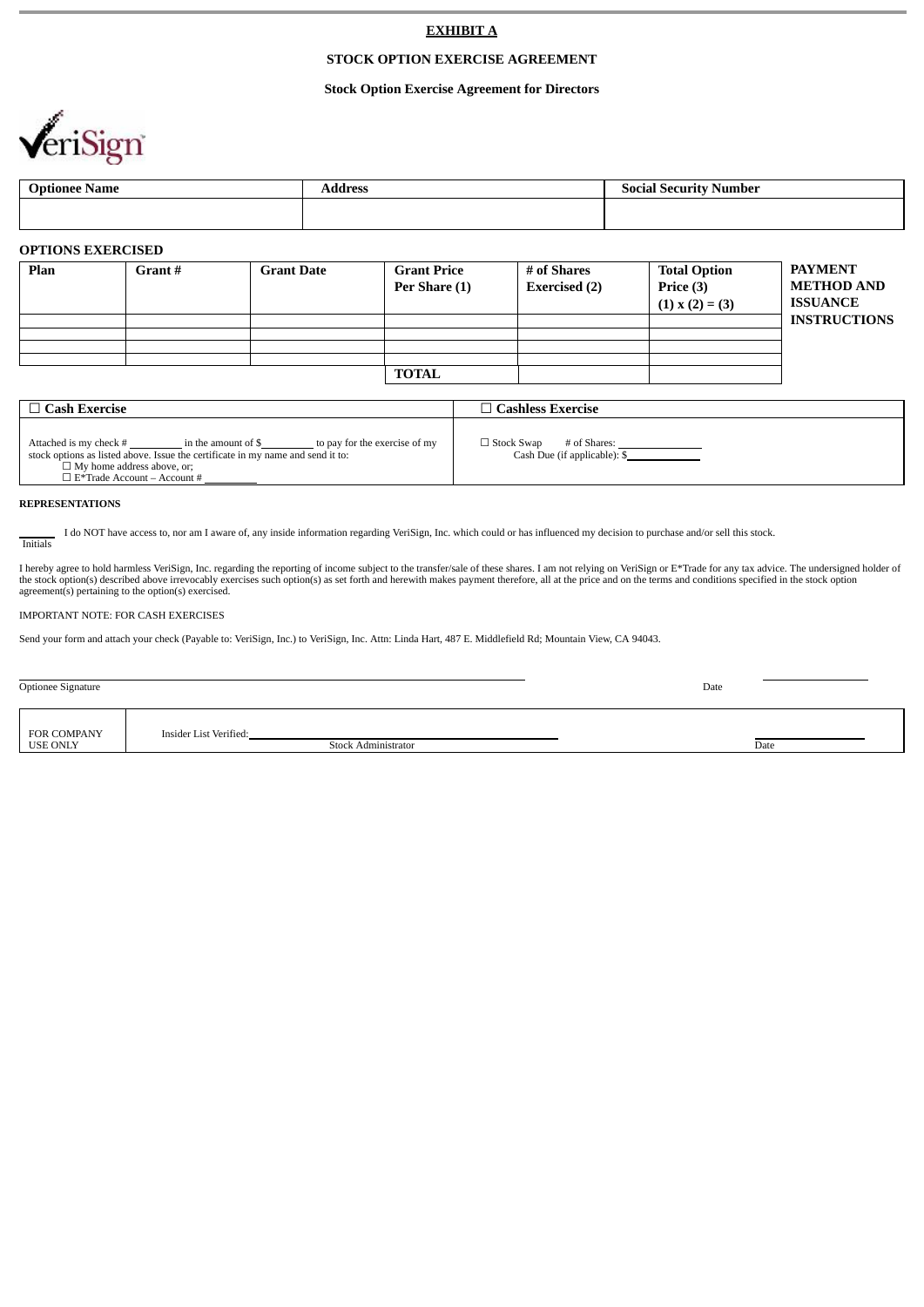**EXHIBIT 10.02**



487 EAST MIDDLEFIELD ROAD MOUNTAIN VIEW, CA 94043

P 650 961 7500 F 650 961 7300 www.Ver/Sign.com

**April 25, 2007**

## **Richard Goshorn**

### **Dear Richard**:

On behalf of VeriSign, Inc. I am pleased to offer you a regular full-time position of **Senior Vice President, General Counsel and Secretary** reporting to Stratton Sclavos, Chairman of the Board and Chief Executive Officer. This position is based in our Dulles, Virginia facility. The details of the offer are as follows:

**Annual Salary**: **\$380,000.00,** minus applicable withholdings and deductions (Paid Bi-Weekly)

**Hiring Bonus**: **\$60,000.00** (payable on the first pay period after your hire date). Should you voluntarily terminate from VeriSign for any reason within one year of your hire date, you will be required to repay VeriSign \$60,000 on a pro-rated basis.

**Stock Options and Restricted Stock Units:** I will recommend to the Board of Directors that you be granted stock options to purchase **110,000** shares of Common Stock of VeriSign, Inc., such grant to be subject to terms and conditions of the VeriSign, Inc. 2006 Equity Incentive Plan. The exercise price of the options will be based on the fair market value on the date of grant. You will be eligible to exercise up to twenty-five percent (25%) of your total shares one year from the date of grant, provided that you are employed by VeriSign, Inc. or one of its direct or indirect subsidiaries at that time. Each subsequent quarter (3 months) an additional 6.25% of your total shares will become eligible to exercise provided that you are employed by VeriSign. Additionally, I will recommend to the Board of Directors that you be granted **15,000** restricted stock units of VeriSign, Inc., such grant to be subject to the terms and conditions of the VeriSign, Inc. 2006 Equity Incentive Plan. This award will fully vest over a period of four years from the date of the award with 25% vesting after on each annual anniversary of the grant date provided that you are employed by VeriSign, Inc. or one of its direct or indirect subsidiaries at that time. We recommend that you consult with your tax advisor regarding tax treatment of restricted stock units and stock options.

**Annual Bonus:** You are eligible to participate in the 2007 VeriSign Bonus Plan. Your targeted bonus percentage for the 2007 Bonus plan is 60% of your base salary. Eligibility for payment under this plan is governed by the terms and conditions of the VeriSign Bonus Plan Document.

**2007 Annual Stock Recognition Award Program:** You will be eligible to participate in the 2007 Annual Stock Recognition Reward Program (Program). The amount of any grant that may be made to you under the Program shall be at the discretion of the CEO and subject to approval by the Board of Directors.

**Benefits:** Your medical and insurance benefits will be commensurate with those of other employees. The full package of benefits is attached. New employees receive 18 days of paid time off per year. VeriSign also observes 11 paid holidays per year. *Please Note: Your benefits information for 2007 will be mailed to your home shortly after your date of hire.*

This offer is contingent upon your signing the Company's Confidentiality Agreements included with this offer and upon successful clearance of your background check. It is also contingent upon providing evidence of your legal right to work in the United States as required by the Immigration and Naturalization Service. This offer is for employment on an at will basis, which means that this relationship can be terminated at any time by either party.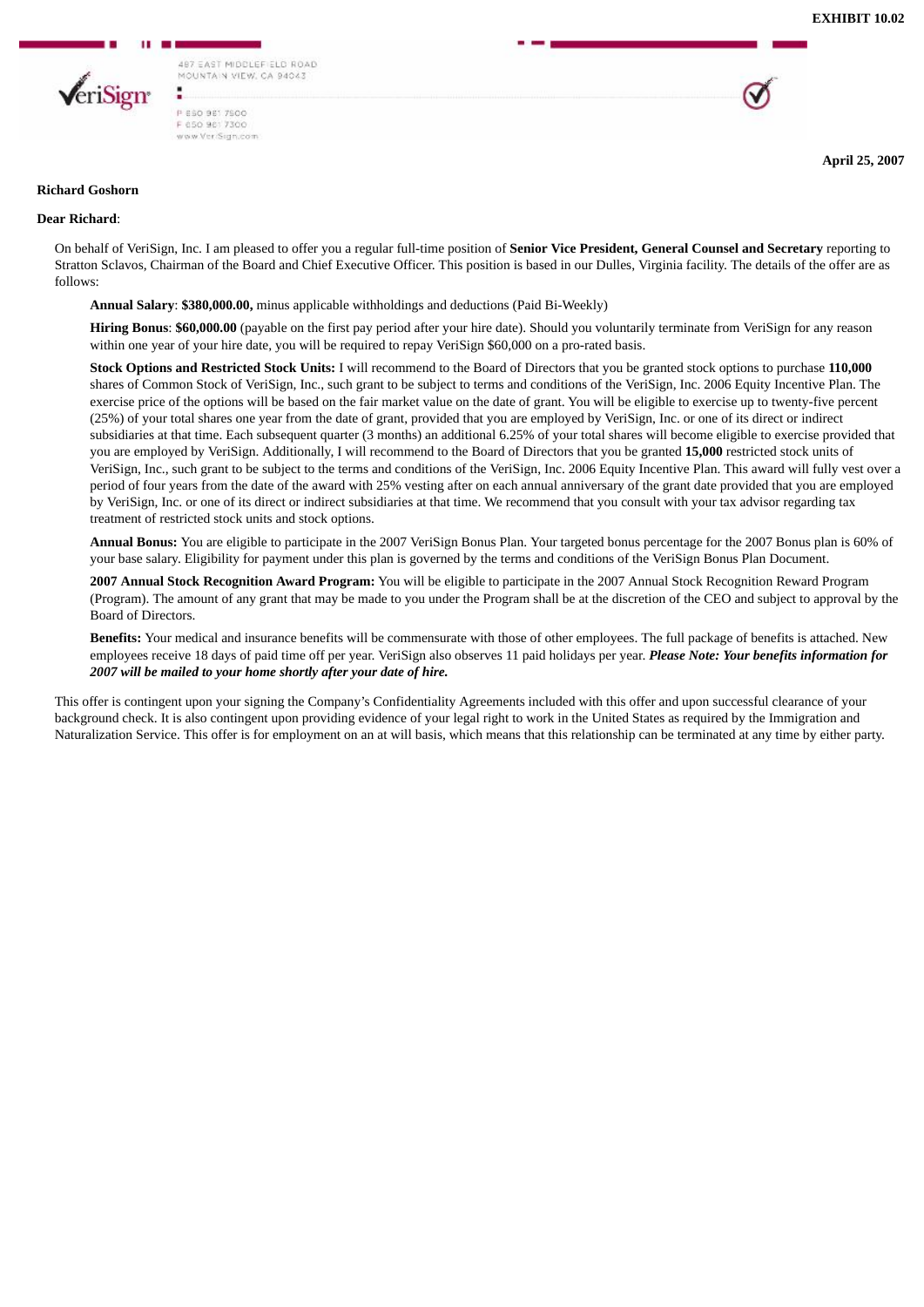

To accept this offer, please sign below and return the original offer letter plus the additional enclosed documents in the return envelope and keep a copy of the offer letter for your records. This offer will expire on **Friday, May 4th, 2007**. Please contact **David Pomponio** at **703-948-3415** if you have any questions.

Our New Hire Orientation Meetings are conducted every Monday. The meeting time is approximately two hours and begins at 9:00A.M. Once your start date is determined, Human Resources will contact you to confirm orientation logistics.

Our goal is to continue to transform communication and commerce by driving simplicity, innovation, and confidence into all electronic interactions worldwide. We are confident we will achieve this goal thanks to our committed group of industry partners throughout the world and most importantly to our employees—our most valued and respected asset. We hope you will join our team and help to contribute to our goal!

Sincerely,

Rod McCowan Senior Vice President, Human Resources Start Date: June 4, 2007

/s/ ROD MCCOWAN Accepted: /s/ RICHARD H. GOSHORN Date: May 1, 2007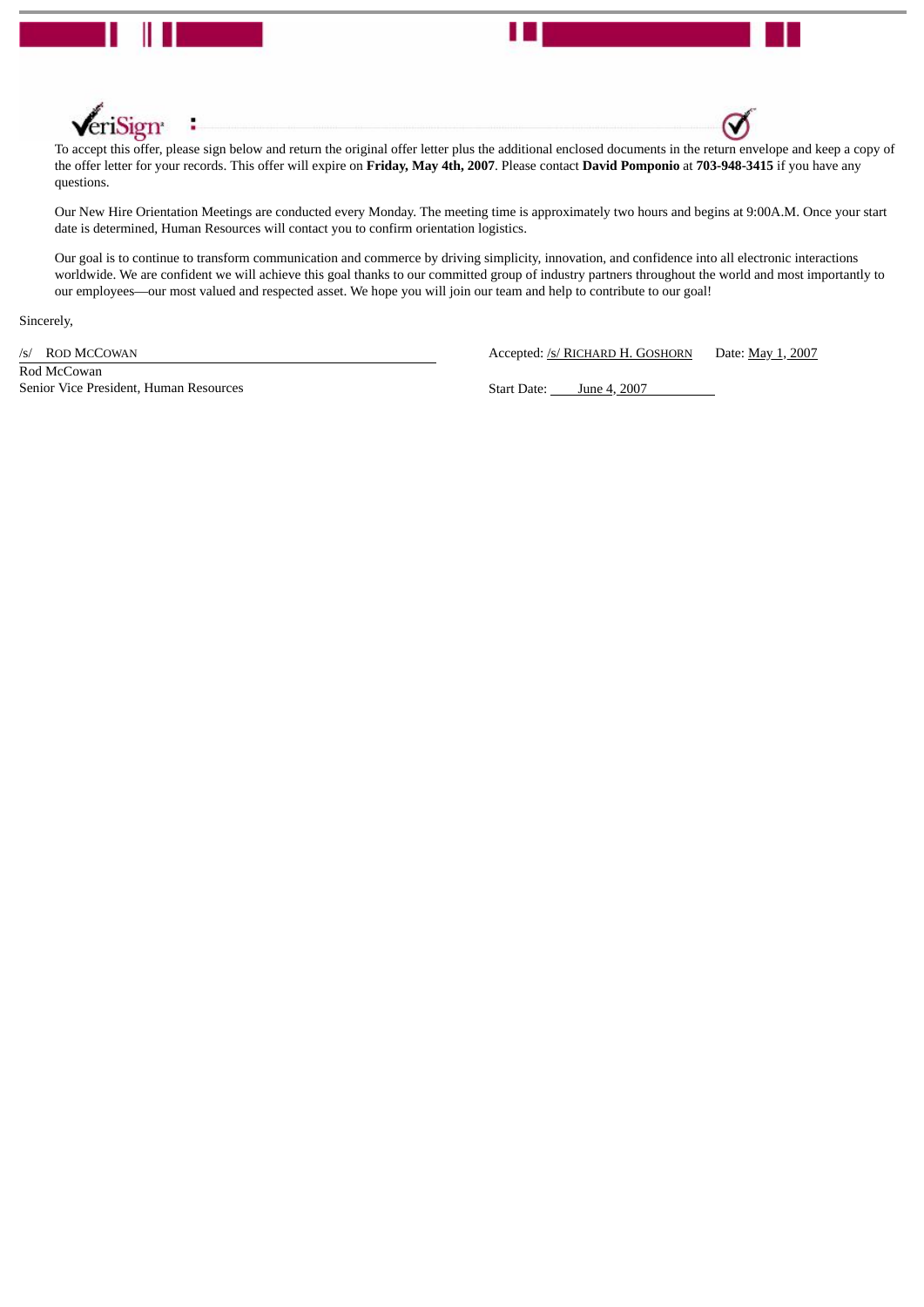# **CONSULTING AND SEPARATION AGREEMENT**

This Consulting and Separation Agreement (the "Agreement") is made by and between Stratton Sclavos (the "Executive") and VeriSign, Inc. ("VeriSign" or sometimes the "Company"), effective as of the eighth (8<sup>th</sup>) day following the Executive's signature without revocation (the "Effective Date").

WHEREAS, the Executive was the Chairman, President & Chief Executive Officer of the Company;

WHEREAS, the Company and the Executive desire to document the terms of the Executive's employment resignation and, except as expressly provided herein, to terminate all prior agreements between them;

WHEREAS, the Company wishes to secure the Executive's services as a consultant for a period of one year following the Executive's resignation of his employment, and the Executive wishes to provide such services;

WHEREAS, the Company and the Executive acknowledge that the Executive has had, and will continue to have, access to confidential and proprietary information and trade secrets of the Company; that it would be difficult for the Executive to accept employment competitive with the Company without the risk of use or disclosure of confidential and proprietary information and trade secrets of the Company, however inadvertent; and that the restrictions imposed upon the Executive by this Agreement are as narrow in scope as is consistent with the protection of the Company's legitimate interest in the protection of its confidential and proprietary information and trade secrets;

THEREFORE, in exchange for the good and valuable consideration set forth herein, the adequacy of which is specifically acknowledged, the Executive and the Company hereby agree as follows:

1. Resignation Date. The Executive resigned his employment (including his positions as President and Chief Executive Officer), his position as Chairman of the Company's Board of Directors, his Board seat, and all positions he held as an officer or employee of the Company, its subsidiaries, any joint ventures to which the Company is a party, and all other entities where the Executive served as a representative of the Company effective May 27, 2007 (the "Resignation Date"), except for the following positions where the Executive will continue to serve at the discretion and direction of the Company and from which he shall resign at any time upon the request of the Company: member of the board of directors of VeriSign Japan K.K. ("VSJ") and a member of the board of managers of US Mobile Holdings LLC and Netherlands Mobile Holdings C.V. The Company will replace the Executive on the Board of VSJ as soon as reasonably practicable.

2. Payment of Accrued Wages and Expenses. On May 31, 2007, the Company paid to the Executive \$1,147,001.54, which amount included all wages accrued through the Resignation Date, including all accrued and unused Paid Time Off. The Executive will be reimbursed for all business expenses incurred by him on or before the Resignation Date in accordance with the Company's current Travel and Expense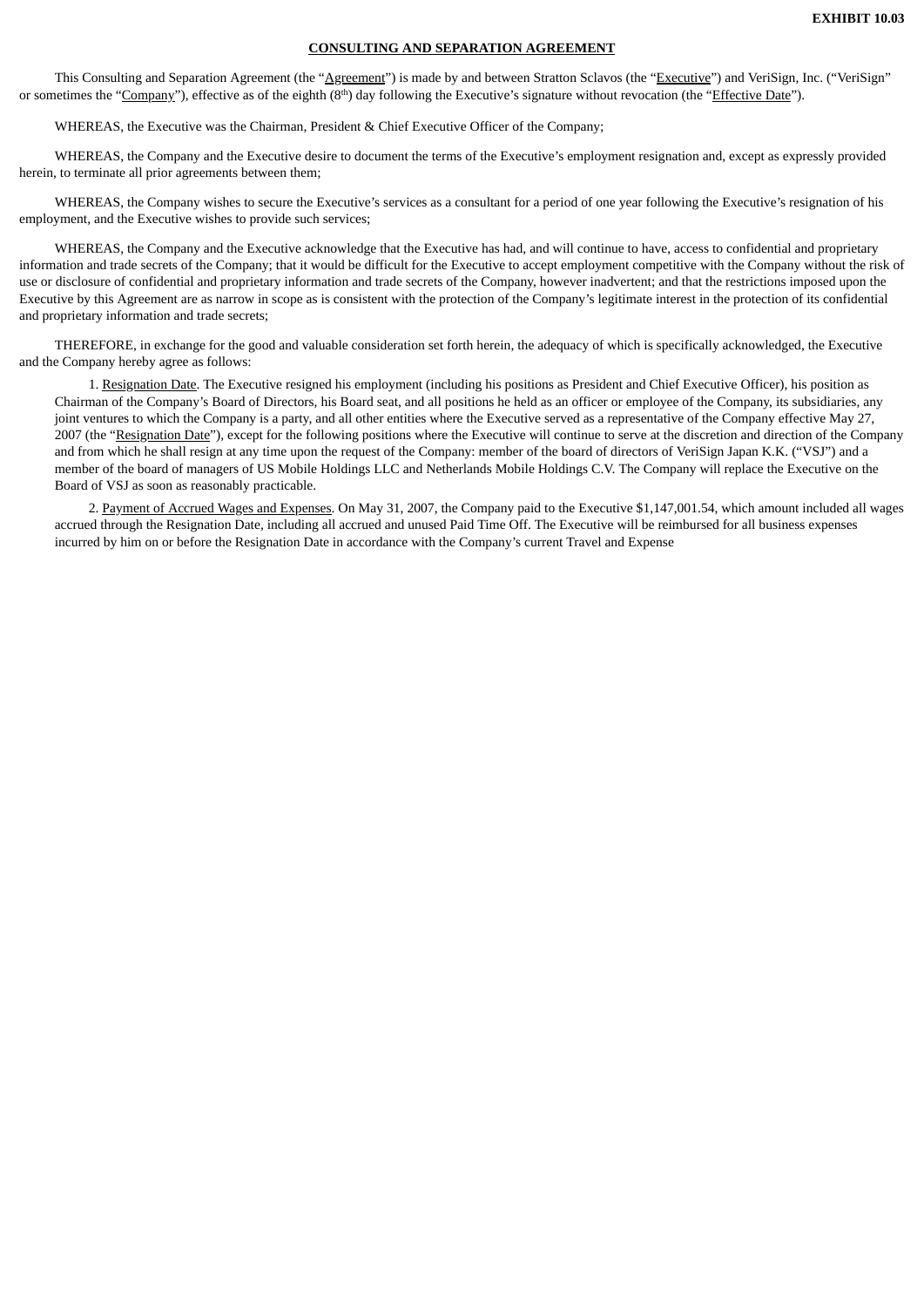Reimbursement Policy. Such expenses shall be submitted by July 13, 2007, and shall be paid in accordance with Company's normal policies for Travel and Expense Reimbursement.

3. Consulting. From May 28, 2007 through May 28, 2008 (the "Consulting Period"), the Executive shall make himself available at mutually agreeable times for up to three (3) business days per month to provide consulting services to the Company. The Executive shall be paid at the rate of \$5,000 (five thousand dollars) per month in arrears for such consulting services and shall be entitled to reimbursement of any reasonable out-of-pocket expenses incurred in connection therewith to the extent any such reasonable out-of-pocket expenses are reimbursable under the Company's Corporate Expense Reimbursement Policy. The Executive agrees that as a consultant he is neither an agent nor an employee of the Company and that he has no authority to bind the Company. The Executive further agrees that, in light of this consulting arrangement, his continued access to confidential and proprietary information and trade secrets of the Company that such consulting arrangement will entail and the payments to be made to the Executive under this Agreement, he will not, during the period ending twelve (12) months from the Resignation Date:

(a) Engage in Competition against the Company or against any of its subsidiaries, affiliates or joint ventures;

(b) Directly or indirectly, for his benefit or for the benefit of any other person or entity, do any of the following:

1. Interfere with any existing or expected relationship between the Company, or any of its subsidiaries, affiliates or joint ventures, on the one hand, and any customer of the Company, or of any of its subsidiaries, affiliates or joint ventures, on the other; provided that, for purposes of this Section 3(b)(1), such expected customer relationship shall be deemed to exist if there is (a) a written or oral bid, offer or proposal by the Company, or by any of its subsidiaries, affiliates or joint ventures, or (b) substantial preparation with a view toward making such a bid, offer or proposal within 12 (twelve) months prior to the Resignation Date, which are in each instance known or reasonably should be known to the Executive; or

2. Solicit, encourage or induce any employee, consultant or contractor of the Company or of any of its subsidiaries, affiliates or joint ventures to terminate his or her relationship with the Company or subsidiary, affiliate or joint venture.

(c) For purposes of this Agreement, "Competition" by the Executive shall mean the Executive, directly or indirectly, provides services, whether acting as a consultant, contractor, director, officer, employee, principal, agent, owner, member or partner, or by permitting his name to be used, in connection with activities relating to the following lines of business of the Company, or of any of its subsidiaries, affiliates or joint ventures: domain name registry services, SSL security services, managed security services, PKI services, network consumer authentication services, communications services currently offered by the Company, content delivery network services, and messaging services or activities directly related thereto (the "Primary Lines of Business"); provided that it shall not be a violation of this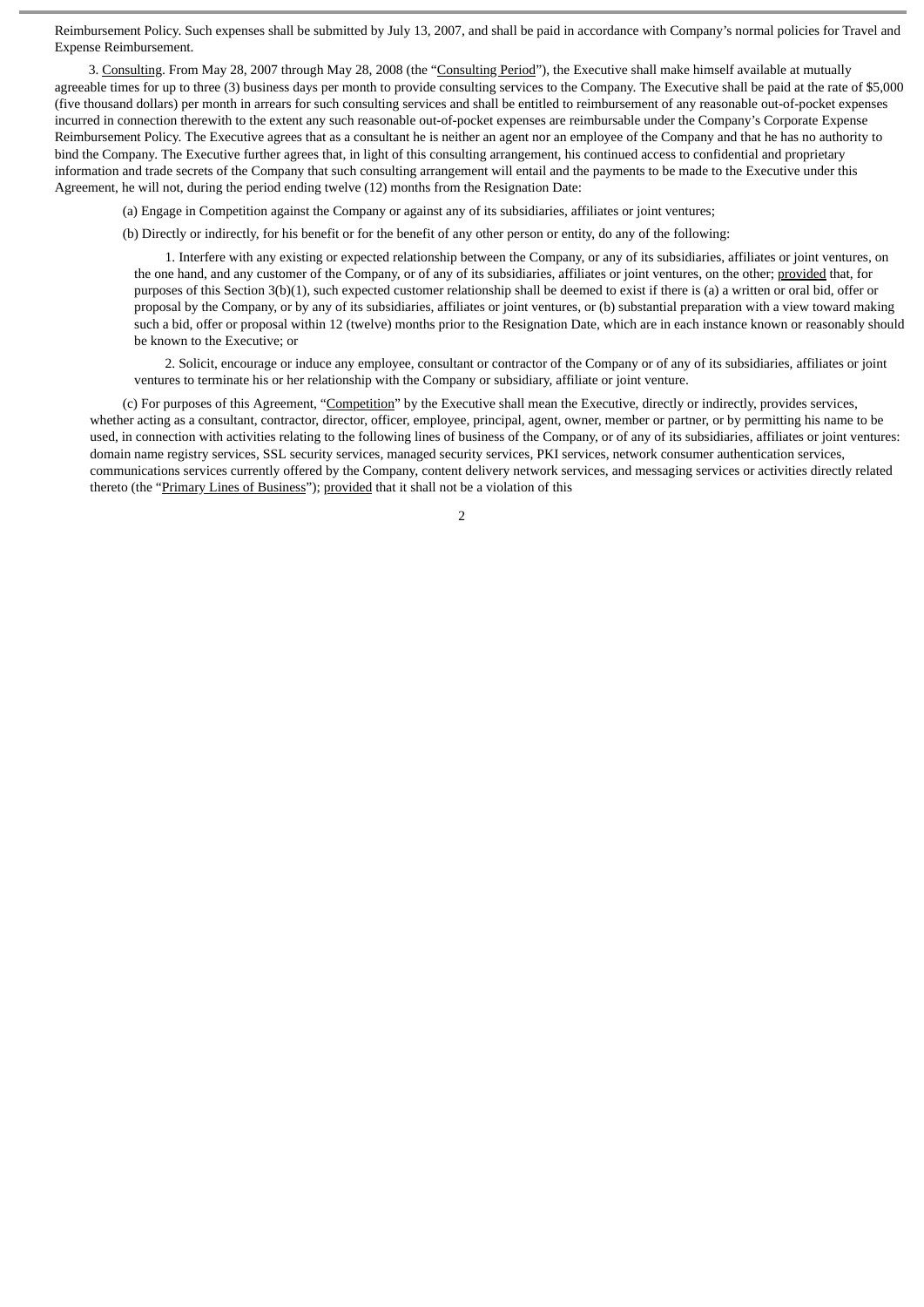Section 3(c) for the Executive to become the registered or beneficial owner of less than 1% (one percent) of any class of the capital stock of any one or more competing publicly traded corporations, so long as the Executive does not participate in the business of such corporations relating to the Primary Lines of Business until such time as this Section 3(c) has expired.

For the purposes of this Agreement, "Competition" is not intended to include instances where the Executive, directly or indirectly, provides services to any company or entity which competes with any of the Company's Primary Lines of Business so long as all of the following conditions are met: (i) such company or entity is also engaged in lines of business other than the Primary Lines of Business; (ii) such company's or entity's revenues (determined in accordance with GAAP) from such other lines of business equal at least eighty percent (80%) of the total revenues of such company or entity; (iii) the Executive's employment with or services to such company or entity is strictly limited to lines of business other than the Primary Lines of Business; (iv) the Executive will not be providing any support, advice, instruction, direction or other guidance to such company's or entity's lines of business that compete with VeriSign in any of the Primary Lines of Business then conducted or offered by VeriSign; and (v) before the Executive begins working for or otherwise providing any services or guidance to the company or entity, Executive shall submit to the Company a written description of his proposed employment duties and responsibilities and represent to VeriSign in writing that the Executive's employment with or otherwise providing services to such company or entity will not violate this Agreement. Company and the Executive agree that any decision with respect to the applicability of this provision shall be determined by the Chairman of the Board of VeriSign, subject in all instances to the provisions of Section 16 hereof.

4. Severance Payments. The Company hereby agrees, subject to the Executive's execution of this Agreement without revocation, and his continuing compliance with its terms, to provide the Executive severance in the aggregate amount of \$5,085,761.54 (five million eighty-five thousand seven hundred sixty-one dollars and fifty-four cents) (the "Severance Payments"), payable as follows:

(a) \$1,147,001.54 (one million one hundred forty-seven thousand one dollars and fifty-four cents), which was paid to the Executive on May 31, 2007.

(b) Within 21 (twenty-one) days of the Effective Date, \$1,969,380 (one million nine hundred sixty-nine thousand three hundred eighty dollars).

(c) On June 15, 2008, \$1,969,380 (one million nine hundred sixty-nine thousand three hundred eighty dollars).

(d) If it is determined through binding arbitration pursuant to Section 16 of this Agreement that the Executive has breached any term of this Agreement in any significant respect, then the Company (i) may require the Executive's repayment to the Company of any Severance Payments provided for in Sections 4(a) and 4(b) and payment to the Company of all gains received by the Executive from the exercise of stock options and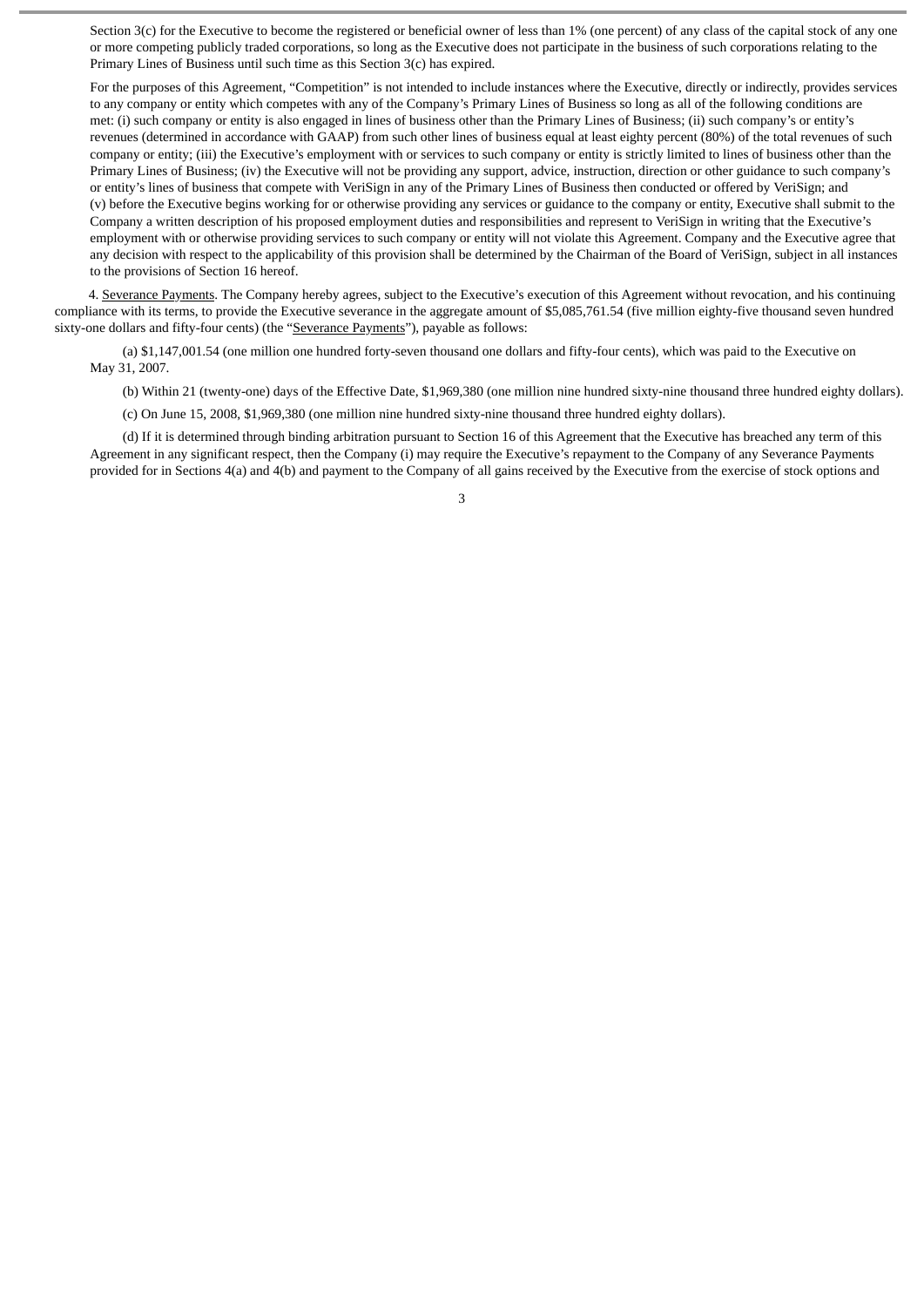restricted stock units the vesting of which was accelerated pursuant to Section 7 of this Agreement; (ii) may refuse to make either or both Severance Payments provided for by Sections 4(b) and 4(c), and to permit the Executive to exercise unexercised stock options and restricted stock units the vesting of which was accelerated pursuant to Section 7 of this Agreement; and (iii) may decline to make all other payments or benefits due to the Executive pursuant to the terms of this Agreement.

(e) The Executive agrees that the Severance Payments are not required by contract, or under the Company's normal policies and procedures, and are provided as a severance solely in connection with this Agreement, and that the Executive is not entitled to any payments from the Company or the other persons and entities released herein other than as set forth in this Agreement.

(f) Upon a Change of Control of the Company, all Severance Payments shall accelerate and become immediately due and payable. "Change of Control" for purposes of this Agreement shall mean: (i) a sale of all or substantially all the assets of the Company, or (ii) a merger or consolidation in which the Company is not the surviving corporation and in which beneficial ownership of securities of the Company representing at least fifty percent (50%) of the combined voting power entitled to vote in the election of directors has changed. Notwithstanding the foregoing, a Change of Control shall not include any transaction effected primarily for the purpose of financing the Company with cash (as determined by the Board of Directors acting in good faith and without regard to whether such transaction is effectuated by a merger, equity financing or otherwise).

5. Payment for Erroneously Deleted Stock Options. Within 21 (twenty-one) days after the Effective Date, the Company shall pay to the Executive \$5,459,430 (five million four hundred fifty-nine thousand four hundred thirty dollars) in connection with options to purchase 300,000 shares of the Company's Common stock (after adjustment for stock splits) which were granted to the Executive in 1998, but were erroneously deleted from the Company's records.

6. COBRA. The Executive may, if eligible, elect to receive continued healthcare, dental and vision coverage pursuant to the provisions of the Consolidated Omnibus Budget Reconciliation Act of 1985, as amended ("COBRA"). If the Executive elects COBRA coverage, the Company shall make the Executive's COBRA premium payments through the earliest of (i) November 30, 2009, (ii) such time as the Executive is eligible for healthcare, dental and vision coverage provided by another employer or (iii) such time as the Executive is no longer eligible for COBRA.

7. Stock Options and Restricted Stock Units. The Executive and the Company acknowledge and agree that the Executive currently holds outstanding options (the "Options") to purchase shares of Common Stock of the Company and outstanding restricted stock units (the "RSUs") each in the amounts, received on the grant dates and with the exercise prices or in the unreleased amounts as reflected in  $Exhibit A$  hereto. The Executive acknowledges and agrees that, except as reflected in  $\frac{Exhibit}{A}$  hereto, the Executive has no rights to Company stock options or restricted stock units or other rights to purchase Company stock. Except as expressly modified herein, all Options and RSUs may be exercised only in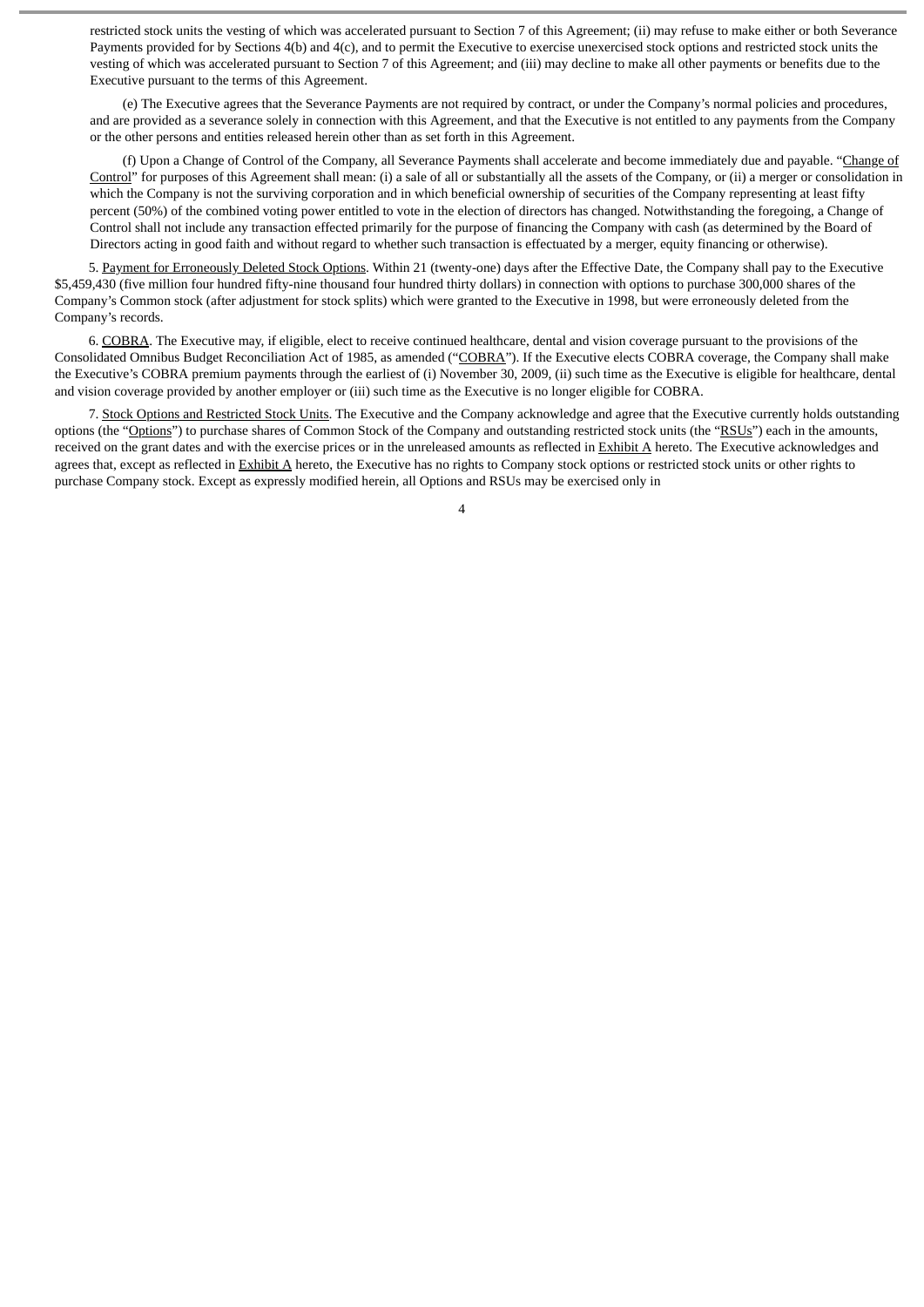accordance with the terms of the applicable VeriSign Stock Options Plans, Notices of Grant and Option or RSU Agreements.

(a) On the Effective Date, all outstanding Options and RSUs that are scheduled to vest within 24 (twenty-four) months after the Resignation Date shall fully vest, and may be exercised only in accordance with the terms of the applicable Stock Options Plans, Notices of Grant and Option or RSU Agreements; provided, however, that the Executive shall receive the benefit of the extension of exercisability of Options and RSUs previously granted by the Company to former employees as attached hereto as **Exhibit B**, pending restatement of the Company's financial results and, with respect to the Option grant to the Executive made on August 1, 2001 and any option grants made to the Executive under the VeriSign, Inc. 2006 Equity Plan only, subject to the effectiveness of the Company's Registration Statements on Form S-8, which Form S-8 shall be filed prior to December 31, 2007, provided further, however, that in all events Executive shall have not less than forty-five (45) days within which to exercise any such Options or RSUs.

(b) Options for 600,000 (six hundred thousand) shares granted to the Executive on February 21, 2002, at an exercise price of \$22.71 (twentytwo dollars and seventy-one cents) per share have been or shall be adjusted to an exercise price of \$26.31 (twenty-six dollars and thirty-one cents) per share, as reflected in Exhibit A hereto.

(c) Options for 600,000 (six hundred thousand) shares granted to the Executive on May 24, 2002, which are fully vested, shall remain at an exercise price of \$10.08 (ten dollars and eight cents) per share; provided, however, that if the Board of Directors of the Company, or the ad hoc group of Directors that performed the options review, determines in good faith within 90 days from the Resignation Date, based on information not available to it on the Resignation Date, that the exercise price of such Options should be increased based on conduct of the Executive relating to option granting practices, then the exercise price of any unexercised Options shall be increased to the price so determined and, with respect to any exercised Options, the Executive shall promptly repay to the Company in cash the difference between such increased price and the exercise price paid by him, subject to the Executive's right to challenge any such determination in an appropriate administrative, judicial or arbitration proceeding. As of the date of execution of this Agreement, the Company represents to Executive that no determination has been made to increase the exercise price of such Options based on information relating to the conduct of Executive relating to option granting practices which was not available to the Company on the Resignation Date.

(d) In addition to the foregoing, the Executive agrees that, in the event that the Company records compensation expense in its restatement of financial results that relates to any Option to purchase shares of Company Common Stock previously granted to him, then (i) to the extent not exercised, such Options shall be amended so that their exercise price is increased to equal the fair market value of the Company's Common Stock as of the measurement date (or initial measure date, in the case of re-priced Options) determined in such restatement and (ii) to the extent exercised, the Executive shall pay to the Company promptly in cash an amount per share exercised equal to the amount, if any, by which the fair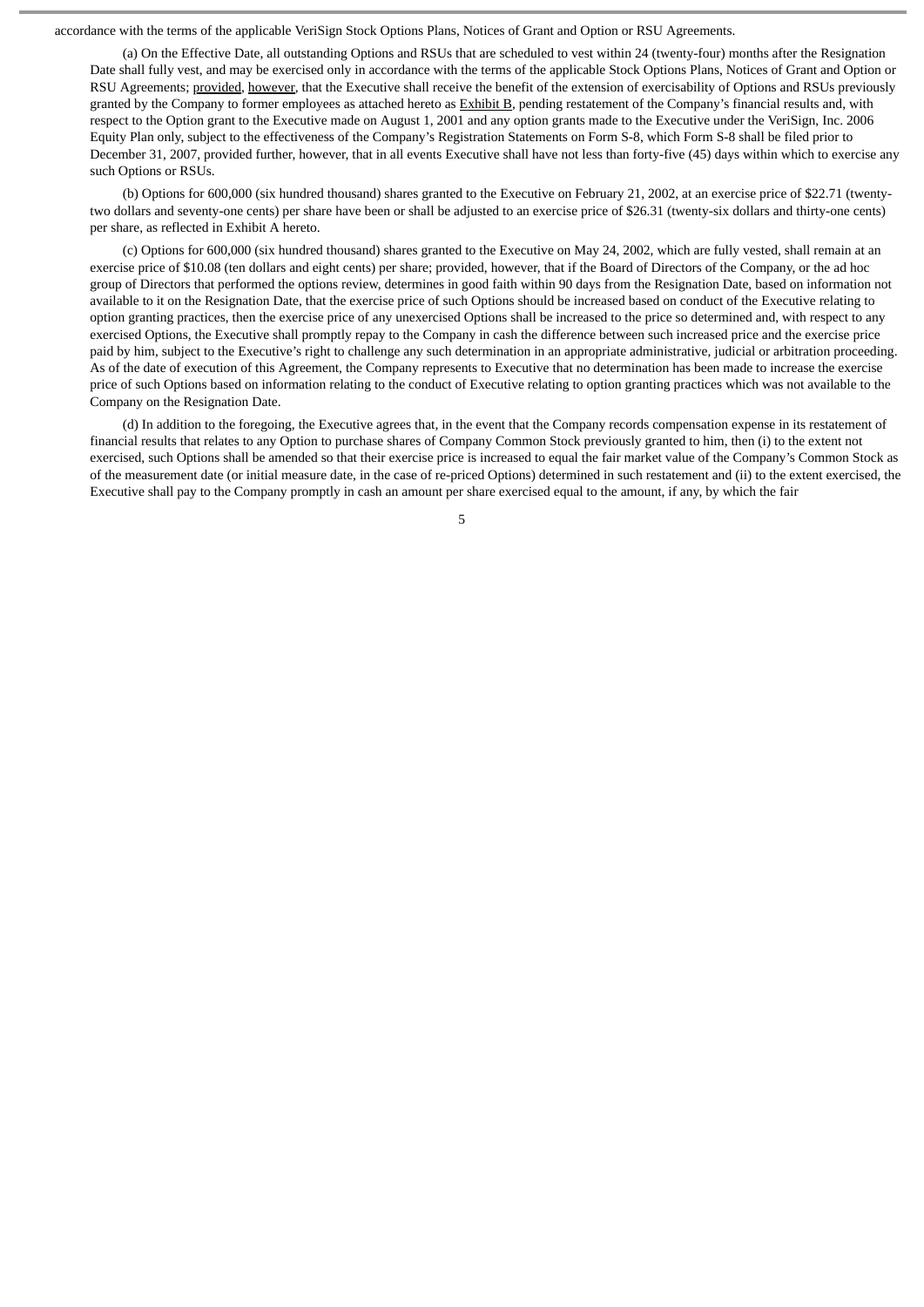market value of the Company's Common Stock on the measurement date exceeds the per share exercise price for each Option granted with an exercise price below fair market value.

(e) The Executive acknowledges and agrees that his Options Election Form dated December 22, 2006 (the "Options Election Form") governing the Executive's Options and RSUs shall remain in full force and effect in accordance with its terms.

### 8. General Release.

(a) As a material inducement for the Company to enter into this Agreement, and in exchange for the Company's promises under this Agreement, the Executive knowingly and voluntarily waives and releases all rights and claims, known and unknown, which the Executive may have against the Company and/or any of the Company's subsidiaries and/or related or affiliated entities or successors, or any of their current or former officers, directors, managers, executives, agents, insurance carriers, auditors, accountants, attorneys or representatives, and joint venture partners solely in connection with matters relating to the Company on or prior to the Effective Date, including without limitation any and all charges, complaints, claims, liabilities, obligations, promises, agreements, contracts, controversies, damages, actions, causes of action, suits, rights, demands, costs, losses, debts and expenses of any kind related thereto. This includes, but is not limited to, claims for employment discrimination, harassment, wrongful termination, constructive termination, violation of public policy, breach of any express or implied contract, breach of any implied covenant, fraud, intentional or negligent misrepresentation, emotional distress, defamation, slander or any other claims relating to the Executive's relationship with the Company. This also includes a release of any claims under any federal, state or local laws or regulations, including, but not limited to: (a) Title VII of the Civil Rights Act of 1964, 42 U.S.C. § 2000(e) et seq. (race, color, religion, sex and national origin discrimination); (b) the Age Discrimination in Employment Act, 29 U.S.C. § 621 et seq. (the "ADEA") (age discrimination); (c) Section 1981 of the Civil Rights Act of 1866, 42 U.S.C. 1981 (race discrimination); (d) the Equal Pay Act of 1963, 29 U.S.C. § 206 (equal pay); (e) the Fair Labor Standards Act, 29 U.S.C. § 201, et seq. (wage and hour matters, including overtime pay); (f) COBRA; (g) Executive Order 11141 (age discrimination); (h) Section 503 of the Rehabilitation Act of 1973, 29 U.S.C. § 701, et seq. (disability discrimination); (i) the Employee Retirement Income Security Act of 1974, as amended, 29 U.S.C. § 1001, et seq. (employee benefits); (j) Title I of the Americans with Disabilities Act (disability discrimination); and (k) any applicable state law counterpart of any of the foregoing, including the California Fair Employment and Housing Act, the California Family Rights Act and claims for wages under the California Labor Code. The matters that are the subject of the releases referred to in this Section 8(a) shall be referred to collectively as the "Released Matters."

(b) Notwithstanding the generality of the foregoing paragraph, the Executive does not release (i) claims for unemployment compensation or any state disability insurance benefits pursuant to the terms of applicable state law; (ii) claims to continued participation in certain of the Company's group benefit plans pursuant to the terms and conditions of COBRA; (iii) claims to any benefit entitlements vested as the date hereof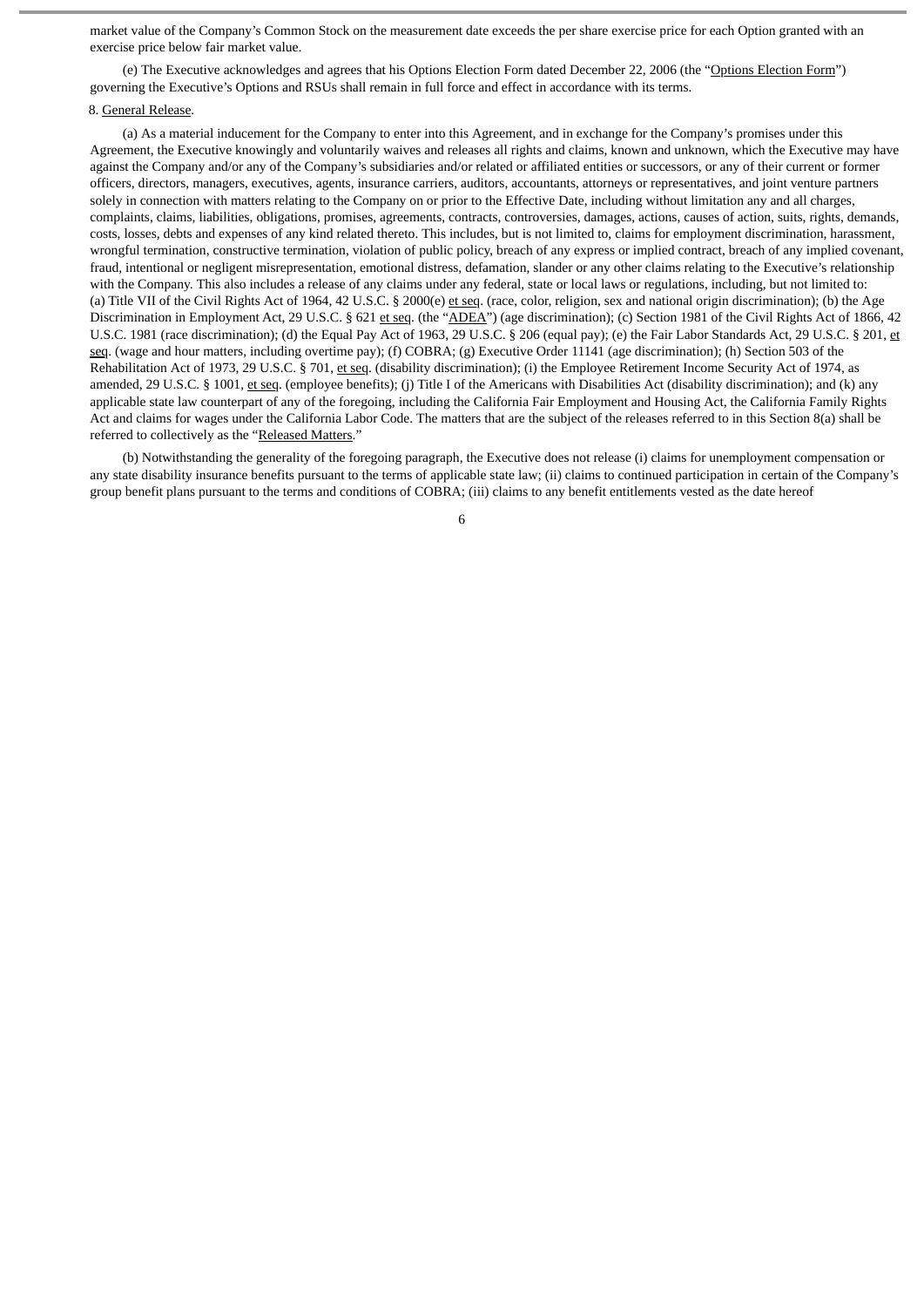pursuant to written terms of any employee benefit plan of the Company or its subsidiaries; (iv) the Executive's right to bring to the attention of the Equal Employment Opportunity Commission claims of discrimination; provided, however, that the Executive does release the Executive's right to secure any damages for alleged discriminatory treatment; and (v) any obligation of the Company under California Labor Code Section 2802, that certain Indemnification Agreement dated as of March 27, 1996 by and between the Executive and the Company (the "Indemnification Agreement"), that certain agreement regarding the advancement of fees dated November 9, 2006 by and between the Executive and the Company (the "Undertaking Agreement") or the indemnification provisions of the Company's Certificate of Incorporation or Bylaws. The release set forth above shall not limit the Executive's ability to defend himself in any actions or proceedings brought by or on behalf of the Company or its affiliated persons or entities arising out of or related to the Company's stock option granting practices.

(c) THE EXECUTIVE ACKNOWLEDGES THAT HE HAS BEEN ADVISED OF AND IS FAMILIAR WITH THE PROVISIONS OF CALIFORNIA CIVIL CODE SECTION 1542, WHICH PROVIDES AS FOLLOWS:

"A GENERAL RELEASE DOES NOT EXTEND TO CLAIMS WHICH THE CREDITOR DOES NOT KNOW OR SUSPECT TO EXIST IN HIS OR HER FAVOR AT THE TIME OF EXECUTING THE RELEASE, WHICH IF KNOWN BY HIM OR HER MUST HAVE MATERIALLY AFFECTED HIS OR HER SETTLEMENT WITH THE DEBTOR."

BEING AWARE OF SAID CODE SECTION, THE EXECUTIVE HEREBY EXPRESSLY WAIVES ANY RIGHTS HE MAY HAVE THEREUNDER, AS WELL AS UNDER ANY OTHER STATUTES OR COMMON LAW PRINCIPLES OF SIMILAR EFFECT.

9. OWBPA Notice. In accordance with the Older Workers Benefit Protection Act of 1990, the Executive agrees and expressly acknowledges that the Executive is aware that this Agreement includes a waiver and release of all claims which the Executive has or may have had under the ADEA. The following terms and conditions apply to and are part of the waiver and release of the ADEA claims under this Agreement:

(a) This Section and this Agreement are written in a manner calculated to be understood by the Executive.

(b) The waiver and release of claims under the ADEA contained in this Agreement does not cover rights or claims that may arise after the date on which the Executive signs this Agreement.

(c) This Agreement provides for consideration in addition to anything of value to which the Executive is already entitled.

(d) The Executive has been advised to consult an attorney before signing this Agreement.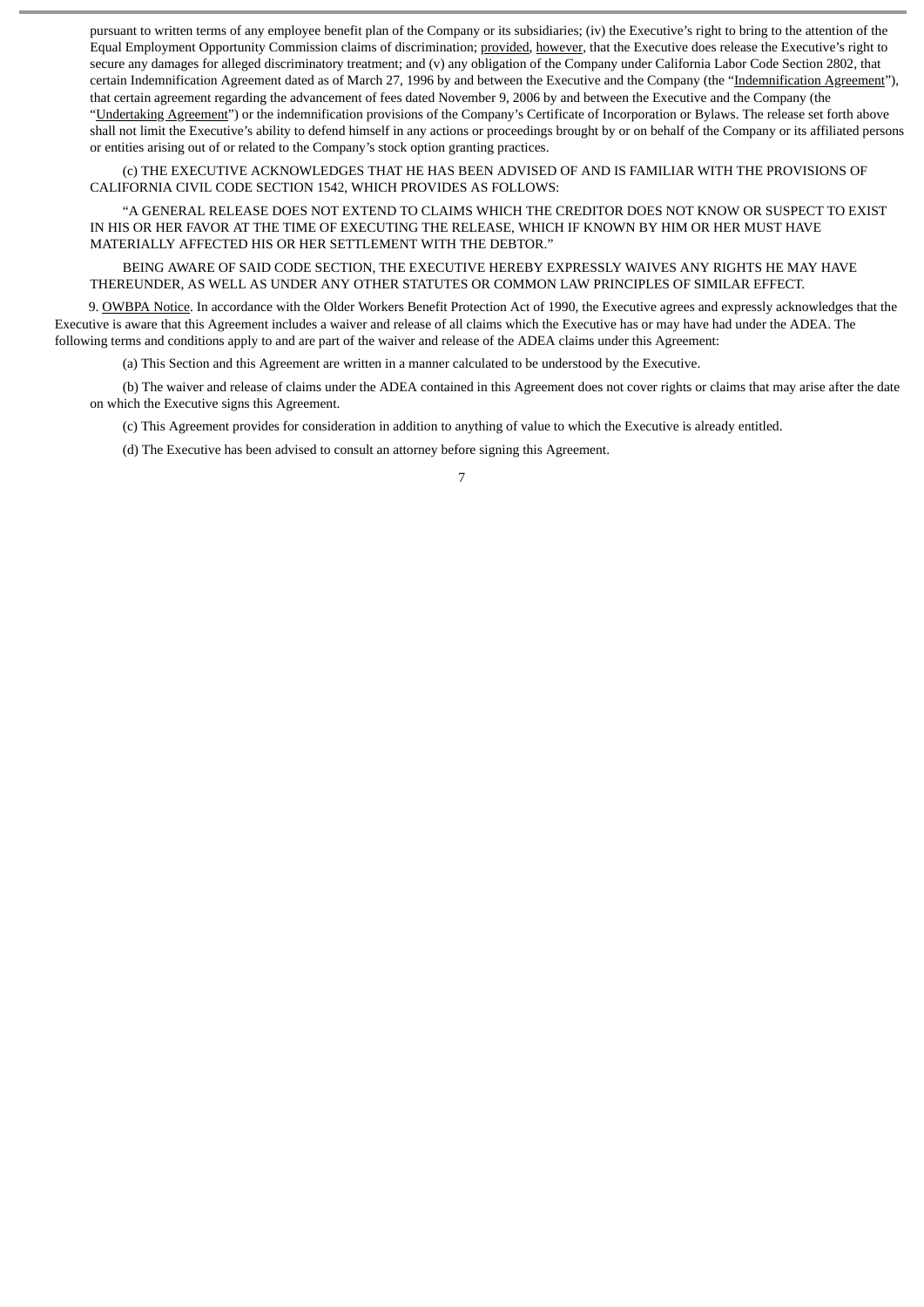(e) The Executive has been granted twenty-one (21) days after the Executive was presented with this Agreement to decide whether or not to sign this Agreement. If the Executive executes this Agreement prior to the expiration of such period, the Executive does so voluntarily and after having had the opportunity to consult with an attorney, and hereby waives the remainder of the twenty-one (21) day period. The Executive and the Company agree that any changes to this Agreement, whether material or immaterial, will not re-start the running of the twenty-one (21) day acceptance period.

(f) The Executive has the right to revoke this general release within seven (7) days of signing this Agreement. In the event this general release is revoked, this Agreement will be null and void in its entirety, and the Executive will not receive any of its benefits.

If the Executive wishes to revoke this Agreement, the Executive must deliver written notice stating his intent to revoke in accordance with Section 18 of this Agreement, on or before 5:00 p.m. on the seventh  $(7<sup>th</sup>)$  day after the date on which the Executive signs this Agreement.

10. Full Payment; Survival. The Executive acknowledges that the payment and arrangements herein shall constitute full and complete satisfaction of any and all amounts properly due and owing to the Executive as a result of his employment with the Company and any subsidiary or affiliate thereof, and the termination thereof, and upon satisfaction of the Company's obligations hereunder, the Company shall have no further obligations under any and all other severance, change of control, or other agreements that the Executive currently has, or has ever had, with the Company and any of its subsidiaries or affiliates, whether written, oral, or implied in fact, governing the Executive's employment or the terms of separation of his employment, including, without limitation, the Term Sheet presented to the Executive in connection with this Agreement. Nothing in this Section 10 shall diminish the obligations of the Executive under the Assignment of Invention, Nondisclosure and Nonsolicitation Agreement executed by him on or about May 27, 2007 (the "Confidentiality Agreement") and the Company shall retain all rights and remedies available to it under the Confidentiality Agreement; provided, however, that the Company hereby agrees that it will not seek to repudiate or rescind this Agreement based on an alleged violation of the Confidentiality Agreement by the Executive.

#### 11. Return of Company Property.

(a) Return of Company Documents and Information. The Executive represents and warrants that, on or before the first business day following the Resignation Date, the Executive delivered to the Company all originals and copies of correspondence, drawings, manuals, letters, notes, notebooks, reports, programs, plans, proposals, financial documents, or any other documents concerning the Company's customers, business plans, marketing strategies, products, processes or business of any kind and the originals and copies of all documents containing Proprietary Information, as defined in the Confidentiality Agreement, which are in the possession or control of the Executive or his agents or representatives.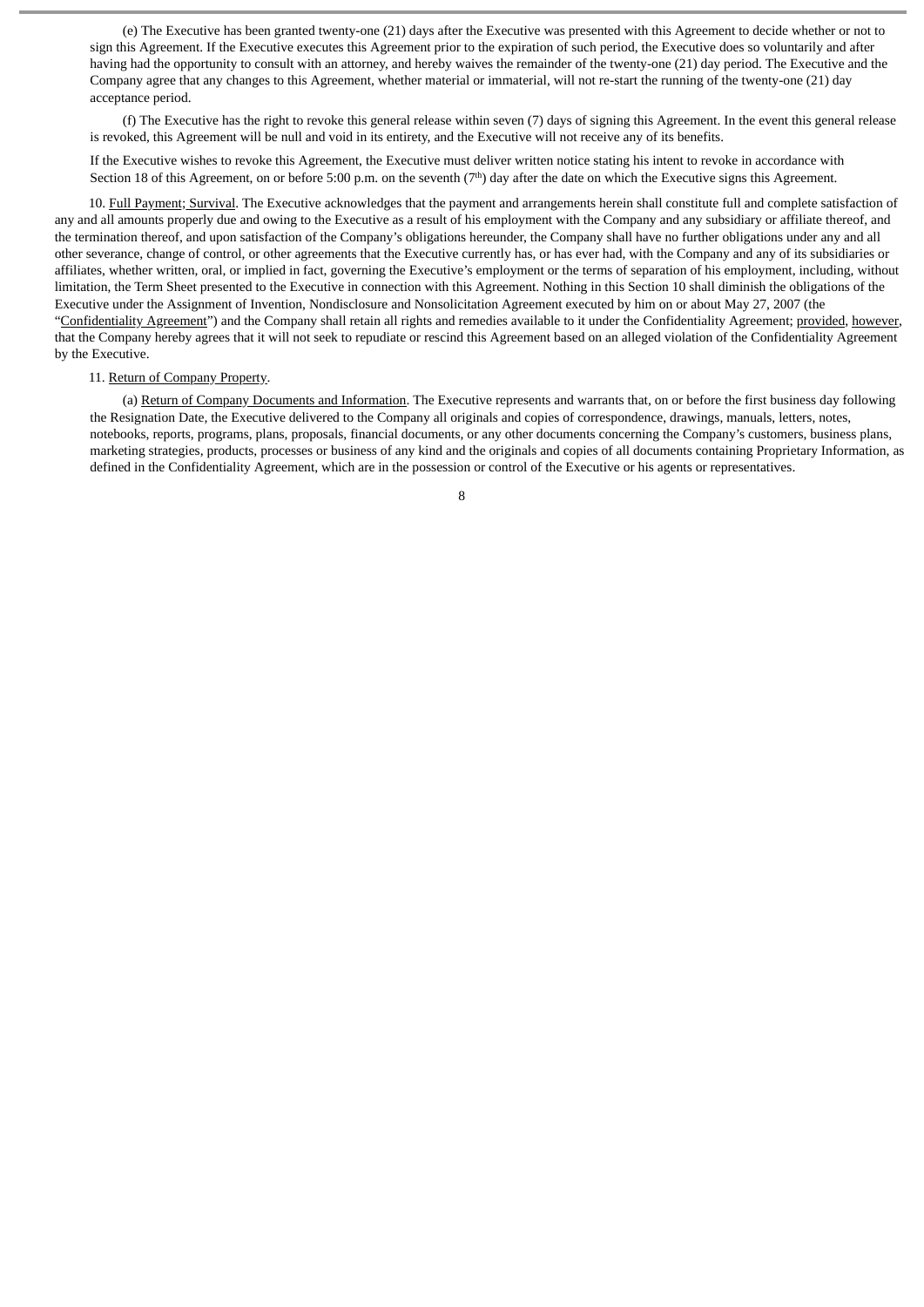(b) Return of Company Property. The Executive further represents and warrants that, on or before the first business day following the Resignation Date, the Executive returned to the Company all equipment of the Company in his possession or control, other than the Executive's right to use his current email address, laptop computer and the services of his executive assistant, all of which the Company has agreed to provide to the Executive during the 90-day period beginning on the Resignation Date; provided, however, that the Executive shall return the laptop computer to the Company promptly following the execution hereof so that the Company may have access to such computer for one business day.

#### 12. Other Agreements. The parties further agree that:

(a) No Public Statements/Non-Disparagement. The Executive agrees that he shall make no public statements about the Company, its affiliates, its subsidiaries, any joint ventures to which the Company is a party and their respective affiliates, directors, officers, agents, partners, shareholders or employees, without the advance approval of the Company's Chief Executive Officer. The Executive further agrees that he shall not disparage or defame, whether publicly or privately, the Company, its affiliates, its subsidiaries, any joint ventures to which the Company is a party or their respective affiliates, directors, officers, agents, partners, shareholders, employees, owners, products and services. The Company agrees that, subject to applicable law, it shall consult the Executive and his counsel prior to making any public statements about the Executive's resignation. The Company further agrees that no member of the Board of Directors and no Executive Vice President of the Company shall, disparage or defame the Executive, either publicly or privately. Nothing in this Section 12(a) shall have application to any evidence or testimony requested by any court, arbitrator or government agency or the Company's compliance with any applicable disclosure requirements.

(b) Cooperation. The Executive agrees to reasonably cooperate with the Company in connection with the investigations of the Securities and Exchange Commission, the U.S. Attorney and the Internal Revenue Service relating to the Company's historical option granting practices and with any review by the Company, its Board of Directors or any ad hoc group thereof. The Company agrees to grant to the Executive reasonable access to books, records and documents that were within his custody while the Executive was employed by the Company, including without limitation those documents collected by Paul, Hastings, Janofsky & Walker, LLP from the Executive, to permit the Executive to defend himself in any such investigation or review. The parties acknowledge that access to such documents does not constitute a waiver of the attorney-client or attorney-work product privileges. The Executive agrees to take all reasonable steps to protect the privileged nature of any such documents. The Executive agrees that he will not counsel or assist any attorneys or their clients in the presentation or prosecution of any disputes, differences, grievances, claims, charges, or complaints by any third party against the Company and/or any party affiliated with the Company, unless under a government agency request, subpoena or other court order to do so. The Executive further agrees both to immediately notify the Company upon receipt of any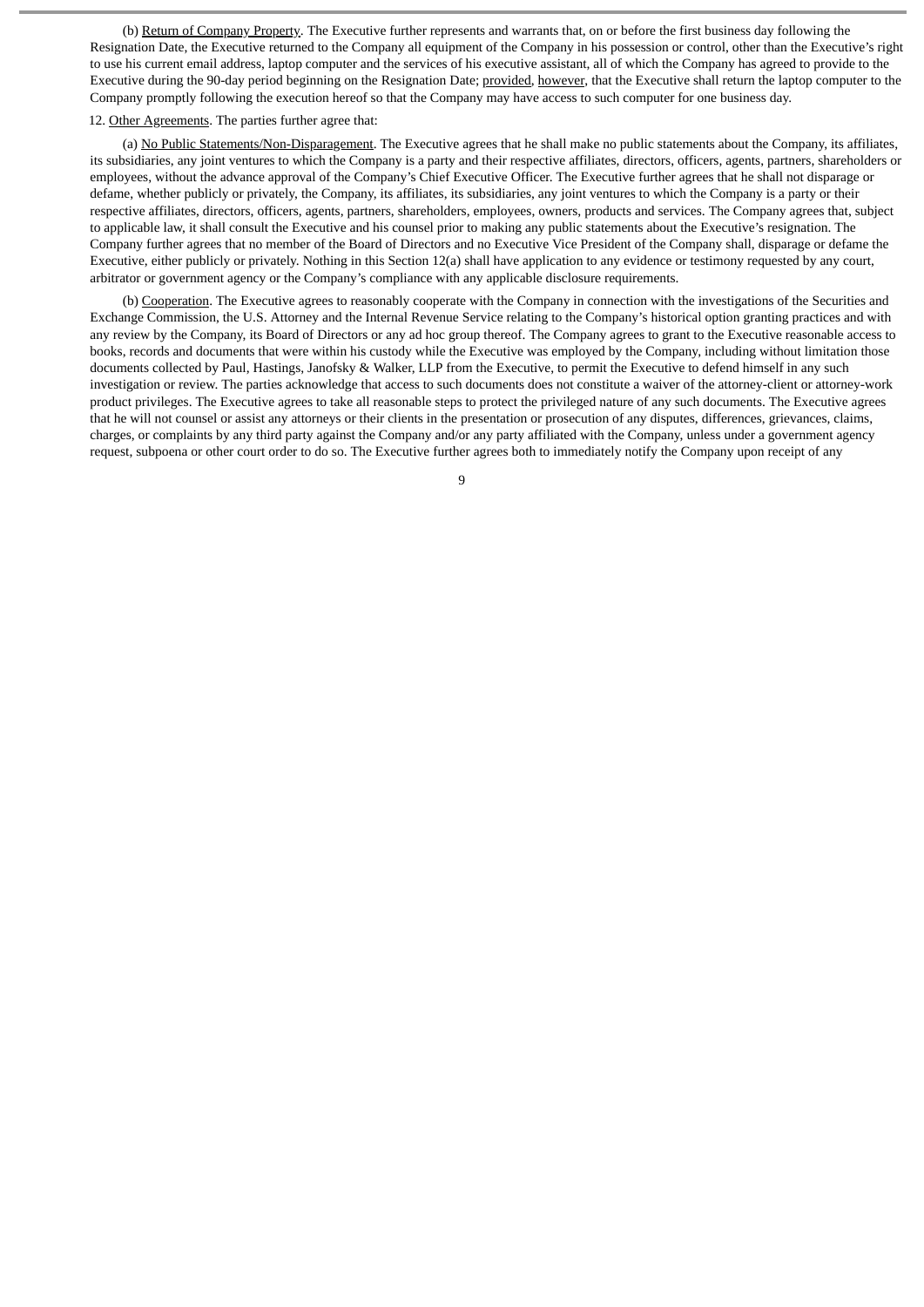court order, subpoena, document or any legal discovery device that requests the Executive's involvement in any way in any legal matter concerning the Company, or that seeks or might require the disclosure or production of the existence or terms of this Agreement, and to furnish, within three (3) business days of its receipt, a copy of such subpoena or legal discovery device to the Company. The Executive agrees to make himself reasonably available upon reasonable notice from the Company or its attorneys to provide testimony through declarations, affidavits, depositions or at a hearing or trial, and to work with the Company in preparation for such event, and to cooperate with any other reasonable request by the Company in connection with the defense or prosecution of any lawsuit to which the Company is a party currently pending or filed after the Resignation Date. If the Company so requests the Executive's cooperation in connection with any legal matter then the Company agrees to pay for any reasonable expenses, such as commercial airfare or lodging, that the Executive incurs in connection with assisting the Company, provided that the Executive notifies the Company in advance of what his reasonable expenses are expected to be and receives prior written approval from the Company for such expenses.

(c) The Executive Representations. The Executive represents and warrants that (a) he has not filed or authorized the filing of any complaints, charges or lawsuits against the Company with any governmental agency or court, and that if, unbeknownst to the Executive, such a complaint, charge or lawsuit has been filed on his behalf, he will immediately cause it to be withdrawn and dismissed, (b) he has been paid all compensation, wages, bonuses, commissions, accrued and unused Paid Time Off and/or benefits to which he may be entitled and no other compensation, wages, bonuses, commissions, Paid Time Off and/or benefits are due to him, except as provided in the second sentence of Section 2, Sections 3, 4(b), 4(c), 5, 6 and 7(a) this Agreement, (c) he has no known workplace injuries or occupational diseases and has been provided and/or has not been denied any leave requested under the Family and Medical Leave Act or any state law counterpart, (d) the execution, delivery and performance of this Agreement by the Executive does not and will not conflict with, breach, violate or cause a default under any agreement, contract or instrument to which the Executive is a party or any judgment, order or decree to which the Executive is subject, and (e) upon the execution and delivery of this Agreement by the Company and the Executive, this Agreement will be a valid and binding obligation of the Executive, enforceable in accordance with its terms.

(d) Repayment of Certain Expense Reimbursements. Executive shall submit to the Company any outstanding expense reimbursement requests not previously submitted by July 13, 2007. In addition, the Executive shall repay the Company promptly upon request for any expense reimbursements that were made to him by the Company to the extent that the Audit Committee of the Board of Directors, in good faith, determines that such expense reimbursements either exceeded the maximum amounts, if any, permitted under the Company's applicable expense reimbursement policy in effect at the time the corresponding expenses were incurred or were not reimbursable expenses under the Company's then existing applicable expense reimbursement policy (collectively the "Unapproved Expenses").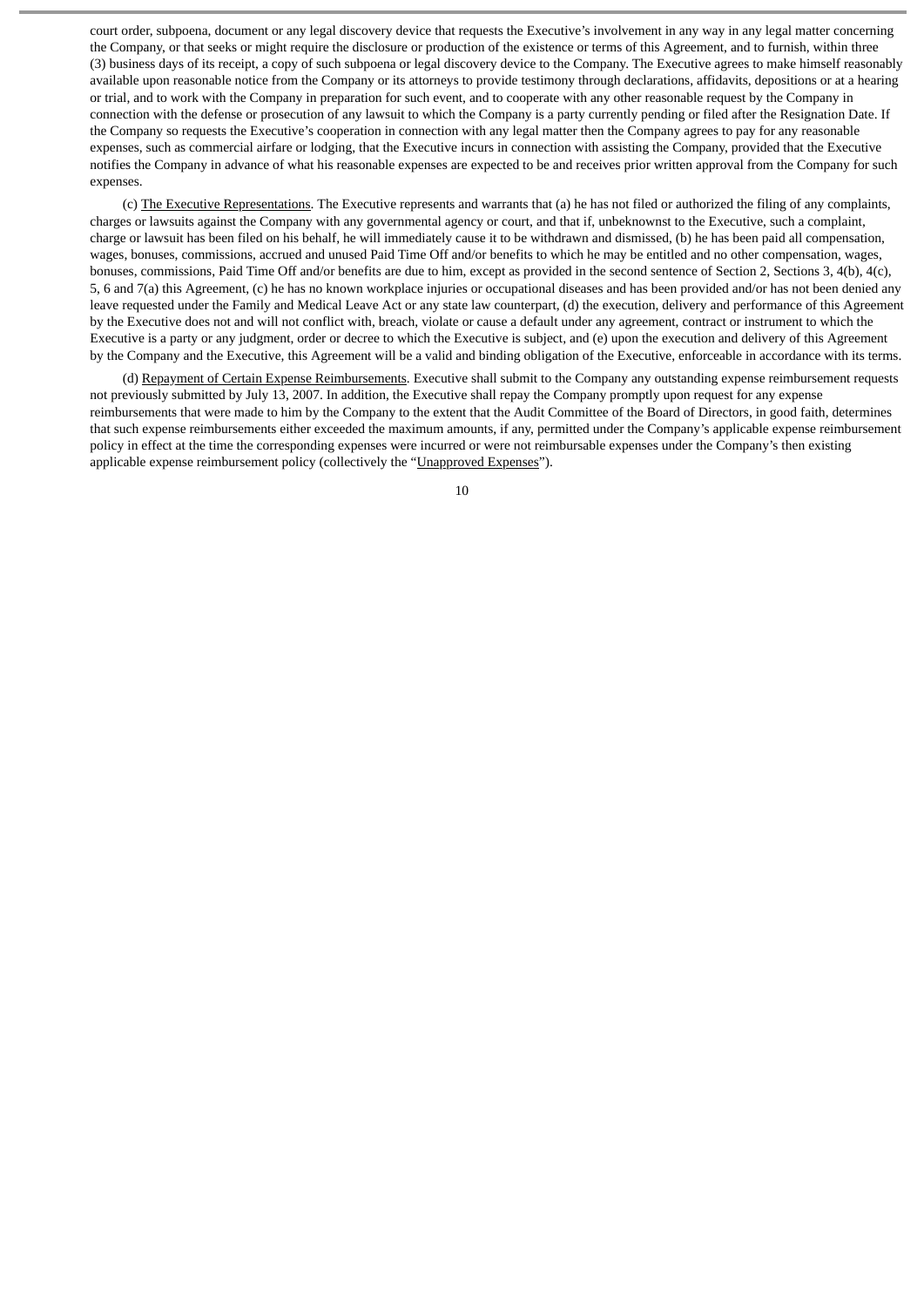Any such determination shall be made by December 31, 2007 and if such determination is made before all of the payments payable to the Executive under this Agreement are paid to him, then the Company may deduct such Unapproved Expenses from the payments that would otherwise be due to him under this Agreement, provided however, that Executive shall in all instances have the right to appeal any such determination to the Chairman of the Board of VeriSign and to thereafter challenge such determination pursuant to the provisions of Section 16 of this Agreement.

13. No Assignment. The Executive warrants and represents that no portion of any of the Released Matters, and no portion of any recovery or settlement to which the Executive might be entitled, has been assigned or transferred to any other person, firm or corporation not a party to this Agreement, in any manner, including by way of subrogation or operation of law or otherwise. If any claim, action, demand or suit should be made or instituted against the Company because of any such purported assignment, subrogation or transfer, the Executive agrees to indemnify and hold harmless the Company against such claim, action, suit or demand, including necessary expenses of investigation, attorneys' fees and costs.

14. Company Representations. The Company warrants and represents that the execution, delivery and performance of this Agreement by the Company has been duly authorized and that this Agreement constitutes the valid and binding obligation of the Company, enforceable in accordance with its terms.

15. Section 409A. Notwithstanding anything in this Agreement to the contrary, if payment of any amount or other benefit that is "deferred compensation" subject to Section 409A of the Internal Revenue Code of 1986, as amended (the "Code"), at the time otherwise specified in this Agreement would subject such compensation to additional tax pursuant to Section 409A(a)(1) of the Code, the payment thereof shall be paid on the earliest date on which such amounts could be paid without incurring such additional tax ("Earliest Commencement Date"). In the event a deferral of payment should be required, any payments that would have been made prior to such Earliest Commencement Date but for Section 409A of the Code shall be accumulated and paid in a single lump sum on such Earliest Commencement Date. If any benefits permitted or required under this Agreement are otherwise reasonably determined by the Company or the Executive to be subject for any reason to a material risk of additional tax pursuant to Section 409A(a)(1) of the Code, the Company and the Executive agree to negotiate in good faith appropriate provisions to avoid such risk without materially changing the economic value of this Agreement to the Executive or the economic value or financial effect of this Agreement on the Company.

16. In the Event of a Claimed Breach. All controversies, claims and disputes arising out of or relating to this Agreement, including without limitation any alleged violation of its terms, shall be resolved by final and binding arbitration before a single neutral arbitrator in San Francisco or San Jose, California, in accordance with the Employment Dispute Resolution Rules of the Judicial Arbitration and Mediation Service ("JAMS"). The arbitration shall be commenced by filing a demand for arbitration with JAMS within 14 (fourteen) days after the filing party has given notice of such breach to the other party.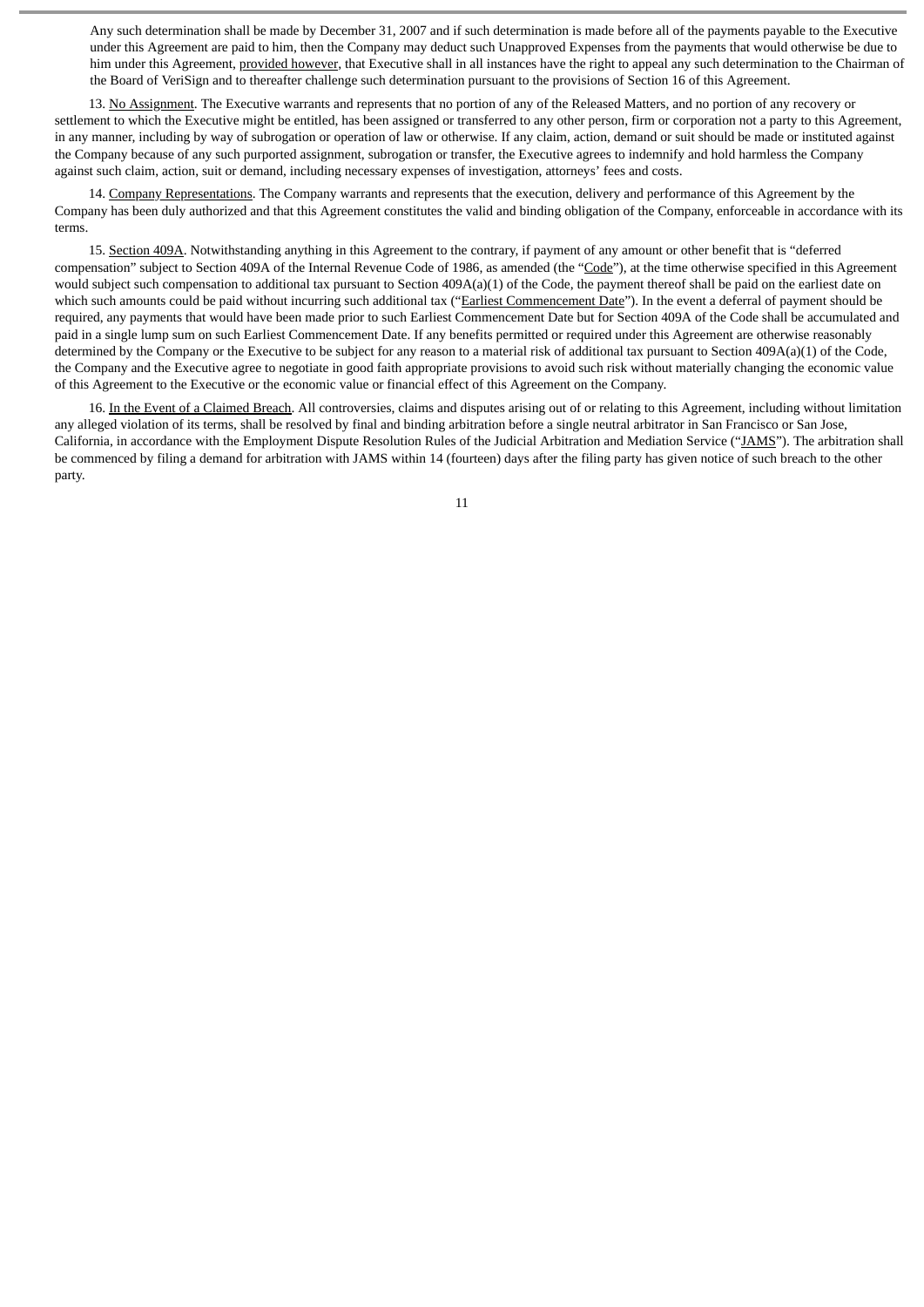Notwithstanding the foregoing, it is acknowledged that it will be impossible to measure in money the damages that would be suffered if the parties fail to comply with any of the obligations imposed on them under Sections 3 and 11 of this Agreement, and that in the event of any such failure, an aggrieved person will be irreparably damaged and will not have an adequate remedy at law. Any such person shall, therefore, be entitled to injunctive relief, including specific performance, to enforce such obligations, and if any action shall be brought in equity to enforce any of the provisions of Sections 3, 11 or 12(b) of this Agreement, none of the parties hereto shall raise the defense that there is an adequate remedy at law.

17. Choice of Law. This Agreement shall in all respects be governed and construed in accordance with the laws of the State of California, including all matters of construction, validity and performance, without regard to conflicts of law principles.

18. Notices. All notices, demands or other communications regarding this Agreement shall be in writing and shall be sufficiently given if either personally delivered or sent by facsimile or overnight courier, addressed as follows:

(a) If to the Company:

William A. Roper, Jr. Chief Executive Officer VeriSign, Inc. 487 East Middlefield Road Mountain View, California 94043 Facsimile No. (650) 426-5113 Phone No. (650) 426-7070

Copies to:

Richard H. Goshorn Senior Vice President, General Counsel and Secretary VeriSign, Inc. 21351 Ridgetop Circle Dulles, Virginia 20166 Facsimile No. (703) 450-7326 Phone No. (703) 948-4551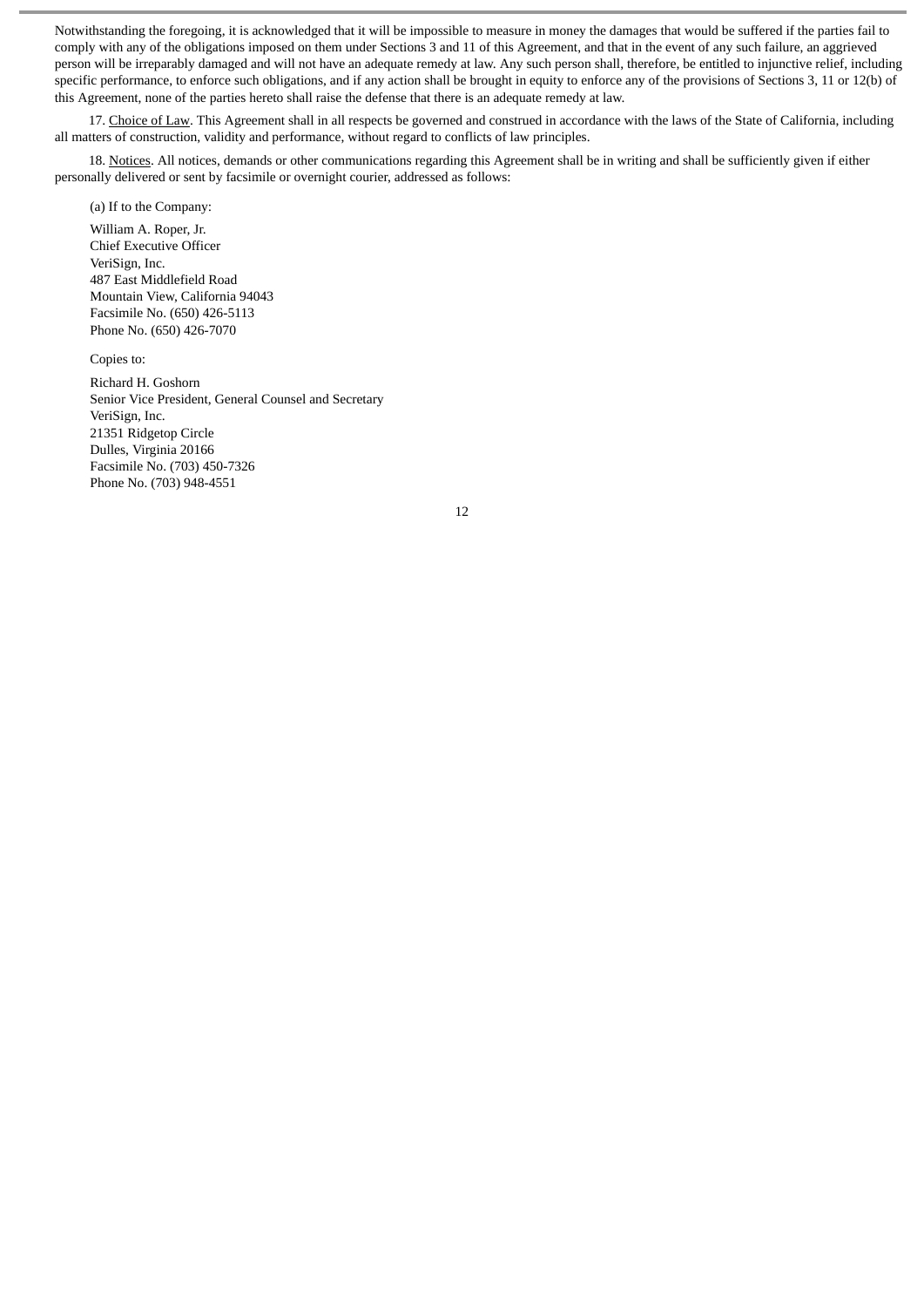(b) If to the Executive:

Stratton Sclavos 19222 Monte Vista Drive Saratoga, California 95070 Facsimile No. (408) 399-5670 Phone No. (408) 399-5660

Copy to:

Michael P. Groom Groom & Cave LLP 1570 The Alameda, Suite 100 San Jose, California 95126 Facsimile No. (408) 286-3423 Phone No. (408) 286-3300

19. Miscellaneous. This Agreement is the entire agreement between the parties and, with the exception of the Indemnification Agreement, the Confidentiality Agreement, the Undertaking Agreement, and the Stock Option Plans, Stock Option Agreements, Notices of Grant and Options Election Form governing the Executive's Options and RSUs, supersedes and replaces all prior and contemporaneous agreements or understandings, whether written or oral, between the Executive and the Company. Whenever possible, each provision of this Agreement shall be interpreted in a manner as to be effective and valid under applicable law, but if any provision shall be held to be prohibited or invalid under applicable law, such provision shall be ineffective only to the extent of such prohibition or invalidity, without invalidating or affecting the remainder of such provision or any of the remaining provisions of this Agreement. The Executive acknowledges that, except as expressly noted herein, there are no other agreements, written, oral or implied, and that he may not rely on any prior negotiations, discussions, representations or agreements. This Agreement may be modified only in writing, and such writing must be signed by both parties and recited that it is intended to modify this Agreement. This Agreement may be executed in separate counterparts, each of which is deemed to be an original and all of which taken together constitute one and the same agreement. Each party shall be solely responsible for and shall bear all of its own costs and expenses incident to its obligations under and in respect of this Agreement, including, but not limited to, any such costs and expenses incurred by such party in connection with the negotiation, preparation, performance of and compliance with the terms of this Agreement (including, without limitation, the fees and expenses of legal counsel or other representatives). The Executive understands and agrees that all payments under this Agreement will be subject to appropriate tax withholding and other deductions, as and to the extent required by law. To the extent any taxes may be payable by the Executive for the benefits provided to him by this Agreement beyond those withheld by the Company, the Executive agrees to pay them himself and to indemnify and hold the Company and the other persons and entities released herein harmless for any tax claims or penalties, and associated attorneys' fees and costs, resulting from any failure by him to make required payments.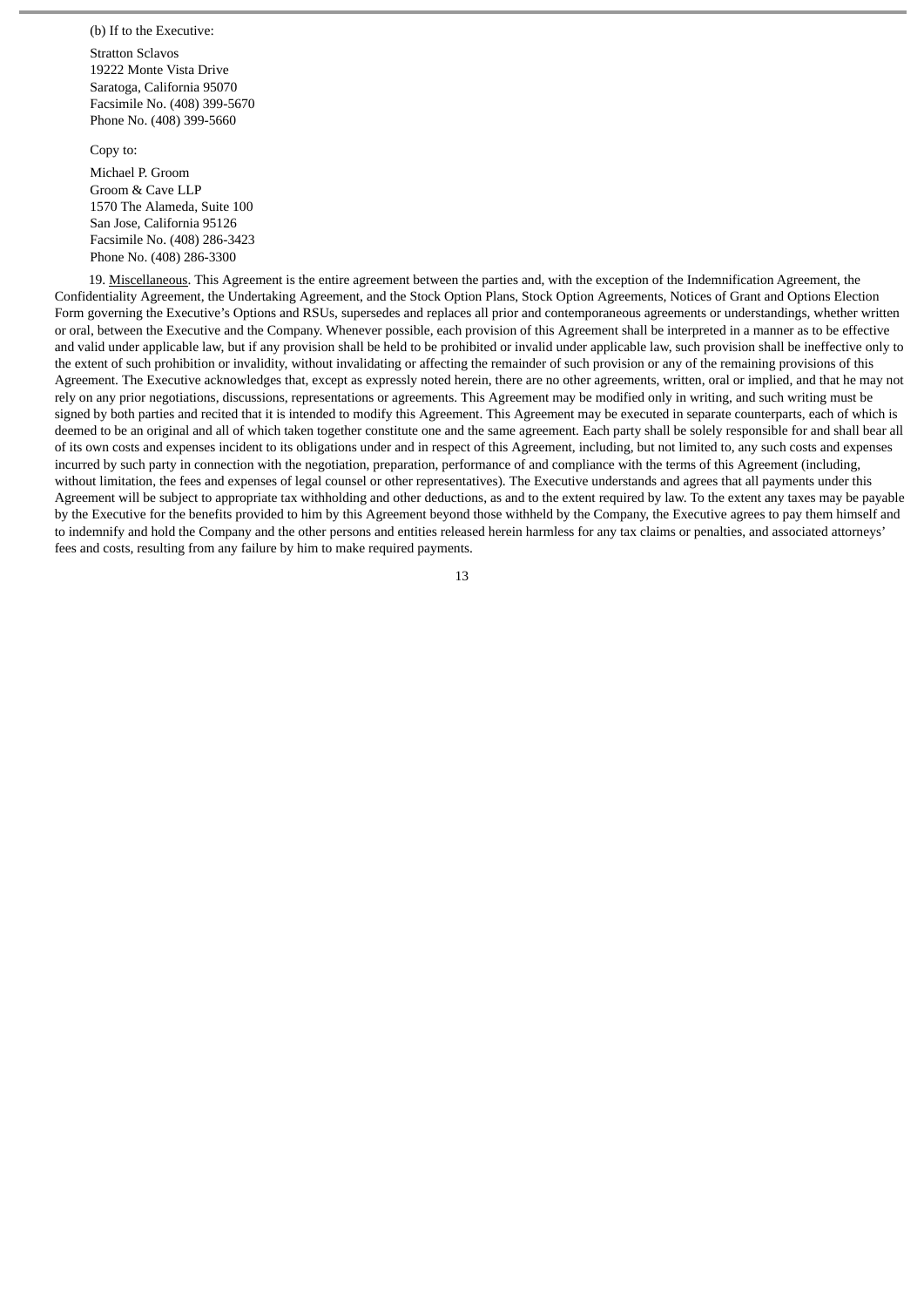IN WITNESS WHEREOF, the undersigned have caused this Consulting and Separation Agreement to be duly executed and delivered as of the date indicated next to their respective signatures below.

DATED: July 1, 2007 By: /S/ STRATTON SCLAVOS

Stratton Sclavos

VERISIGN, INC.

DATED: July 9, 2007 By: /S/ WILLIAM A. ROPER, JR.

William A. Roper, Jr. Chief Executive Officer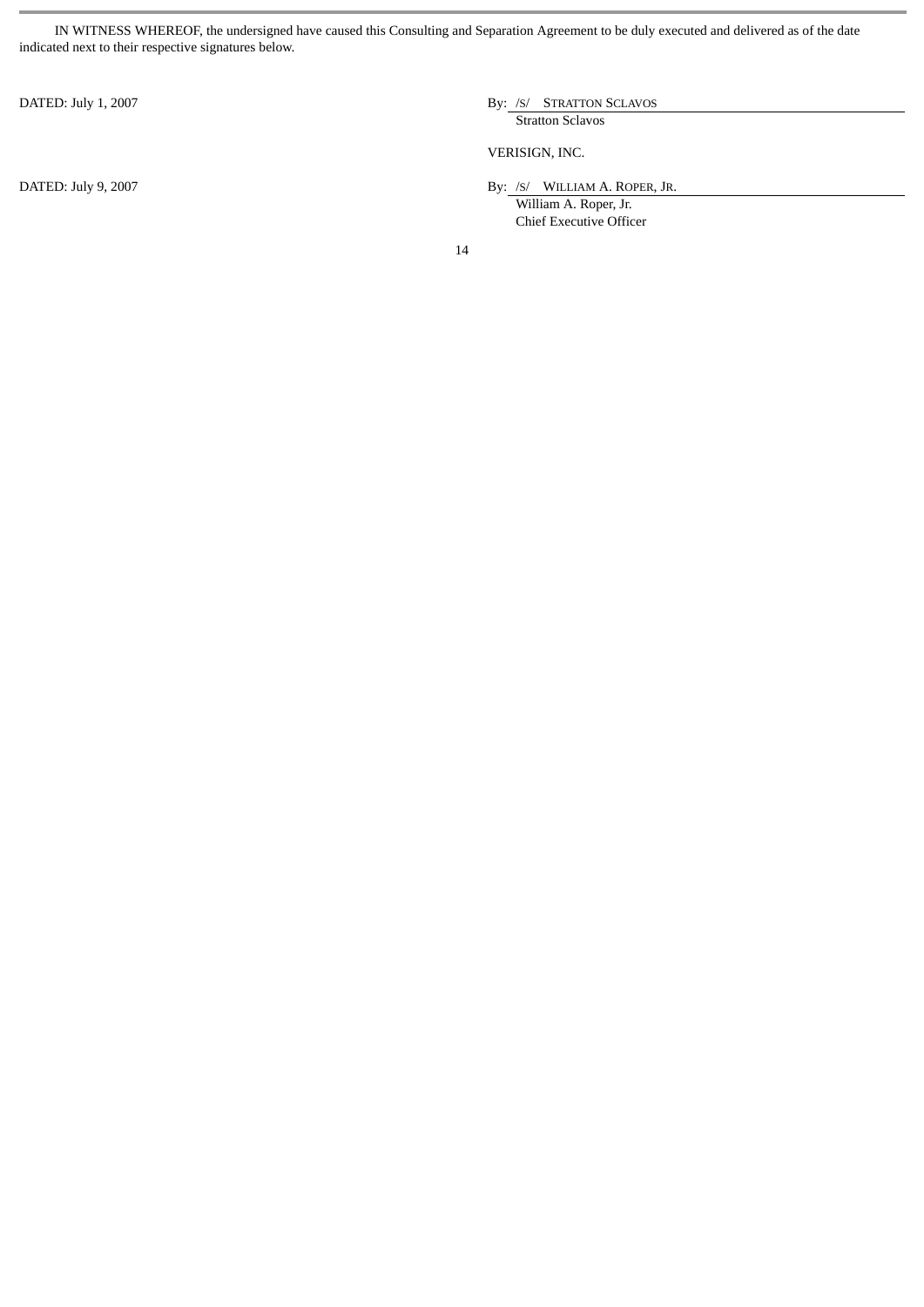# **Exhibit A**

# **OPTIONS OUTSTANDING**

|                   |           | <b>Exercise</b> |
|-------------------|-----------|-----------------|
| <b>Grant Date</b> | Number    | Price           |
| 12/29/00          | 100,000   | \$127.311       |
| 5/2/01            | 100,000   | \$59.40         |
| 8/1/01            | 1,225,000 | \$55.94         |
| 2/21/02           | 600,000   | \$26.312        |
| 5/24/02           | 600,000   | \$10.08         |
| 10/29/03          | 690,717   | \$15.87         |
| 12/17/04          | 250,000   | \$33.38         |
| 12/17/04          | 400,000   | \$35.049        |
| 11/1/05           | 385,300   | \$23.46         |
| 8/1/06            | 583,000   | \$17.94         |
| <b>Totals</b>     | 4,934,017 |                 |

1 The original exercise price was \$74.188. 2

The original exercise price was \$22.71.

# **RSUs OUTSTANDING**

| <b>Grant Date</b> | <b>Number</b> | <b>Unissued</b> |
|-------------------|---------------|-----------------|
| 12/17/04          | 125,000       | 82,4991         |
| 11/1/05           | 86,000        | 77,4002         |
| 8/1/06            | 64,800        | 64,8003         |
| <b>Totals</b>     | 275,800       | 224,699         |

1 42,501 RSUs vested to become a direct shareholding.

2 8,600 RSUs vested to become a direct shareholding.

3 None of these have vested.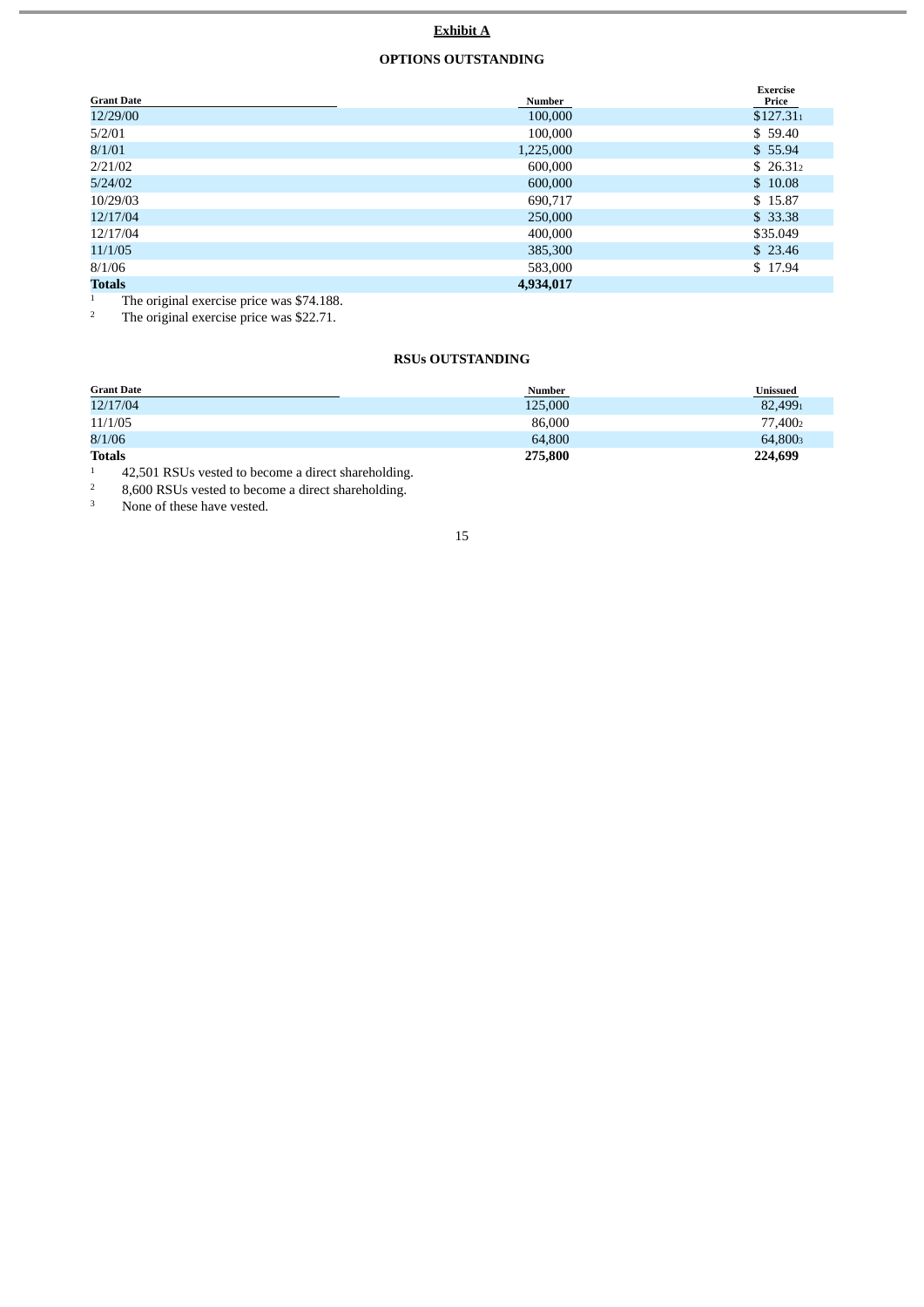### **Exhibit B**

## **EXTENSION OF EXERCISABILITY**

Extended exercisability terms applicable to all former employees:

1) If the period to exercise the participant's stock options upon termination of employment has expired prior to the expiration of the suspension by the Company of stock option exercises by its employees, officers and directors under the Company's stock option plans, which suspension began at 2:30 p.m. Pacific Time on August 9, 2006 (the "Restriction"), then such participant's period to exercise his/her stock options upon termination of employment as set forth in the Company's stock option plans, including the 2006 Equity Incentive Plan, 1998 Directors Stock Option Plan, 1998 Equity Incentive Plan and 2001 Stock Incentive Plan, as amended, and any assumed options under any other stock option or equity plans of acquired companies (collectively, the "Plans"), is extended by an additional thirty (30) days after the date the Restriction expires.

2) If the period remaining to exercise the participant's stock options upon termination of employment is less than thirty (30) days after the Restriction expires, then such participant's period to exercise his/her stock options upon termination of employment as set forth in the Plans is extended by an additional thirty (30) days minus the days remaining to exercise his/her stock options after the date the Restriction expires.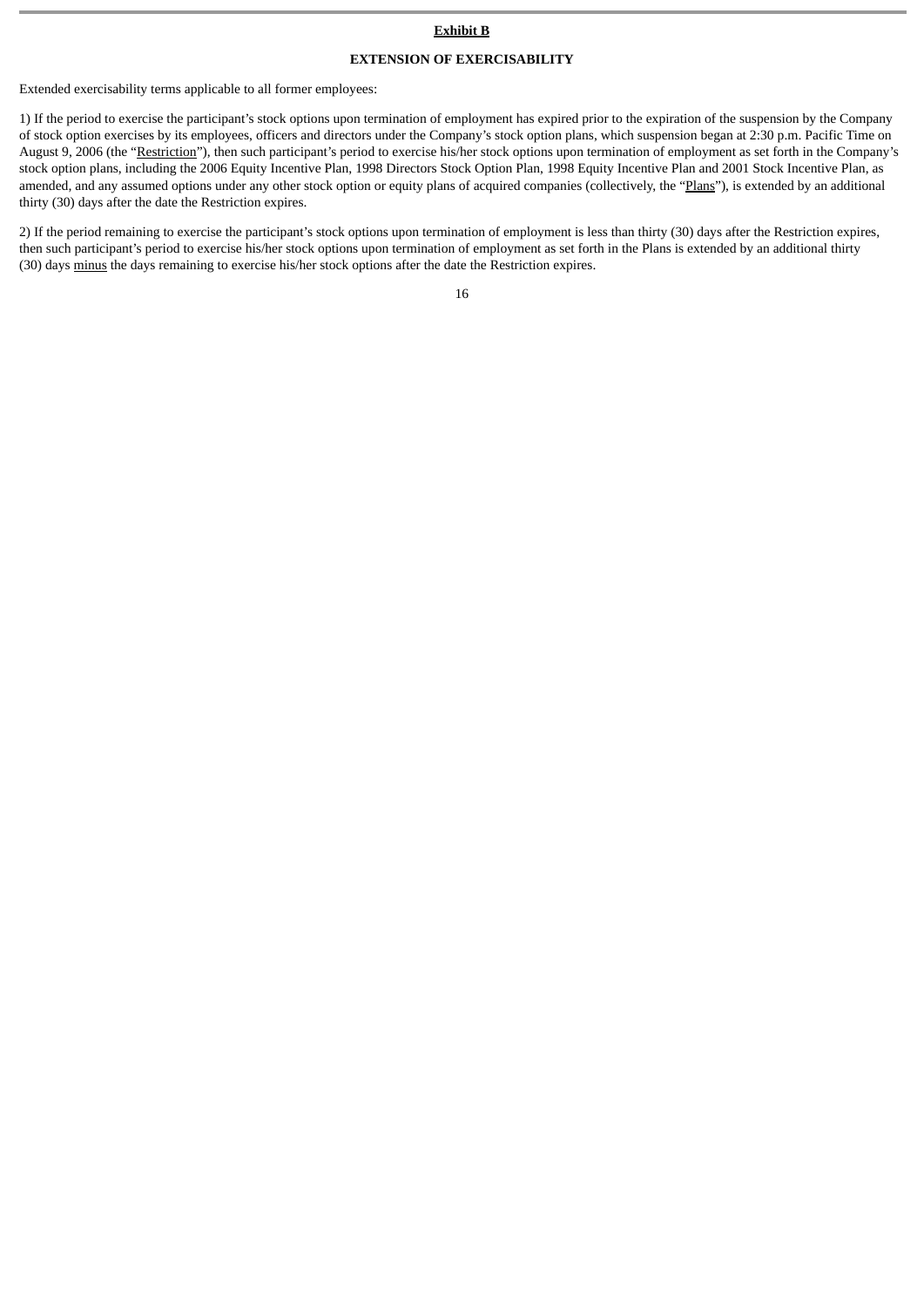

#### **Rodney Allen McCowan**

www.VeriSign.com

July 9, 2007

#### **Dear Rod:**

In an effort to assist you with your transition and to ensure an amicable and smooth separation, and contingent upon your acceptance of the terms and conditions of this Severance & General Release Agreement (the "*Agreement*"), VeriSign, Inc. ("*VeriSign*" or the "*Company*") hereby offers you the package described below.

1. Termination Date. This Severance & General Release Agreement (the "*Agreement*") confirms that your employment with VeriSign was terminated effective as of June 30, 2007 (the "*Termination Date*").

2. Severance from VeriSign. In consideration for the covenants and promises herein and provided you accept and remain in compliance with the terms and conditions of this Agreement, you will be provided with the following benefits:

2.1 Annual Base Salary. VeriSign will pay you a severance in the total amount of Three Hundred Sixty Thousand Dollars (**\$360,000)** (the *"Severance Payment"*), which shall be payable in two installments, as described below.

VeriSign will pay you the first installment of the Severance Payment, which shall be in the amount of Two Hundred Forty-One Thousand Two Hundred Dollars (**\$241,200)** within thirty days of the Effective Date of this Agreement, provided you are then in full compliance with your obligations under this Agreement. For the purposes of this Agreement, *"Effective Date"* means the eighth day after you return the signed Agreement to VeriSign, provided you return the signed Agreement before the Acceptance Expiration Date and then do not revoke your acceptance of this Agreement during the Revocation Period (defined at Section 3.2 below). For the purposes of this Agreement, the *"Acceptance Expiration Date"* means the date that is twenty-two days after the date on which VeriSign provides this Agreement to you.

VeriSign will pay you the second installment of the Severance Payment, which shall be in the amount of One Hundred Eighteen Thousand Eight Hundred Dollars (**\$118,800)** on the one year anniversary of the Termination Date, provided that you are then in full compliance with your obligations under this Agreement, including without limitation your obligations under Section 7 and 8 of this Agreement. VeriSign agrees to act in good faith when determining whether you have complied with your obligations under this Agreement. If VeriSign determines that you have not complied with your obligations under this Agreement and consequently withholds payment of the second installment of Severance Payment then you may challenge such decision in an arbitration proceeding in

#### **CONFIDENTIAL**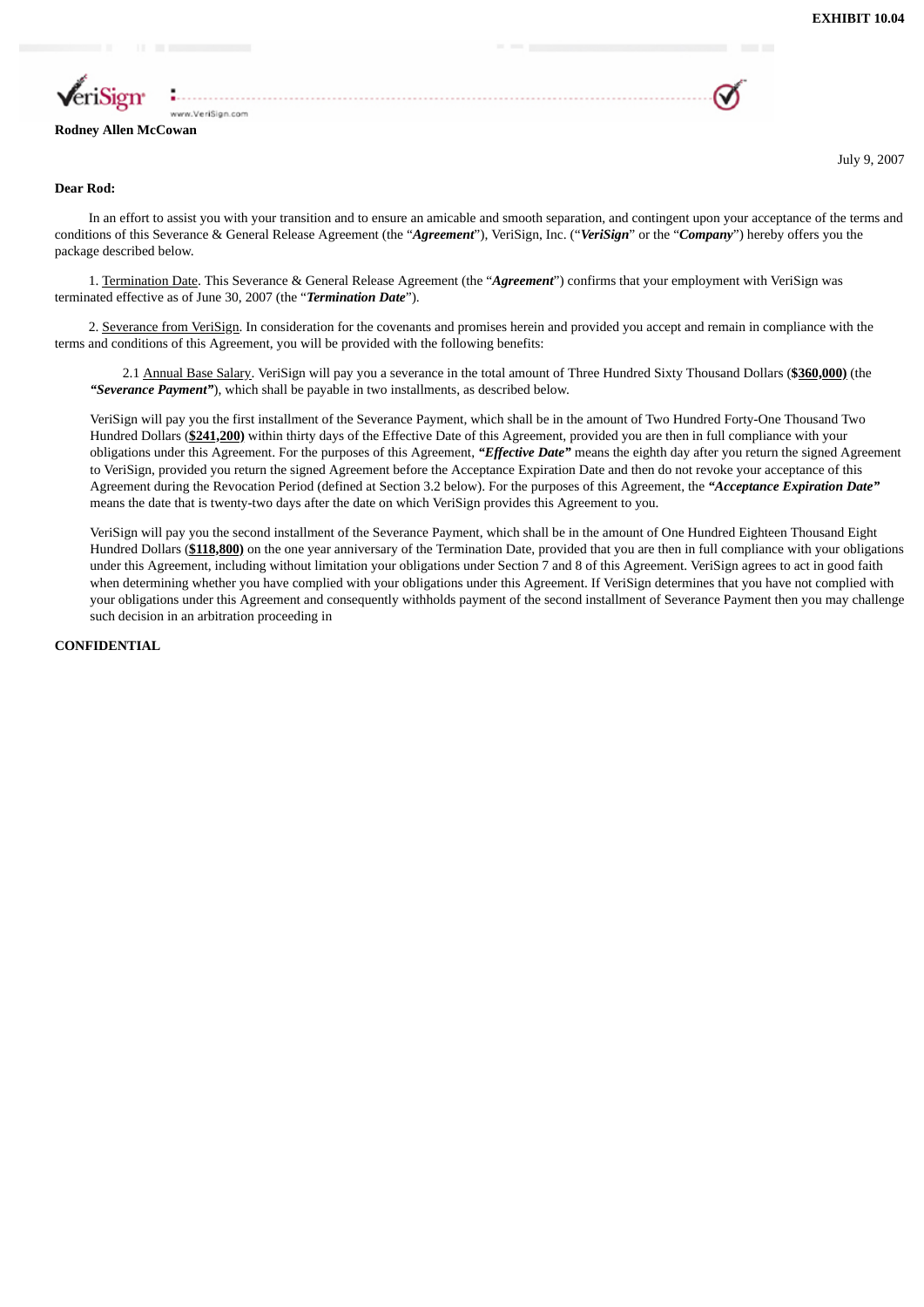accordance with Section 12.2 below. The losing party in such arbitration proceeding shall pay the prevailing party's reasonable attorneys' fees incurred in connection with such arbitration.

You agree that the Severance Payment is not required under the Company's normal policies and procedures, and is provided as a severance solely in connection with this Agreement, and that you are not entitled to any payments from the Company or the other persons and entities released by this Agreement other than as set forth in this Agreement.

2.2 Annual Bonus. VeriSign will pay you a portion of your bonus for 2007 in the amount of One Hundred Twenty-Six Thousand Dollars (**\$126,000**) (the *"2007 Bonus"*). Payment of the 2007 Bonus will be contingent upon your full compliance with your obligations under this Agreement, including without limitation your obligations under Sections 7 and 8 below of this Agreement.

The payment of the 2007 Bonus will be made to you at the time that VeriSign issues 2007 bonuses to its employees, which will be no later than March 15, 2008.

If VeriSign determines that you have not complied with your obligations under this Agreement and consequently withholds payment of the 2007 Bonus then you may challenge such decision in an arbitration proceeding in accordance with Section 12.2 below. The losing party in such arbitration proceeding shall pay the prevailing party's reasonable attorneys' fees incurred in connection with such arbitration.

2.3 COBRA Premiums. VeriSign also will make a payment to you within thirty (30) days of the Effective Date in the amount of Fourteen Thousand Six Hundred Dollars (**\$14,600)** which is the equivalent of Twelve (12) months' of COBRA premiums (consistent with your current coverage levels). You will need to apply for COBRA if you would like to extend your benefits coverage beyond the Termination Date.

2.4 Life Insurance. In addition, within thirty (30) days of the Effective Date, VeriSign will provide you with a payment in the amount of One Thousand Five Hundred Sixty-Seven and 56/100 Dollars (**\$1,567.56)**, which is the equivalent of Twelve (12) months' of life insurance premiums (consistent with your current coverage levels). You will need to contact your life insurance provider if you want to maintain your life insurance policy beyond the Termination Date.

2.5 Executive Outplacement Services. Within thirty (30) days of the Effective Date, VeriSign will provide you with a payment in the amount of Seven Thousand Five Hundred Dollars **(\$7,500)**, which is intended for your use toward outplacement services.

2.6 Release From Repayment Of Sign-On Bonus. VeriSign will not seek reimbursement from you of the Fifty Thousand Dollar (\$50,000) signon bonus that it paid to you upon the commencement of your employment.

2.7 Stock Options and RSU's. For the purpose of clarification, all VeriSign stock options and restricted stock units ("RSU's") that were granted to you by the Company will be unvested as of the Termination Date and will not vest after the Termination Date.

## **CONFIDENTIAL**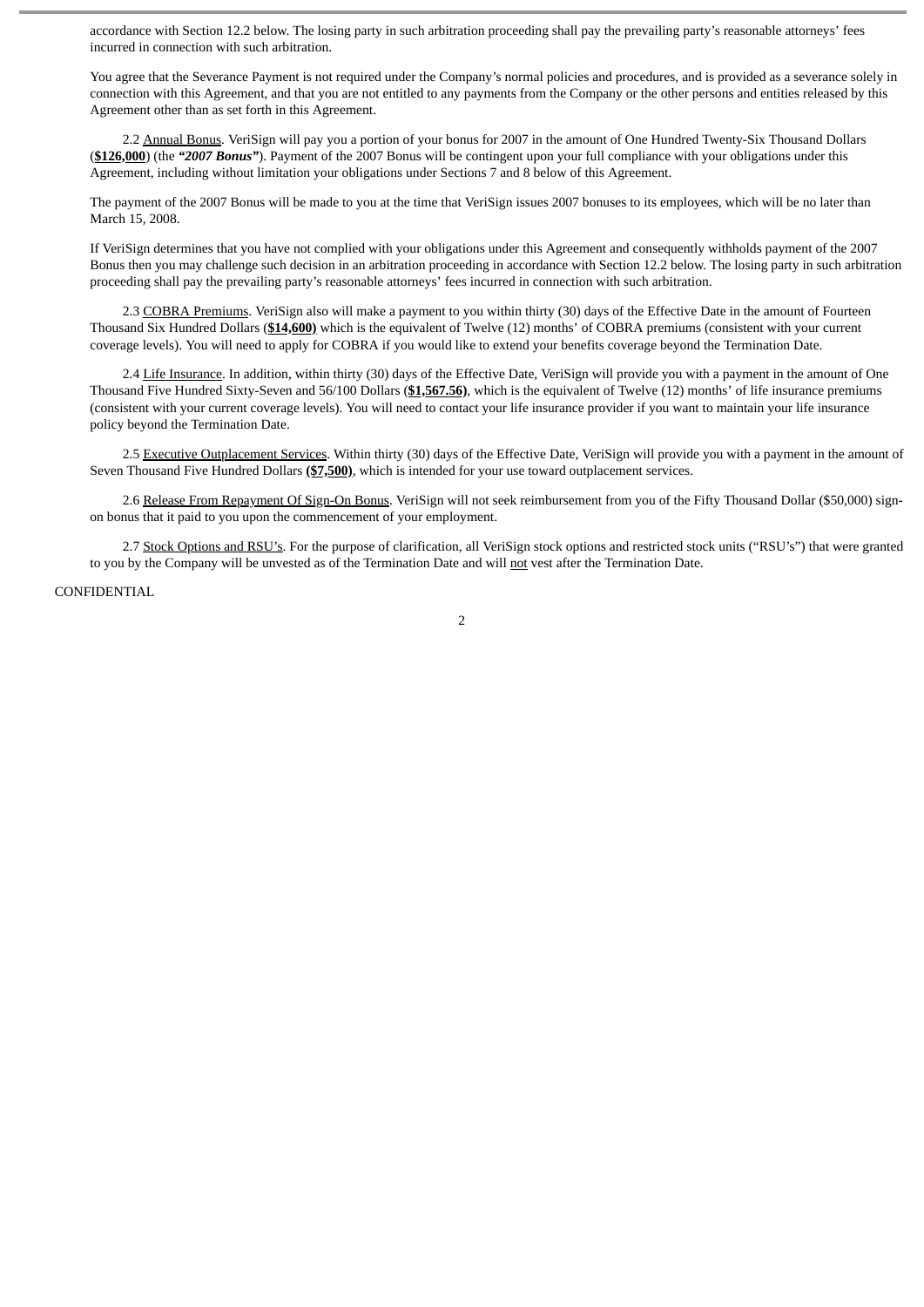In accordance with the VeriSign, Inc. 2006 Equity Incentive Plan, you will not be able to exercise any of such unvested VeriSign stock options and unvested RSU's and such stock options and RSU's will revert to VeriSign upon the termination of your employment.

2.8 Business Expense Reimbursements. Please submit any expense reports you may have for travel or business related expenses that you incurred during your employment with VeriSign for reimbursement within thirty (30) days after the Termination Date. All valid expense reports that are properly submitted will be paid on the regular expense cycle, subject to the terms and conditions of the VeriSign Travel and Expense Reimbursement Policy (the "Expense Reimbursement Policy").

2.9 Full Payment. On or around the Termination Date, you will receive your final salary payment and payment for any hours of Paid Time Off (*"PTO"*) that you may have accrued but not used as of the Termination Date. Except as expressly stated above, you shall not be entitled to any other or further compensation, remuneration, reimbursement payments, options, stock, or other equity issue of or from VeriSign or any VeriSign Party (defined at Section 3 below). By executing this Agreement, you are acknowledging and agreeing that, once the above noted payments have been made, you will have received all payments from VeriSign for the work you have performed for VeriSign or any VeriSign Party and acknowledge and agree that VeriSign and the VeriSign Parties do not owe you any more money, compensation or benefits for any hours you worked through the Termination Date or under any and all other severance, change of control or other agreements that you may have or have had with the Company, any of its subsidiaries, affiliates or joint ventures, whether written, oral or implied.

2.10 Change of Control. Upon a Change of Control of the Company, all of the payments set forth above in this Section 2 which are to be made to you under this Agreement but which have not been paid to you as of the Change of Control shall become immediately due and payable, provided that at that time you are in full compliance with your obligations under this Agreement. For the purposes of this Agreement, "*Change of Control*" means: (i) a sale of all or substantially all the assets of the Company, or (ii) a merger or consolidation in which the Company is not the surviving corporation and in which beneficial ownership of securities of the Company representing at least fifty percent (50%) of the combined voting power entitled to vote in the election of directors has changed. Notwithstanding the foregoing, Change of Control shall not include any transaction effected primarily for the purpose of financing the Company with cash (as determined by the VeriSign Board of Directors acting in good faith without regard to whether such transaction is effectuated by a merger, equity financing or otherwise).

If VeriSign determines that you have not complied with your obligations under this Agreement and consequently withholds any payments to you that would otherwise be due to you in connection with a Change of Control as described above then you may challenge such decision in an arbitration proceeding in accordance with Section 12.2 below. The losing party in such arbitration proceeding shall pay the prevailing party's reasonable attorneys' fees incurred in connection with such arbitration.

CONFIDENTIAL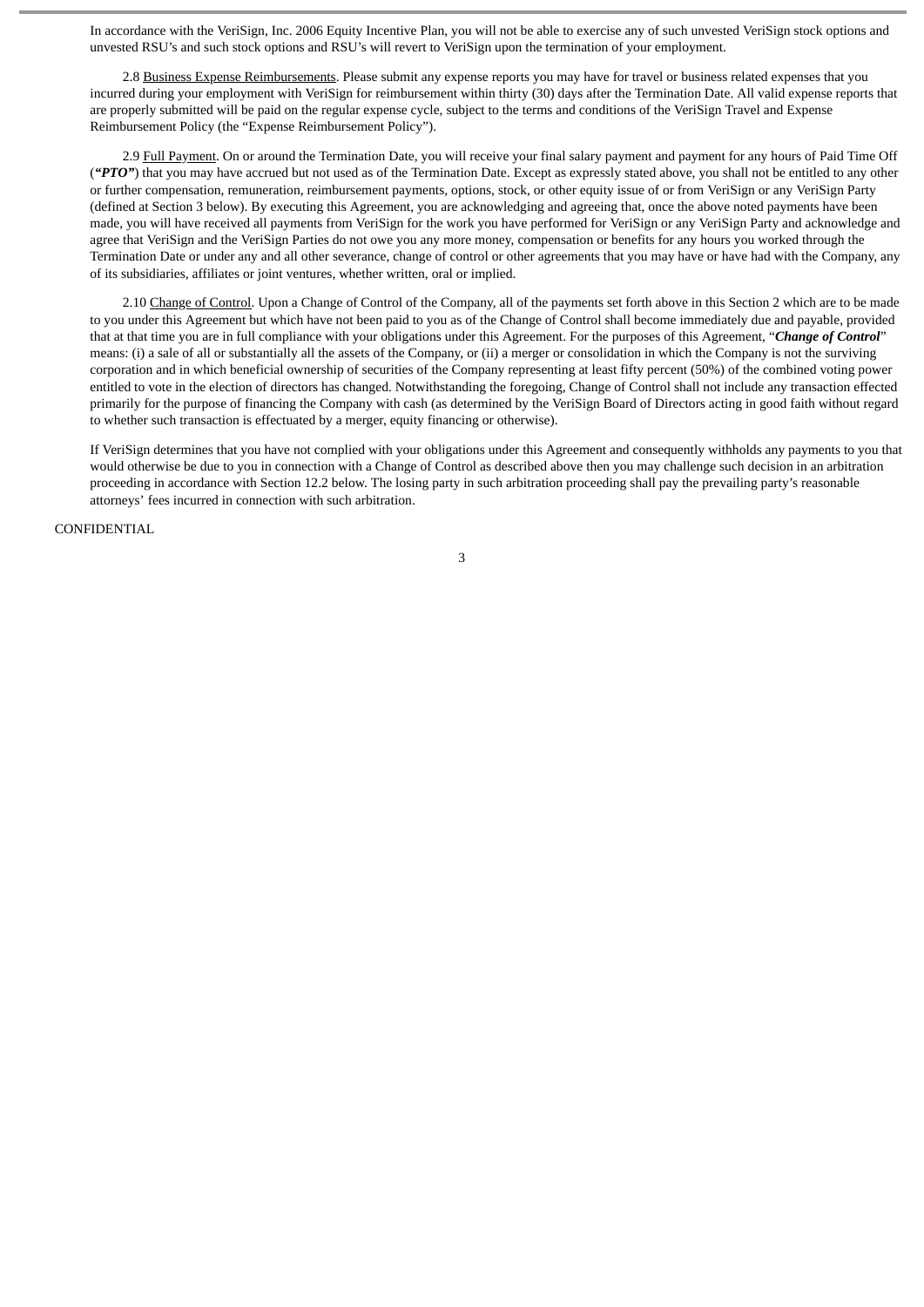3. Release of Claims. In consideration for the above benefits and other good and valuable consideration, the receipt and adequacy of which is hereby acknowledged, your signature below indicates your agreement as follows:

3.1 General Release. In keeping with our intent to allow for an amicable separation, and as part of our accord, and deeming this Agreement to be fair, reasonable, and equitable, and intending to be legally bound hereby, you agree to and hereby do, for yourself and for each of your heirs, executors, administrators and assigns, forever and irrevocably fully release and discharge VeriSign (including any subsidiary or affiliated entities, or any joint ventures to which VeriSign or any of its subsidiaries is a party and all of their respective officers, directors, employees, agents, insurance carriers, auditors, accountants, attorneys, representatives, shareholders, predecessors, successors, purchasers, assigns, and representatives) (collectively the *"VeriSign Parties"*) from any and all grievances, liens, suits, judgments, claims, demands, debts, defenses, actions or causes of action, obligations, damages, and liabilities whatsoever which you now have, have had, or may have, whether the same be known or unknown, at law, in equity, or mixed, in any way arising out of or relating in any way to any matter, act, occurrence, or transaction that occurred before or as of the Termination Date, including but not limited to your employment with VeriSign and your separation from VeriSign. **This is a General Release.** This General Release is a material inducement for the Company to enter into this Agreement. You expressly acknowledge that this General Release includes, but is not limited to, your release of any tort and contract claims, arbitration claims, claims under any local, state or federal law, wage and hour law, wage collection law or labor relations law, and any claims of discrimination or harassment on the basis of age, race, sex, sexual orientation, religion, disability, national origin, ancestry, citizenship, retaliation or any other claim of employment discrimination or retaliation, and any claims under the Civil Rights Acts of 1964 and 1991 as amended (42 U.S.C. §§ 2000e et seq.), the Age Discrimination In Employment Act (the "ADEA") (29 U.S.C. §§ 621 et seq.), Executive Order 11141, the Americans With Disabilities Act (42 U.S.C. §§ 12101 et seq.), the Rehabilitation Act of 1973 (29 U.S.C. §§ 701 et seq.), the Employee Retirement Income Security Act of 1974, as amended, 29 U.S.C. § 1001 et seq., the Worker Adjustment and Retraining Notification Act, the Older Workers Benefit Protection Act, the Family and Medical Leave Act (29 U.S.C. §§ 2601 et seq.), the Fair Labor Standards Act (29 U.S.C. §§ 201 et seq.), the Equal Pay Act of 1963, 29 U.S.C 206 and any other claim under any law prohibiting employment discrimination, harassment or relating to employment, including without limitation any applicable state law counterpart of any of the foregoing, including the California Fair Employment and Housing Act, the California Family Rights Act and claims under the California Labor Code. This General Release also includes, without limitation, your release of all claims for wrongful termination, constructive termination, violation of public policy, breach of any express or implied contract, breach of any implied covenant, fraud, intentional or negligent misrepresentation, emotional distress, defamation, slander or any other claims related to your relationship with any VeriSign Parties.

You hereby knowingly waive any and all rights you have or may have under Section 1542 of the California Civil Code. Section 1542 provides as follows:

**CONFIDENTIAL**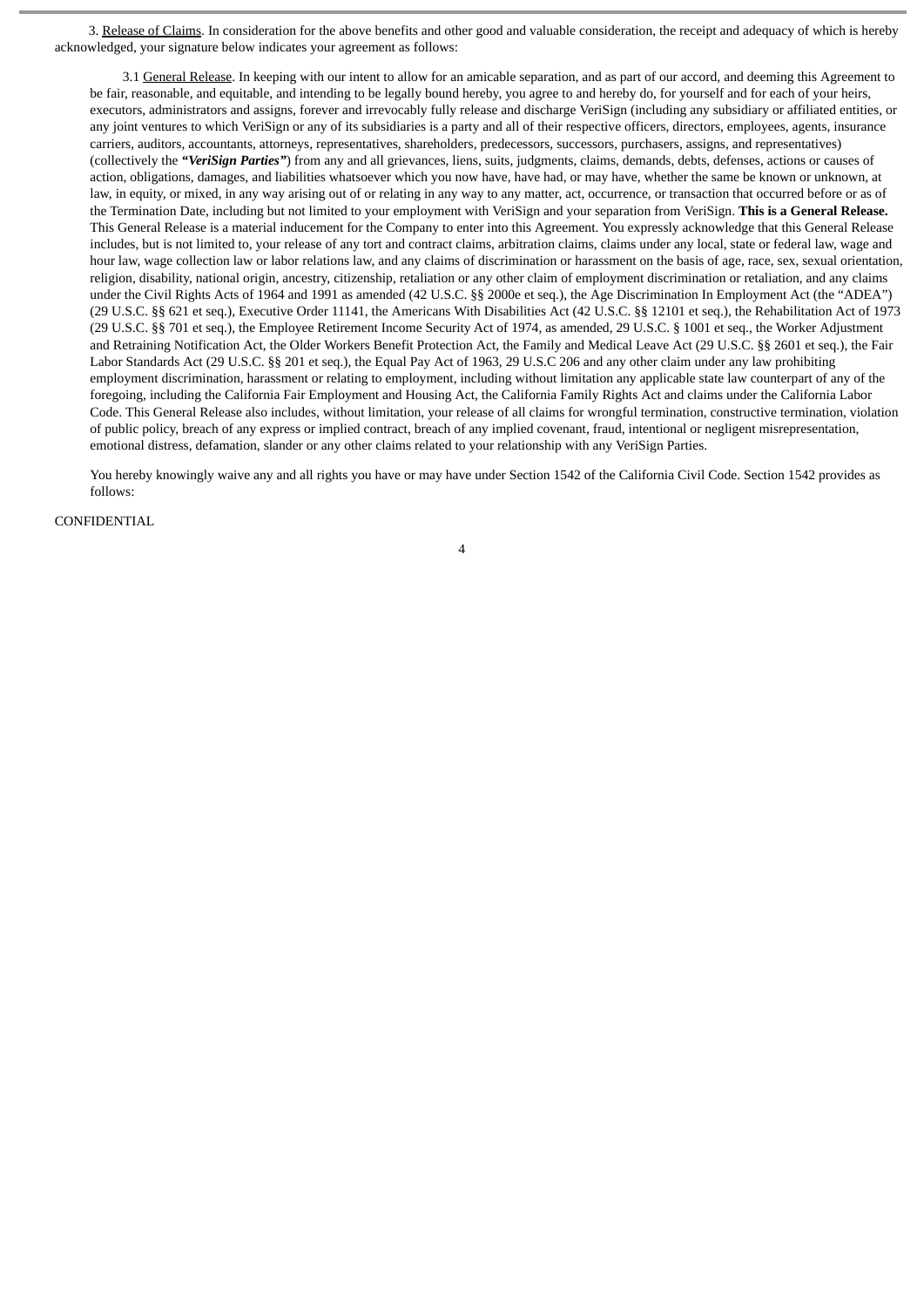A GENERAL RELEASE DOES NOT EXTEND TO CLAIMS WHICH THE CREDITOR DOES NOT KNOW OR SUSPECT TO EXIST IN HIS FAVOR AT THE TIME OF EXECUTING THE RELEASE, WHICH IF KNOWN BY HIM MUST HAVE MATERIALLY AFFECTED HIS SETTLEMENT WITH THE DEBTOR.

Notwithstanding Section 1542 of the Civil Code of California, you expressly consent that this Agreement shall be given full force and effect according to each and all of its expressed terms and provisions, including as well those relating to unknown claims, charges, demands, suits, actions, causes of action and debts, if any. You acknowledge that you understand the significance and consequence of this specific waiver of Section 1542. You understand that this Agreement is not an admission of liability under any statute or otherwise by VeriSign, and that VeriSign does not admit but denies any violation of your legal rights.

You represent that you are not aware of any possible claims by you other than the claims that you have waived and released by this Agreement. You acknowledge that you have been advised of your right to consult with legal counsel and expressly agree to waive any rights you may have to any claims, whether the facts or basis for any cause of action are known or unknown as of the Effective Date of this Agreement, and acknowledge such waiver under any common law principle or statute which may govern waivers of such claims. You represent that you have no lawsuits, claims, or actions pending in your name, or on behalf of any other person or entity, against VeriSign or any VeriSign Party, and that if, unbeknownst to you, such a complaint, charge or lawsuit has been filed on your behalf, you will immediately cause it to be withdrawn and dismissed. You further represent that you have no known workplace injuries or occupational diseases.

You also represent that you do not intend to bring any claims on behalf of any other person or entity against VeriSign or any other VeriSign Party. You agree that you will not counsel or assist any attorneys or their clients in the presentation or prosecution of any disputes, differences, grievances, claims, charges, or complaints by any third party against VeriSign and/or any VeriSign Party, unless under a government agency request, subpoena or other court order to do so. You further agree both to immediately notify VeriSign upon receipt of any court order, subpoena, document or any legal discovery device that requests your involvement in any way in any legal matter concerning VeriSign or that seeks or might require the disclosure or production of the existence or terms of this Agreement, and to furnish, within three (3) business days of its receipt, a copy of such subpoena or legal discovery device to VeriSign's General Counsel in accordance with Section 12.7 below.

The only claims that this Agreement does not release are: (i) a claim to enforce this Agreement subject to the terms and conditions of this Agreement; (ii) claims for unemployment compensation or any state disability insurance benefits pursuant to the terms of applicable state law; (iii) claims to continued participation in certain of the Company's group benefit plans pursuant to the terms and conditions of COBRA; or (iv) the right to bring to the attention of the Equal Employment Opportunity Commission claims of discrimination; provided however that you do release the right to secure any

**CONFIDENTIAL**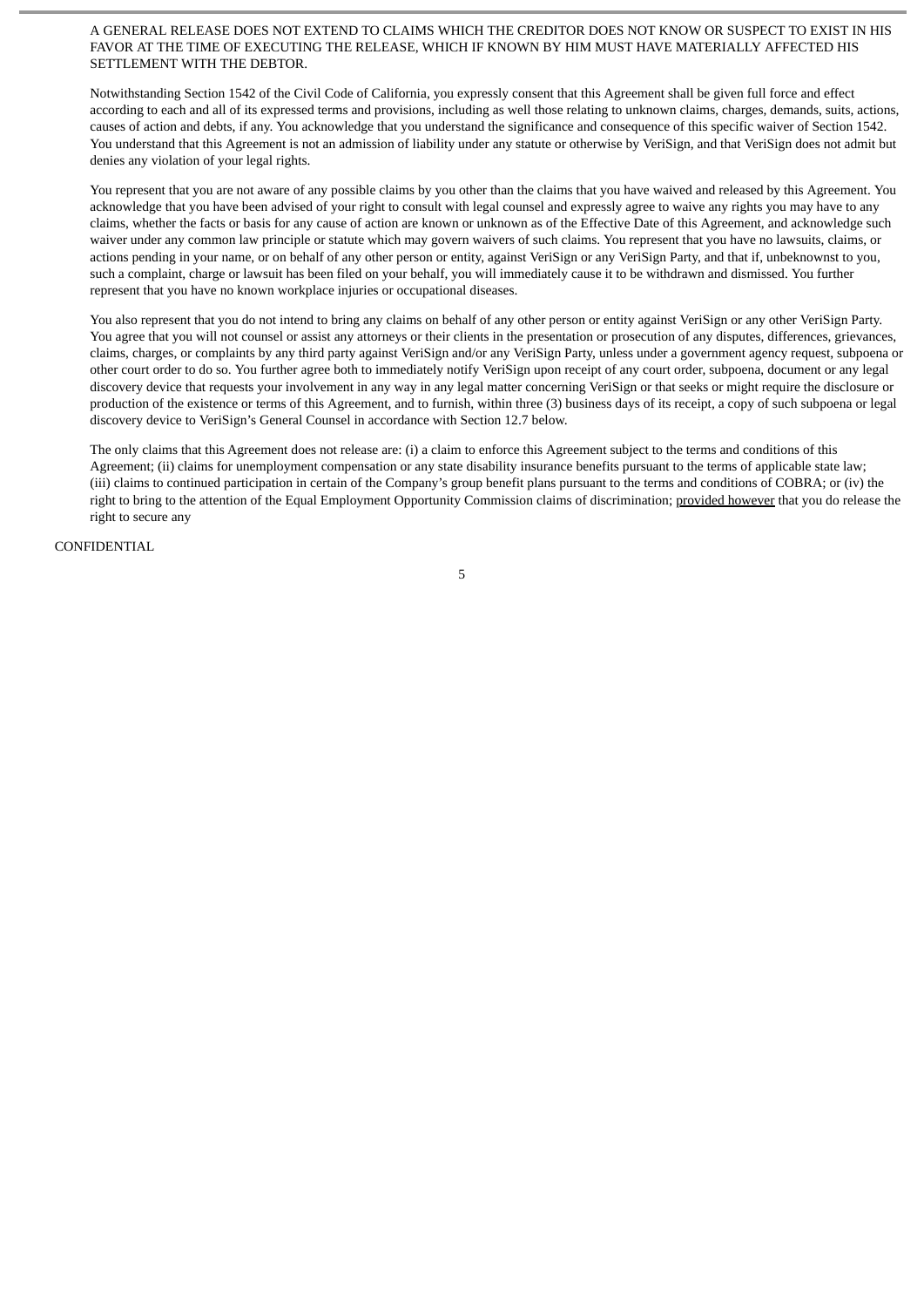damages for alleged discriminatory treatment. You hereby promise that you will not pursue any claim that you have settled by this Agreement. You agree that if you break this promise, you will pay all of VeriSign's costs and expenses (including reasonable attorneys' fees) related to the defense of any claims.

3.2 OWBPA Notice. In accordance with the Older Workers Benefit Protection Act, you acknowledge that you are waiving and releasing any rights you may have under the Age Discrimination in Employment Act and that this waiver and release are knowing and voluntary. You further acknowledge that: (i) this Agreement is written in a manner that is understandable to you; (ii) the waiver and release of claims under the ADEA contained in this Agreement does not cover rights or claims that may arise after the date on which you sign this Agreement; (iii) this Agreement provides for consideration in addition to anything of value to which you are already entitled; (iv) you are advised that you may consult with an attorney prior to executing this Agreement; (v) you have been granted twenty-one (21) days after being presented with this Agreement to decide whether or not to sign it and that if you sign this Agreement before the expiration of such period you do so voluntarily after having had the opportunity to consult with an attorney and hereby waive the remainder of the twenty-one (21) days period; (vi) any changes to this Agreement, whether material or immaterial, will not re-start the running of the twenty-one (21) day acceptance period; (vii) you have seven (7) calendar days following the date you return the signed Agreement to revoke your acceptance of this Agreement (the *"Revocation Period"*); and (viii) this Agreement shall not be effective until the Revocation Period has expired.

You acknowledge that the consideration given for this waiver and release Agreement is in addition to anything of value to which you were already entitled and is not an employment benefit. You acknowledge that the amounts to be paid by VeriSign under this Agreement are adequate consideration for your execution of this Agreement and for any and all outstanding obligations that may be owed to you by VeriSign.

3.3 Cooperation. You agree to make yourself available upon reasonable notice from VeriSign or its attorneys to provide testimony through declarations, affidavits, depositions or at a hearing or trial, and to work with VeriSign in preparation for such event, and to cooperate with any other reasonable request by VeriSign in connection with the defense or prosecution of any lawsuit to which a VeriSign Company is a party currently pending or filed after the Termination Date. For the purposes of this Agreement, the term *"VeriSign Company"* means VeriSign, Inc., its subsidiaries and any joint ventures to which VeriSign or its subsidiaries are a party. If VeriSign so requests your cooperation in connection with any legal matter then VeriSign agrees to pay for any reasonable expenses, such as economy class airfare or lodging, that you incur in connection with assisting VeriSign, provided you notify VeriSign in advance of what your reasonable expenses are expected to be and receive prior written approval from VeriSign for such expenses.

4. Return of Company Property. You agree to return to VeriSign either on the Termination Date or on any other date agreed to by VeriSign any and all property of VeriSign, including without limitation your computer, your ID badge and any other property or equipment issued to you by VeriSign, files, correspondences, notes, notebooks, reports, plans, business

CONFIDENTIAL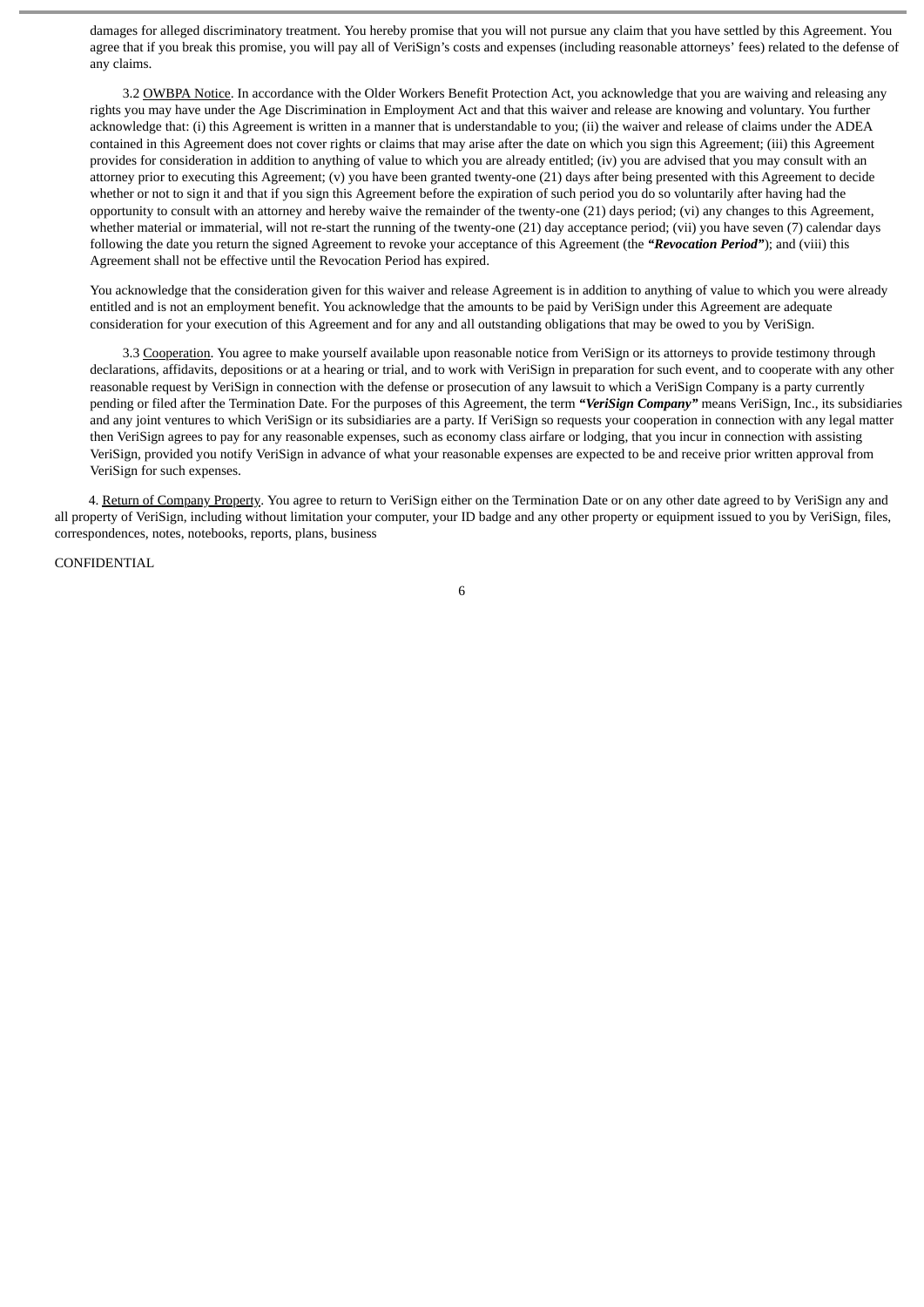plans, financial documents and any other documents prepared for or by VeriSign concerning the Company or the Company's customers, employees, products, services, technology, processes or strategies, including copies of all original documents.

5. Ongoing Confidentiality Obligations. You agree to keep confidential and not to use any trade secret, confidential business or proprietary information which you acquired during your employment with VeriSign, including, but not limited to, any marketing, finance, business, legal, technical, or sales information, plans, or strategies related to any VeriSign Company or any of their respective customers. This is intended to cover any information of a nature not normally disclosed by VeriSign to the general public. You agree that every term of this Agreement, including, but not limited to, the fact that an agreement has been reached and the amounts to be paid under this Agreement, shall be treated by you as strictly confidential, and expressly covenant not to display, publish, disseminate, or disclose the terms of this Agreement to any person or entity other than your immediate family members, your attorneys or your tax advisors and you agree to instruct them to keep the terms of this Agreement confidential. You also agree that the VeriSign Assignment of Invention, Nondisclosure And Nonsolicitation Agreement (the "*VeriSign Confidentiality Agreement*") that you signed on October 10, 2006 remains in full force and effect in accordance with its terms.

6. Nondisparagement / No Unauthorized Public Statements. You agree to refrain from making any derogatory, disparaging or defamatory remarks, statements or communications about any VeriSign Party or concerning any products or services being developed, marketed or sold by any VeriSign Company. You further agree that you will not make any public statement about VeriSign or any other VeriSign Party without the advance written approval of VeriSign's Chief Executive Officer.

VeriSign agrees that neither the Chief Executive Officer of the Company, any member of the Board of Directors, any Executive Vice President of the Company nor any Senior Vice President who reports directly to the Chief Executive Officer of the Company shall make any derogatory, disparaging or defamatory remarks, statements or communications about you.

#### 7. Non-solicitation.

7.1 Nonsolicitation of Employees and Consultants. During the term of your employment with VeriSign and for twelve (12) months after the Termination Date, you agree that you will not directly or indirectly solicit, encourage or induce, or attempt to solicit, encourage or induce, any employee or consultant of a VeriSign Company to terminate his/her employment or consulting relationship with such VeriSign Company. For the purpose of clarification, this Agreement does not prohibit you at any time from hiring or otherwise engaging the services of any individual who, on their own initiative, responds to an employment advertisement or otherwise takes the initiative to seek an employment or consulting opportunity with you.

7.2 Nonsolicitation of Customers. For twelve (12) months after the Termination Date, you agree that you will not directly or indirectly:

7

# **CONFIDENTIAL**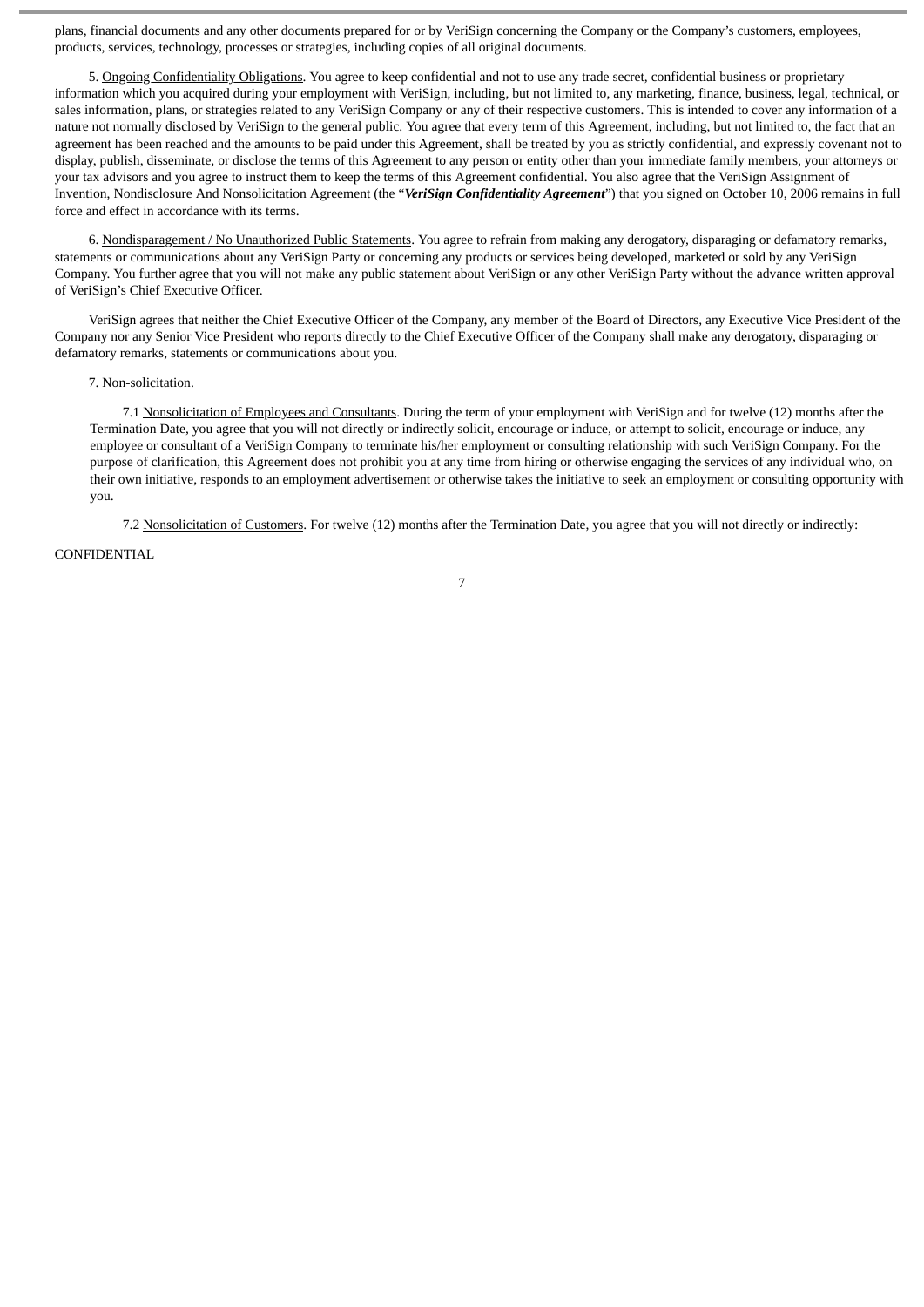(i) contact or solicit business from any customer (including any prospective customer) of any VeriSign Company for the purpose of attempting to sell, license or otherwise provide to such customer (or prospective customer) any Restricted Products or Services (defined below); or

(ii) interfere or attempt to interfere with the relationship or prospective relationship of any VeriSign Company with any person or entity that is or is expected to become a customer of a VeriSign Company.

For the purposes of this Agreement, "*Restricted Products or Services*" means any product or service that is similar to or competes with any product or service that any VeriSign Company was developing, providing, selling, licensing, marketing or distributing to customers or potential customers as of the Termination Date.

8. Noncompete. In light of your continued knowledge of confidential and proprietary information and trade secrets of VeriSign, and acknowledging that it would be difficult for you to accept employment competitive with VeriSign without the risk of use or disclosure of confidential and proprietary information and trade secrets of the company, however inadvertent, you agree that, during the term of your employment with VeriSign and for twelve (12) months after the Termination Date, you will not, in any county, state, country or other jurisdiction in which any VeriSign Company does business or, as of the Termination Date, is planning to do business:

(i) directly or indirectly, alone or with others, engage in any Restricted Business (as defined below);

(ii) be or become a director, officer, stockholder, owner, co-owner, partner, member, trustee, promoter, founder, employee, agent, representative, distributor, reseller, sublicensor, investor, lender, consultant, contractor, advisor or manager of or to, or otherwise acquire or hold any interest in any person or entity that engages in a Restricted Business;

(iii) permit your name to be used in connection with a business that is a Restricted Business; or

(iv) directly or indirectly, alone or with others, interfere with any business of a VeriSign Company;

provided, however, that nothing in this Section 8 will prevent you from (A) owning a passive investment of less than one percent (1%) of the outstanding shares of the capital stock of a publicly-held corporation if you are not otherwise associated, directly or indirectly, with such corporation or any affiliate company of such corporation; (B) owning as a passive investment less than one percent (1%) of the equity interests in any venture capital fund in which you are solely a passive investor and are not a principal, partner, advisor or other service provider for such venture capital fund; or (C) serving as an employee or consultant to any VeriSign Company.

For the purposes of this Agreement, "*Restricted Business*" means any company or entity which is engaged in the following lines of business: domain name services, SSL security

**CONFIDENTIAL**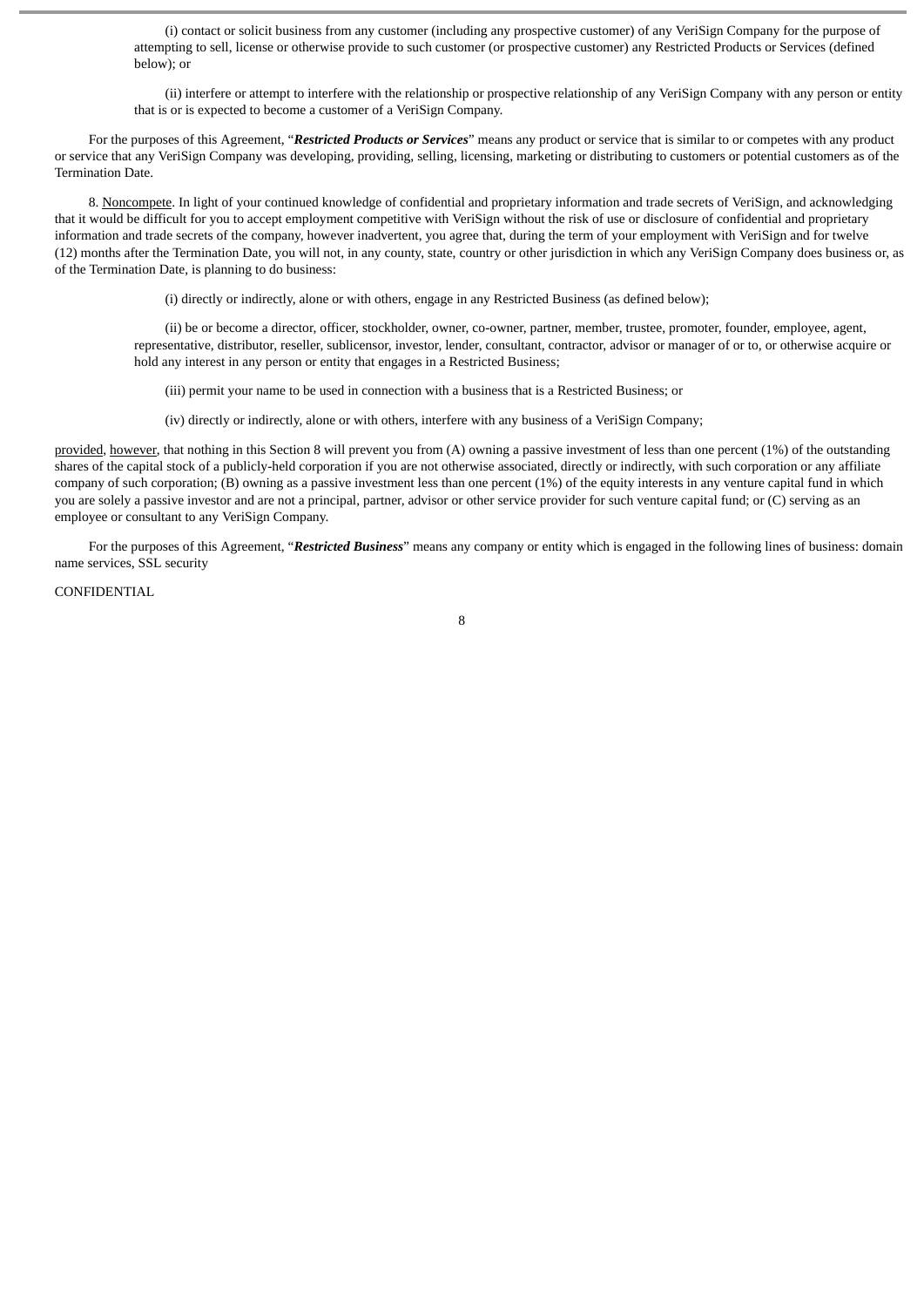services, managed security services, PKI services, network consumer authentication services, content delivery network services, messaging services and activities related to such lines of business.

9. Employee Acknowledgement. You acknowledge that VeriSign's agreement to pay you the amounts stated in this Agreement is contingent upon your agreement to comply with your obligations under this Agreement. You further agree that if it is determined through binding arbitration pursuant to Section 12.2 below that you have breached any term of this Agreement in any significant respect, then the Company may: (i) require that you repay to VeriSign any payment made to you pursuant to this Agreement; and (ii) may refuse to make any further payments to you that otherwise would be made to you under this Agreement. You agree that the restrictions imposed upon you in this Agreement are as narrow in scope as is consistent with the protection of the Company's legitimate interest in the protection of its confidential information and proprietary information and trade secrets.

10. No Assignment. You represent that no portion of any claims or rights that you have released and no portion of any recovery or settlement to which you may be entitled has been assigned or transferred to any other person, firm, corporation or other entity not a party to this Agreement in any manner, including by way of subrogation or operation of law or otherwise. If any claim, action, demand or suit should be made or instituted against any VeriSign Party because of any such purported assignment, subrogation or transfer, you agree to indemnify and hold harmless the VeriSign Party against such claim, action, suit or demand, including necessary expenses of investigation, attorneys' fees and costs.

11. Employment Inquiries. If you need to have the dates of your employment with VeriSign confirmed for any prospective or future employer, you agree to direct such inquiries to the attention of VeriSign's Chief Executive Officer. In accordance with Company policy, in response to any such inquiries the Chief Executive Officer will provide any such future or prospective employer only the following information about you: (i) the dates of your employment with VeriSign; and (ii) the title you held while you were employed by VeriSign.

#### 12. General.

12.1 Governing Law. This Agreement shall be governed by the laws of California without regard to conflicts of law principles.

12.2 Arbitration. All controversies, claims and disputes arising out of or relating to this Agreement or your separation from the Company, including without limitation any alleged violation of the terms of this Agreement, shall be resolved by final and binding arbitration before a single neutral arbitrator in San Francisco, California, in accordance with the Employment Dispute Resolution Rules of the Judicial Arbitration and Mediation Services ("JAMS"). The arbitration shall be commenced by filing a demand for arbitration with JAMS within fourteen (14) days after the filing party has given written notice of such breach to the other party. Notwithstanding the foregoing, it is acknowledged that it will be impossible to measure in money the damages that would be suffered if the parties fail to comply with any of the obligations imposed on them under Sections 4, 5, 7 or 8 and that in the event of any such failure, an aggrieved person will be

### **CONFIDENTIAL**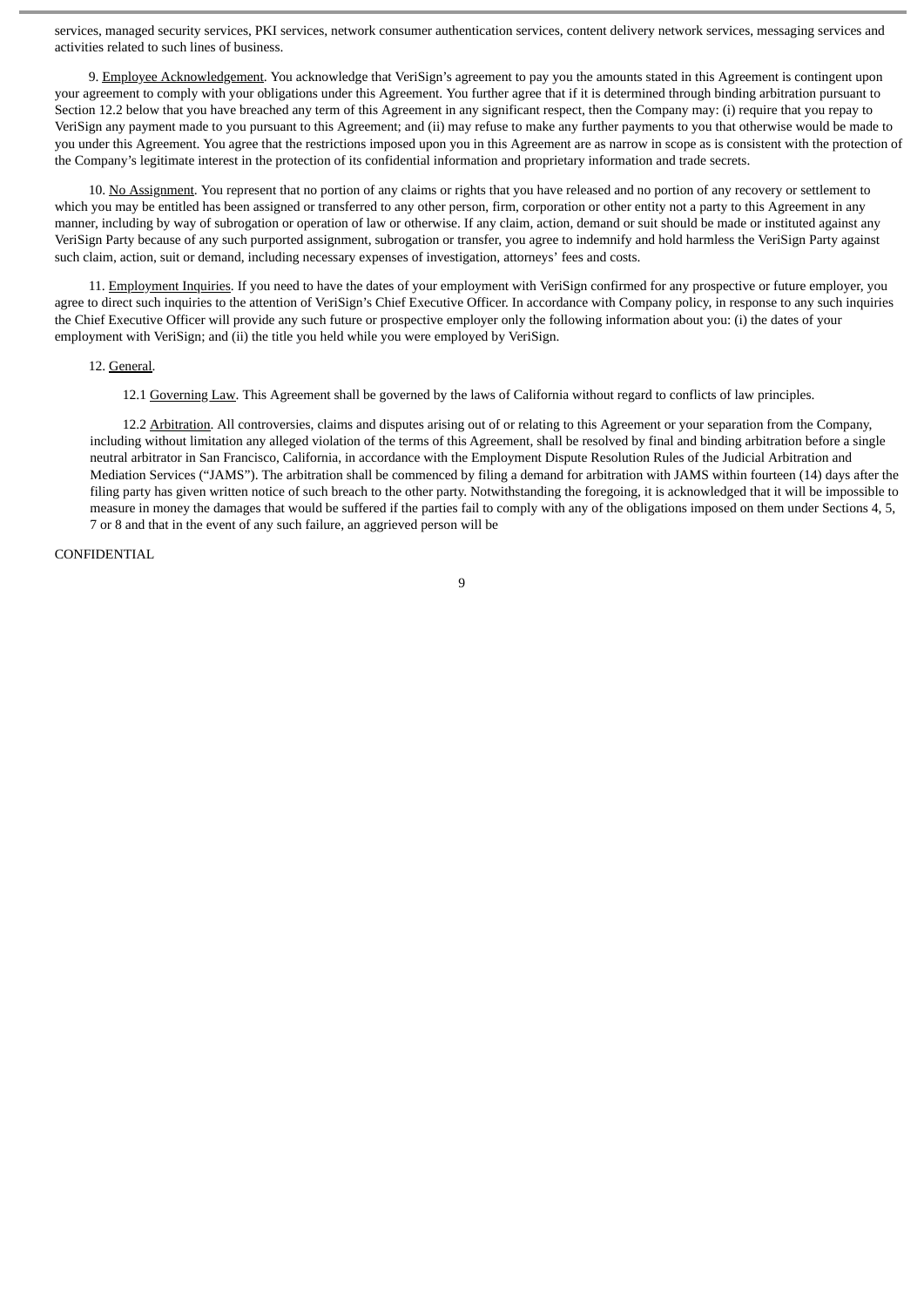irreparably damaged and will not have adequate remedy at law. Any such person shall, therefore, be entitled to injunctive relief, including specific performance, to enforce such obligations, and if any action shall be brought in equity to enforce any of the provisions of Sections 4, 5, 7 or 8 of this Agreement, none of the parties hereto shall raise the defense that there is no adequate remedy at law.

12.3 Severability. Should any provision of this Agreement be declared or determined by an arbitrator or court of competent jurisdiction to be invalid or otherwise unenforceable, the remaining parts, terms and provisions shall continue to be valid, legal and enforceable, and will be performed and enforced to the fullest extent permitted by law.

12.4 Taxes. All payments stated in this Agreement will be subject to applicable tax withholdings and other deductions. To the extent any taxes may be payable for the payments and benefits provided to you by this Agreement beyond those withheld by the Company, you agree to pay them yourself and to indemnify and hold the Company and other persons and entities released by this Agreement harmless for any tax claims or penalties, and associated attorneys' fees and costs, resulting from any failure by you to make required payments.

12.5 Construction. The subject headings in this Agreement are for convenience purposes only and do not affect the interpretation of this Agreement. It is agreed that any legal rule to the effect that ambiguities ought to be resolved against the drafting party shall not apply to any interpretation of this Agreement.

12.6 Counterparts. This Agreement may be executed in counterparts, and each counterpart shall have the same force and effect as an original and shall constitute an effective, binding agreement on the part of each of the undersigned. This Agreement may be signed via facsimile.

12.7 Notices. All notices, demands or other communications regarding this Agreement shall be in writing and shall be sufficiently given if either personally delivered or sent by overnight courier, addressed as follows:

(a) If to the Company:

VeriSign, Inc. Attention: General Counsel 21351 Ridgetop Circle Dulles, Virginia 20166

(b) If to you to:

Attention: Rodney A. McCowan 367 Santana Heights #3108 San Jose, California 95128

**CONFIDENTIAL**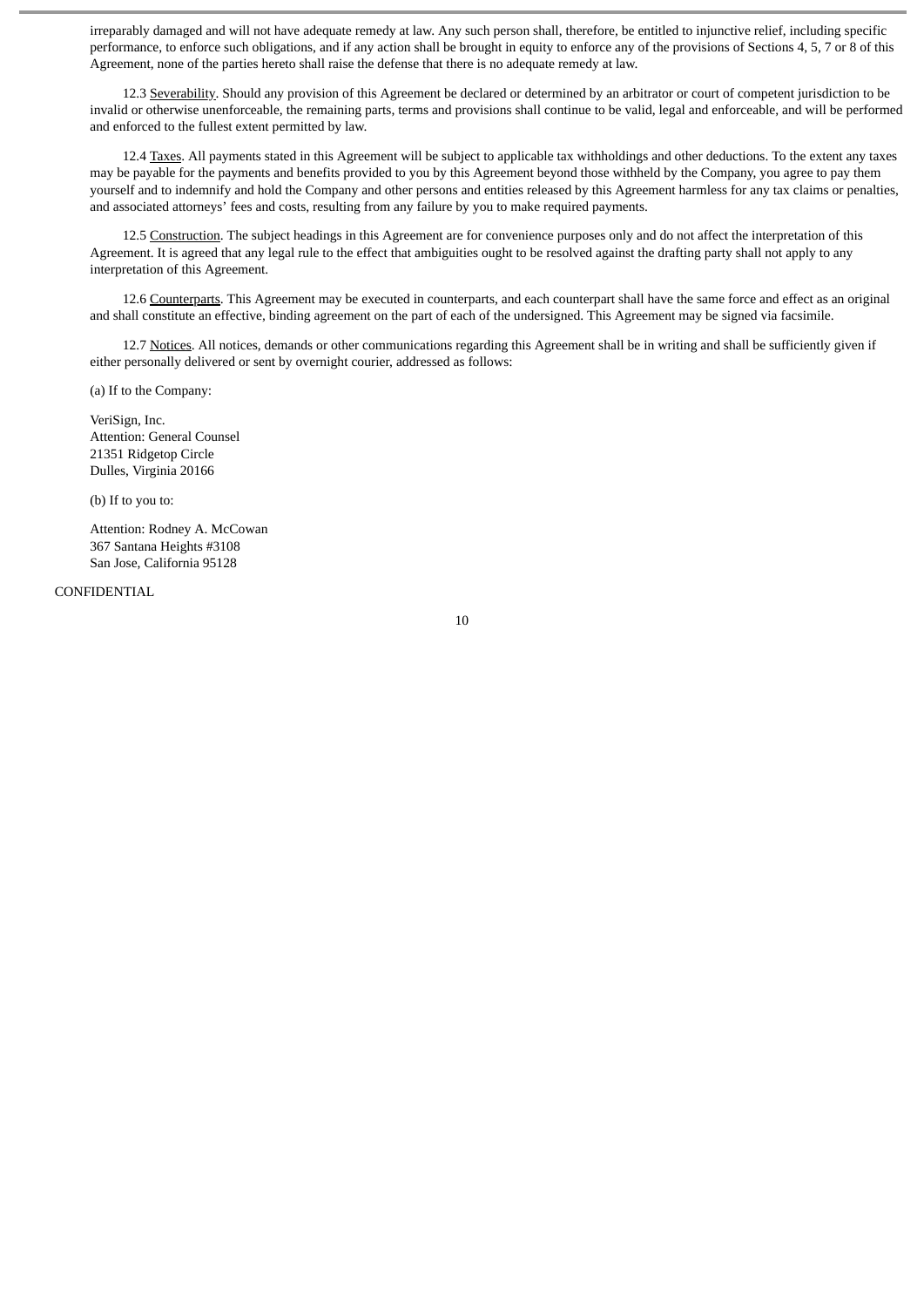12.8 Entire Agreement. You and the Company agree that, except as expressly specified below in this Section 12.8, you each are not relying on any representations, promises or agreements other than those set forth in this Agreement which contains the entire agreement between you and VeriSign and supersedes all prior or contemporaneous agreements or understandings between you and VeriSign, or any entity that has been acquired by VeriSign, on the subject matters of this Agreement, except this Agreement does not supersede the VeriSign Confidentiality Agreement.

12.9 Amendments. No changes to this Agreement will be valid unless the change is in writing, is signed by both you and VeriSign's Chief Executive Officer and specifically states that it is amending this Agreement.

[Remainder of page intentionally left blank.]

**CONFIDENTIAL**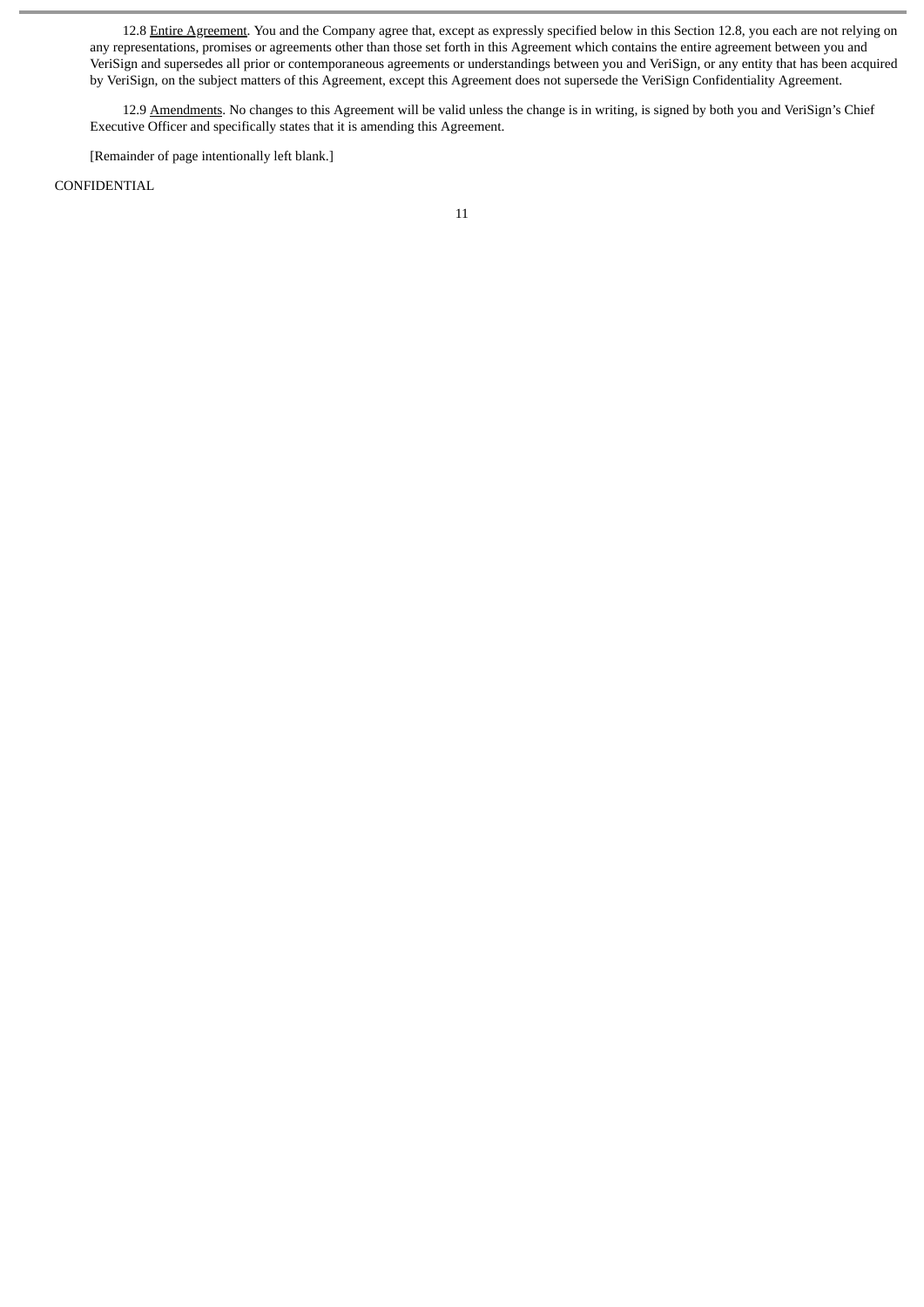Please read this Agreement carefully. We will hold this offer open for twenty-one (21) days. To accept this Agreement, you will need to sign below where indicated in front of a witness, have the witness sign where indicated and then return the signed Agreement to VeriSign's General Counsel at the address stated in Section 12.7(a) above either on or before the Acceptance Expiration Date. VeriSign will have no obligations to you under this Agreement if you do not sign it and return it before the Acceptance Expiration Date or if you revoke your acceptance of this Agreement during the Revocation Period. If, during the Revocation Period, you decide that you would like to revoke your acceptance of this Agreement then revocation must be made by delivering written notice of your revocation to *Attention: General Counsel, VeriSign, Inc., 21351 Ridgetop Circle, Dulles, Virginia 20166*, and must be received no later than the seventh day after you return the signed Agreement. You may keep the enclosed duplicate copy of this Agreement for your records.

Your signature below will indicate that you are entering into this Agreement freely and with a full understanding of its terms and that you are committing to comply with all of the obligations imposed upon you by this Agreement.

If you have any questions, please feel free to contact me.

Very truly yours, On behalf of VeriSign, Inc.

/S/ WILLIAM A. ROPER William A. Roper Chief Executive Officer

**I, RODNEY A. MCCOWAN, HAVE READ AND UNDERSTAND THIS AGREEMENT, AND I ENTER INTO IT VOLUNTARILY, WITH FULL KNOWLEDGE OF ITS EFFECT. I UNDERSTAND THAT ALL REFERENCES IN THIS AGREEMENT TO "YOU" ARE REFERENCES TO ME, RODNEY A. MCCOWAN. THE EXECUTION, DELIVERY AND PERFORMANCE OF THIS AGREEMENT BY ME WILL NOT CONFLICT WITH, BREACH, OR VIOLATE OR CAUSE A DEFAULT UNDER ANY AGREEMENT CONTRACT OR INSTRUMENT TO WHICH I AM SUBJECT.**

| /S/ RODNEY A. MCCOWAN | 7/20/07 |  |
|-----------------------|---------|--|
| Signature             | Date    |  |
| /s/ WITNESS           | 7/20/07 |  |
| Witness               | Date    |  |
| <b>CONFIDENTIAL</b>   |         |  |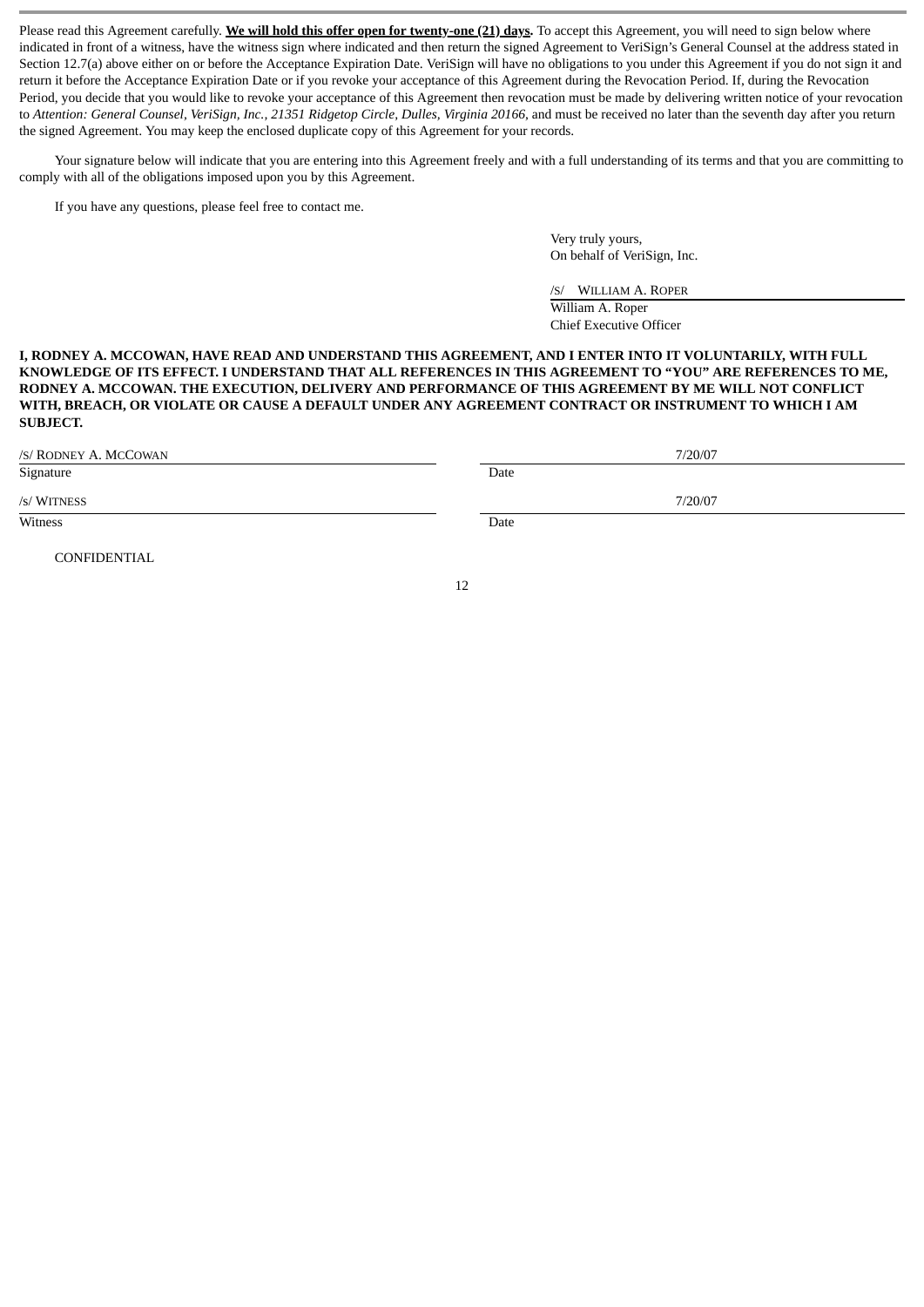## **CERTIFICATION OF PRINCIPAL EXECUTIVE OFFICER PURSUANT TO EXCHANGE ACT RULE 13a-14(a)/15d-14(a) AS ADOPTED PURSUANT TO SECTION 302 OF THE SARBANES-OXLEY ACT OF 2002**

I, William A. Roper, Jr., certify that:

1. I have reviewed this quarterly report on Form 10-Q of VeriSign, Inc.;

2. Based on my knowledge, this report does not contain any untrue statement of a material fact or omit to state a material fact necessary to make the statements made, in light of the circumstances under which such statements were made, not misleading with respect to the period covered by this report;

3. Based on my knowledge, the financial statements, and other financial information included in this report, fairly present in all material respects the financial condition, results of operations and cash flows of the registrant as of, and for, the periods presented in this report;

4. The registrant's other certifying officer(s) and I are responsible for establishing and maintaining disclosure controls and procedures (as defined in Exchange Act Rules 13a-15(e) and 15d-15(e)) and internal control over financial reporting (as defined in Exchange Act Rules 13a-15(f) and 15d-15(f)) for the registrant and have:

a) designed such disclosure controls and procedures, or caused such disclosure controls and procedures to be designed under our supervision, to ensure that material information relating to the registrant, including its consolidated subsidiaries, is made known to us by others within those entities, particularly during the period in which this report is being prepared;

b) designed such internal control over financial reporting, or caused such internal control over financial reporting to be designed under our supervision, to provide reasonable assurance regarding the reliability of financial reporting and the preparation of financial statements for external purposes in accordance with generally accepted accounting principles;

c) evaluated the effectiveness of the registrant's disclosure controls and procedures and presented in this report our conclusions about the effectiveness of the disclosure controls and procedures, as of the end of the period covered by this report based on such evaluation; and

d) disclosed in this report any change in the registrant's internal control over financial reporting that occurred during the registrant's most recent fiscal quarter (the registrant's fourth fiscal quarter in the case of an annual report) that has materially affected, or is reasonably likely to materially affect, the registrant's internal control over financial reporting; and

5. The registrant's other certifying officer(s) and I have disclosed, based on our most recent evaluation of internal control over financial reporting, to the registrant's auditors and the audit committee of registrant's board of directors (or persons performing the equivalent functions):

a) all significant deficiencies and material weaknesses in the design or operation of internal control over financial reporting which are reasonably likely to adversely affect the registrant's ability to record, process, summarize and report financial information; and

b) any fraud, whether or not material, that involves management or other employees who have a significant role in the registrant's internal control over financial reporting.

Date: August 9, 2007 **By:** /S/ WILLIAM A. ROPER, JR.

**William A. Roper, Jr.** *President and Chief Executive Officer*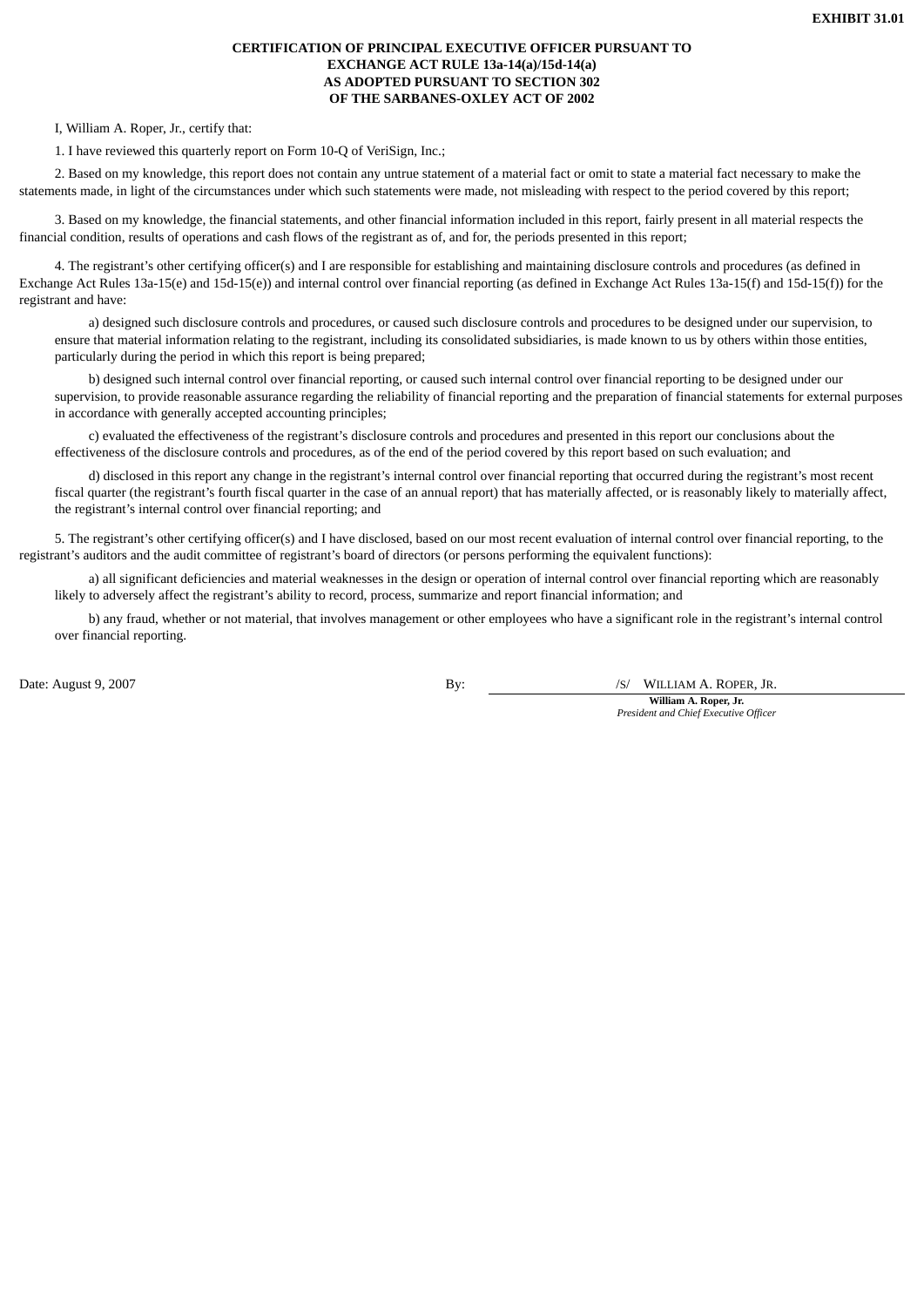## **CERTIFICATION OF PRINCIPAL FINANCIAL OFFICER PURSUANT TO EXCHANGE ACT RULE 13a-14(a)/15d-14(a) AS ADOPTED PURSUANT TO SECTION 302 OF THE SARBANES-OXLEY ACT OF 2002**

I, Albert E. Clement, certify that:

1. I have reviewed this quarterly report on Form 10-Q of VeriSign, Inc.;

2. Based on my knowledge, this report does not contain any untrue statement of a material fact or omit to state a material fact necessary to make the statements made, in light of the circumstances under which such statements were made, not misleading with respect to the period covered by this report;

3. Based on my knowledge, the financial statements, and other financial information included in this report, fairly present in all material respects the financial condition, results of operations and cash flows of the registrant as of, and for, the periods presented in this report;

4. The registrant's other certifying officer(s) and I are responsible for establishing and maintaining disclosure controls and procedures (as defined in Exchange Act Rules 13a-15(e) and 15d-15(e)) and internal control over financial reporting (as defined in Exchange Act Rules 13a-15(f) and 15d-15(f)) for the registrant and have:

a) designed such disclosure controls and procedures, or caused such disclosure controls and procedures to be designed under our supervision, to ensure that material information relating to the registrant, including its consolidated subsidiaries, is made known to us by others within those entities, particularly during the period in which this report is being prepared;

b) designed such internal control over financial reporting, or caused such internal control over financial reporting to be designed under our supervision, to provide reasonable assurance regarding the reliability of financial reporting and the preparation of financial statements for external purposes in accordance with generally accepted accounting principles;

c) evaluated the effectiveness of the registrant's disclosure controls and procedures and presented in this report our conclusions about the effectiveness of the disclosure controls and procedures, as of the end of the period covered by this report based on such evaluation; and

d) disclosed in this report any change in the registrant's internal control over financial reporting that occurred during the registrant's most recent fiscal quarter (the registrant's fourth fiscal quarter in the case of an annual report) that has materially affected, or is reasonably likely to materially affect, the registrant's internal control over financial reporting; and

5. The registrant's other certifying officer(s) and I have disclosed, based on our most recent evaluation of internal control over financial reporting, to the registrant's auditors and the audit committee of registrant's board of directors (or persons performing the equivalent functions):

a) all significant deficiencies and material weaknesses in the design or operation of internal control over financial reporting which are reasonably likely to adversely affect the registrant's ability to record, process, summarize and report financial information; and

b) any fraud, whether or not material, that involves management or other employees who have a significant role in the registrant's internal control over financial reporting.

Date: August 9, 2007 **By:** *By: By: By: IS/ ALBERT E. CLEMENT* 

**Albert E. Clement** *Chief Financial Officer*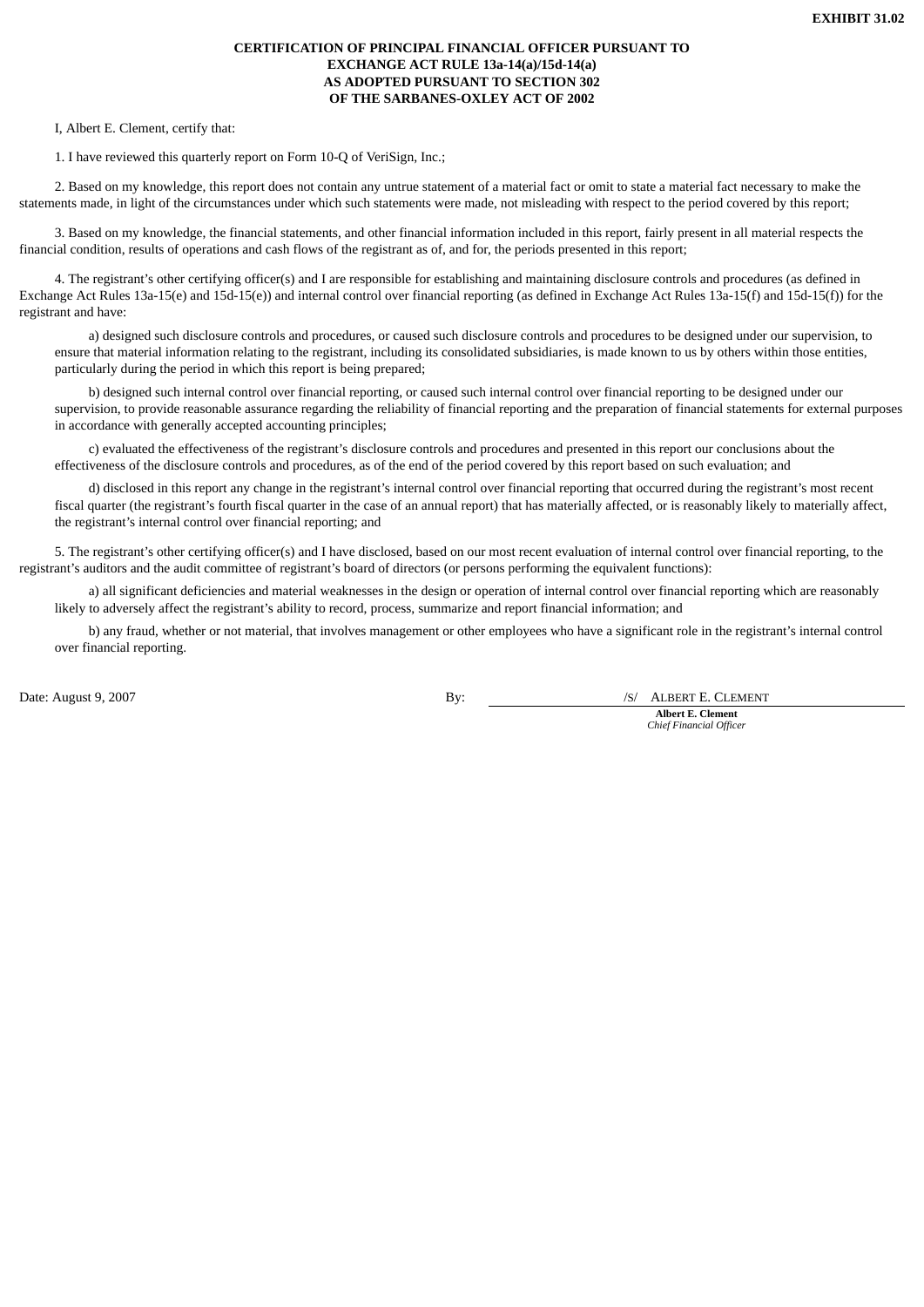## **CERTIFICATION OF PRINCIPAL EXECUTIVE OFFICER PURSUANT TO 18 U.S.C. SECTION 1350 AS ADOPTED PURSUANT TO SECTION 906 OF THE SARBANES-OXLEY ACT OF 2002**

I, William A. Roper, Jr., President and Chief Executive Officer of VeriSign, Inc. (the "Company"), do hereby certify, pursuant to 18 U.S.C. Section 1350, as adopted pursuant to Section 906 of the Sarbanes-Oxley Act of 2002, that, to my knowledge:

1. the Quarterly Report on Form 10-Q of the Company for the fiscal quarter ended June 30, 2007, as filed with the Securities and Exchange Commission (the "Report"), fully complies with the requirements of Section 13(a) or 15(d) of the Securities Exchange Act of 1934; and

2. the information contained in the Report fairly presents, in all material respects, the financial condition and results of operations of the Company.

Date: August 9, 2007 /S/ WILLIAM A. ROPER, JR.

**William A. Roper, Jr.** *President and Chief Executive Officer (Principal Executive Officer)*